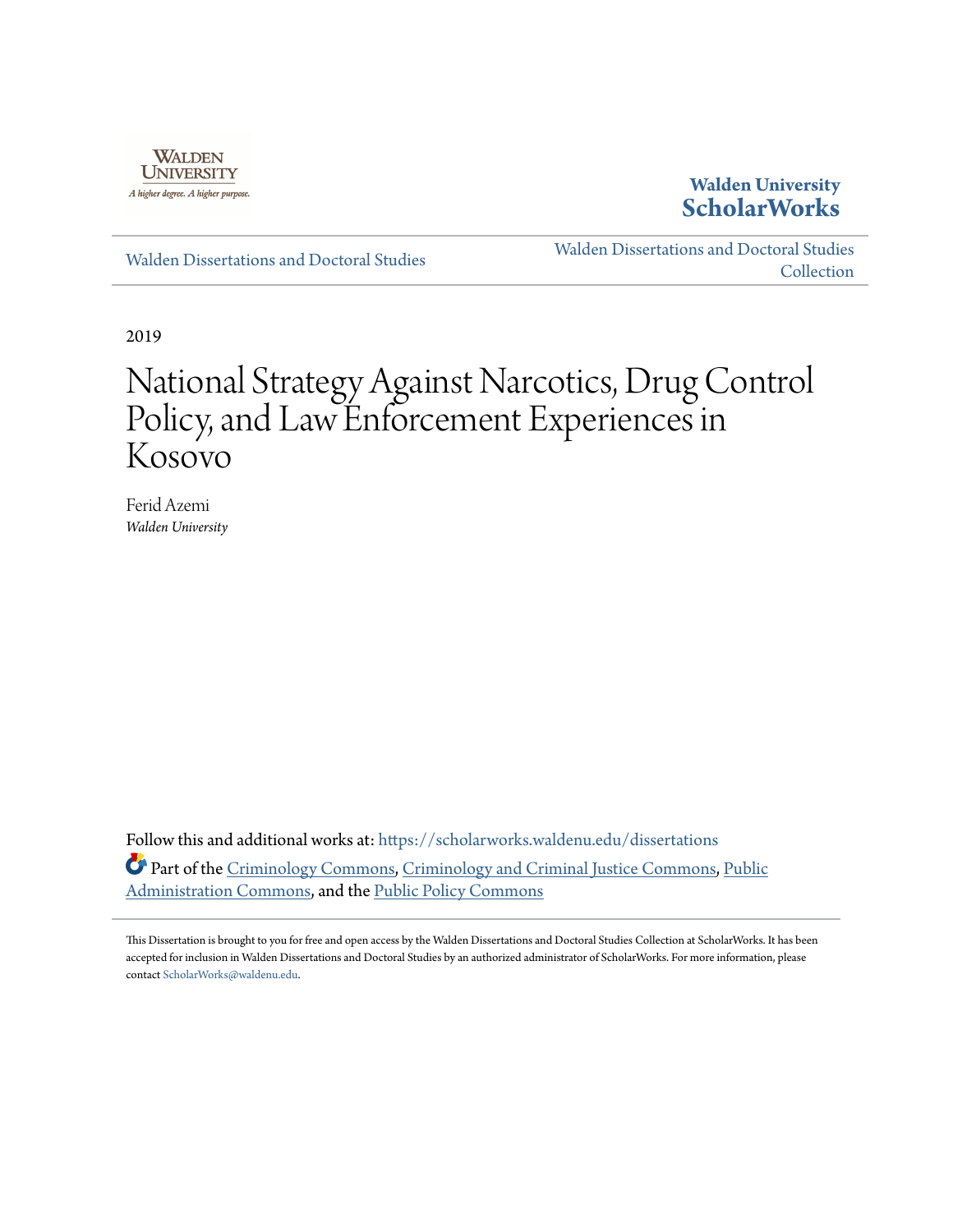## **Walden University**

College of Social and Behavioral Sciences

This is to certify that the doctoral dissertation by

Ferid Azemi

has been found to be complete and satisfactory in all respects, and that any and all revisions required by the review committee have been made.

> Review Committee Dr. Gregory Koehle, Committee Chairperson, Public Policy and Administration Faculty

> Dr. Howard Henderson, Committee Member, Public Policy and Administration Faculty

Dr. Melanie Smith, University Reviewer, Public Policy and Administration Faculty

> Chief Academic Officer Eric Riedel, Ph.D.

> > Walden University 2019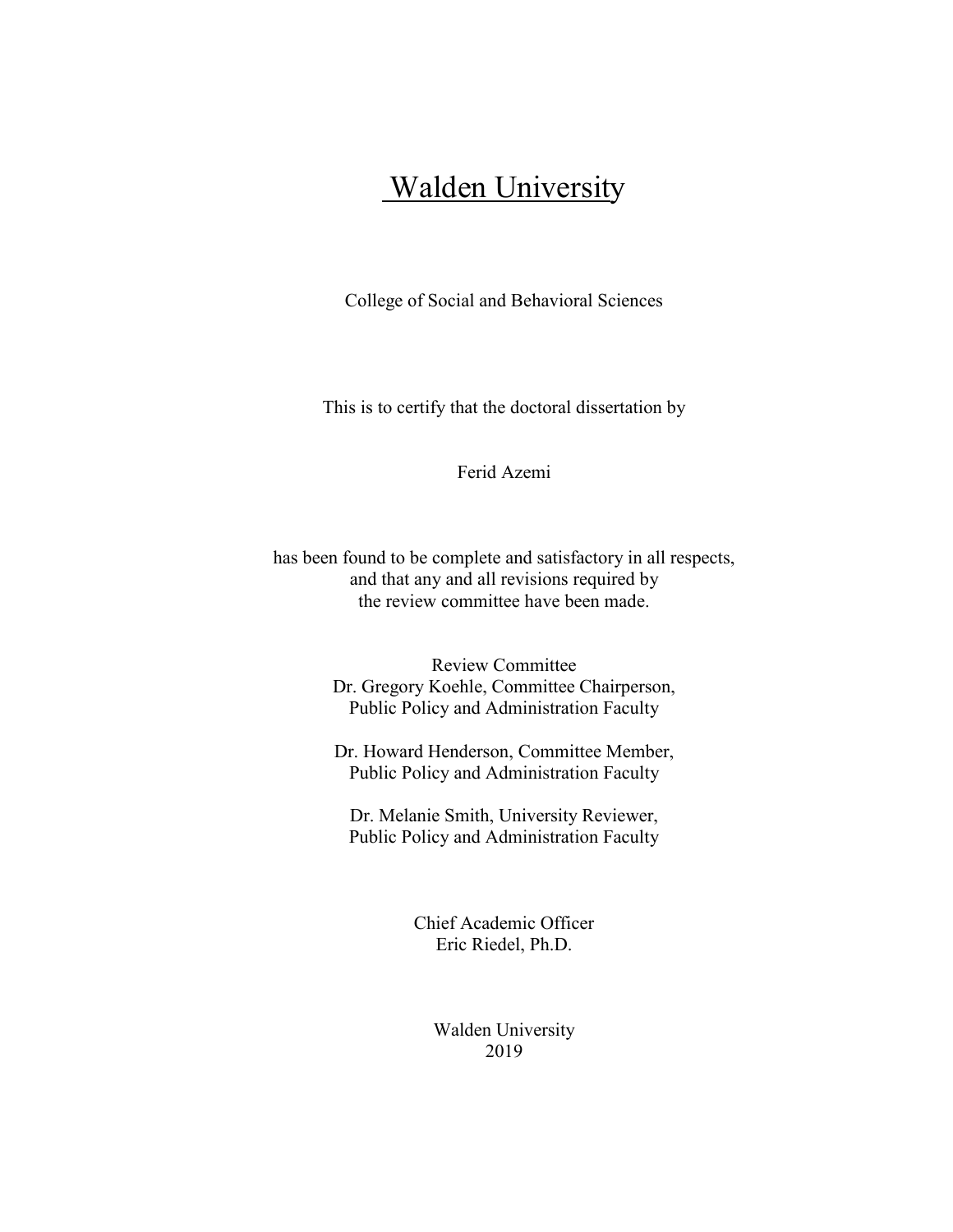Abstract

National Strategy Against Narcotics, Drug Control Policy, and Law Enforcement

Experiences in Kosovo

By

Ferid Azemi

MS, Boston University, 2011

BS, American Intercontinental University, 2009

Dissertation Submitted in Partial Fulfillment

of the Requirements for the Degree of

Doctor of Philosophy

Public Policy and Administration

Criminal Justice

Walden University

March 2019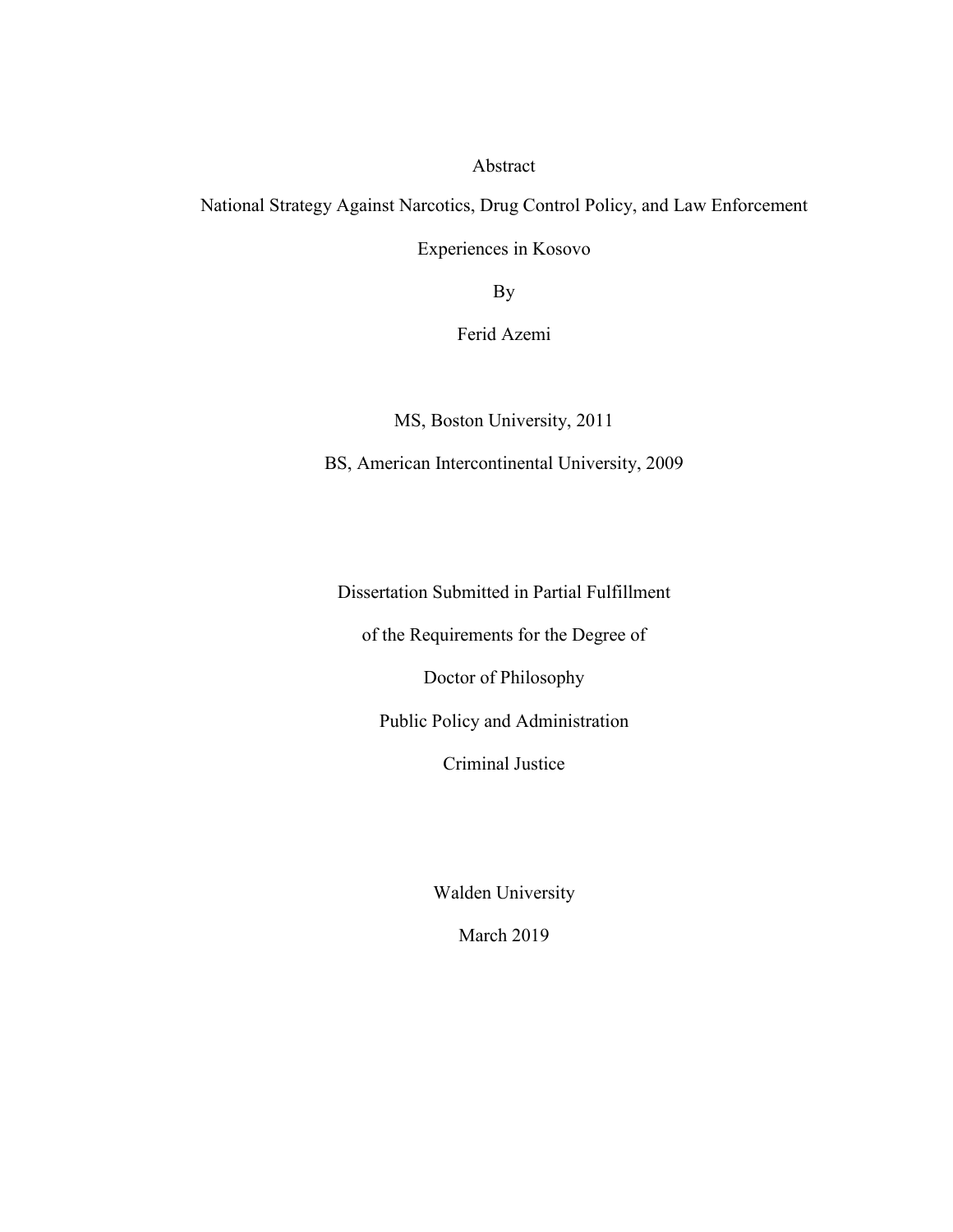#### Abstract

This research is focused on evaluation of National Strategy Against Narcotics (NSAN) enacted in 2012 in Kosovo. The purpose of this study was to understand the impact of NSAN through visualizing data and gaining deeper insight from experiences of antidrug experts. Convergent parallel mixed methods were used to answer the main research questions. The central research questions examined the impact of strategy implementation in juvenile drug arrest reduction, and its effectiveness on Kosovo criminal justice system. Markwood's comprehensive theory of substance abuse prevention (CTSAP) was used to assess and explore the NSAN. Deidentified juvenile arrest rates taken from Kosovo official police records, were visualized though a scatterplot to show the impact of arrest rates from 2009 to 2015. On qualitative part, 11 antidrug officers who handled juvenile drug arrest cases were in-depth interviewed. Visualized data showed that NSAN did not decrease juvenile drug arrest rates after its implementation, as the juvenile drug arrest rates increased after its implementation. However, participants in this study perceived NSAN as positive, with positive impact in increasing cooperation between other agencies, thus resulting in more arrests. Interview answers received from participants of the study confirmed Markwood's CTSAP. Overall, mixed results came out of this study, and further research is needed with wider scope of data analysis to fully evaluate the effects of this strategy. NSAN itself did not have desired impact in reducing juvenile drug arrests in Kosovo, but analysis of this strategy brought attention of increasing juvenile drug issues in Kosovo.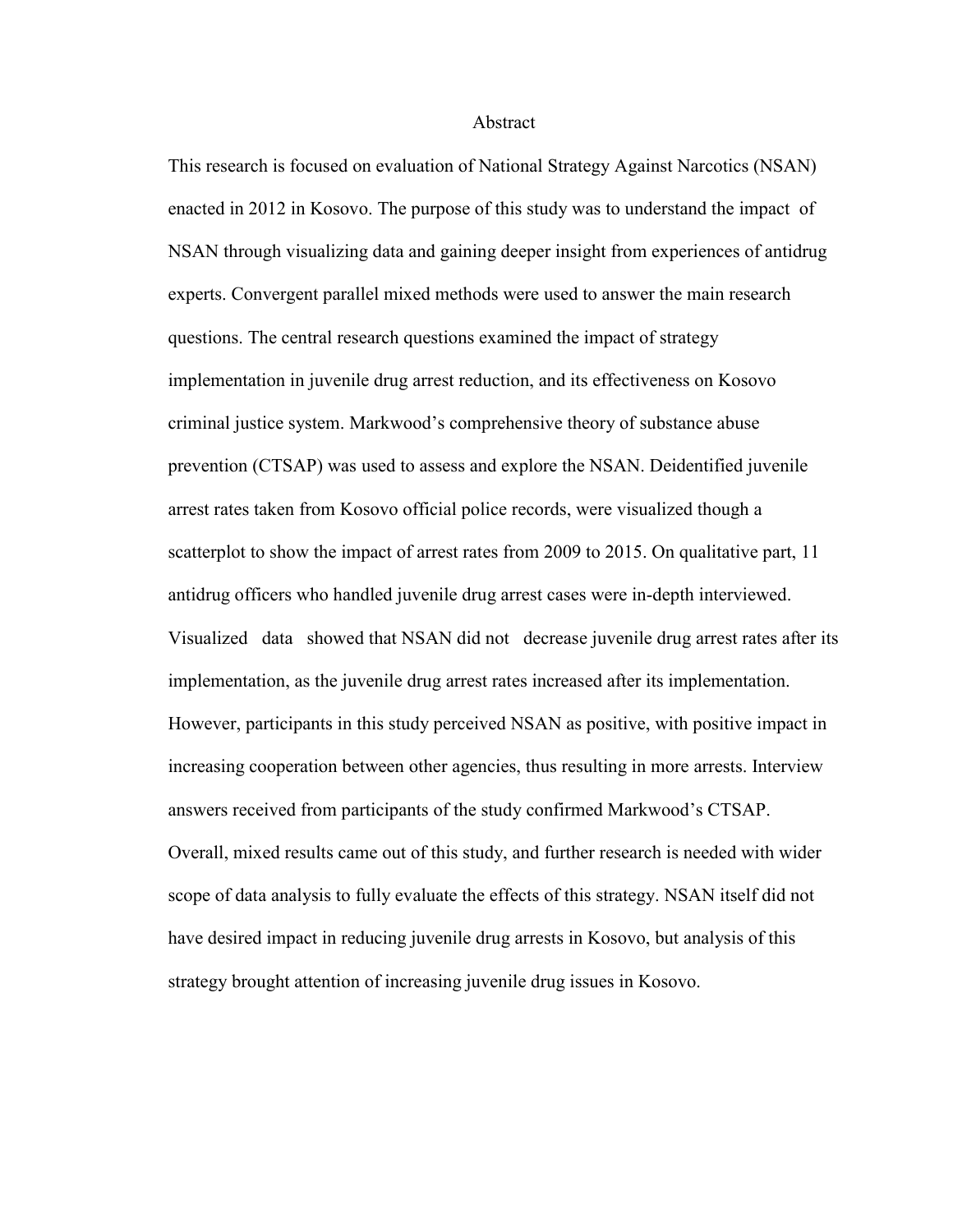National Strategy Against Narcotics, Drug Control Policy, and Law Enforcement

Experiences in Kosovo

By

Ferid Azemi

MS, Boston University, 2011

BS, American Intercontinental University, 2009

Dissertation Submitted in Partial Fulfillment

of the Requirements for the Degree of

Doctor of Philosophy

Public Policy and Administration

Criminal Justice

Walden University

March 2019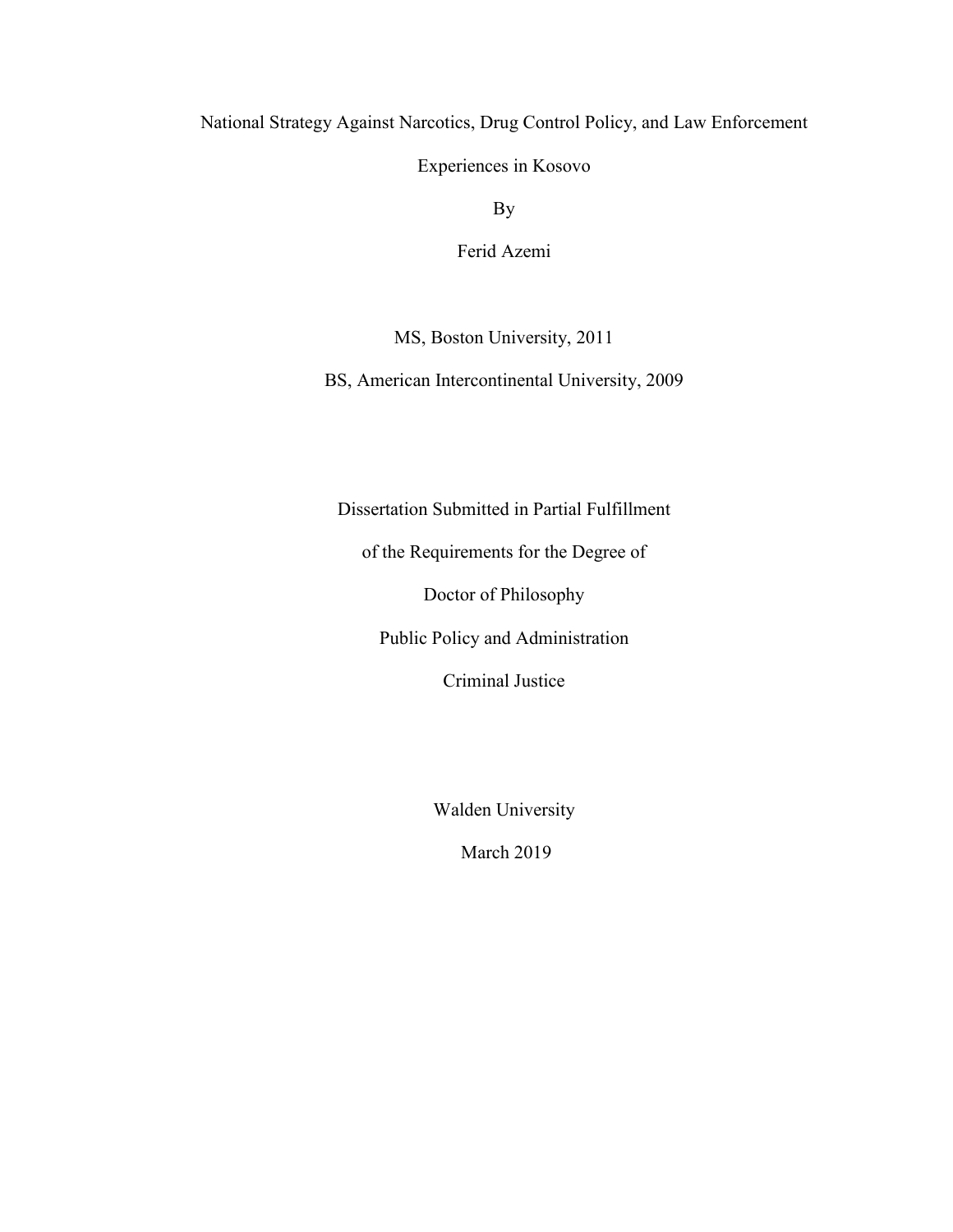#### Acknowledgments

 Let me take this opportunity to thank first God, for giving me health to reach at this momentum of my life, and my parents for supporting me during this very difficult journey of highest academic achievement, a Ph.D. degree.

 I would like to acknowledge my Chair Dr. Gregory Koehle and committee member Dr. Howard Henderson, for guiding through this very long and difficult process and his commitment toward my success.

 My final study would not look as it looks now, without the guide, and comments from URR, Dr. Smith, thank you for your support during this journey.

 Special thanks to Kosovo Police, antidrug unit, that supported me with data needed for this study, and Kosovo Academy for Public Safety, for morally supporting me during my studies.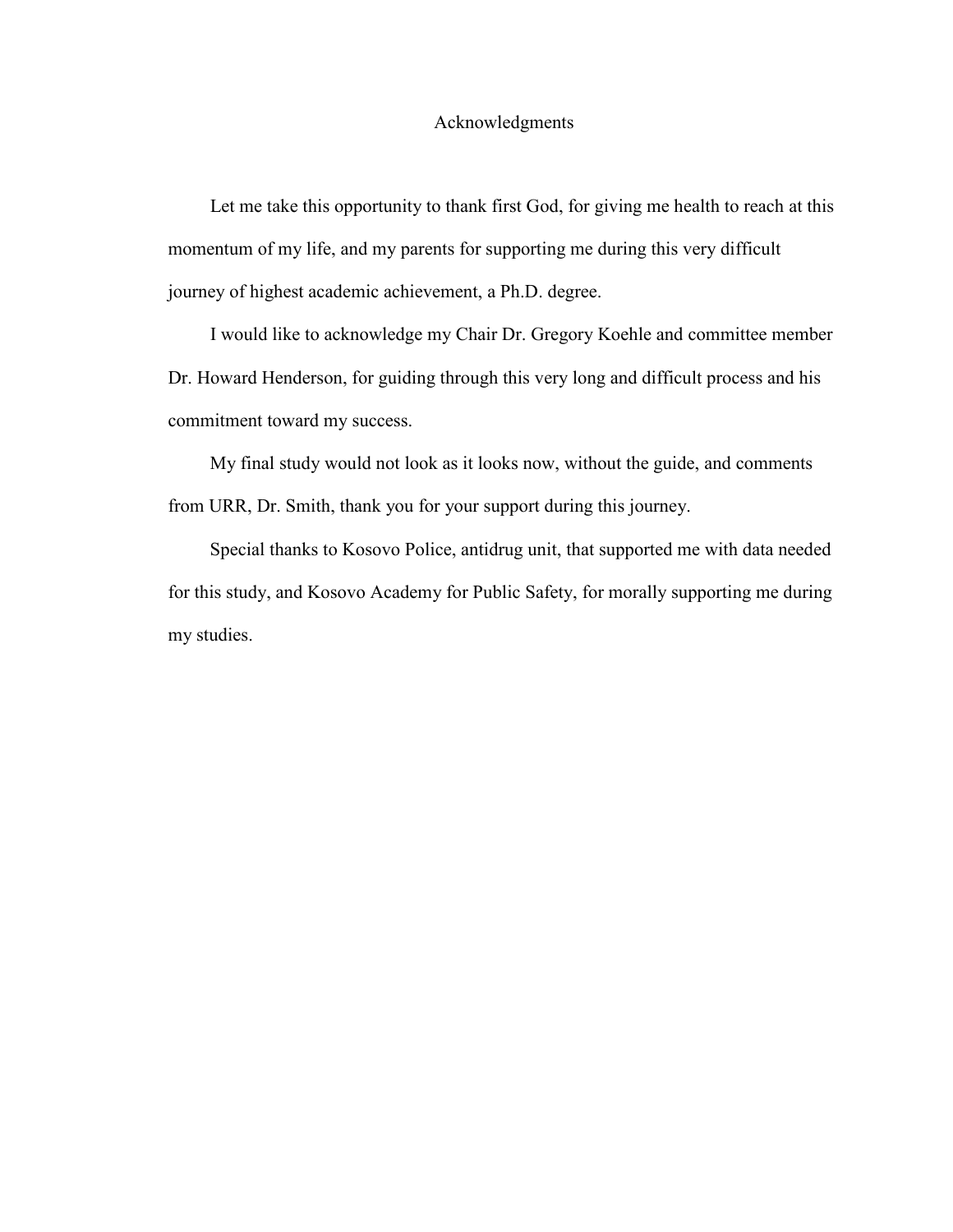### Table of Contents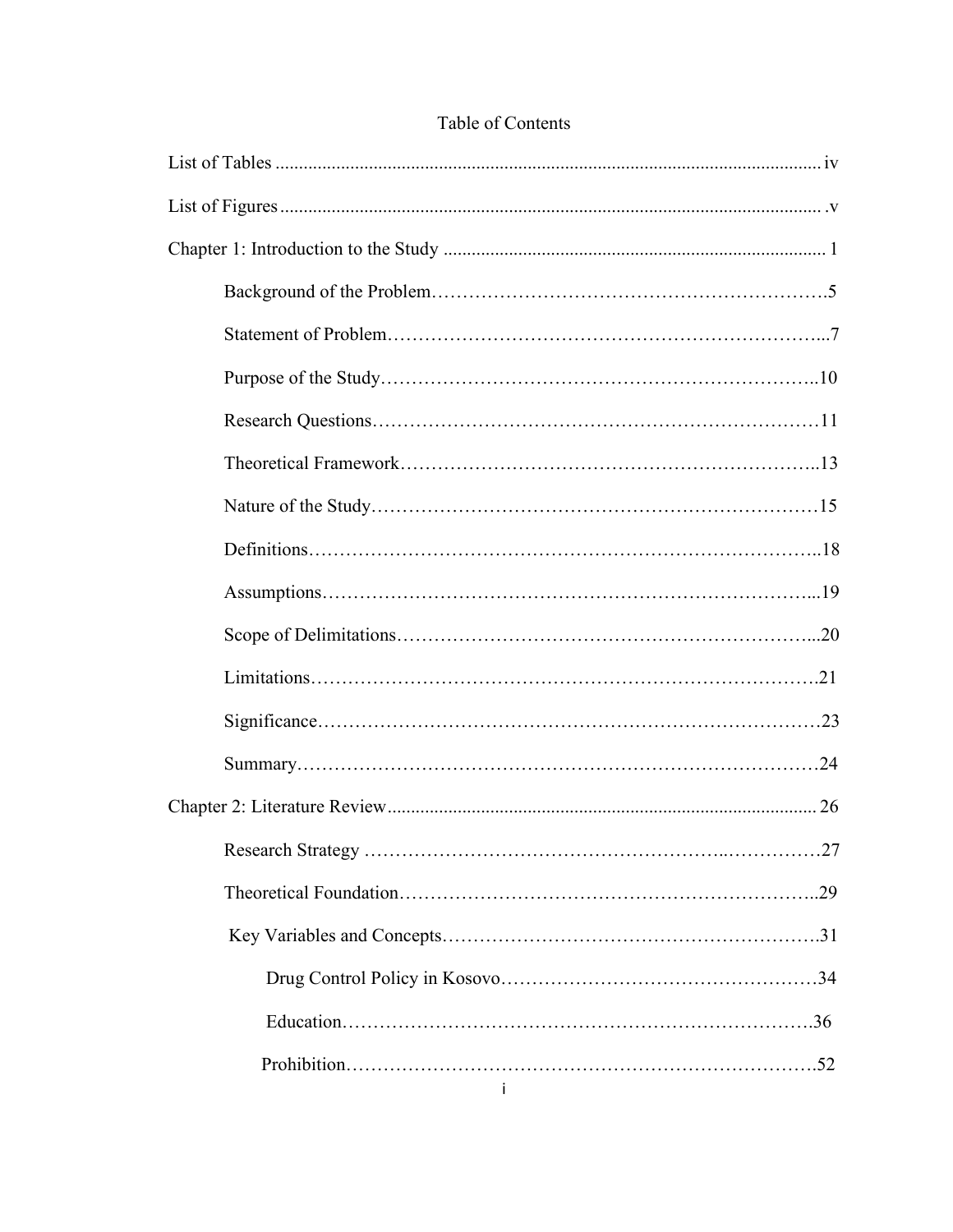| Procedures for Recruitment, Participation, and Data Collection79 |  |
|------------------------------------------------------------------|--|
|                                                                  |  |
|                                                                  |  |
|                                                                  |  |
|                                                                  |  |
|                                                                  |  |
|                                                                  |  |
|                                                                  |  |
|                                                                  |  |
|                                                                  |  |
|                                                                  |  |
|                                                                  |  |
| ii.                                                              |  |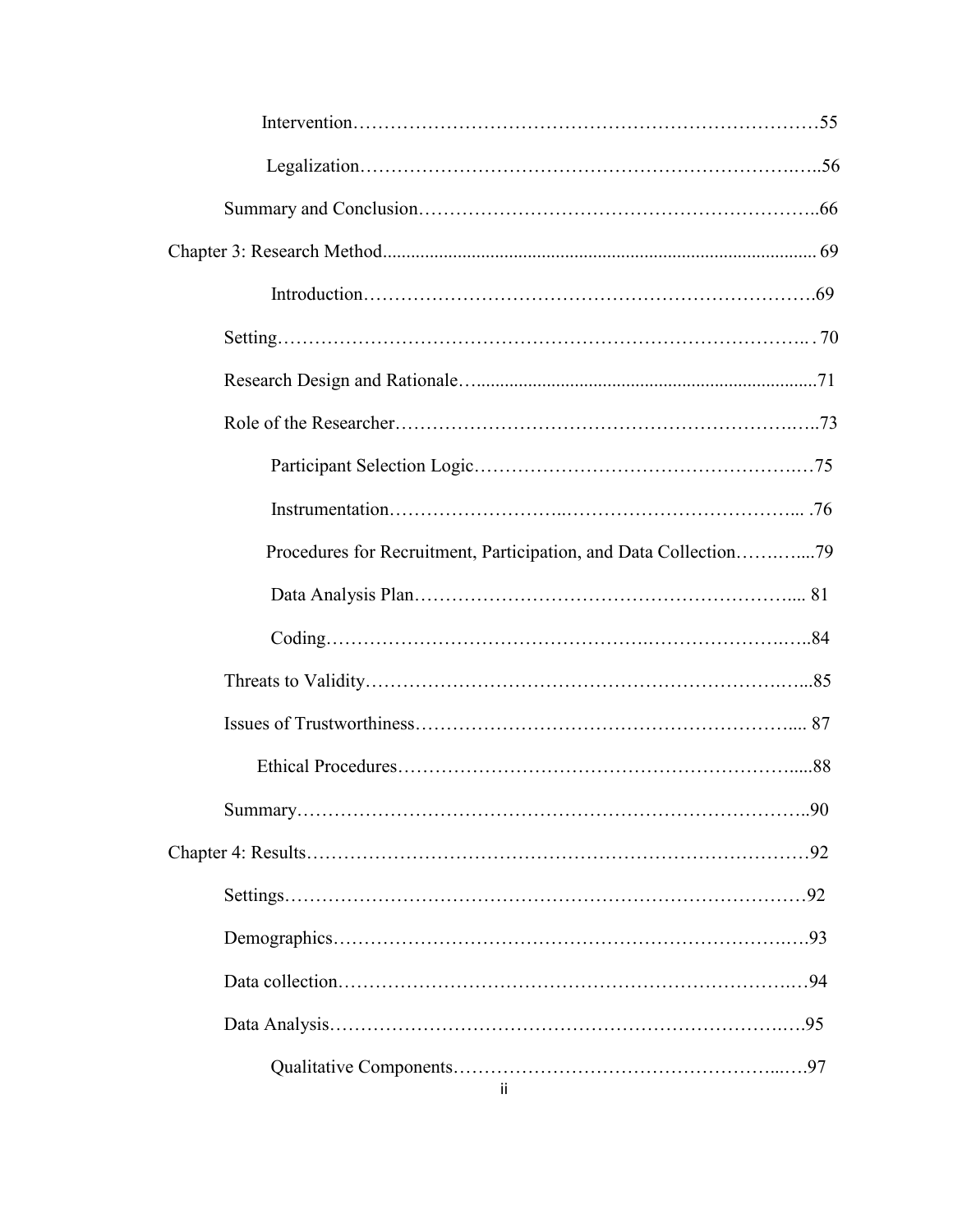| iii |
|-----|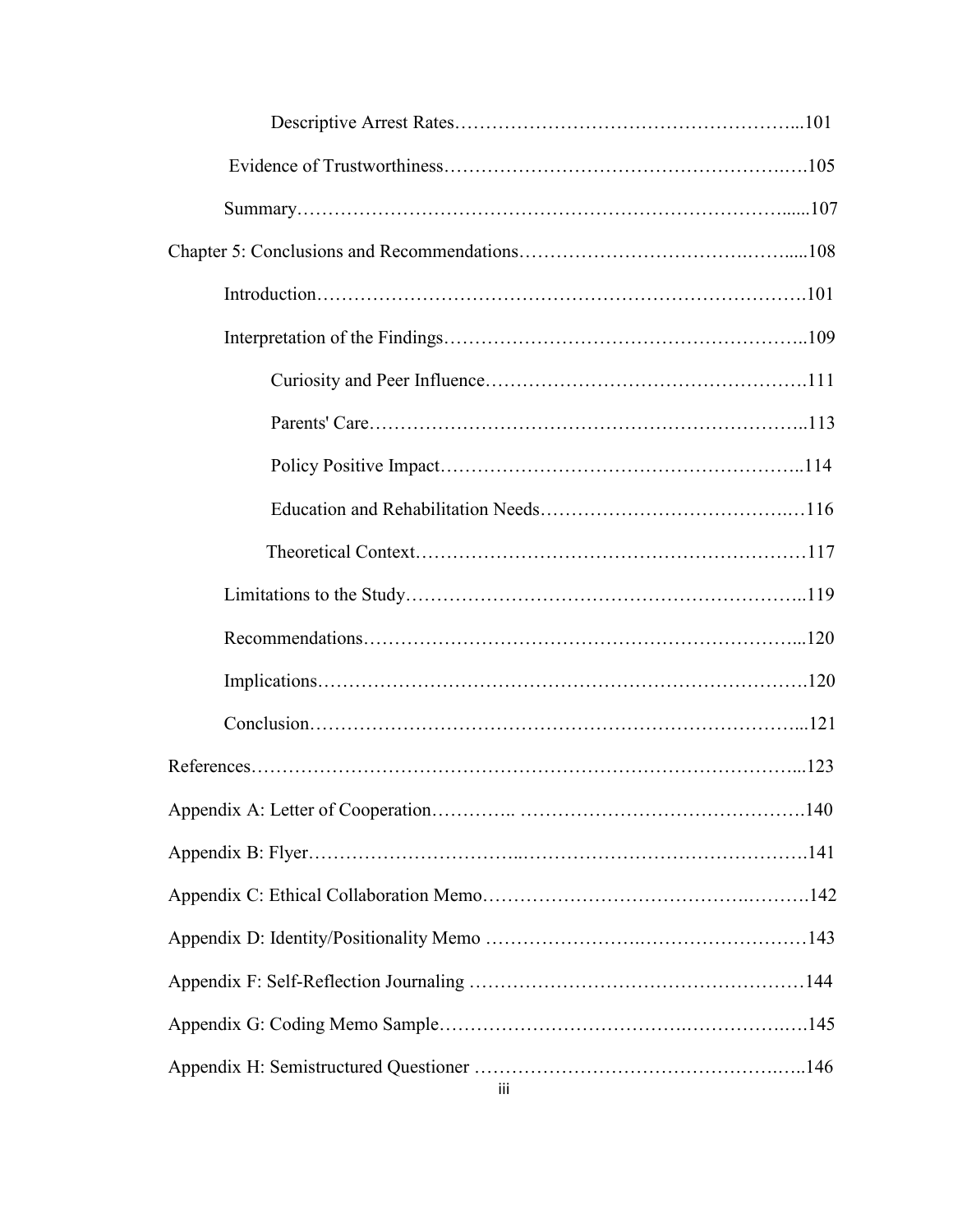## List of Tables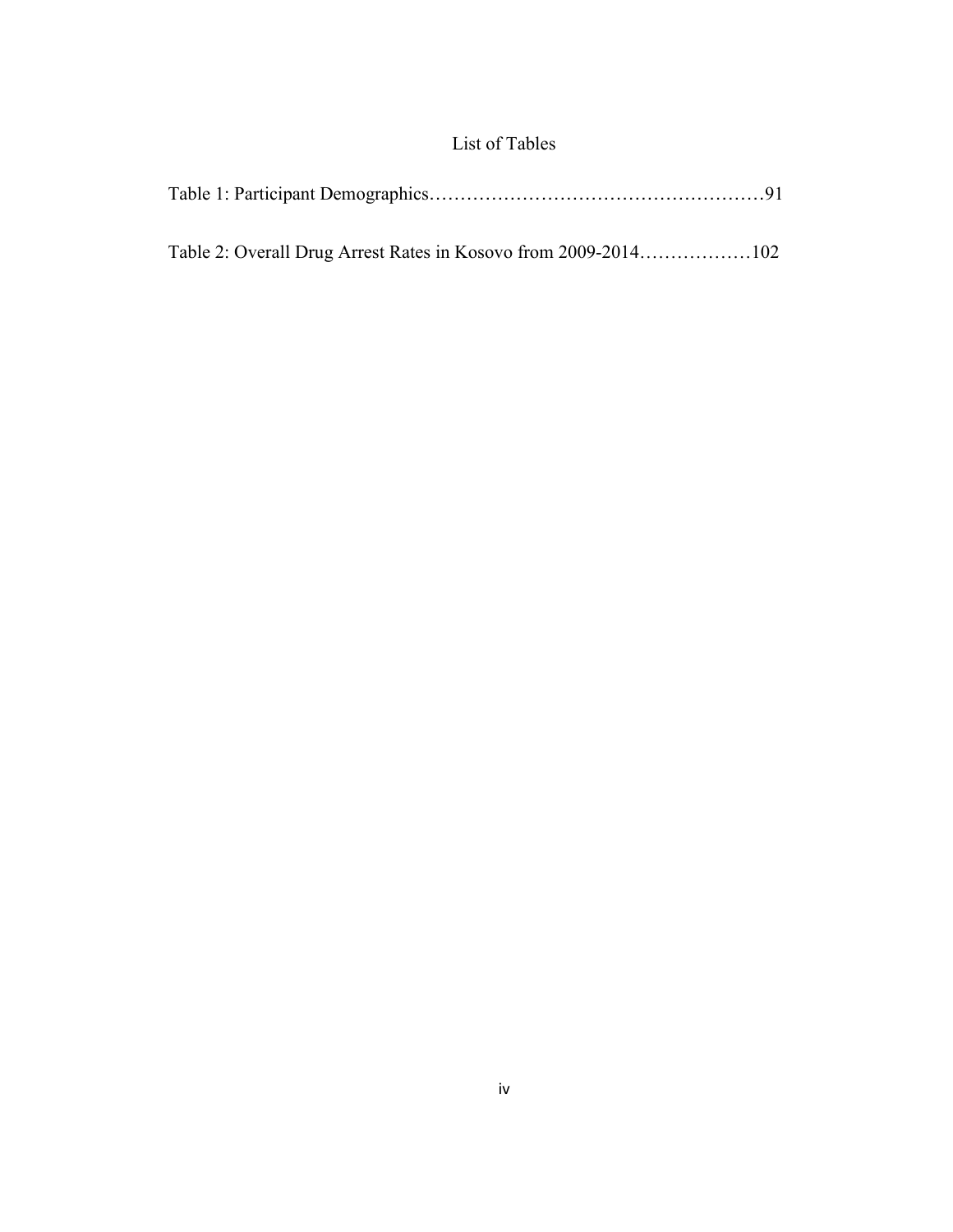## List of Figures

|--|--|--|--|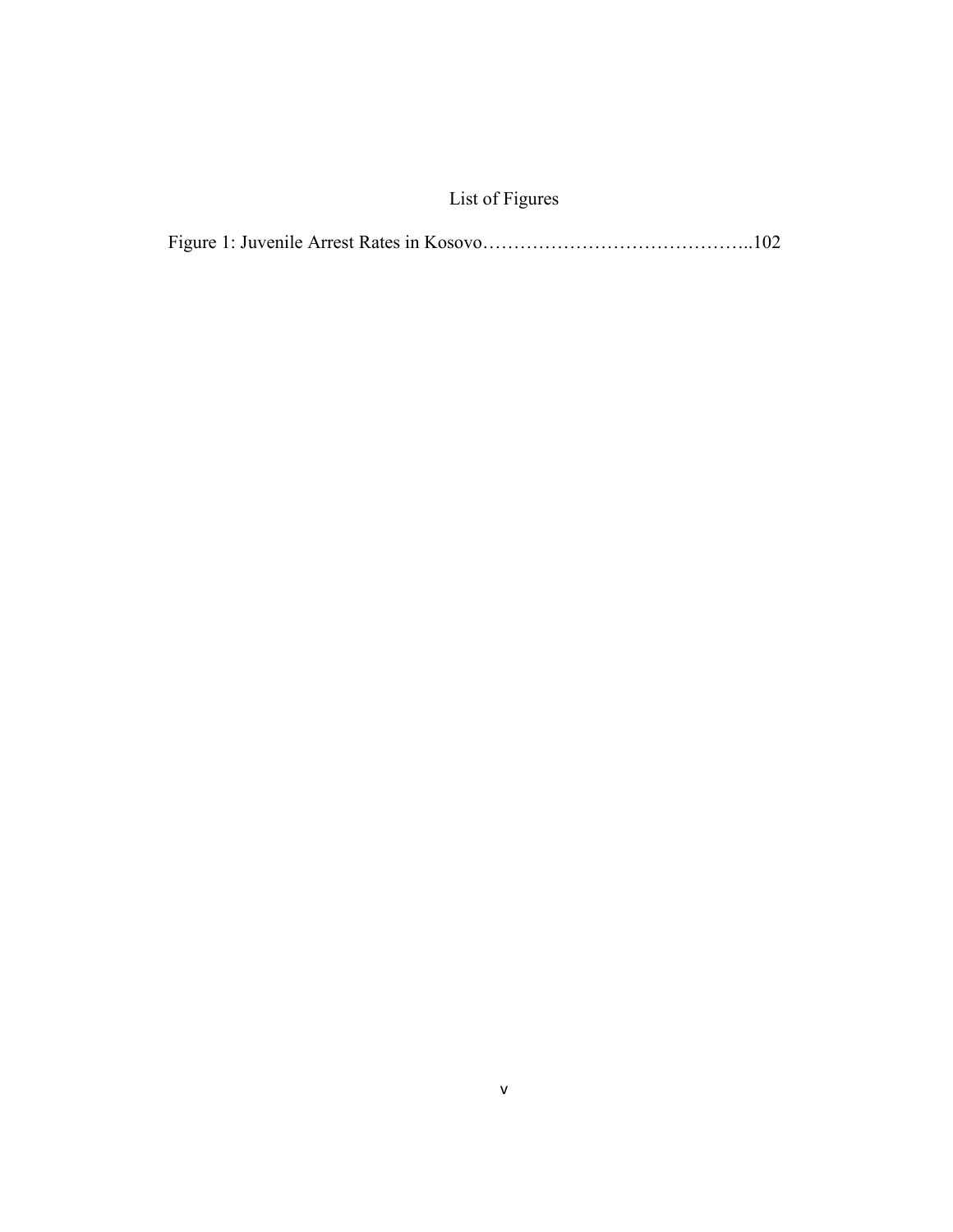#### Chapter 1: Introduction to the Study

#### **Introduction**

With the increase of drug abuse trends at a global scale (Dimovski, Babanoski, & Ilijevski, 2013), many countries enacted new preventive laws to reduce these tendencies. Kosovo is geographically located in Southeast of Europe. In 2012, Kosovo passed the National Strategy Against Narcotics (NSAN) to prevent organized crime, drug trafficking, and drug abuse (National Strategy, 2012). Currently, there is not any assessment on the impact of the NSAN. Through policy evaluation, the results of this study can have potential positive social changes because similar policies could be implemented for other social issues in Kosovo.

Kosovo is a country in the Balkan region of Southeast Europe that declared independence in 2008 from Serbia. The name Kosovo is derived from the Serbian place named the Field of Blackbirds, and after serving as the center of a medieval Serbian Empire, Kosovo was ruled by the Ottoman Empire from the mid-15th to the early 20th century (Lampe, Allcock, & Young, 2017). However, the central Balkans were part of both the Roman and Byzantine Empire before ethnic Serbs migrated to the territories of modern Kosovo in the seventh century (World Factbook, 2017). After the Ottoman Empire left the area, in the early  $20<sup>th</sup>$  century, Kosovo was incorporated into Serbia (later known as part of Yugoslavia), where mostly Muslim ethnic Albanians outnumbered the predominately Eastern Orthodox Serbs in Kosovo, and interethnic tensions frequently roiled the province (Lampe et al., 2017). After World War II, Kosovo became an autonomous province of Serbia in the Socialist Federal Republic of Yugoslavia (World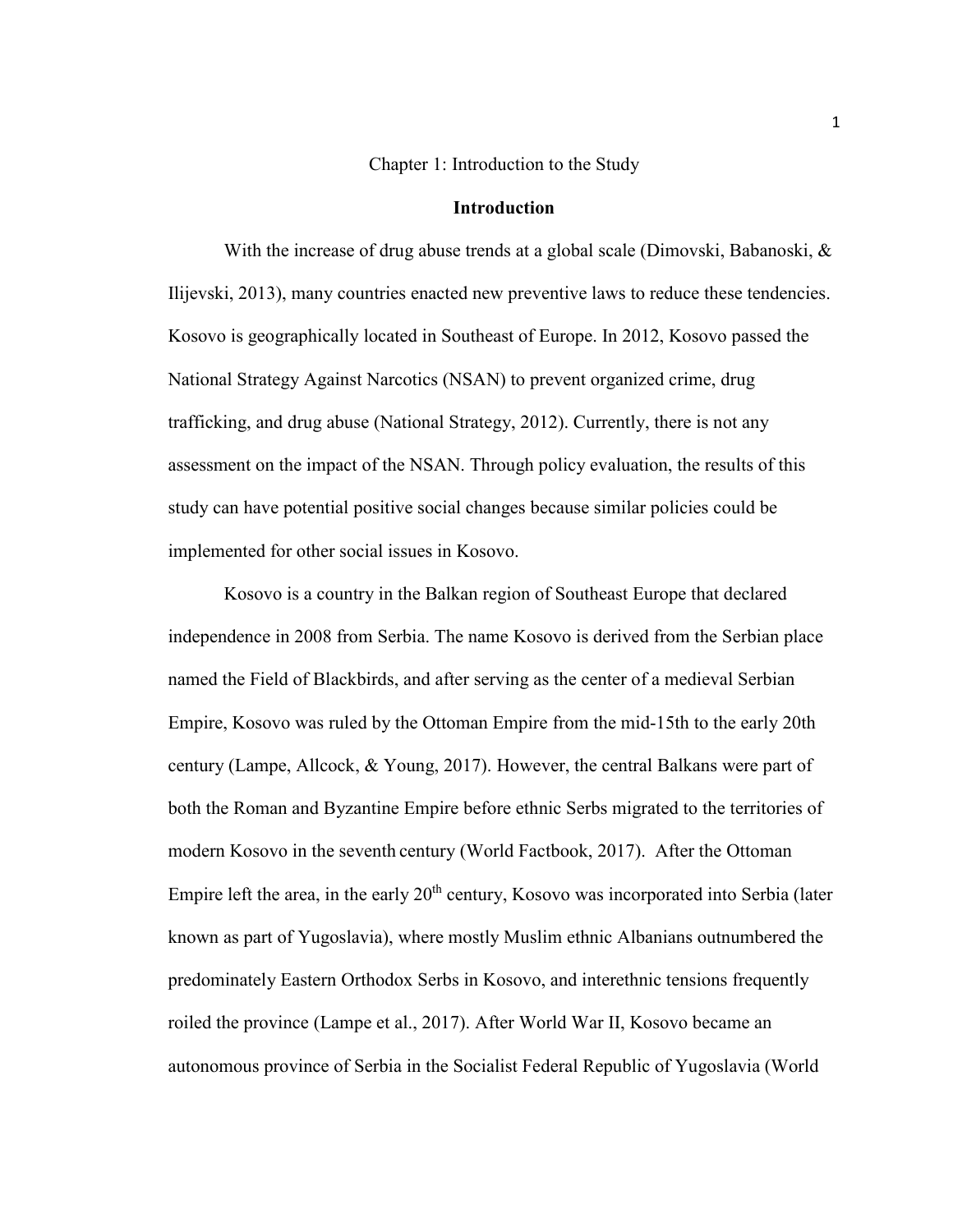Factbook, 2017). During the 1980s, the majority of the population (Albanians), was unhappy with their economic and legal status in Yugoslavia, and increased nationalism, which led to riots and calls for independence (World Factbook, 2017). On the other hand, ethnic Serbs that viewed Kosovo as their cultural heartland, instituted a new constitution in 1989 revoking Kosovo's autonomous status, however, after this revoking of the constitution, Kosovo Albanian leaders responded in 1991 by organizing a referendum and declaring independence (World Factbook, 2017). The international community did not recognize this declaration of independence, but it also led to repressive measures against Kosovar Albanians by Serbian authority during the 1990s provoking a new conflict in later years 1997-1998. In 1998, ethnic Albanian-led secessionist rebellion escalated into international crises, which culminated in 1999 with an airstrike against Yugoslavia, then known as Serbia and Montenegro by the North Atlantic Treaty Organization (Lampe et al., 2017). A three-month NATO military operation against Serbian authority led to an agreement where Serbia agreed to withdraw their military and police forces from Kosovo, and Kosovo was placed under the transitional administration of the U.N. Interim Administration Mission in Kosovo under the legal framework of U.N Security Council Resolution 1244 (World Factbook, 2017). The United Nation Mission worked with local authorities to build government capacities and fulfill standards by implementing new legislation, laws, and policies. After new laws, policies and standards are implemented, U.N. Mission prepared Kosovar Albanian majority of political leaders to declare independence. On 17 February 2008, the Kosovo Assembly declared Kosovo independence, and since then most U.N. member countries have recognized Kosovo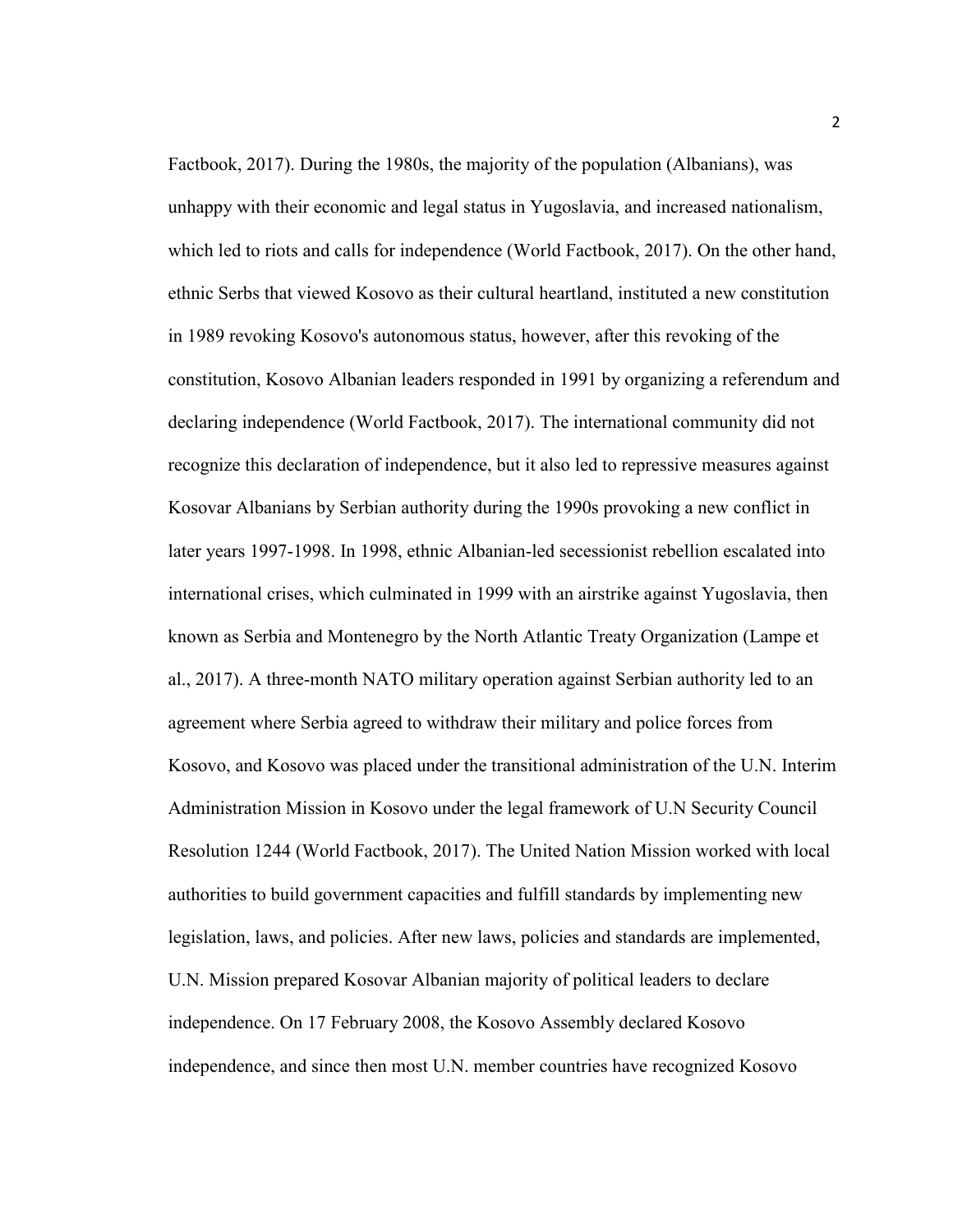(World Factbook, 2017). Serbia and Russia and a significant number of other nations including a few European Union members did not recognize its independence, given this lack of international consensus, Serbia denied recognizing Kosovo independence, and pressed the matter as a violation of International Law, seeking legal advice from the International Court of Justice. In 2010, the International Court of Justice ruled that Kosovo's declaration of independence did not violate international law, but Serbia still rejected that decision (Lampe et al., 2017).

With a high unemployment rate of 34.8% of about 2 million inhabitants, Kosovo's economy remains underdeveloped, with the annual income of \$9,600 (estimated in 2016), it remains one of the poorest countries in Europe (World Factbook, 2017). Aspiring to become part of European Union, Kosovo has implemented many strategies and incorporated laws that are aligned with European laws. The NSAN of 2012 was developed as result of prevention practices by the international community in Kosovo, where all mechanisms engaged in preventing and detecting drug misuse and drug-related organized crime to avert the threat they represent in the national and international aspect (National Strategy, 2012). According to 2016 International Narcotics and Control Strategy Report on Kosovo (Department of State, 2016), Kosovo is not a significant source country for illegal drugs but remains a transit country for drugs smuggled to other European markets. Furthermore, based on Serious and Organized Crime Threat Assessment of 2014-2015 (Serious Organized Crime Threat Assessment [SOCTA], 2016), the trend of trafficking and the use of narcotics in Kosovo remains an issue of serious concern, although as a result of developments in the global level and the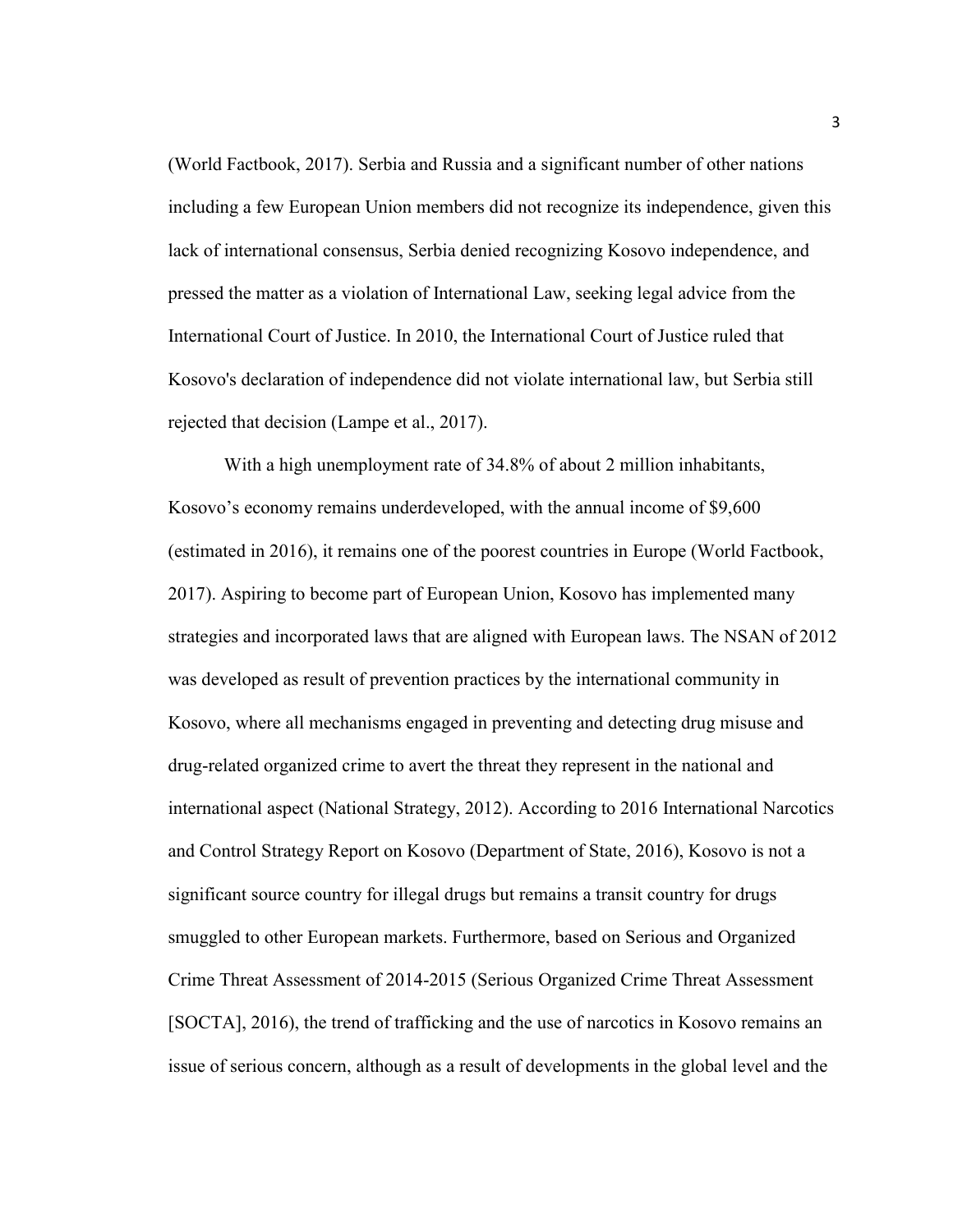reduction of the offer there is a considerable decrease noticed of the quantity of narcotics which enter Kosovo or pass through Kosovo. Kosovo enacted NSAN in 2012, carrying out multiple tasks and programs to help law enforcement in coordination with healthcare institutions, educative institutions, courts, pharmaceutical institutions, prosecutors and other government branches to address drug-related issues, prevention and also awareness programs. However, because Kosovo is not yet a member of the United Nations, it is party to few international conventions and protocols or bilateral agreements relating to counternarcotic (Department of State, 2016, para.5). This NSAN enacted in 2012, was crucial to reduce and address drug-related issues in Kosovo, through prevention and demand reduction of illegal drugs in the region. Since the implementation of NSAN in 2012, there is not any study conducted on the effectiveness of this strategy in reducing juvenile drug arrest rate and drug issues in Kosovo. Before implementation of this strategy, Kosovo authorities implemented harsh policies about addressing drugs. Due to the ineffectiveness of *get tough* related policies, policymakers as a prevention philosophy, approved NSAN in 2012 with focus on education and increase of awareness, targeting parents in their involvement in educative programs, and with emphasis on demand reduction (National Strategy, 2012). Based on Kosovo Criminal Code (Law No 04, 2012), unauthorized purchase, possession of any amount, distribution, and sale of narcotics are prohibited by Article 299 of Penal Code. Current studies are focused mainly on arrest rates, drug-related crimes, but not about demand reduction and education programs. However, none of the studies are conducted through both evaluations of current NSAN and the lenses of law enforcement officers assigned to drug prevention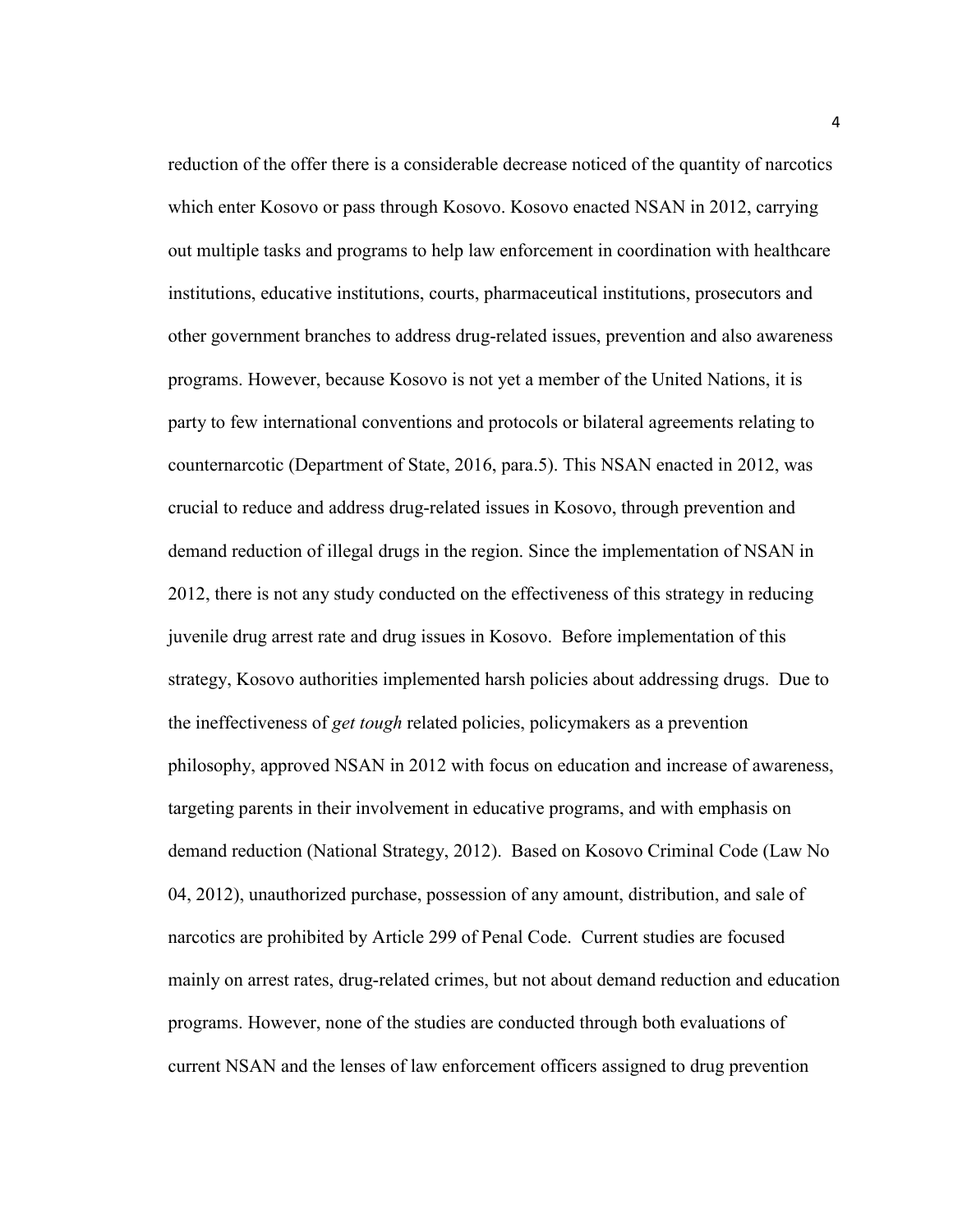units related to juveniles. Preliminary results about the drugs in the United States show that more arrests and stricter policies regarding drugs are ineffective (Walker, 2006).

In this chapter, the background will elaborate scope of the study, the problem statement and purpose of the study section will indicate why the study is important and justify the research. Research questions will be main questions to be studies, and theoretical framework will help to assess NSAN impact and its effects on juvenile drug arrests. This chapter will also treat the nature of the study, assumptions, scope of delimitation and limitations. At the end of this chapter significance of the study will be elaborated and also the summary of this chapter.

#### **Background of the Problem**

 Kosovo is not a very significant source of the illegal use of drugs but remains a transit country for illicit drugs with the seizure of 146 kilograms of marijuana in 2016, which is both a sharp decrease in the amount of what was seized over the same period of 2014 (Department of State, 2016). Even though this is a low rate, the fact that Kosovo is part of the Balkan Route of heroin and other drug trafficking (Dimovski et al, 2013; UNOD, 2011), the NSAN was implemented to prevent this route and prevent drug trafficking and abuse in Kosovo. According to Hajdari (2015), from 2009 to 2013, there were 5,238 juvenile perpetrators whom were imposed criminal sanctions, with a number of 121 juveniles on charges of drug trafficking in Kosovo. The statistical data must be viewed objective manner, because many offenses are related to drugs, such as property crimes which accounted of 1,441 cases, to fulfill the drug addiction of juveniles (Hajdari, 2015).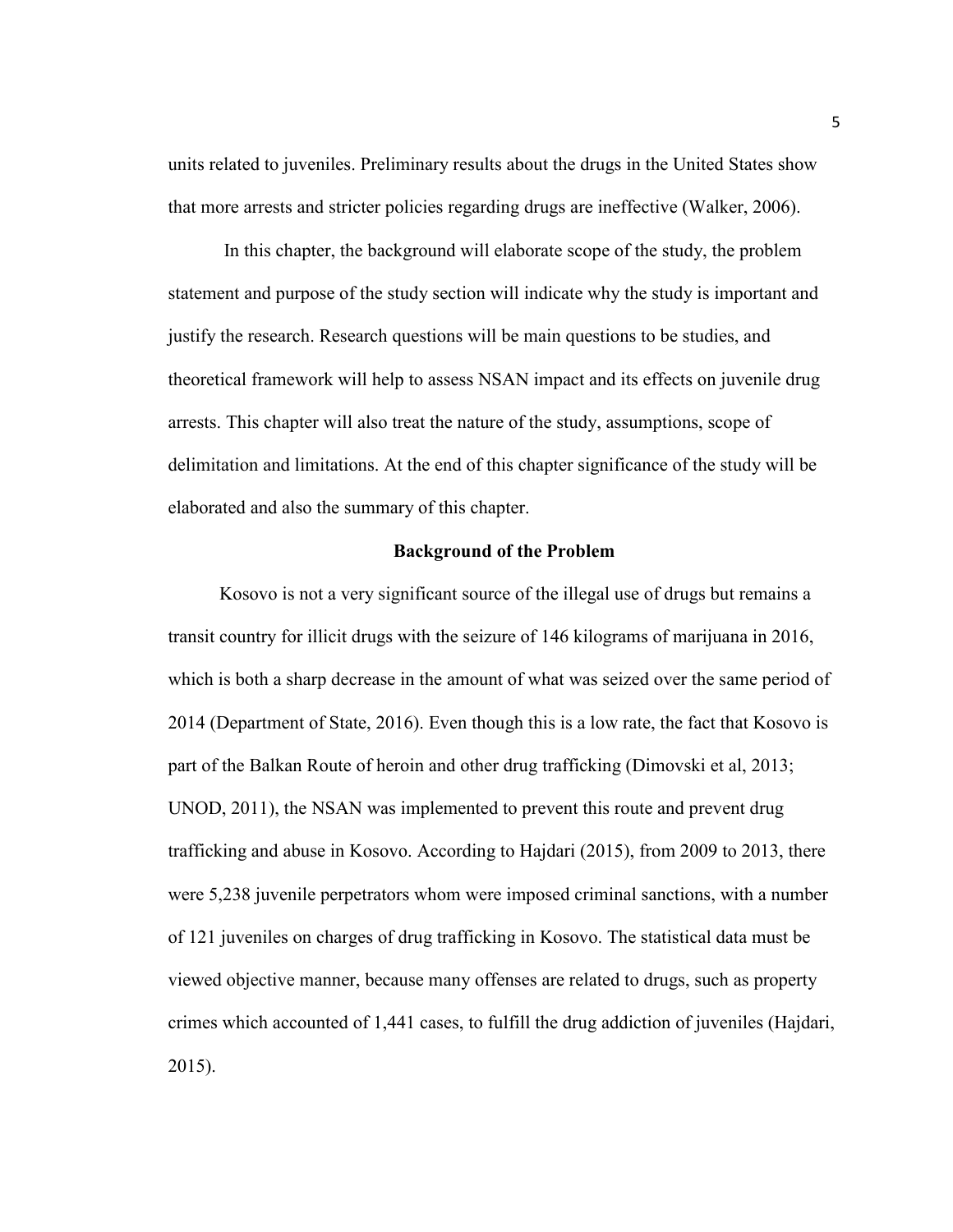Before the development of this strategy and the action plan, Kosovo Police applied educative measures to reduce juvenile arrest rate and drug demand. There was lack of education programs in schools and not any particular prevention strategy. However, the phenomenon of juvenile drug violations and related crimes are not reduced by applying harsh policies. NSAN, implemented in 2012, focuses on demand reduction and treatment through the increase of awareness and training for youth and their parents in Kosovo (National Strategy, 2012). Before the implementation of NSAN, the juvenile arrest rate from 1 July of 2006 to 30 June of 2007, 795 juveniles were arrested (UNICEF, n.d). However; according to a Kosovo police report of 2017-2018 only 130 juveniles were arrested based on drug related offenses (Report on Drugs, 2018). According to Hajdari (2015), the number of juveniles against whom were imposed criminal sanctions from commission of criminal offenses in 2009 was 948, and in 2011, was 1,678 charged for crime, and more than half of these arrests and charges were related to drugs.

Both local and international reports indicated that most of the illegal drugs are not used in Kosovo, but mainly transited through Kosovo to other countries (Department of State, 2016; Dimovski et al., 2013). In 2012 Kosovo authorities seized 1,238 kg marijuana, 94.1 kg heroin, and 10,584 cannabis plants (SOCTA, 2016). This trend began to decrease after 2012, which may be as a result of the implementation of strategy against narcotics, but in 2014 the seizure amount increased in comparison to 2015 and 2013. In 2013, according to SOCTA (2016), Kosovo authorities seized 581 kg marijuana, and in 2014, 738 kg marijuana. However, in 2015 Kosovo Police seized lower amounts of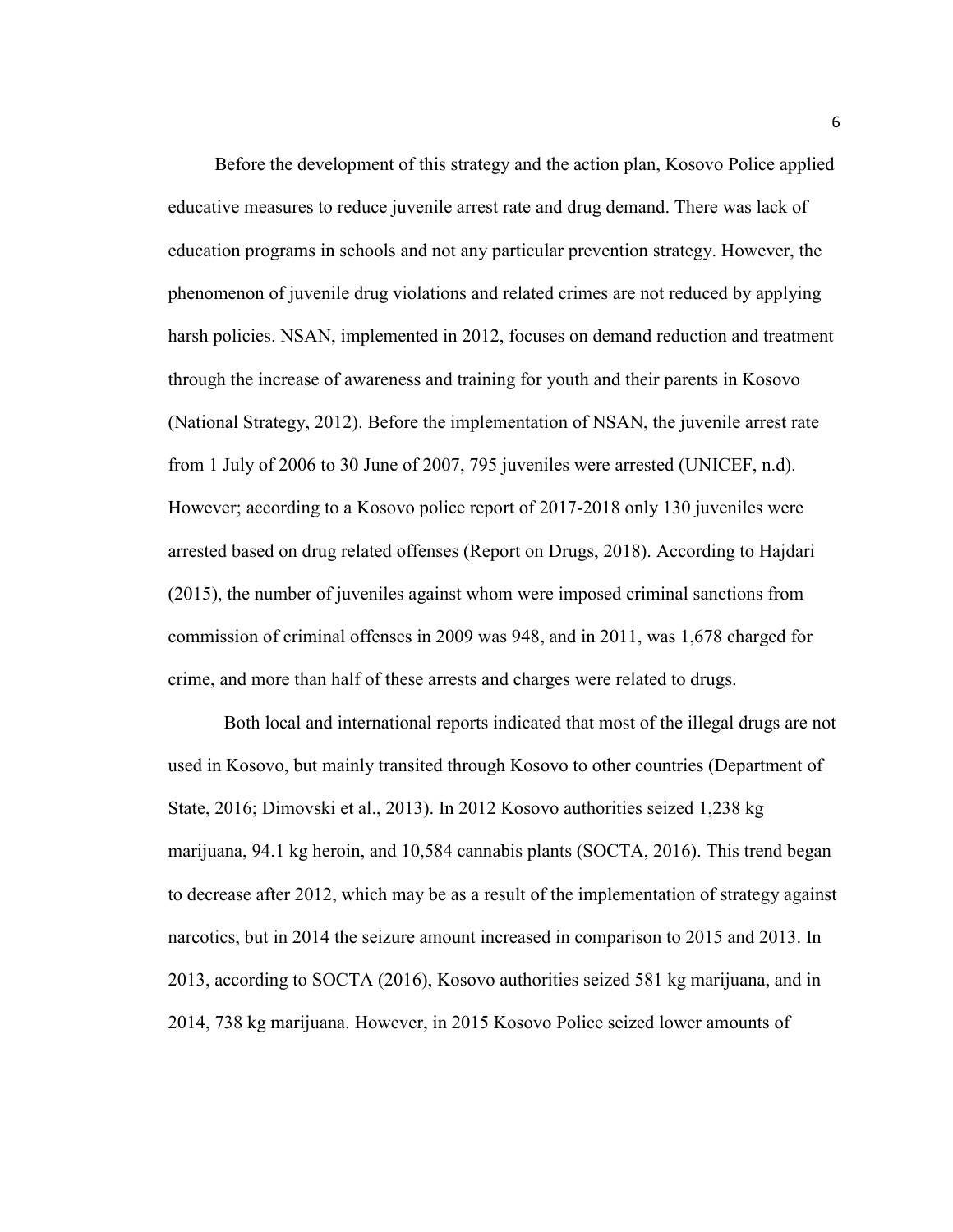drugs, such as 462 kg of marijuana, 9.6 kg heroin, and 2,557 cannabis plants (SOCTA, 2016).

It is unknown if the NSAN implemented during 2012, had positive or negative effects. Therefore, this study will assess it to see its effects. By analyzing deidentified secondary data through official police reports about juvenile drug related arrests three years before implementation of this strategy starting in January 2009, and three years after the implementation of this strategy through January 2015. This policy analysis will shed light on the effectiveness of the current drug control policy in Kosovo and its impact on juvenile drug arrest reduction. The evaluation of this strategy could have an impact on future antidrug strategies because it will shed light on its impact and see if improvements are needed for future strategies. Through law enforcement experiences, and secondary data analysis the current policy could be modified, improved, and be used as a model for other social issues such as anti-terrorism strategy and homeland security policy, in Kosovo.

#### **Statement of Problem**

 As stated previously, there has not been an assessment of the NSAN since its implementation in 2012. It is still unknown if this strategy and overall current drug control policy in Kosovo is effective due to lack of research and the policy analysis. Prohibition policies and drug control-related laws before 2012 did not have any effect based on statistical data (Glick, 2017; Mostyn et al. 2012). In Kosovo, according to a study conducted in 2008 by Rapid Assessment and Response (UNICEF, 2009), about 37.8% of youth reported having consumed alcohol, while 3.8% of age 20-24 years old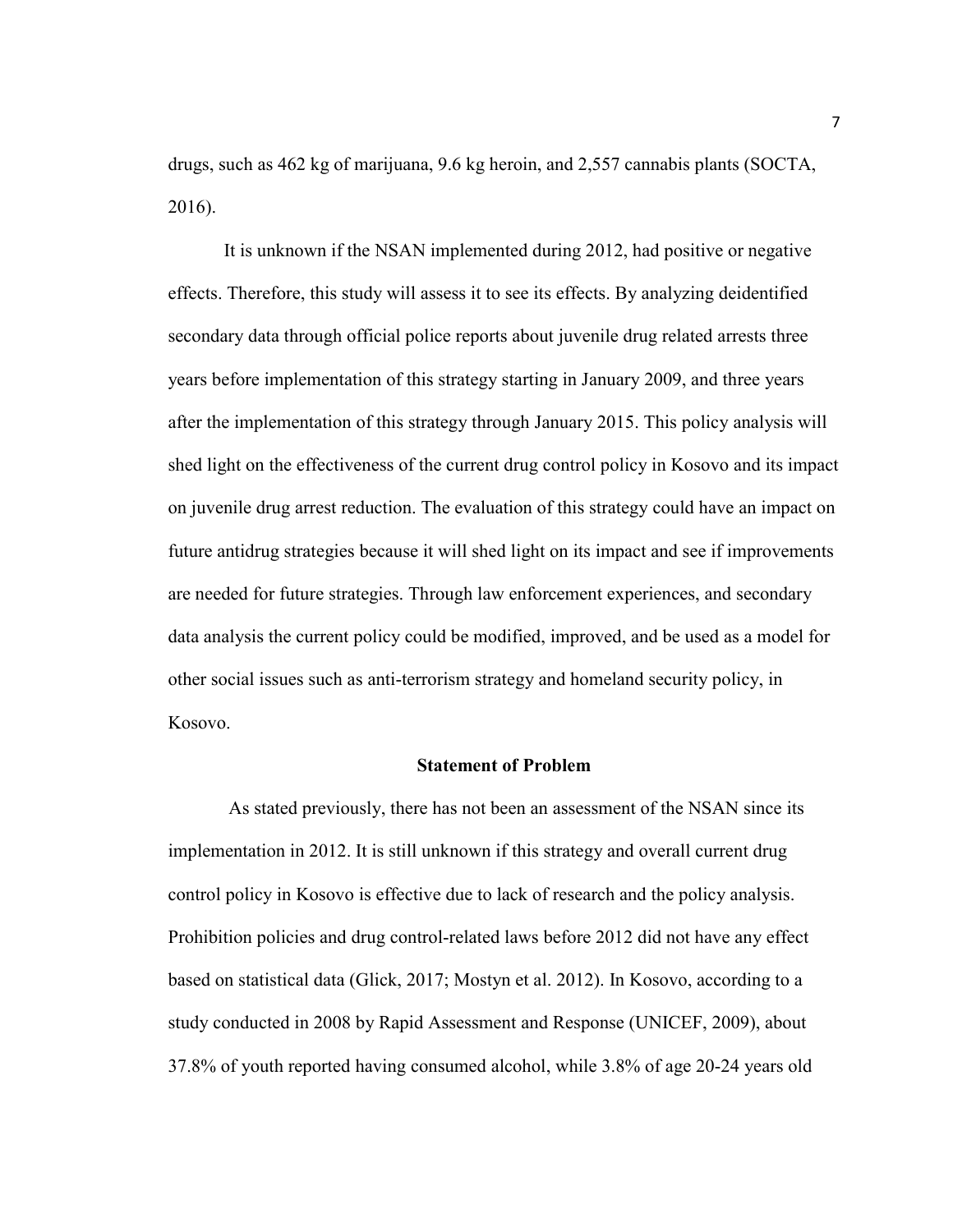have reported having used cannabis. In 2011, in a study carried out in Kosovo by the European School Survey Project on Alcohol and Other Drugs found that around 7% of 15 to 16-year-old students responded to having used any illicit drug in the past (cited in Haskuka, 2011). The statistical data on drug arrest in Kosovo remains low. However, the juvenile drug arrest rates and drug seizure changes annually. Because the purpose of the strategy was to address drug-related issues in Kosovo society through multiple dimensions, it is still unknown of its impact and effectiveness in reducing juvenile drugrelated matters. There is a gap in the literature about how the current NSAN can be more efficient, and what it needs to be done to address this complex issue. Little is known about the effectiveness of current drug control policy effects and its implementation in Kosovo. While in many countries certain drugs are legalized, in Kosovo, law enforcement officers are still faced with enforcing the current drug control policy which is related to tougher sentencing and more arrests, in combination with education program implementation. NSAN has many educative programs, and campaigns to increase awareness of drug use consequences. The NSAN is a separate policy from the Kosovo Criminal Code. Based on Kosovo Criminal Code (Law No 04, 2012), unauthorized purchase, possession at any amount, distribution, and sale of narcotics are prohibited by Article 299 of Penal Code. However, with the approval and implementation of the NSAN, law enforcement are focusing their resources on educational programs for juveniles. Current studies are focused mainly on effective practices that are designed to address juvenile drug arrest rate. However, none of the studies are conducted through both evaluation of current NSAN and the lenses of law enforcement officers assigned to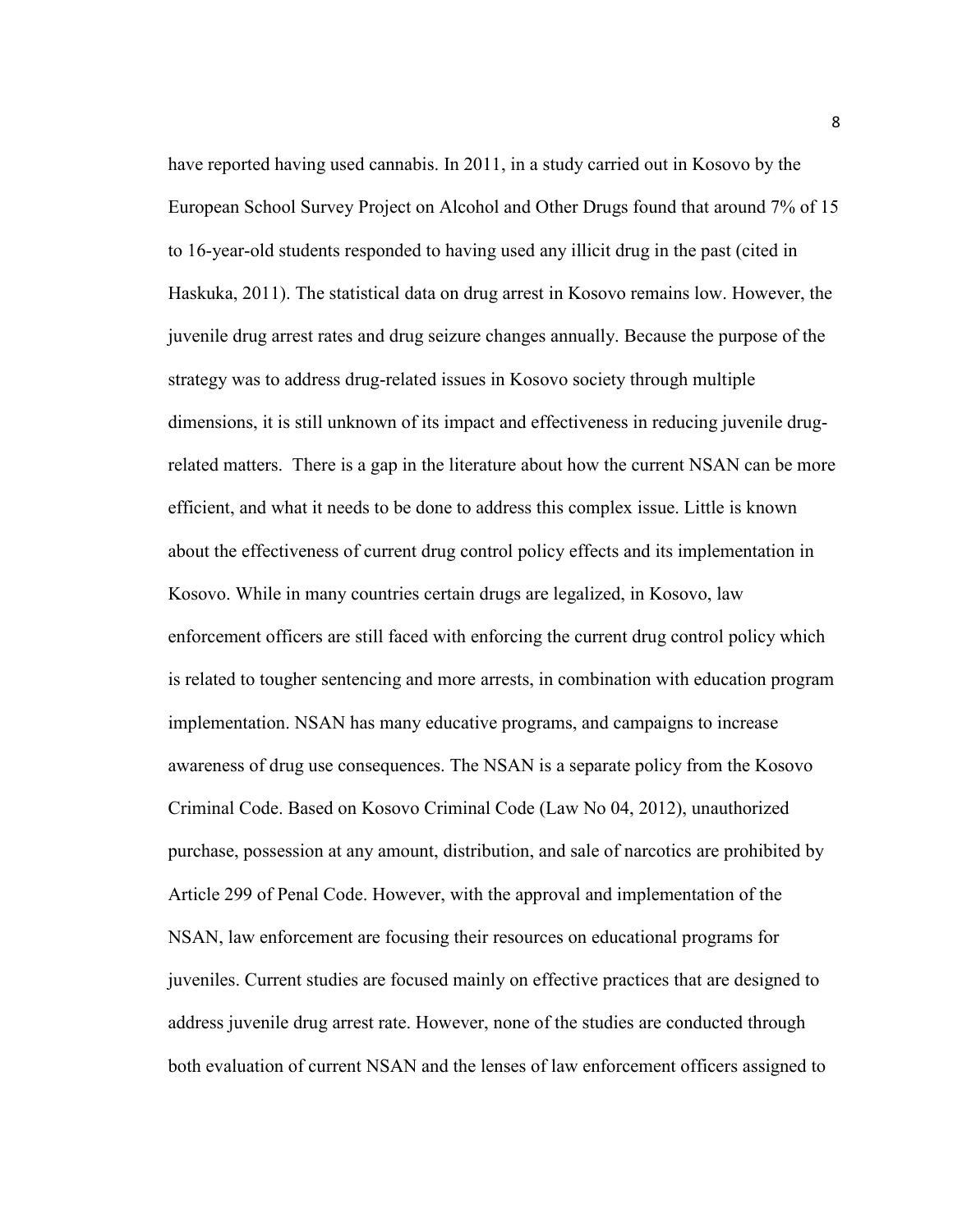juvenile drug prevention units. Preliminary results show that more arrests and tougher policies in the U.S regarding drugs were ineffective (Walker, 2006). Comparing reports from the year 2009 and 2015 from two sources, it is apparent that in 2015, Kosovo authorities seized 462 kg marijuana and 9.6 kg heroin (SOCTA, 2016), while in 2016, 1,145 kg marijuana was seized (Annual Report, 2016). This could be an indication that drug demand decreased after strategy implementation. This is why, the impact of NSAN is unknown, and no assessment has been conducted. If the NSAN did not affect dropping juvenile drug violations and illegal drug use, then it may be assumed that the NSAN must be changed or modified to be more effective. However, since the legalization of few drugs in the United States, according to Rankin (2017), there is a substantial decline of drug abusers since the last half of the 1990s when rates reached 13%, 18% and 21% among students of eight, 10, and 12 years. On a global scale, there are increased drug abuses; however, there is a drop of drug abusers in recent years in the United States. This is perhaps because more rehabilitation programs and strategies are created rather than imposing punishment methods. Furthermore, according to European Monitoring Center for Drugs and Drug Addicts (National Kosovo Report, 2014), Kosovo remains one of the leading drug trafficking countries, while "the number of drug abusers remains as high as 15,000 to 30,000 or in proportion to the general population in Kosovo, it is about 0.8%- 1.6%" (Annual Report, 2015, p.15). Walker (2006) elaborated that directly or indirectly drugs were responsible for the dramatic rise in the murder rate in the 1980's, gang violence, the soaring prison population, the worsening crisis in race relations, and the steady erosion of individual rights in the Supreme Court rulings. Statistical data estimates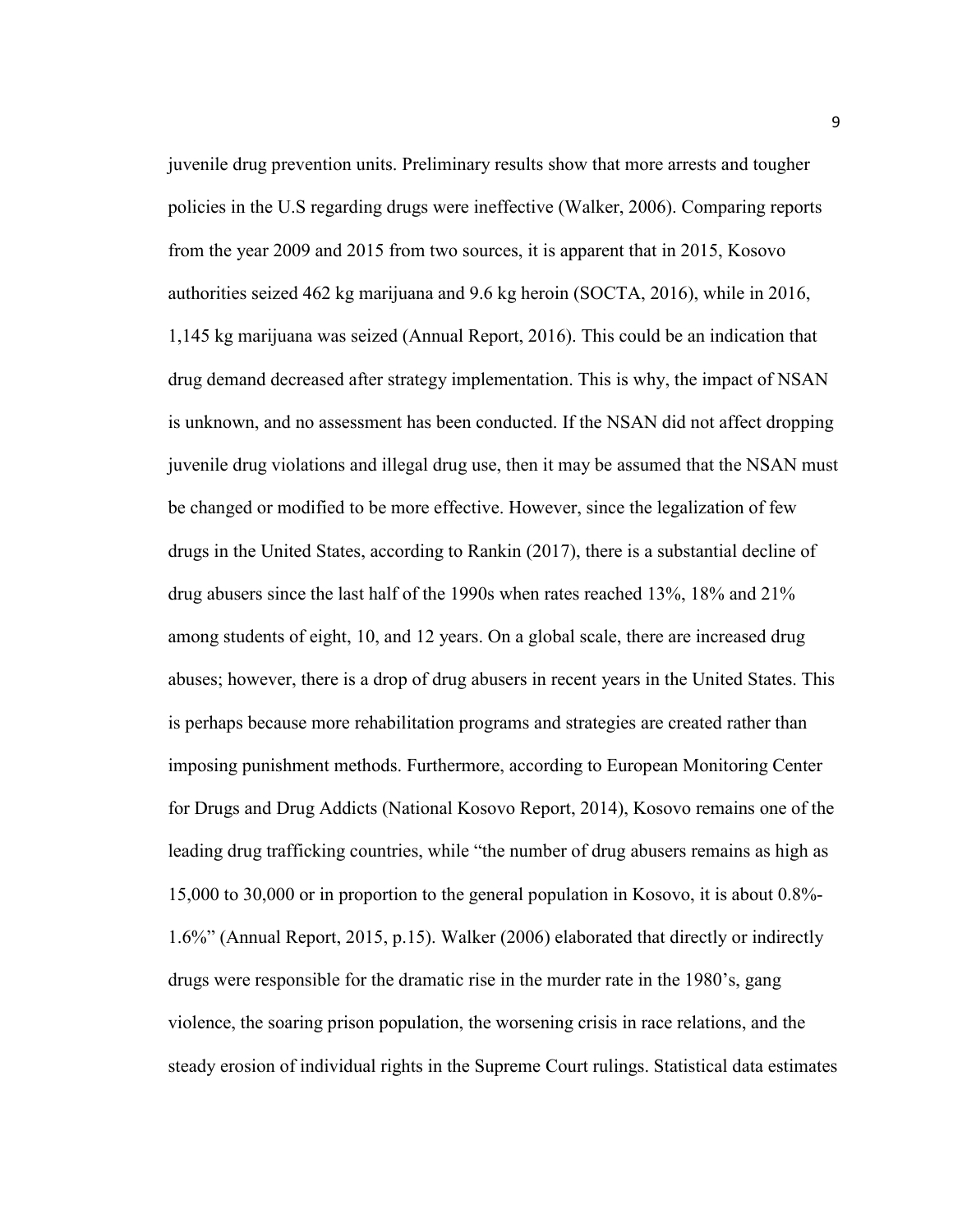of drug use by adolescents averages about 79% and the prevalence of adolescent alcohol consumption is estimated to be around 86 % in the U.S. The research shows that "11.6% of adolescents between ages 12 and 17 years were illicit drug users and 8.9% could be clinically diagnosed with substance abuse" (Rongione, 2011, p.8). In a study using Delphi surveys with sample of 10,682 juveniles in six European countries Gorgen et. al. (2013), found that juveniles who were targeted by drug abuse prevention measures (education programs) had lower rates of drug abuse and violence.

From 2012 until today, there is a lack of research on whether the NSAN is effective and if it served in reducing juvenile drug arrest rate and drug-related crimes. Since the strategy was implemented in 2012, it is unknown if this strategy played a role in risk reduction of drug violations and arrests, through educational programs for youth. This research will shed light on if this policy is effective and if it needs to be modified in future.

#### **Purpose of the Study**

The primary objective of this study was to examine the impact of the NSAN in reducing juvenile drug arrest rate in Kosovo, and reviewing the experiences of law enforcement officers regarding NSAN in relation to their handling juvenile arrests and their involvement in strategy implementation (National Strategy, 2012). A mixed methods approach was used in this study, because it will help to understand a problem and the nature of the problem in general, through comparing and visualizing statistical data before the implementation of the NSAN and after the implementation. This research explored if the NSAN implemented in 2012, reduced juvenile drug violations and drug-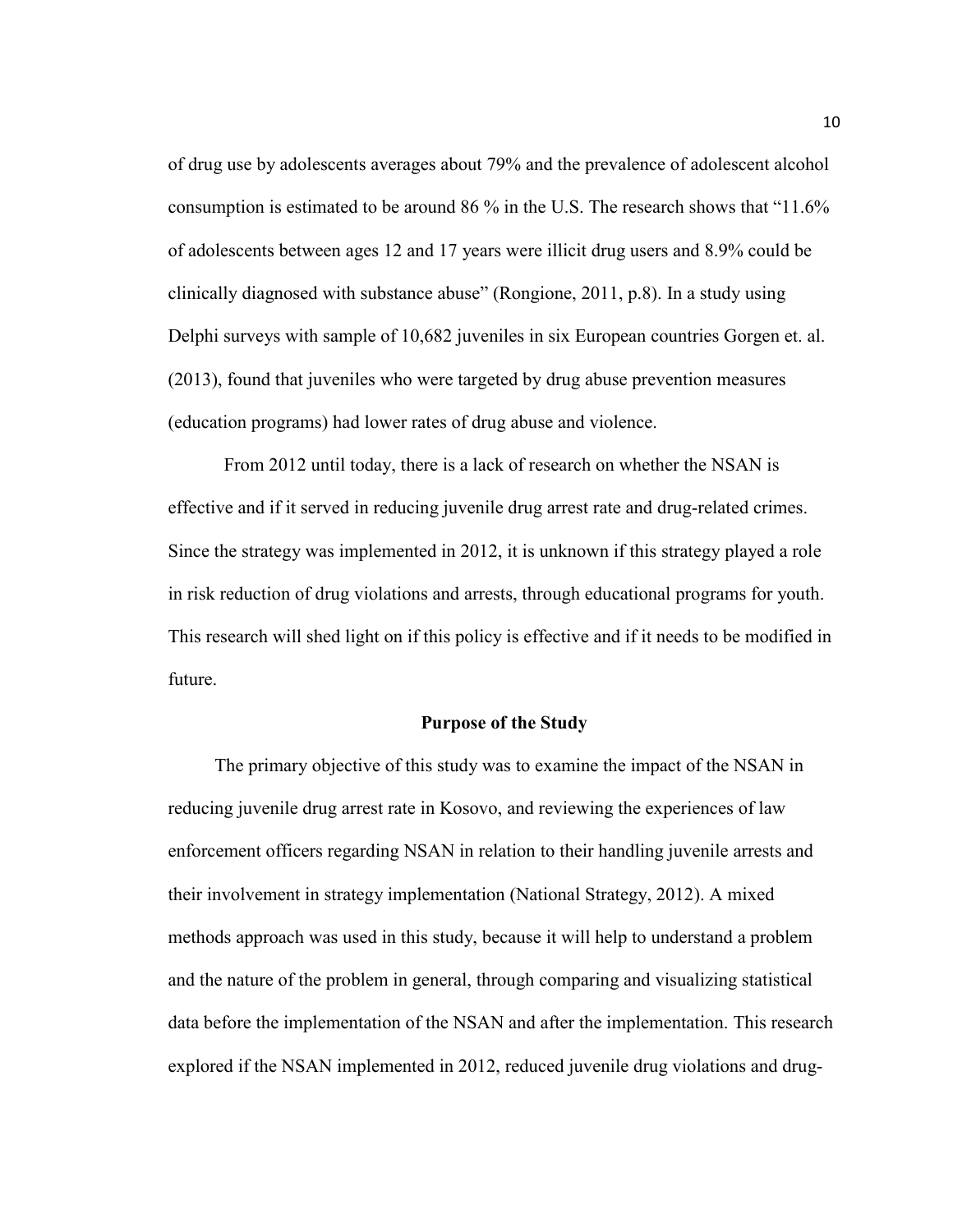related crimes. Analyzing statistical data (deidentified secondary data) determined the impact of the NSAN on juvenile drug arrest rate reduction. The second part of this study consisted of how law enforcement officers in Kosovo, feel about current drug control policy, their interpretation of juvenile drug issues, and understand their experiences in addressing this issue under the NSAN. The intent of this study was to provide a voice to drug experts (police antidrug officers). The quantitative data provided generalized patterns of juvenile drug arrests in Kosovo, and qualitative data will provide personal narratives of officers' experiences regarding the NSAN. In Kosovo, based on findings the commission of unauthorized production and other drug related crimes are associated with many factors (age, gender, education, and social backgrounds), but among these factors such as youth dominates (Hajdari, 2015). Many researchers pointed out that tough drug control policy is ineffective (Clarck & Dufton, 2015; Rankin, 2017; Walker, 2006). However, there is no research conducted with the purpose of analyzing the impact of NSAN, and also understanding field officers' experiences about this NSAN. Past researchers have indicated that education and parent information about juvenile drug abuse in Kosovo are associated to increased juvenile related crimes thus resulting in higher juvenile arrest rate (Enver et al., 2016).

#### **Research Questions**

 The alignment and consistency of the research questions, design and methodology are appropriate for this study. Mixed methods were used in this study. The quantitative aspect of this research examined juvenile drug arrests from 2009-2012 (before NSAN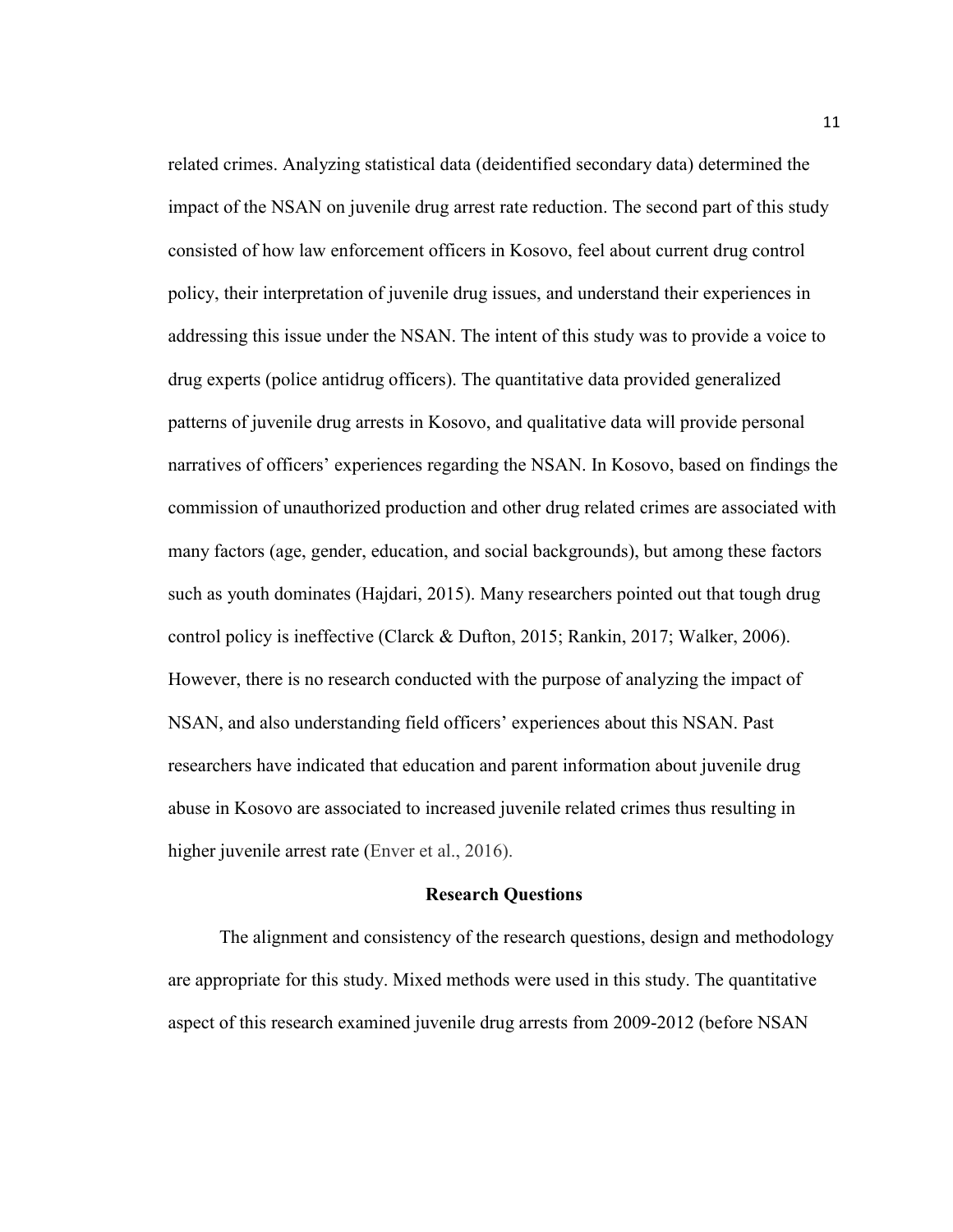was implemented, and then compare the juvenile drug arrests from 2012-2015 (post NSAN).

Research Question 1: Has the National Strategy Against Narcotics (NSAN) been effective in reducing juvenile drug arrest rate in Kosovo?

Research Question 2: How do Kosovo Police Officers assigned to an antidrug unit perceive the impact of the National Strategy Against Narcotics (NSAN) on juvenile drug arrest rate?

 The hypothesis in this study was that through educational programs under the NSAN should be effective because it will contribute to increasing awareness about risk factors of drug violations. It is assumed that through general and specific objectives the NSAN would impact positively or negatively in demand and harm through prevention and education, treatment and rehabilitation (National Strategy, 2012).

 For quantitative component, the following hypotheses were considered: *H*<sub>0</sub>1: National Strategy Against Narcotics has not been effective in reducing juvenile drug arrests.

*H*<sub>1</sub>!: National Strategy Against Narcotics has been effective in reducing juvenile drug arrests.

 Deidentified secondary data on juvenile arrest rate from January of 2009 to January of 2015 were compared and visualized through a scatterplot to answer the research question by confirming any of these hypotheses.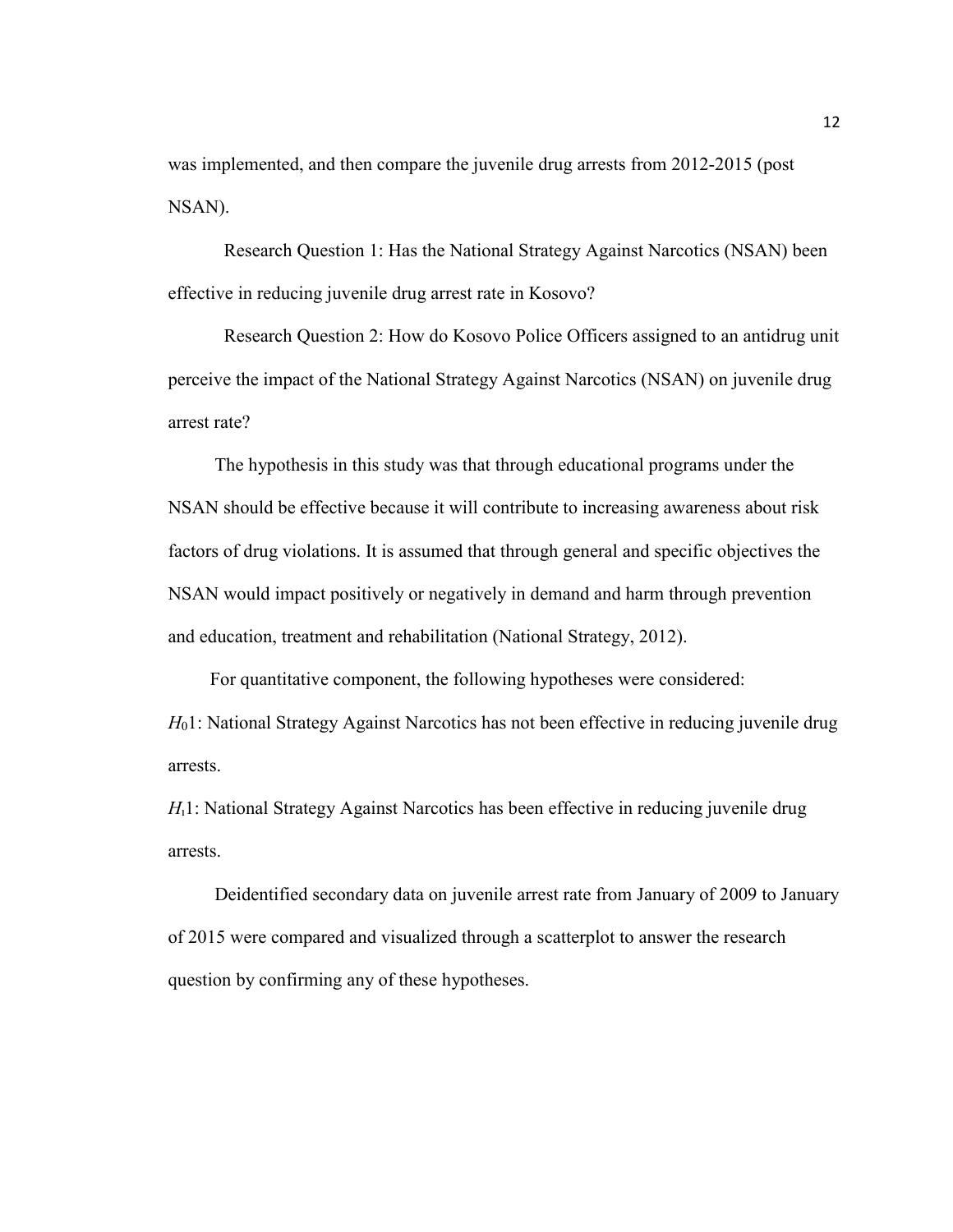#### **Theoretical Framework**

The primary purpose of the development the NSAN was to prevent drug-related crimes and protect Kosovo people from the threats coming from drug abuse (National Strategy, 2012). The theoretical framework used for this research will be Markwood's (2011) CTSAP, which will be used to assess the NSAN. Markwood's CTSAP aims to prevent drug abuse through following points: demand and harm reduction, increasing awareness through education, treatment and rehabilitation, and supply reduction (National Strategy, 2012). According to Markwood, CTSAP consists of prevention of drug abuse at youth, because large scales of drug abuse issues begin at teenage years. Researchers have indicated that substance abuse begins in the first 20 years of life, and prevention of abuse must also start at that stage (Markwood, 2011). Prevention of drug abuse through education is very important because raising awareness of parents as guardians is essential for developing better communication with children at the moments of crises (National Strategy, 2012). This theory focused mainly on youth with issues, and through education, substance abuse prevention is largely to occur in the first 20 years of life (Markwood, 2011). Furthermore, CTSAP focuses on different main routes of risks: profoundly challenged children and socially influenced teens (Markwood, 2011). Based on CTASP, parents play an important role regarding prevention of profound challenges to young children and social influences on teens (Markwood, 2011). Furthermore, raising awareness amongst parents and guardians is a crucial prerequisite for preventing the start of drug use and reducing drug-related consequences and damages (National Strategy, 2012). According to CTSAP (Markwood, 2011), parents and other caretakers can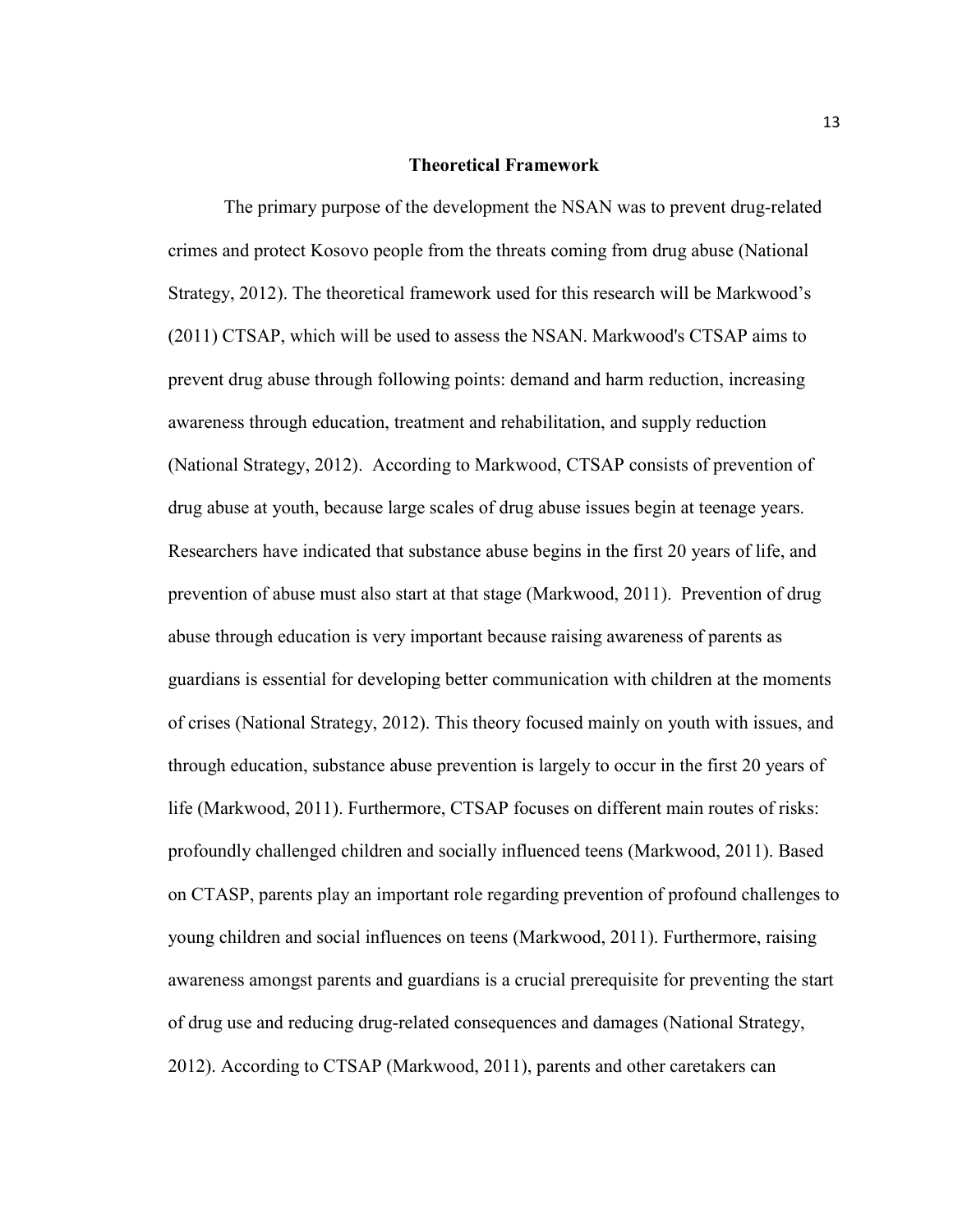proactively seek appropriate social and psychological services when needed for themselves, or for a child whom they are responsible. Through biopsychosocial programs laid in this strategy, treatment should be administered in an organized, unique, and continuous form based on the principle of health service within the health protection system as designed by international and domestic standards (National Strategy, 2012). A provision of NSAN consisted of drug prevention through school institutions, indicating that teachers must actively participate in the promotion of programs with educational character, adapt these programs to various group ages of children (National Strategy, 2012). Through prevention and education, authorities in Kosovo had designed curriculums, published materials for schools, and trained 70 drug users, conducted 10 training courses with parents in schools, trained 400 educators, and initiated treatment program in two correctional centers (National Strategy, 2012).

Another important point that this strategy emphasized is the involvement of community that plays a crucial role in promoting citizen mobilization and active participation in drug prevention (National Strategy, 2012). In this context Markwood (2011), analyzing CTSA, argued that the earlier development of the predisposing conditions in childhood intervention can be engaged and effective, the more likely they are to achieve success at relatively low cost.

The second part of the strategy consists of reduction of supply and offer, which means that youth being educated about harms of drugs, won't use drugs, while the cultivation of drugs for local demand will be greatly reduced. This part of strategy consists of offer and supply reduction, investigation, sanctions, and cooperation on offer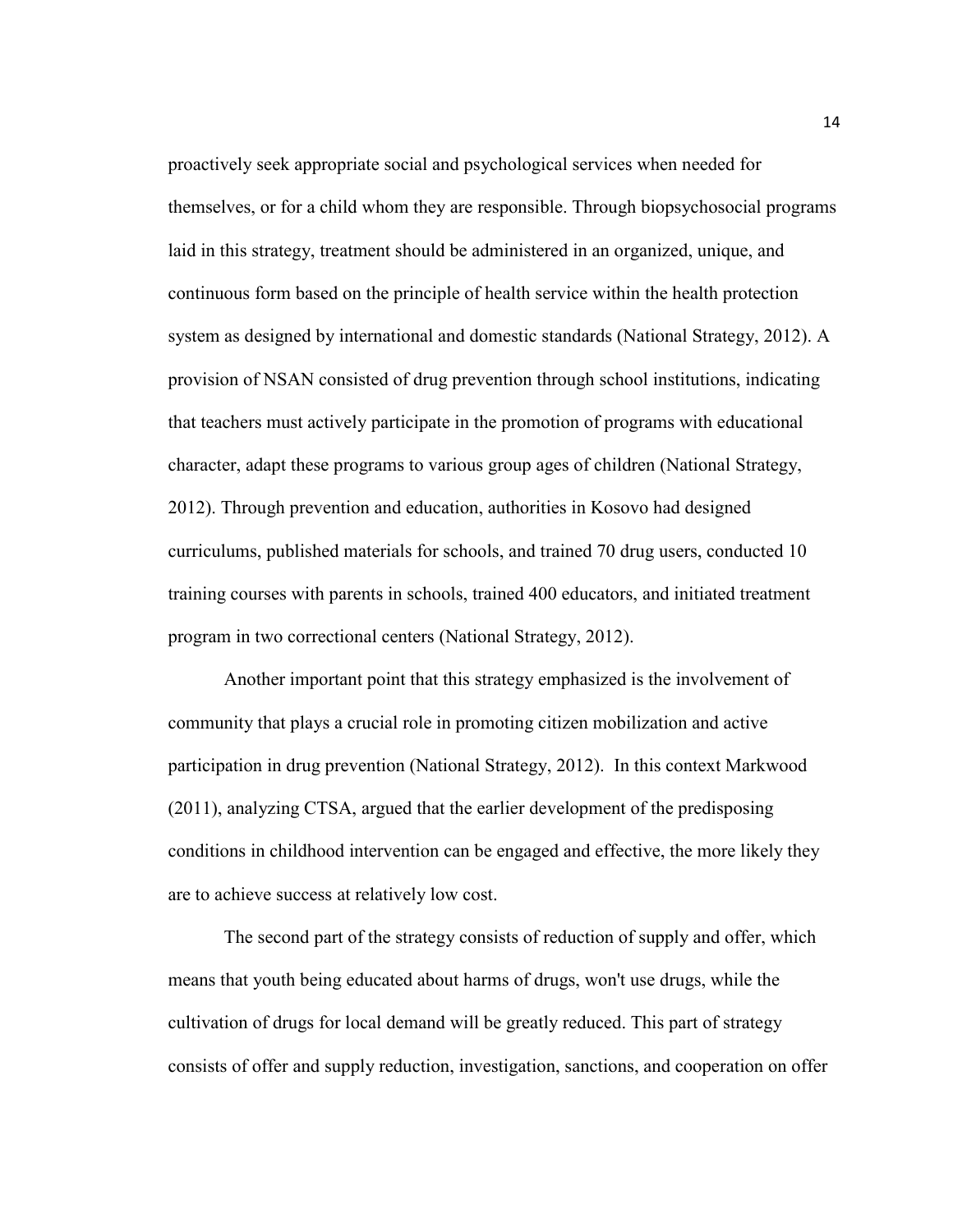and demand reduction (National Strategy, 2012). The more juveniles are educated about drugs the less likely they are to use drugs and thus less likely will be arrested for drugrelated violations. According to CSTA (Markwood, 2011) a combination of positive youth development efforts and encouragement of norms against youth substance use may be the best course of action to prevent or delay substance use among youth who have faced such challenges. This strategy is based on a CTSAP, and it should reduce drug abuse, and also with this have a positive impact on society and justice system since the combination of targeting parents as guardians of young children, schools, media, community and also investigation and sanction may have played a role in reducing this phenomenon.

NSAN focused on the offer and demand reduction through implementation of measures to reduce drug supply and the destruction of organized criminal groups, with emphasis on educating juveniles about drugs (National Strategy, 2012). In this context, perhaps this strategy could have had an impact on the justice system, by increasing or decreasing juvenile arrest rate. By educating juveniles about drugs, fewer juveniles would use drugs, and therefore there will be decreased juvenile drug arrests.

#### **Nature of the Study**

 The main reason why applying mixed design for this study, was because juvenile drug arrests before the implementation of NSAN in 2012 could be visualized, and individual interviews with experts can explain the impact of NSAN, through their experiences with juveniles. Through qualitative interviews, the NSAN (National Strategy Against Narcotics) will be evaluated to see its effects in the Kosovo Criminal Justice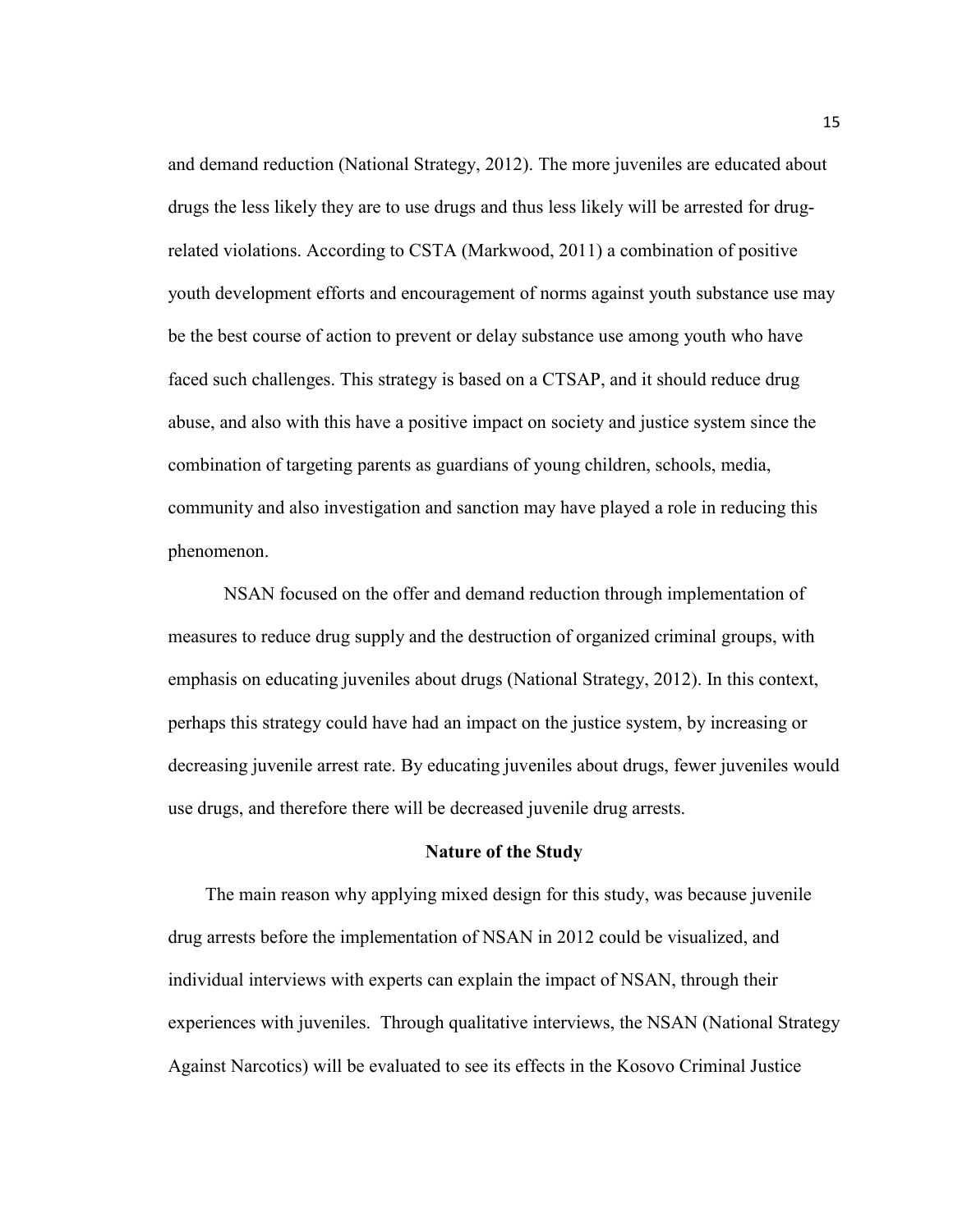System in relation to juveniles. Antidrug officers will share their experiences in the implementation of this strategy in Kosovo and handling juvenile cases. The strategy focused on educative programs, targeting parents, and children. If this strategy had a positive effect through educative programs, it is assumed that the juvenile arrest rate about drugs would decrease, because parents would be more careful, and keep children away from drugs. To see if the strategy had an impact on drug arrest reduction among juveniles, deidentified secondary data from public police statistics will be compared with the implementation of this strategy in 2012 to 2015. Visualizing data of each month of juvenile drug arrest from January 2009 to January 2015 will shed light on whether juvenile drug arrest rates increased or decreased, between pre-strategy implementation and its impact on the reduction of drug abuse among juveniles on post implementation.

 The combination of both qualitative and quantitative (mixed) methods provided an expanded understanding of current NSAN. After the deidentified secondary data (juvenile drug arrests) are analyzed to determine the effectiveness of the NSAN, understanding officers' experiences in addressing and applying the NSAN consisted of data collection through individual interviews. Therefore, this study sought to answer questions of whether NSAN gave positive or negative results in reducing juvenile drugrelated crimes (arrests), and what needed to be changed for the current NSAN to be more effective through the perception of the officers enforcing the NSAN. Through a transformative strategy of inquiry, it is assumed that the NSAN through increasing awareness and implementation of educative programs may have had a positive impact on decreasing juvenile drug arrest rate in Kosovo. Participants were asked to tell their own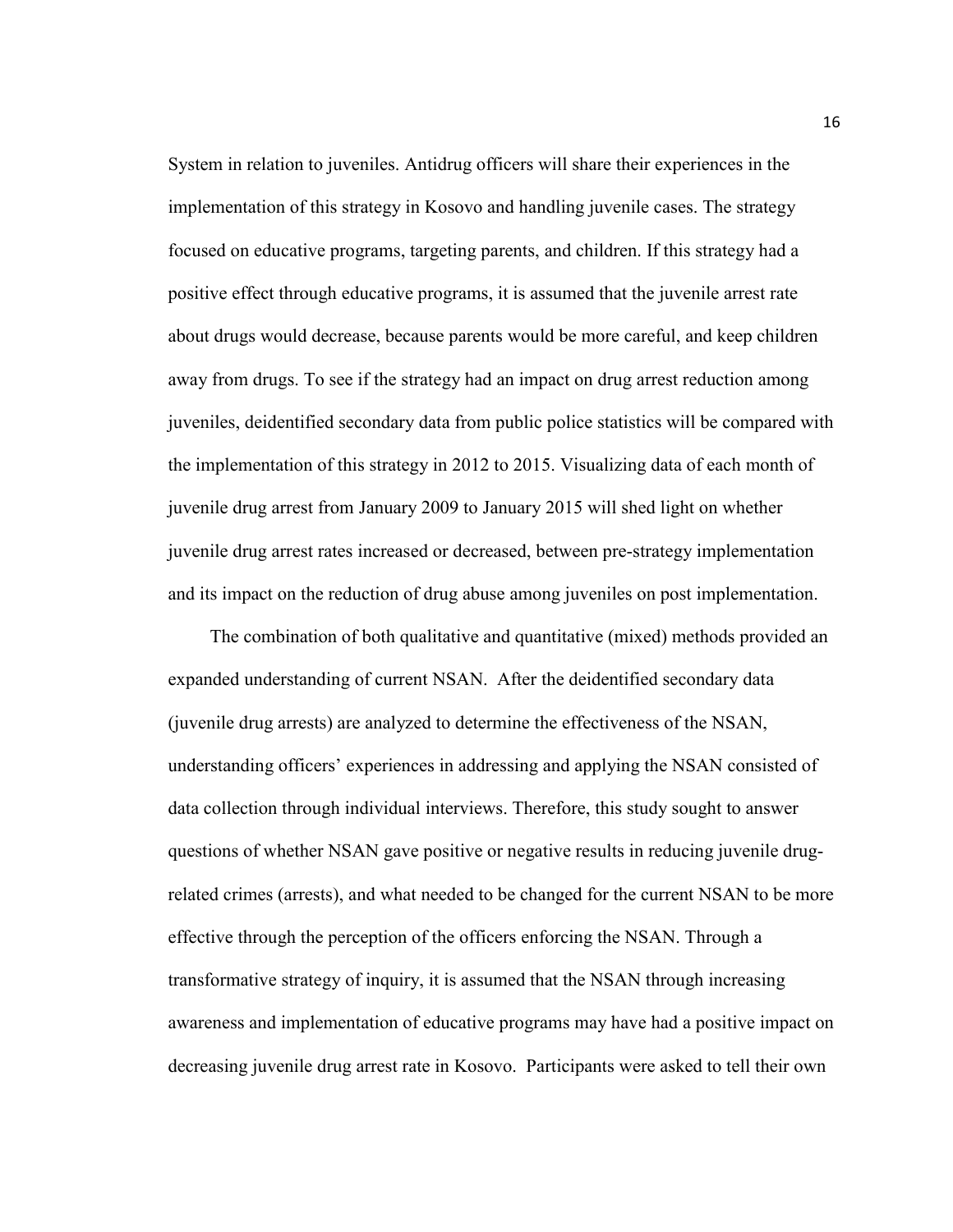story of how they experienced drug-related juveniles, and whether they felt that current antidrug strategy and drug control policy was effective. Questions were asked for clarification to encourage participants to expand on certain issues that may just come up during the interview. As the discussion continued, various concepts came up, and these concepts were also analyzed. The alignment was justified since the theoretical framework is used to access the effectiveness of the strategy in drug-related issues in Kosovo. Many studies focused on drug abuse statistical data, but there are missing research studies about the NSAN impact in reducing juvenile drug arrests in Kosovo. In some cases, when police conduct arrest operations, drug dealers, and abusers, relocate from one area to the other. This is why demand reduction and education could have played a great role in keeping juveniles away from drug violations. The main reason for this study was to evaluate NSAN through deidentified secondary data, and understand its impact through law enforcement experiences. If the educative programs had positive or negative impact and what can it be done to improve current drug control policy in this way reducing drug abuses in Kosovo. If the NSAN through treatment and education programs had a positive effect, then policy changes may be encouraged for further improvement. Thus, either education; treatment programs, or future improved strategy could help and bring up a grounded theory of what works the best in addressing this issue.

 A mixed methods approach was used for this study, by comparing juvenile drug arrest rates from January 2009 to January 2012, to visualize data, and to better gain knowledge about these statistics, antidrug officers will explain the strategy impact through their experiences.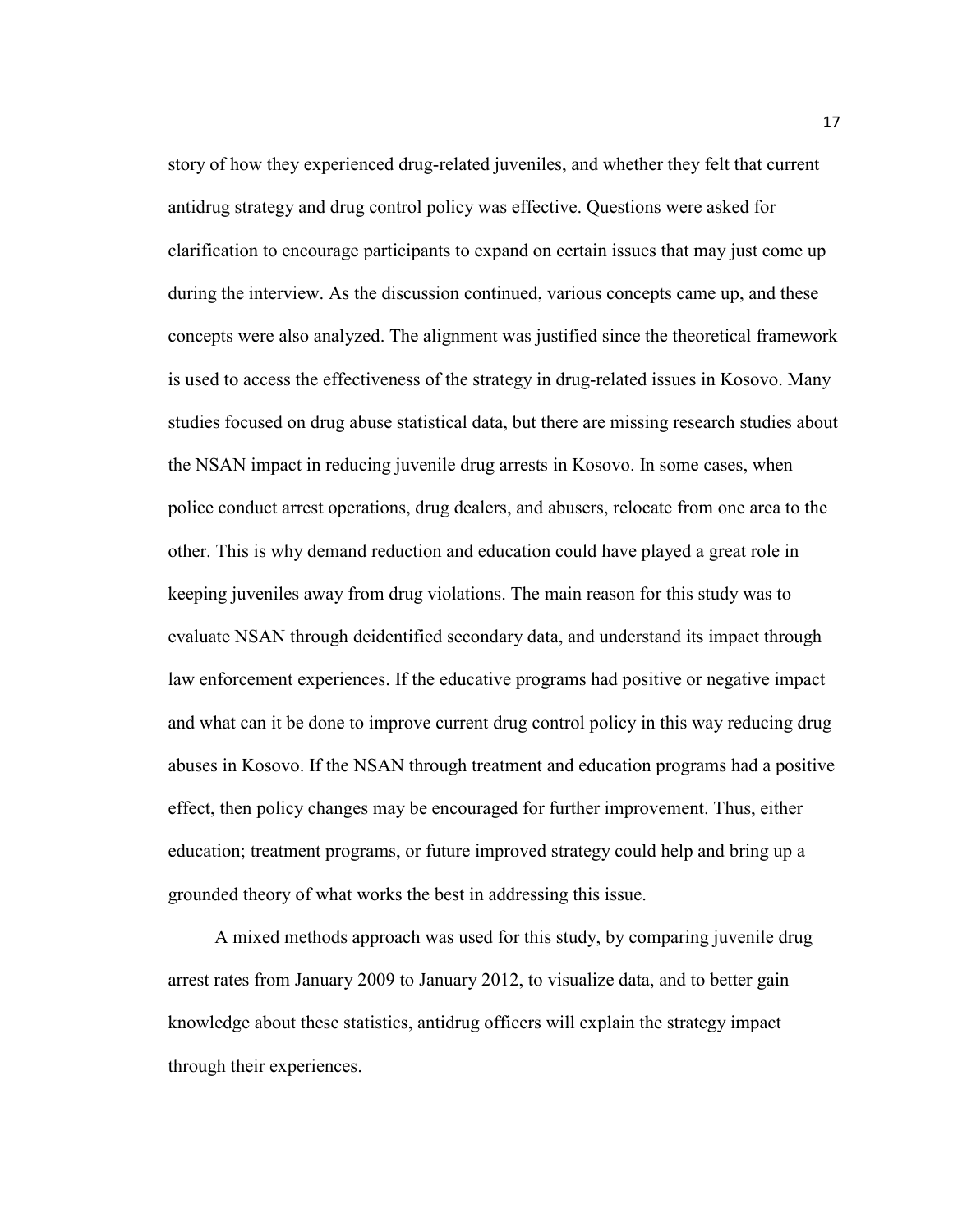#### **Definitions**

Certain terms of policy and drugs need to be clarified; therefore, it is important to understand terminology appropriately.

Terms such as the drug, narcotics, illicit and many drug types are clearly defined in two main data sources: (a) United Nations Office on Drugs and Crime, (b)Terminology and Information on Drugs (3rd ed.), and (c) the National Institute on Drug Abuse (2015). These terms were also defined based on definition from the United Nations Office on Drugs and Crime  $(3<sup>rd</sup>$  ed.), the NSAN (2012) nomenclature, and Department of Justice terminology (1992).

*Desired-effects*: A sense of physical and mental well-being, exhilaration, euphoria (National Institute, 2016).

*Route of administration*: The ways drugs are consumed, such as inhalation, oral consumption in the form of food, mixed with tobacco, or through injections.

*Institutional mechanisms*: Based on NSAN (2012), the role and coordination of activities of the ministries of health, internal affairs, justice, economy, education and science, ministry of culture, labor, ministry of trade, environment and planning, that are involved in the implementation of this strategy.

*Demand and harm reduction*: A series of activities, measures and special actions taken by representative institutions and joint actions by all actors, and in a coordinated manner. These activities have the aim of preventing drug misuse, to decrease the number of persons that use drugs, and to raise awareness of the social consequences of drug abuse (National Strategy, 2012).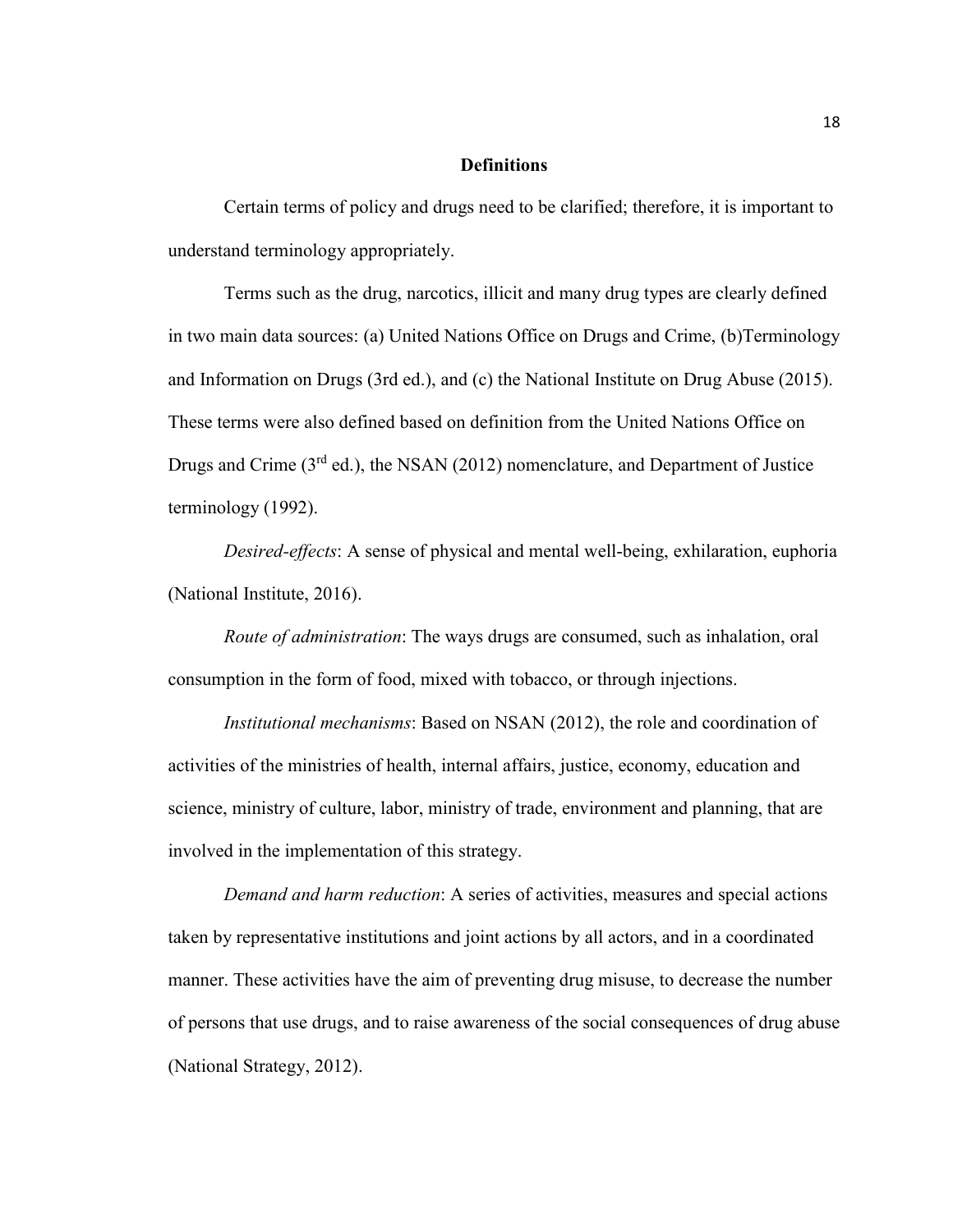*Offer and supply reduction*: Adequate measures to prevent the cultivation of plants used to produce drugs and limiting the production, trade, and distribution of narcotic medicines, psychotropic substances. Can also refer to precursors to prevent drugrelated organized crime and laundering proceeds from drugs and trade NSAN (2012).

*Addiction*: The repeated use of psychoactive substances to the extent that the user is periodically or chronically intoxicated, shows a compulsion to take the preferred substance, has great difficulty in voluntarily ceasing or modifying substance use, and exhibits determination to obtain psychoactive substances by almost any means (UNOD, 2016). According to U.N. Office on Drugs (2016), a dose is "the quantity of a substance, which is required to elicit the desired response in the individual, both in medicine and for abuse purpose" (p.62).

*Drug-defined offenses*: Violations of laws prohibiting or regulating the possession, distribution, or manufacture of illegal drugs (DOJ, 1994).

 *Drug-related offenses/arrests*: Offenses related to drug distribution, drug pharmacologic effects, or the user's need for money to support continued use (DOJ, 1994).

#### **Assumptions**

In this study, it is assumed that experts have worked few months in analyzing current drug issues in Kosovo and developed and implemented NSAN in 2012.

The assumptions for this study are as follow: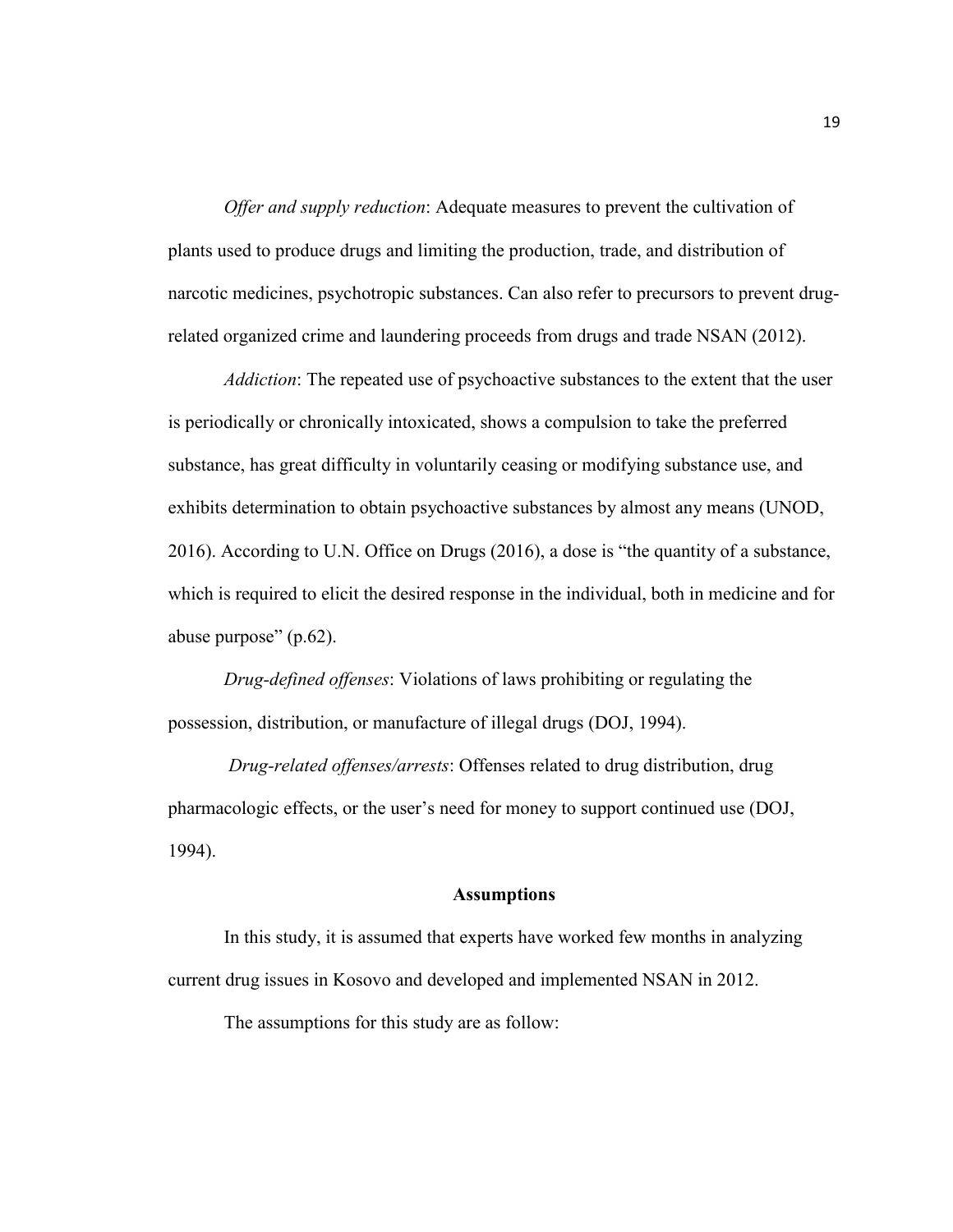- 1. It is assumed that the strategy had an impact on drug (arrests), because the impact could be positive or negative.
- 2. It is assumed that that with the implementation of this strategy in 2012, which is based on a variety of educative programs, the strategy had effect, positive or negative in reducing juvenile drug arrests.
- 3. It is assumed that educative programs and training for parents had effect, which may be positive or negative in reducing drug arrest rate among teens in Kosovo, thus reducing also drug-related arrest rate and crimes.
- 4. With regard to quantitative data, and assumption might be that the data are readily available from common sources for all years covered in proposed research, and there have been no changes in the measurement or collection of data during those years.
- 5. For qualitative data, an assumption could be that a researcher will have to access to the population of antidrug units to interview them, and they will be willing to participate and that they will provide accurate information to this intended purpose of the research.

#### **Scope of Delimitations**

In this study, perhaps factors such as increase or decrease of a number of population that may cause increase or decrease of drug arrest rate. Therefore, history maturation of Kosovo people may pose a threat to internal validity. Since this study from the quantitative perspective was related to the analysis of secondary data analysis, it is important to understand the drug trends in the region. To address this issue, population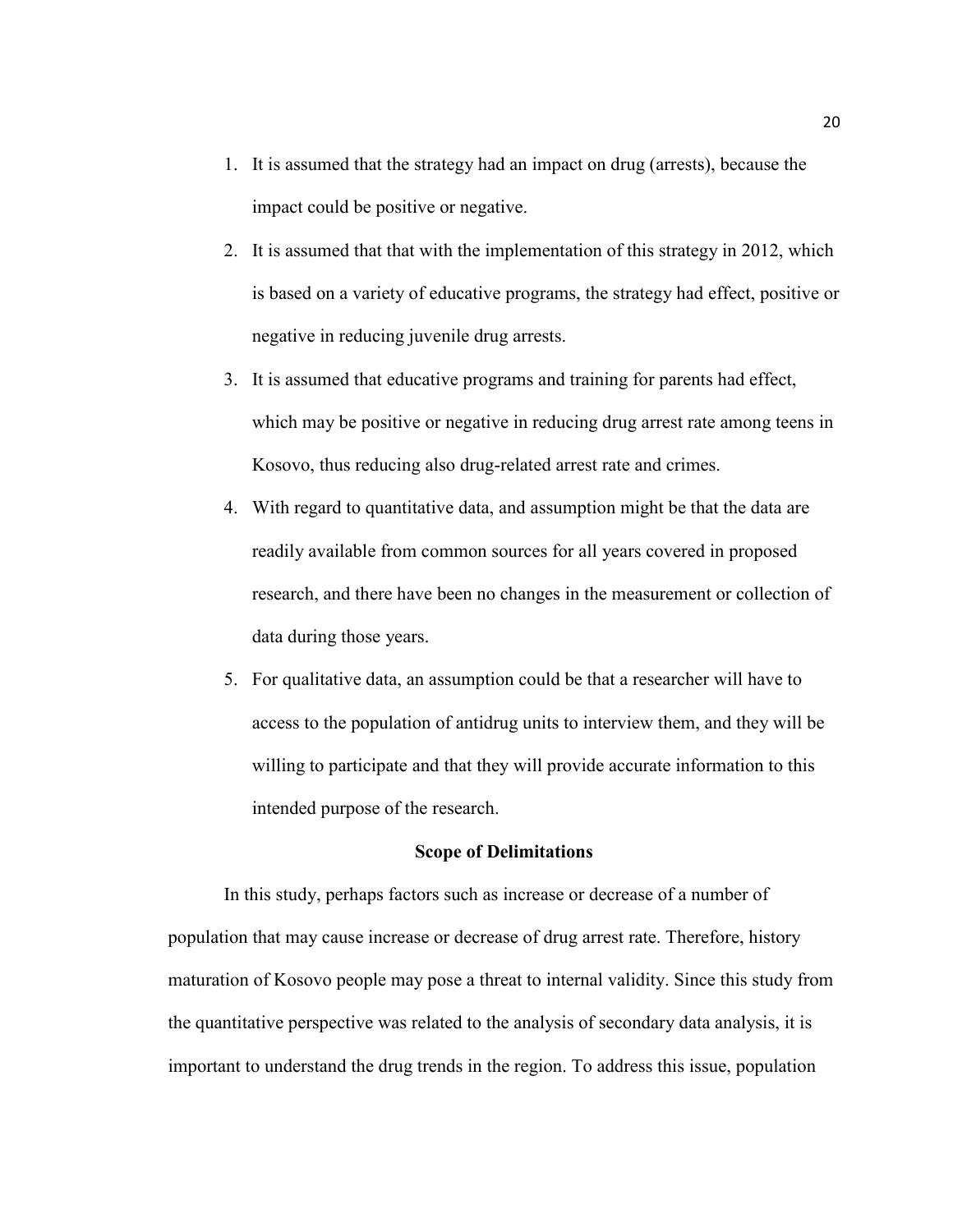growth or decrease rate were compared with the proportion of drug-related juvenile arrests.

Deidentified secondary data about juvenile drug arrests were extracted from the official Kosovo Police Database. Data may vary from one year to the other, therefore, testing was necessary. Not all juvenile drug violations are reported, some juveniles may not be caught committing drug related crime, such cases, were analyzed through elaboration of experts that dealt with juvenile drug related cases. The implementation of the NSAN began in 2012, to ensure if this strategy had the impact; data from 2009 were analyzed through comparison with those after 2012. In a form of scatterplot, the differences were visualized in the tables. Another important tool was to test the years where educative programs were conducted in schools, to see if these data support the idea that strategy had positive or no impact, and finding to what degree the strategy had the impact. Secondary or archival data from public access reports of Kosovo Police were analyzed from January 2009 to January 2015 to see the impact of the NSAN in Kosovo. The qualitative component included Kosovo police officers that have at least ten years of experience in the antidrug section of the police department.

#### **Limitations**

Just as Creswell (2014) elaborated that quantitative research is understood as complementary to qualitative research and helps to mitigate any limitations against the method. The main limitation of this study is the period of policy analysis of secondary data from 2009 to 2015 of strategy implementation. This means that only three years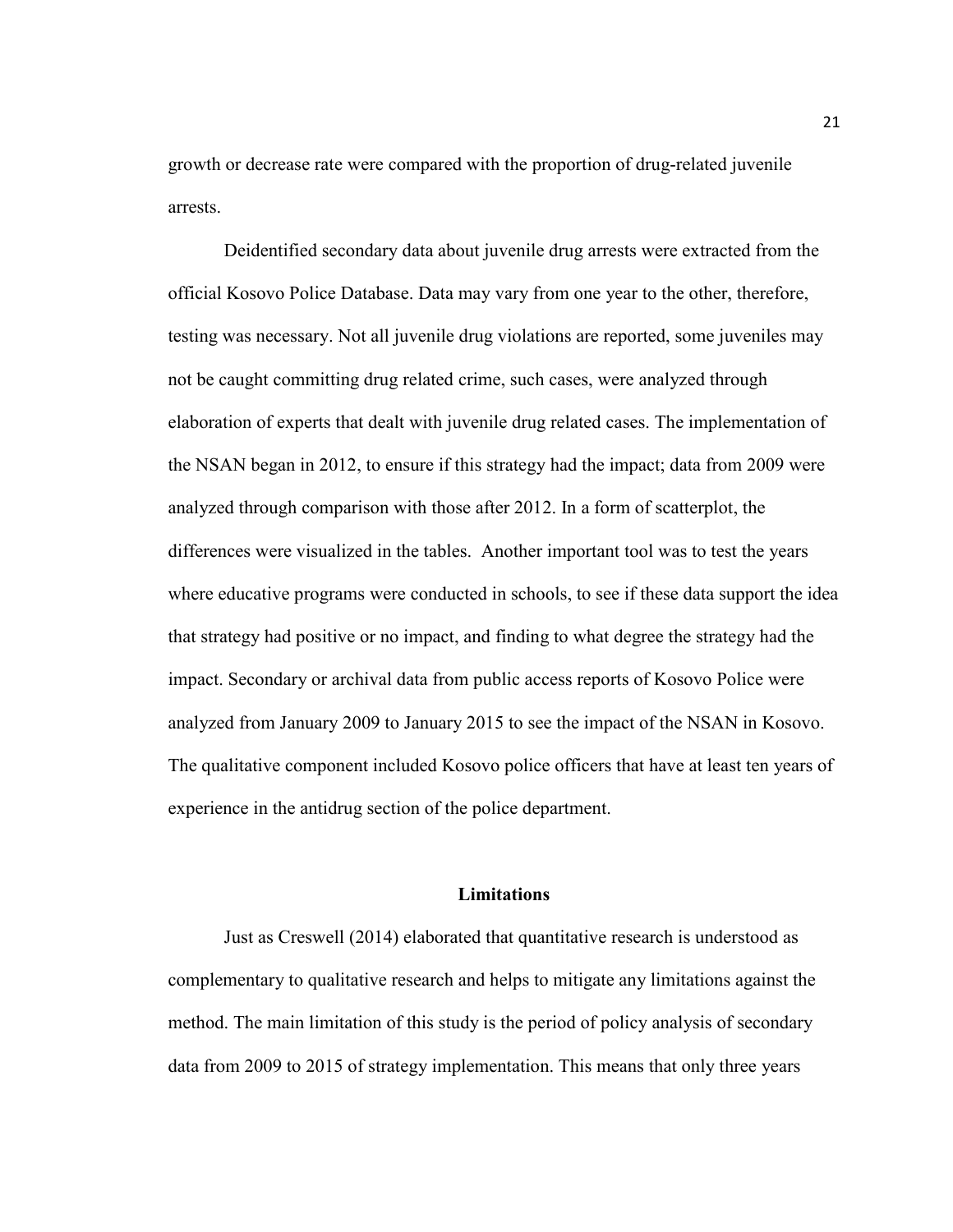before and three years after the implementation of this strategy secondary data were analyzed. To address this issue, qualitative research helped in understanding overall drug control effectiveness.

- Adaptation of qualitative methodology will limit the study findings only to Kosovo antidrug policy, but given nature of the study area, the application of the study findings can be interpreted in the context of regional drug phenomenon.
- Official policy documents that are used during this period from 2009 to 2015 will be main source data. This will include police juvenile arrest rate, and strategic documents implemented.
- Given the nature of mainly mixed method approach, it will not be possible to establish cause and effects between strategy implementation and drug use arrest reduction in Kosovo. It is possible that decrease or increase of overall Kosovo population could be a factor of drug arrest reduction or increased drug use. Failure to consider this could be a potential limitation.
- The study will also relay on face-to-face interviews with antidrug officers. Not all officers participated in same educative programs rooted in NSAN. The awareness of participants may vary from one participant to another. It will be possible that variations in officers' implementation role could influence their responses to this research.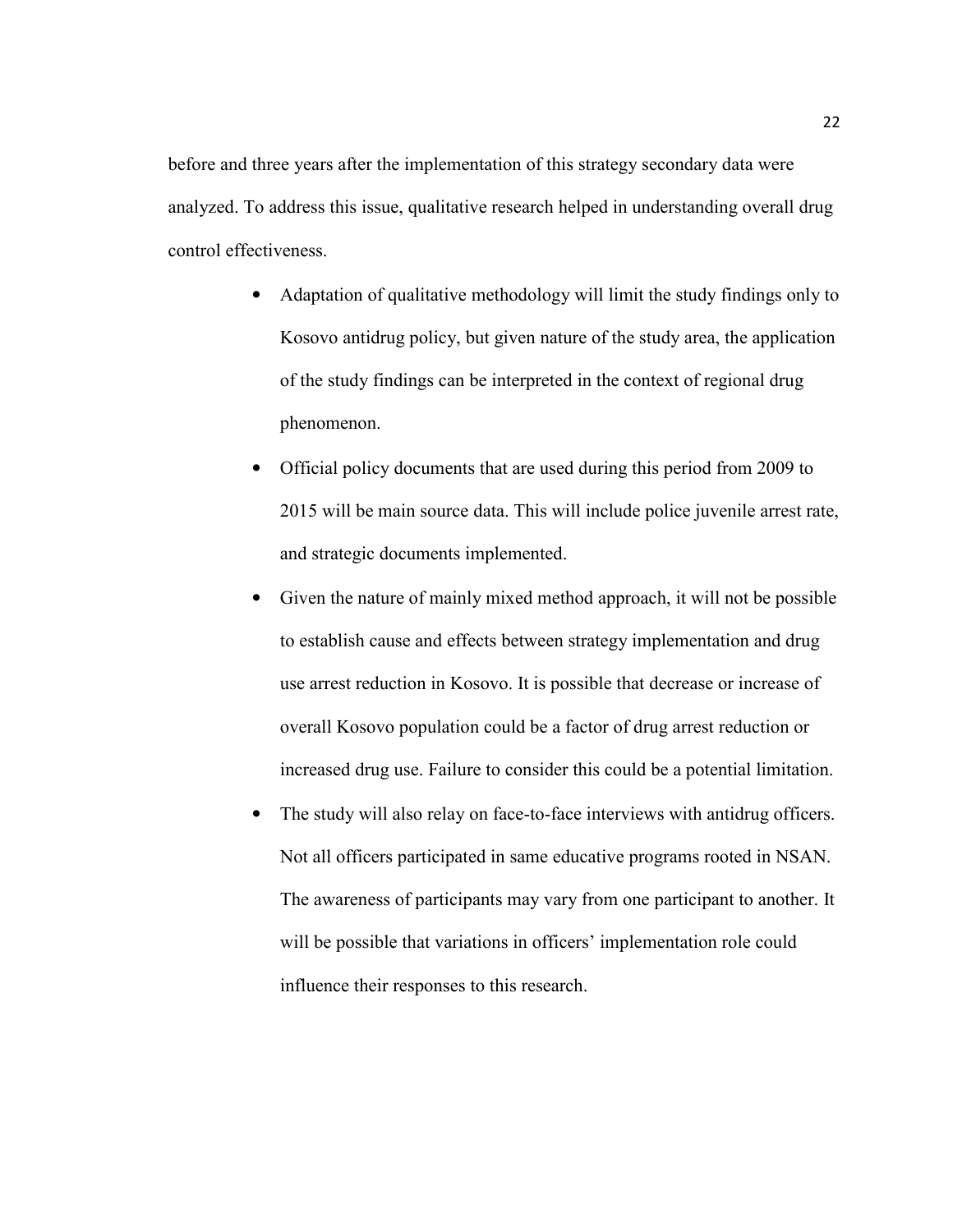Secondary data comparisons, do not ensure accuracy, therefore to address this issue, means of each month from 2009 to 2015 will be compared and visualized through scatterplot process in the table.

 Officers from the antidrug unit of Kosovo Police can explain some of these data during interviews. Other factors mentioned in the methodology chapter will be considered.

#### **Significance**

 This study filled a gap in a body of knowledge regarding the role of education, on reducing juvenile drug arrest rate in Kosovo. Since educative programs are focused on increasing awareness about drugs, it is assumed that fewer juveniles would be involved in drug-related crimes, thus this could result in decreased juvenile drug arrests. Through both quantitative analysis of secondary data and qualitative interviews, this study had contributed to having a better understanding the impact of NSAN and impact on intervention program within this strategy through collecting both quantitative and qualitative data. Many research studies are conducted about drug abuses, the rehabilitation, and educative programs through policy analysis. However, there was a gap in the literature about drug control policy impact through education in reducing juvenile drug arrest rate in Kosovo. There was a limited number of studies about juvenile drug arrests in Kosovo, and there wasn't any study about a comparison of data of drug-related statistical data before the implementation of NSAN in 2012 and data after the implementation of this strategy. With the analysis of secondary data, and through understanding antidrug officers' experiences about current drug policy, a summary of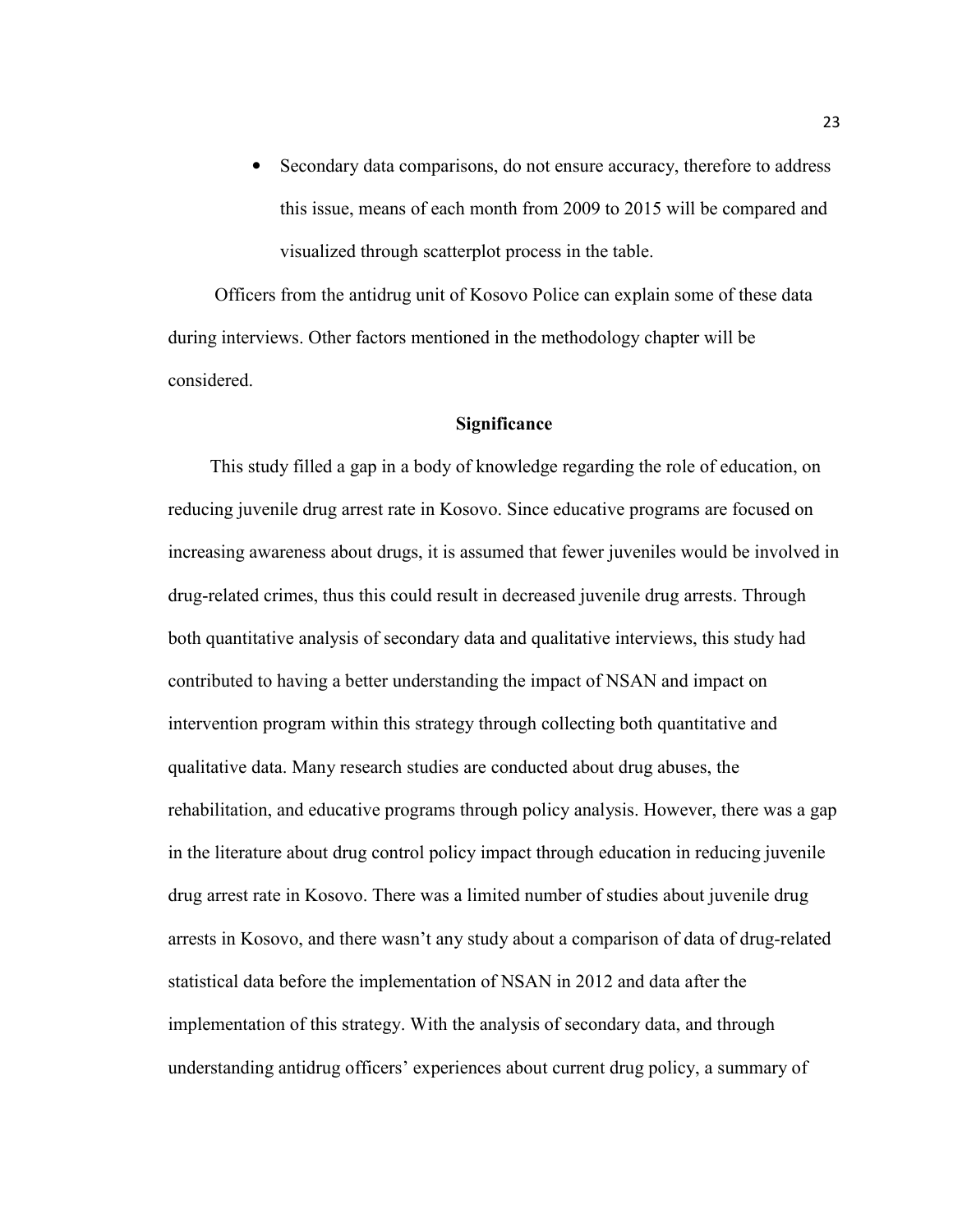results found about the impact of NSAN were given to Kosovo Police. If the drug arrests and illegal sale were on the increase among juveniles, then perhaps NSAN was not very effective. Since law enforcement officers in the field possess rich experiences in addressing this issue, they could contribute to this research in understanding better methods and recommend policy changes. The results of this research can have the potential to make a significant positive social change. This is why it was essential to understand the experiences of officers addressing this issue, and finding better methods of reducing drug problems.

#### **Summary**

In this chapter, key components of the study were discussed, and overall the policy evaluation regarding drug control in Kosovo. It is still unknown if the NSAN implemented in 2012 had any impact on drug arrest rate and still unknown its effect in Kosovo criminal justice system related to juvenile cases. The problem in this study was that many law enforcement antidrug members participated in the implementation of this strategy through educative and training programs of parents and their children, but results of such involvement are unknown. This study filled the gap in understanding the impact of this strategy in Kosovo. Markwood's CTSAP was used to access the strategic impact and its effects juvenile drug arrest rates in Kosovo. This theoretical framework was based mainly on targeting parents, disturbed children, and children that are social influences, resembling with main strategic goals. The theoretical framework was used as the basis for the data analysis and interpretation needed to answer the research questions on the nature of drug use reduction through education, and the perception of experts regarding strategy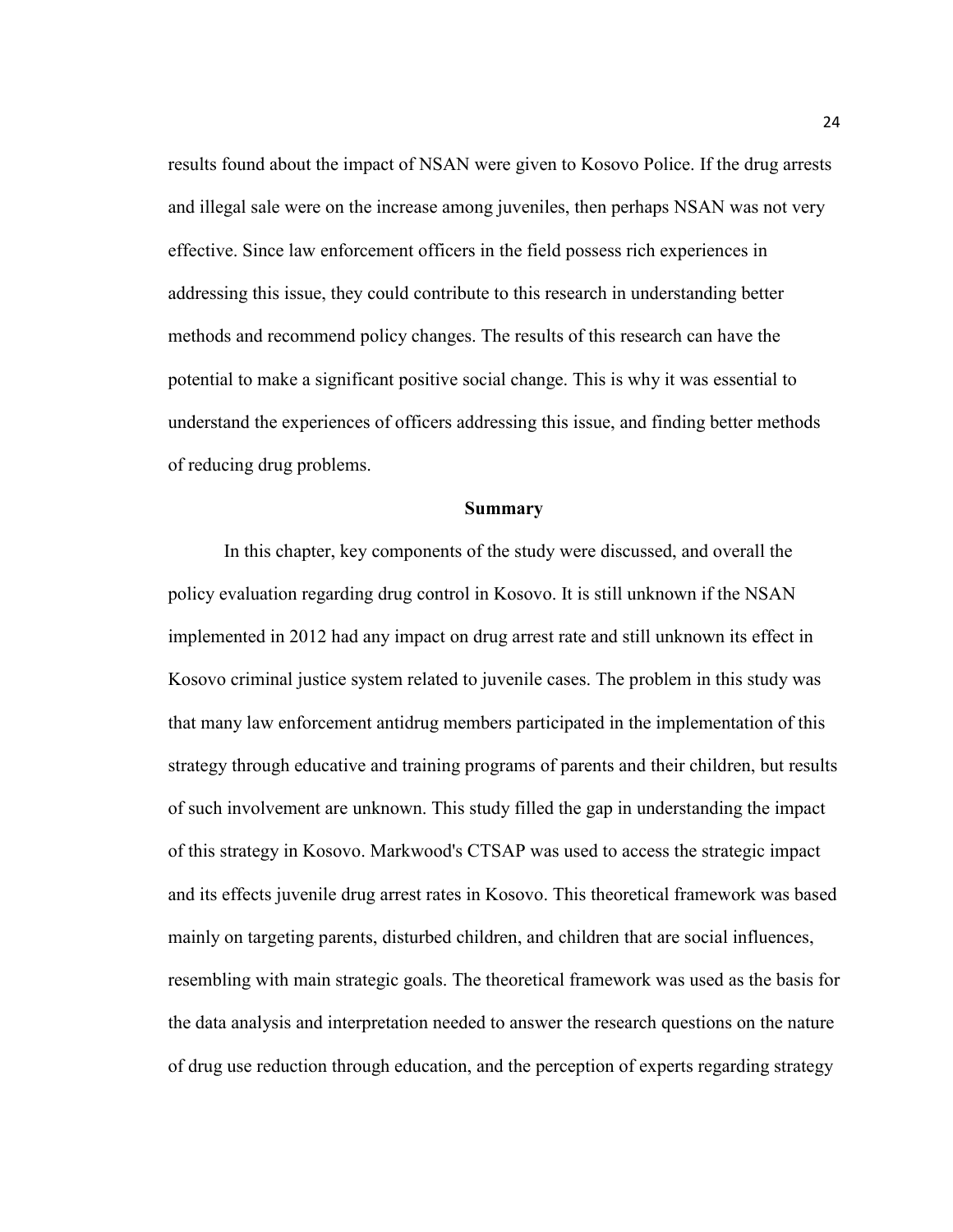impact and its effects in Kosovo. A qualitative methodology with mixed narrative phenomenological study approach involving data collection from official archival data and key interviews were adapted for the study. The next chapter explored the key points found in the review of literature deepening the knowledge about juvenile drug related issues at local and global level.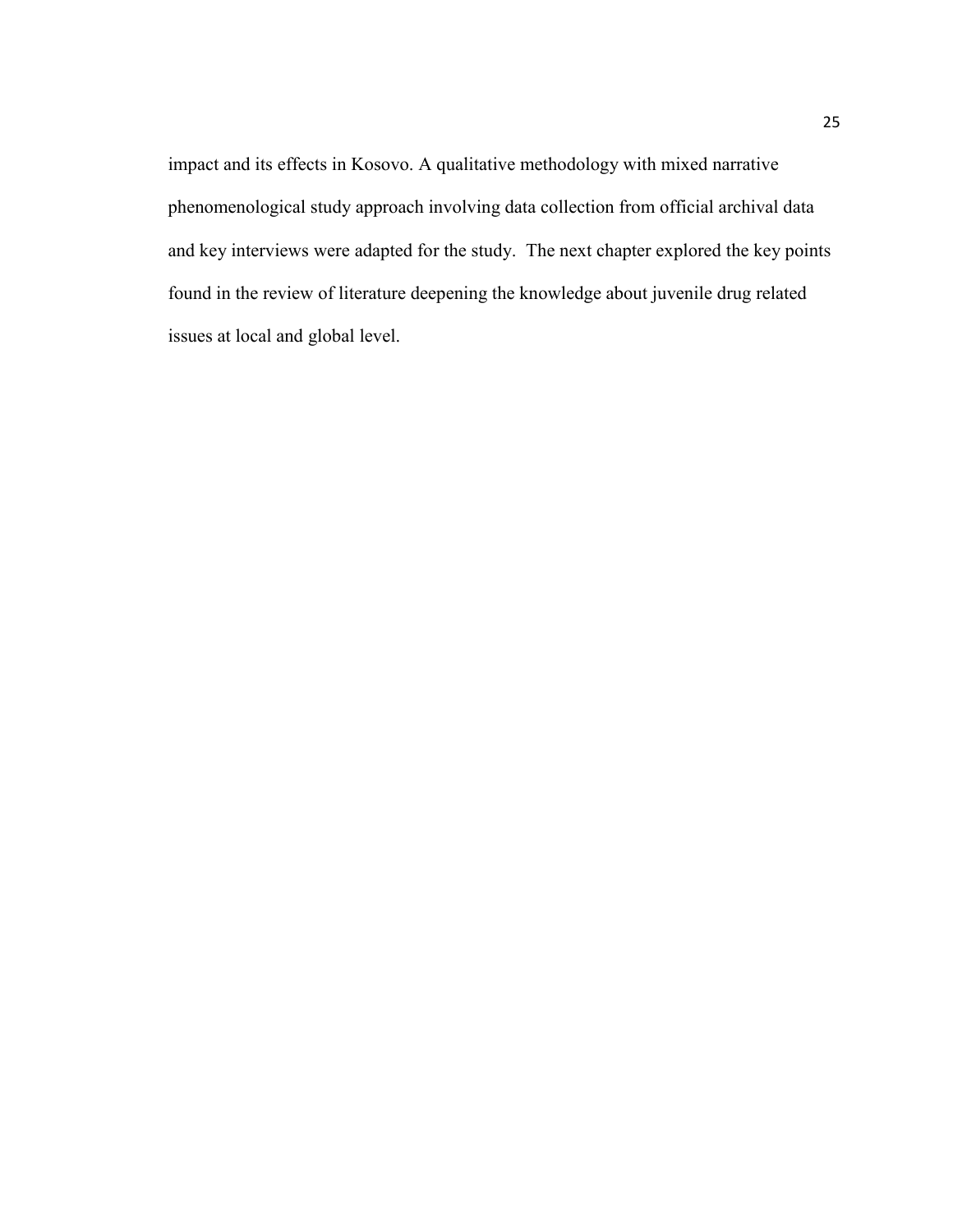#### Chapter 2: Literature Review

## **Introduction**

The purpose of this research is to determine the effectiveness of NSAN in reducing drug use in Kosovo and to understand law enforcement experiences in regard to the implementation of this strategy in 2012. The theoretical framework was applied within the context of education and its impact on drug use reduction and reduction of drug arrest rates. In this literature review I examined several areas. First, I evaluated educative programs as prevention tool of drug violations and arrests among teens. Second, this will be followed by the theoretical framework of drug use prevention through education rooted in NSAN. Third, I examined the historical context of policy implication including narcotics prohibition policies. Intervention and legalization of drugs will be reviewed in this section. A body of the literature indicated that education at an early age, and increasing awareness through educative programs enacted through drug control policy is effective in reducing juvenile drug use (Baharudin et. al., 2014; Chinwe Onyilofor, & Chinelo, 2015). Kosovo even though is not significant country with high drug abuse rate, but remains transit country of illegal drugs and contraband (Department of State, 2016). There is lack of literature related to drug issues and especially impact of current drug control policy and antidrug strategy in Kosovo. Strategies with punitive measures against drugs in the past did not bring positive results in reducing drug use (Alexandris, 2017; McGallagly & McKaganey, 2013; Patten 2016). Antidrug strategy in Kosovo is based on education, encouragement, a right caliber of teachers or professional counselors, desirable knowledge, and working with significant others in the life of the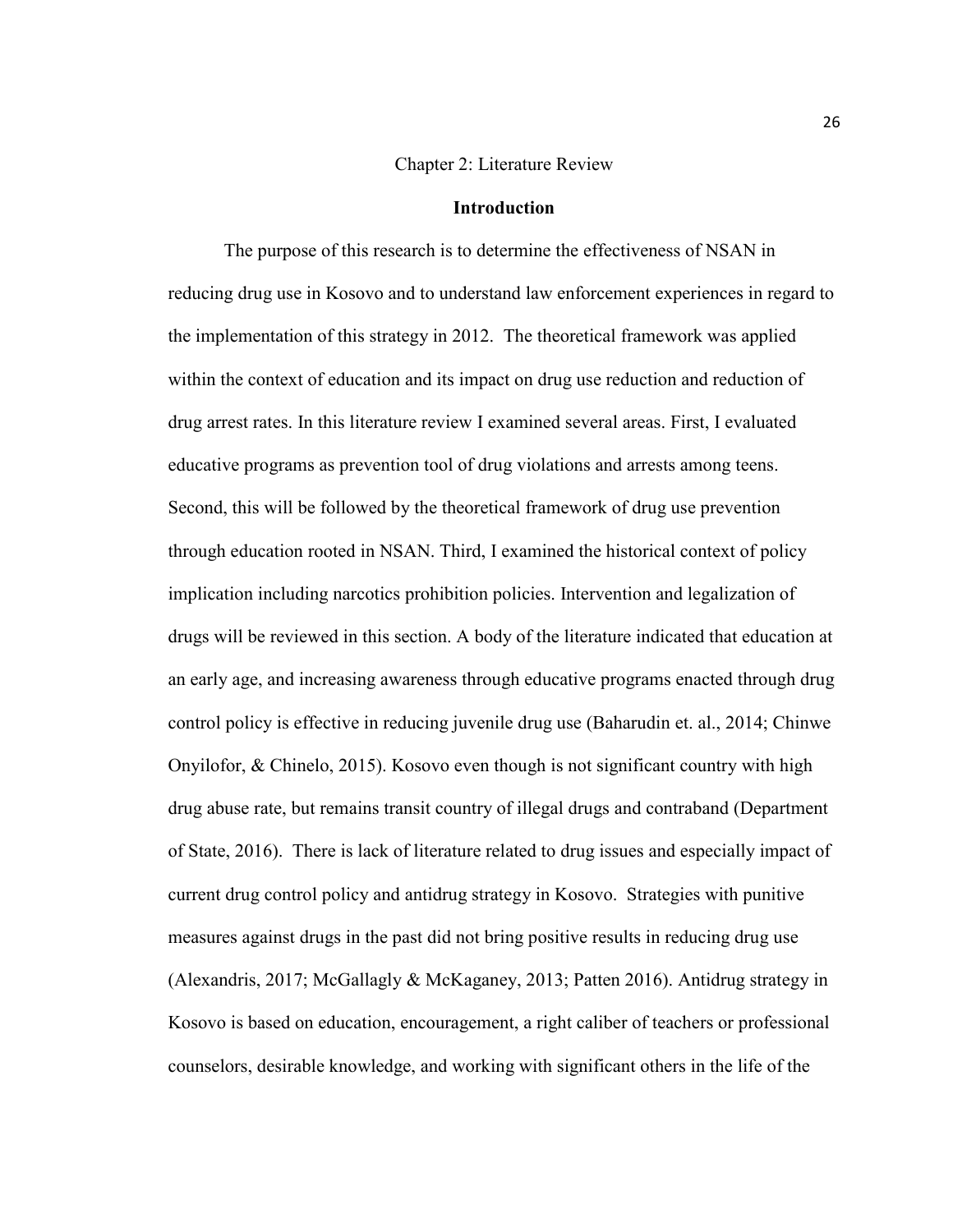client are among the most effective strategies for eradication of drug abuse among students (Chinwe et al., 2015). In this review of the literature, only credible scholarly journals and peer-reviewed articles were used. Past research shed light on understanding punitive measures about drug abuse and the black market of drugs impact on society. In order to develop a meaningful and value-added literature review, a systematic literature review strategy was adopted. This involved the identification of drug control policy in Kosovo. Search engines were used to identify and understand various policy actors in law enforcement and education field, and to identify some of drug issue claims that are addressed through new policies in Kosovo. In this chapter, the theoretical framework was included along with past studies that are related or used the same theoretical framework to treat drug abuse and policy implication in criminal justice system. Both qualitative and quantitative studies are reviewed.

### **Literature Search Strategy**

Many databases offered by Walden Library are used. Official institutional structure of NSAN and connecting policies that are already approved by Kosovo officials are used. In this research, the researcher used targeted policy documents that could be assessed online, as well as physical copies from the relevant Kosovo Government institutions such as Police Department. From 2009 to 2015 only two drug control policies were approved in Kosovo.

The literature strategy was used to identify credible databases and other academic journals, mostly Walden University library was used to identify drug-related sources and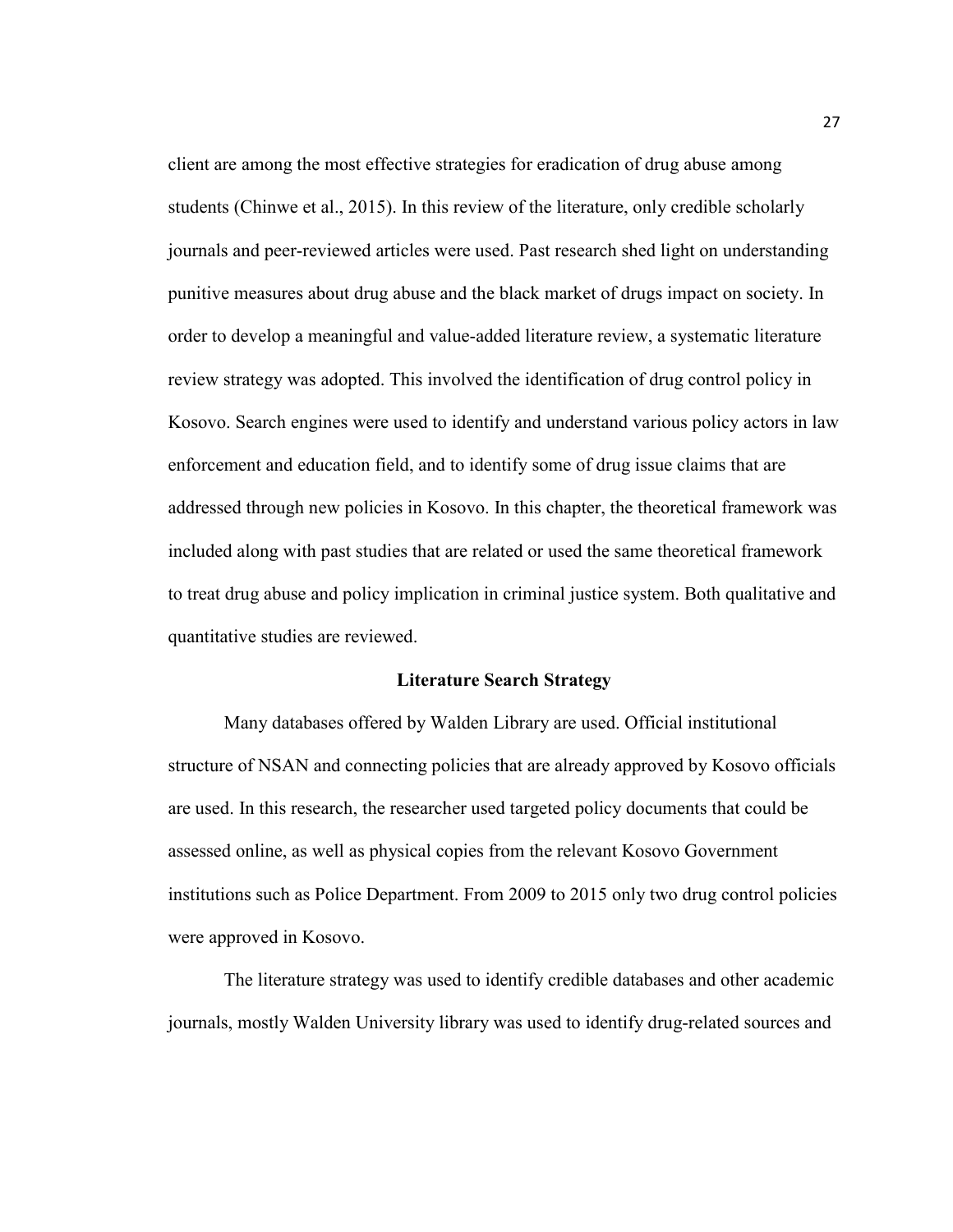research. Google Scholar was used in some cases to illustrate the relevant research about drugs in Kosovo. A tool of these databases was used:

- Sage Premier
- Academic Search
- Science Direct
- Elsevier
- ProQuest Direct
- EBSCO

Multi-databases and search engines were identified including the following:

- EMCDA
- US Department of States Statistics
- UNODC

Before, beginning the review of the literature, the researcher participated in a webinar organized by Walden University Library resources. Skills gained from webinar to search relevant peer-reviewed journal articles and research starting from 2013 to 2018, by using a combination of words during article search. Keywords and the combination of them were as follows:

> • *drugs* OR *policy* OR *prevention* AND *education* OR *impact* OR *juveniles*  AND *drug strategy* OR *evaluation program* OR *drug education* AND *Kosovo*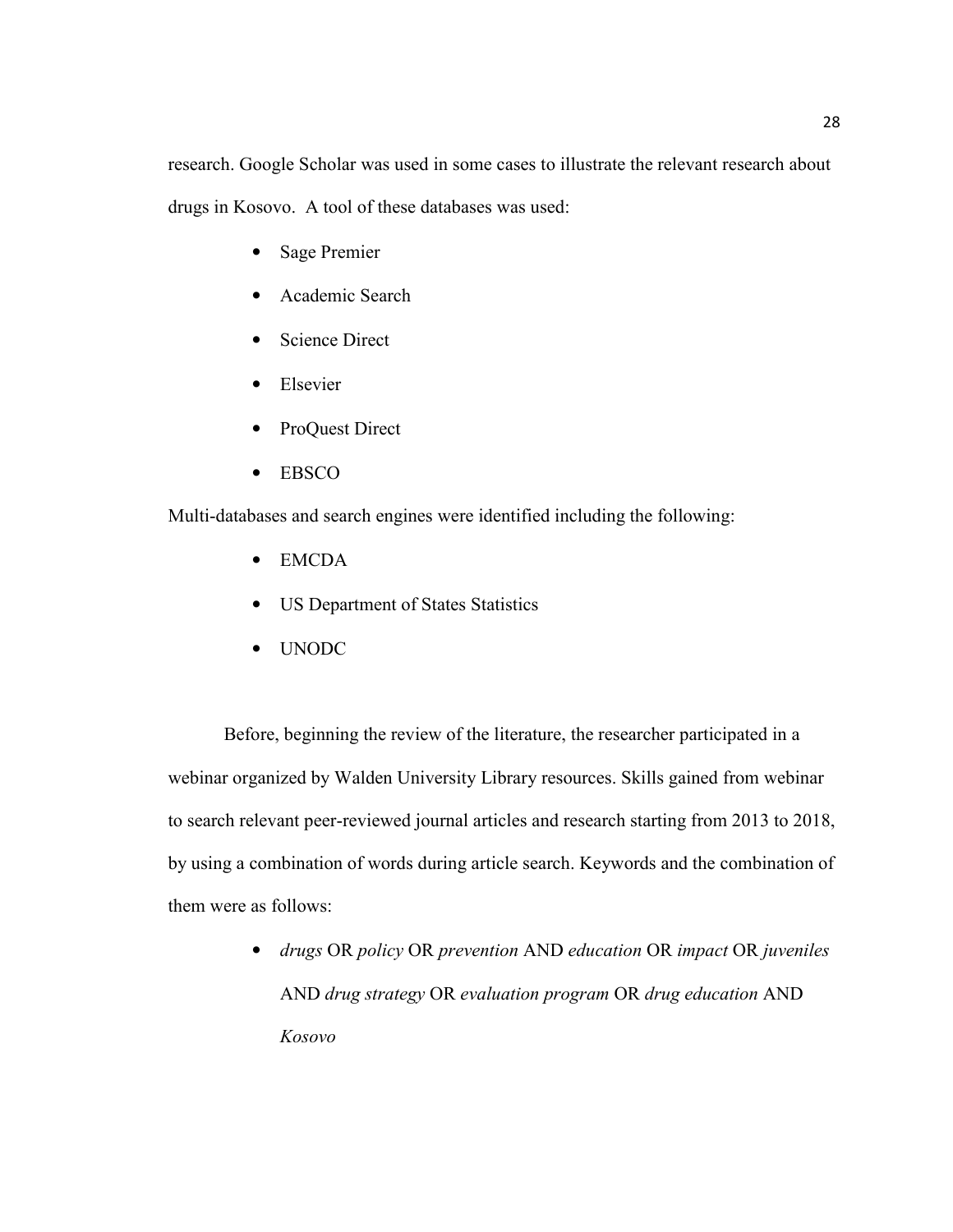- *drug* OR *abuse* OR *teens* OR *prevention* OR *policy implications* AND *strategy prevention*
- *policy* OR *control* OR *drugs* OR *impact* AND *education prevention*
- *theories* OR *drug* OR *prevention* OR *policy intervention*
- *legalization* OR *drugs* OR *crime* OR *law enforcement tactics*
- *intervention* OR *drug abuse* OR *policy implication*

There was very limited literature about drug abuse and drug prevention in Kosovo, however, through conference proceedings, and also imprint official data information such as European Survey Report was used to add new information to this topic.

## **Theoretical Foundation**

CTSAP by Markwood (2011) indicates that parents and caretakers can proactively seek appropriate social and psychological services when needed for themselves, or for a child whom they are responsible. Markwood (2011) as a *founder of this theory in 2011*, elaborated that a combination of positive youth development efforts and encouragement of norms against youth substance use may be the best course of action to prevent or delay substance use among youth who have faced such challenges. This theory focused mainly on youth with issues, and through education, substance abuse prevention is largely to occur in the first 20 years of life (Markwood, 2011). Furthermore, CTSAP focuses on different main routes of risks: profoundly challenged children and socially influenced teens (Markwood, 2011). The reason why CTSAP was selected is NSAN has its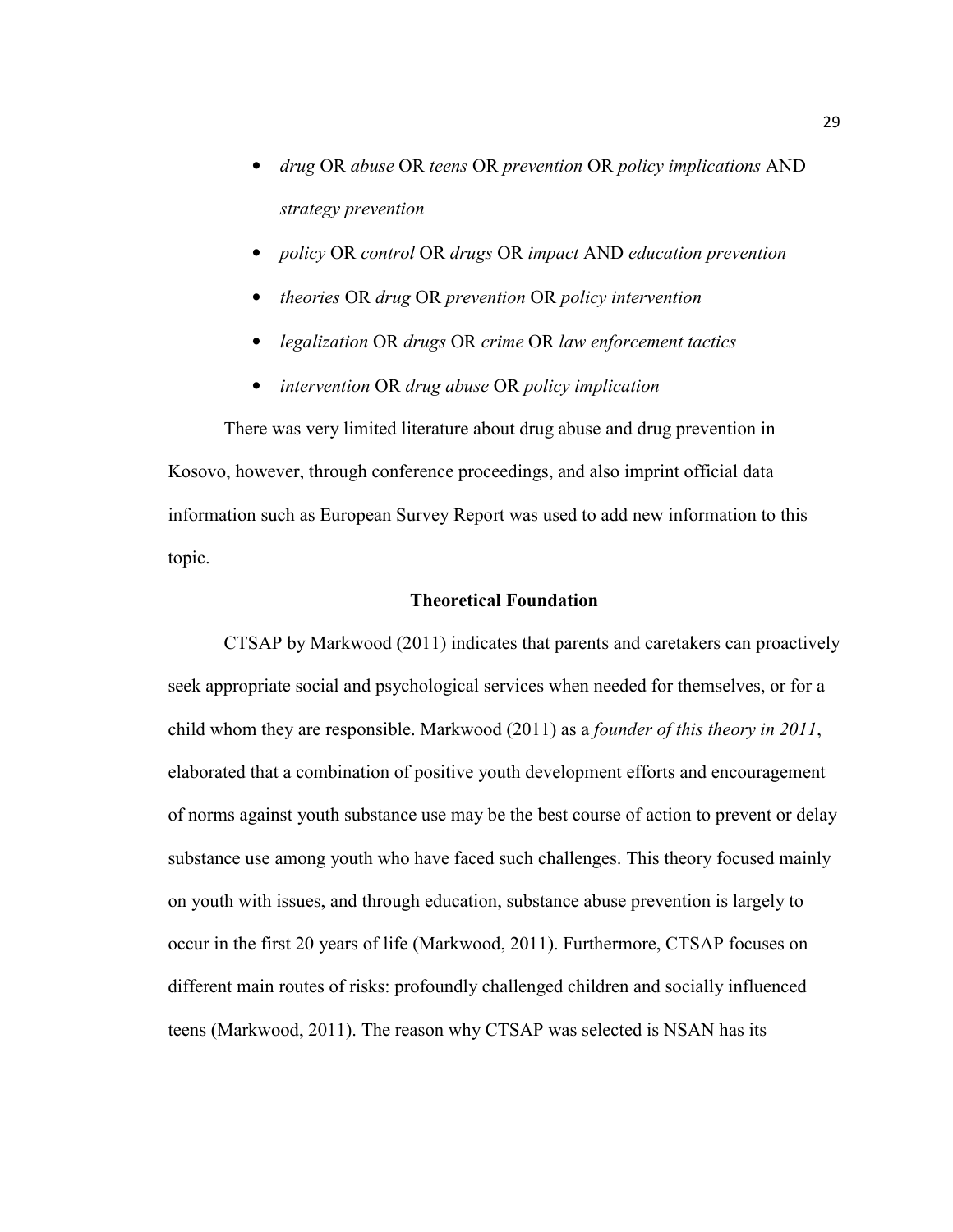provisions about targeting parents, and schools in promoting education and awareness through education.

The rationale for the choice of this theory is that NSAN is based on preventing drug violations/arrests, through targeting parents and implementing educative programs in schools. The strategy is focused on targeting parents through education programs and also applying intervention through the cooperation with public institutions (National Strategy, 2012). The NSAN targets parents, school institutions working places and community (National Strategy, 2012), in the same way, comprehensive theory of substance abuse prevention, targeting parents and teens at their first twenty years of life (Markwood, 2011).

This theory relates to drug prevention rather than reacting to drug-related violations. Prevention through policy implementation and family intervention are key to drug arrest reduction because youths are kept away from drugs, and family intervention is a key to prevent socially influenced teens to use drugs (Markwood, 2011). In order for the family to intervene and educate their children, parents need training by experts. Such training can influence parents to care about their children, therefore resulting in a reduction of drug arrests by youth, keeping them away from drugs. Research questions are related to the effect of NSAN which mainly targets parents and educative institutions, to increase awareness and develop better-communicating methods with challenged teens.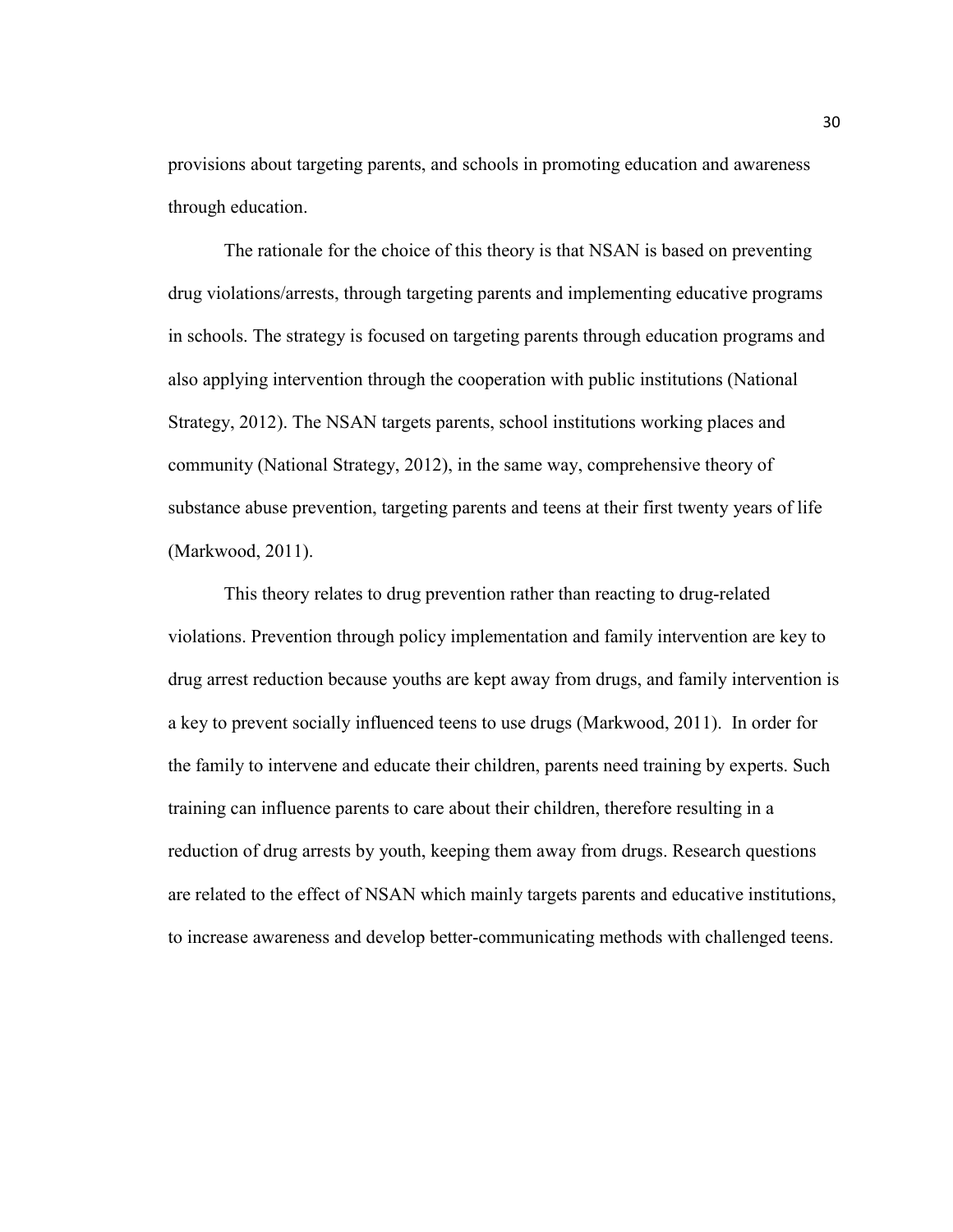#### **Key Variables and Concepts**

Educative programs rooted in NSAN and overall drug control policy may prevent and reduce drug arrests rate. A body of the literature suggested that drug arrest prevention through education is more effective if implemented at early adolescent age.

Wong and Manning (2017) on their qualitative research through interviews of 12 drug policy experts, 13 law enforcement experts, and 16 health workers with the focus on contributing factors of drug abuse found that social environment is related to drug abuse. Similar to findings by Wong and Manning (2017), using quantitative approach with samples of 980 adolescents from ages 17-19 enrolled in the study, about prevention of substance use and misuse during 2014-2015 in Kosovo, Tahiraj et al. (2016), found that the prevalence of consumption of illegal drugs was higher among boys than among girls, with 17% of male consumption of other drugs than alcohol, and smoking, while 9% female group. In this study using regression analysis, Tahiraj et al. (2016), argued that the association between higher alcohol consumption and higher levels of achievements in sports is almost consequence of post game gathering after competitive sports activities, and frequency out of home situations for girls' competition at a higher level in sport activities. However, this study did not include the drug abuse in Kosovo schools outside the gathering scope.

 However, the strength of Wong and Manning's study consisted that it included three groups of experts. On the other hand, the findings showed that those proactive enforcement tactics involving partnerships with external agents showed more promising effects on reducing drug dealing and controlling drug market than reactive policing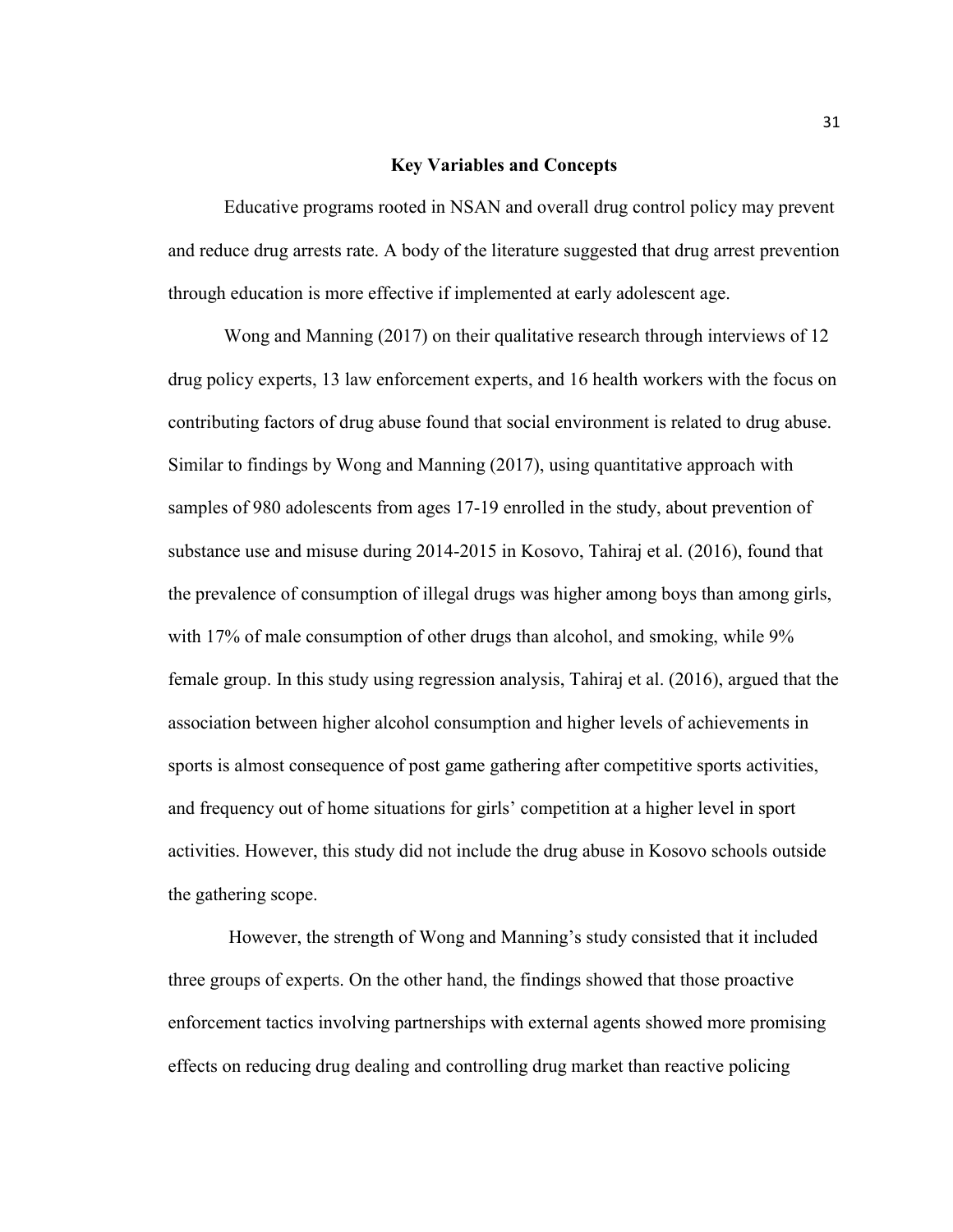options. The limitation and weak point in this study is the focus on drug dealing and drug market prevention programs, leaving out educative programs. There was a very limited emphasis on education and targeting parents as the first line of prevention. Similar to findings by Wong and Manning's study, Tahiraj et al. (2016), argued that social environment played a great role in substance abuse among juveniles.

Baharudin et al. (2014), conducted a study through interviewing eight family members, whose children were under therapy of drug use. Similar to Wong Manning (2017), Baharudin et al. (2014) found that family intervention through psycho-education had positive effects on the rehabilitation process. This study's strong point is that adolescents under therapy can be rehabilitated better and easier if they have the support of their family members. However, the study consisted only of families whose children were under therapy. It remained unknown, whether the same results would come up if the researchers conducted research with parents of children are vulnerable to becoming drug abusers.

In a study through focus group design with 11 groups of age 14-16 years old, Meehan (2017), found that underage groups took drugs for lack of knowledge and education about the risk of using drugs. This study pointed out that education through policy implementation in a similar way as an antidrug strategy had a positive effect on drug use reduction. The strength of this study is that the author used 11 groups of underage students, which consisted of valuable analysis for given research question of education impact on drug use reduction. It is unknown if the same results would come out if a researcher did qualitative research with other group-age students, and also with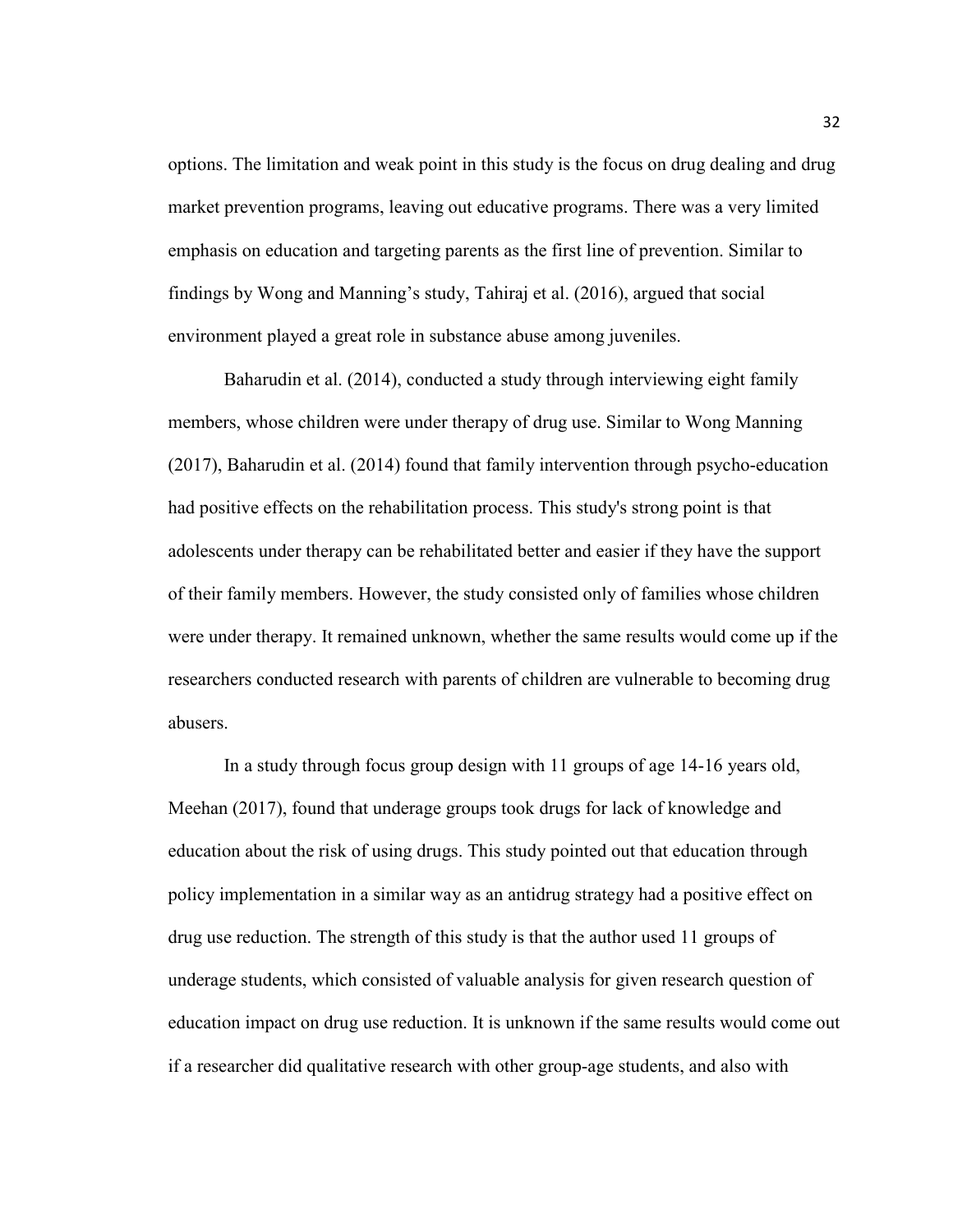antidrug experts. In a similar study by Jozaghi and Reid (2015), through semistructured interviews with peer volunteers in Canada, argued that peer education system played a crucial role in education and safety function and were able to alter abusive behavior, attitude, and intention of injecting drug users. This research offered some important points, but it could have been even stronger if the researcher also interviewed experts about the role of education in drug prevention policy and its effects and impact in the reduction of drug use in society.

Similar to findings by Meehan (2017), in another study using self-report design, Gorgen et al. (2013), using sample of 10,682 in six European Countries (Belgium, Spain, Germany, Portugal, Slovenia and Hungary), and using National Institute Expert Survey, found that juveniles see parents and peers as the most important sources of preventive influence on a young person's behavior. Furthermore, Gorgen et al. (2013), analyzing expert surveys during this study, concluded that experts recommend preventive measures that intervene at an early age, aim at reducing risk factors and strengthening social skills, and follow a multi-professional approach.

Thurman and Boughelaf (2015), conducted quantitative research using 590 secondary school students, and 288 teachers in the U.K about the collective experience of drug education, found that there were not enough drug education in schools and that teachers had not enough expertise on drug-related education. This study was based on survey data, and this study pointed out the importance of involvement of experts in drug education. A limitation of this study is that this study is conducted in the U.K, but to gain a stronger understanding of the research problem, mixed methods through qualitative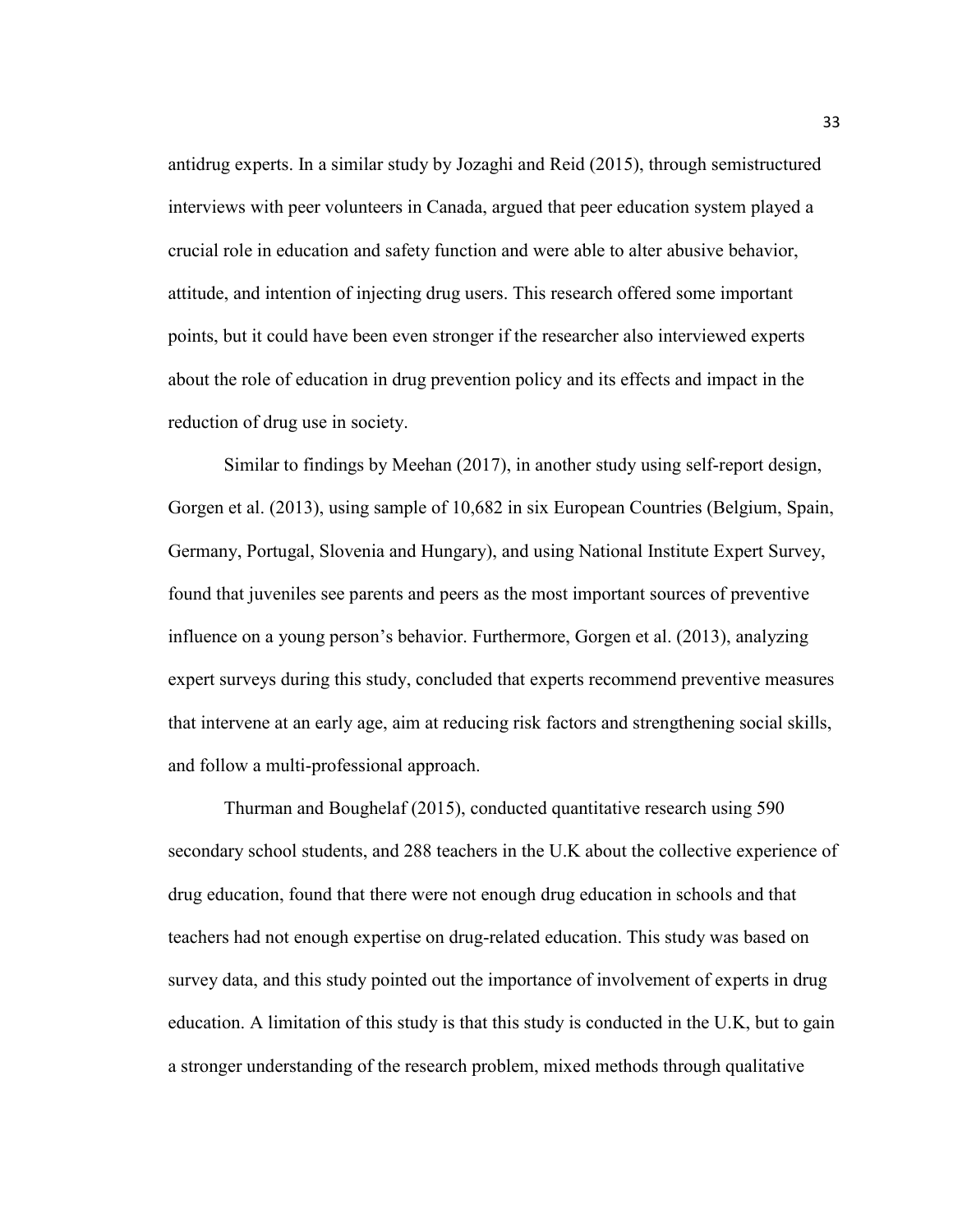study could be applied in this study. The strength of this research approach was that it included two groups, students and teachers, and the results show that there was a need for experts on drug education. To strengthen this study, perhaps the authors should have included parents also, to see their perspective in addressing drug issues with their children, educating them, if they educate them about drug use consequences.

## **Drug Control Policy in Kosovo**

Kosovo government implemented its first drug control policy in 2009 with the goal to prevent drug use and drug-related crimes (Antidrug Strategy, 2009). Based on Kosovo Constitution and Penal Law, a group of experts developed National Anti-Drug Strategy (NADS) in 2009 for the first time with three main overall goals: 1) demand reduction, 2) offer and supply reduction, and 3) cooperation and coordination (Antidrug Strategy, 2009). This strategy from historical viewpoint was the idea of combating organized crime in Kosovo. In this case, organized crime was related to drug processing and cultivation. The second strategy, to address the issue of drugs among juveniles was approved in 2012. The NSAN was approved in 2012 and enforced in the same year, with target of parents and youth through educative programs in Kosovo (National Strategy, 2012). The NSAN of 2012, targeted parents and their children through educational programs.

The antidrug strategy of 2009, had its objectives but is not followed or implemented by the action plan. Provisions of this strategy are very narrative, but there is not any short or long-term goal of fulfilling any of these objectives. In 2012, Kosovo government included experts from healthcare, antidrug experts, educators, school directors in developing and implementing new drug control strategy called National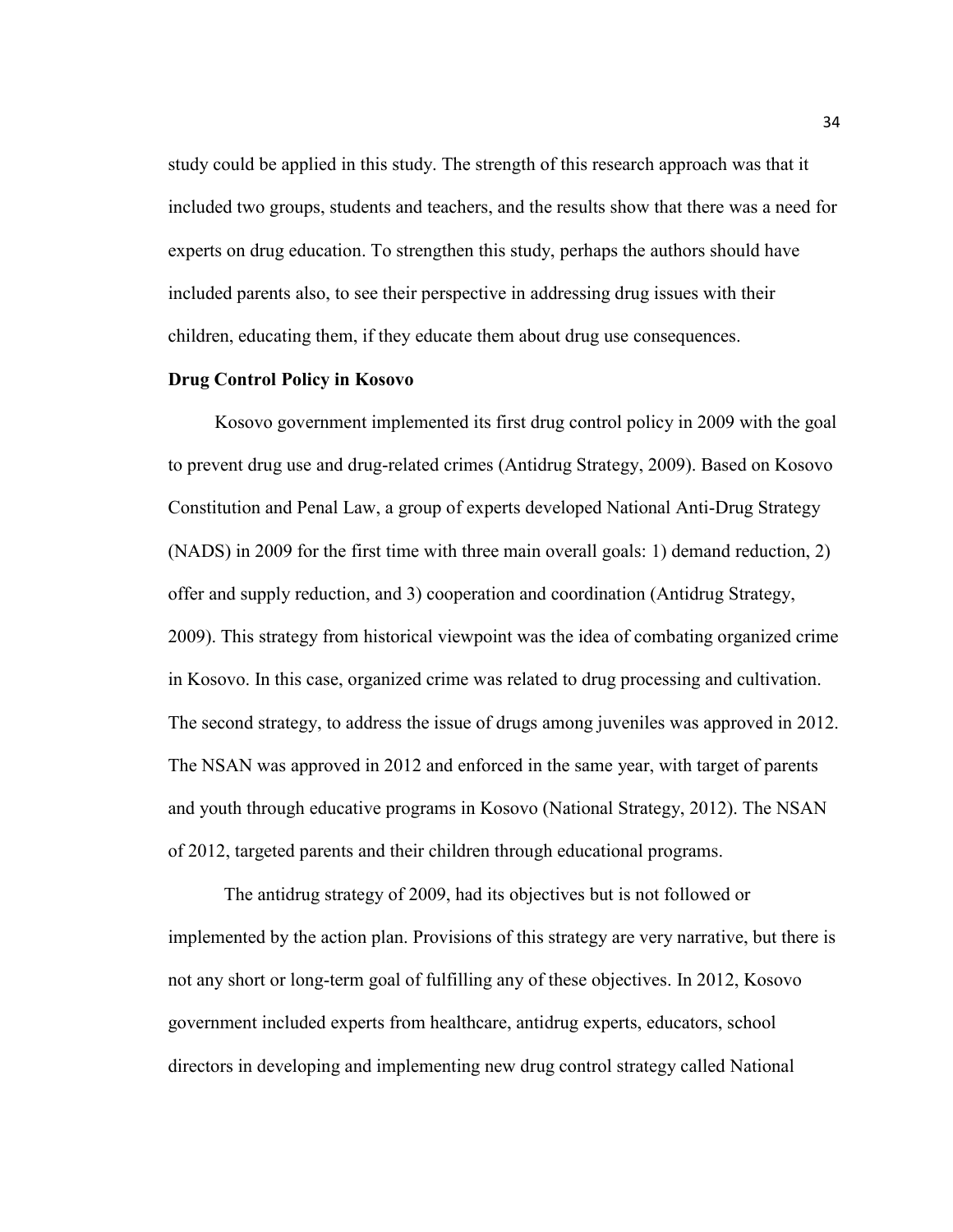Strategy Against Narcotics (NSAN) followed by the action plan and program implementation. This strategy (NSAN, 2012), had its general and specific objectives as follows:

General Objectives

Demand and Harm Reduction

Specific objectives

- Prevention and Education
- Treatment and Rehabilitation
- Harm Reduction
- Cooperation on Demand Reduction

 All these objectives are followed by the action plan, which involved law enforcement targeting parents and schools through education and training for youths (NSAN, 2012). The first specific component of this strategy consisted of measures to increase awareness of individuals and society about the risk imposed by drugs (NSAN, 2012). This is followed by various awareness campaigns, meetings of law enforcement experts with community members. Under prevention and education, there is a leading factor in the family. In this context, raising awareness of parents in developing better communication with children in the moments of crises and during the period of their personality is creating conditions to raise children, and inform them about appropriate decision making (NSAN, 2012). In this context Markwood's CTSAP (2011), argued that socially influenced teens and profoundly challenged teens are at risk of using illegal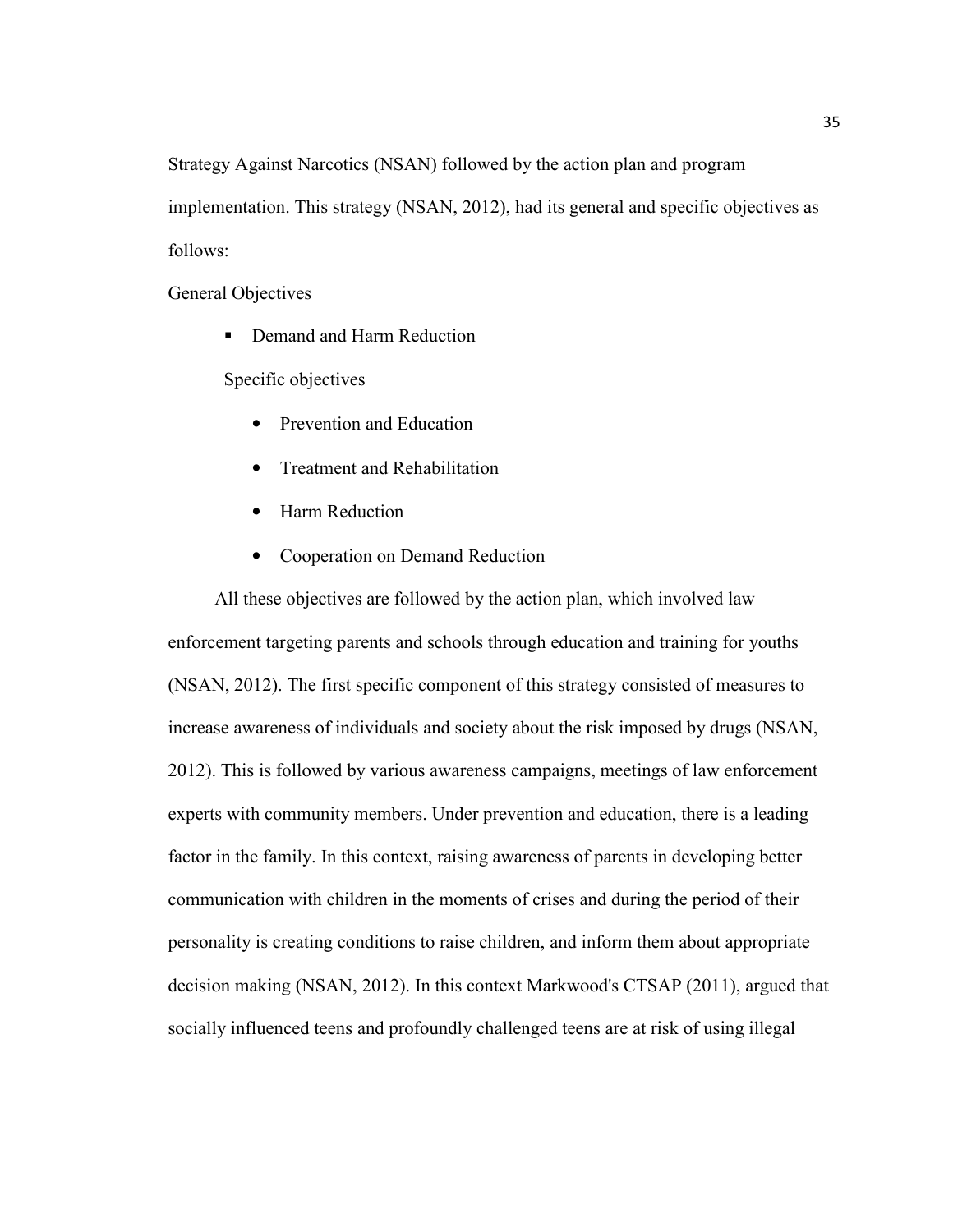drugs, this is why parents play an important role in prevention through communicating disapproval of drug use with their teens.

 School institutions play an important role in drug use prevention through various educational, health promotion programs incorporated in curricula and extracurricular information activities with an educational character, adapted to the age and cultural levels of children (NSAN, 2012).

### **Education**

 Education is one of the key variable or factor to impact substance abuse prevention. Previous studies using quantitative methodology to see the impact of parents on their children about drug education impact, through using 267 participants (Marsiglia et al., 2017), and another study using 150 participants with focus of family prevention (Skinner et al., 2014), found that parents and family education played crucial role in substance abuse prevention. In another research using quantitative methodology using samples of 590 secondary school students and 288 teachers (Thurman & Boughelaf, 2015), and another study of 450 samples to include 150 professional experts (Chinwe, Onyilofor, & Chinelo, 2015), found that education, encouragement, education programs in curricula of schools, played major impact in drug abuse prevention. This study lacks the evidence of how effective such programs were, and to what degree the programs played a role in reducing juvenile drug offenses.

Most of the findings through quantitative approach indicated that drug abuse knowledge rooted either drug prevention policies or school curriculums had a positive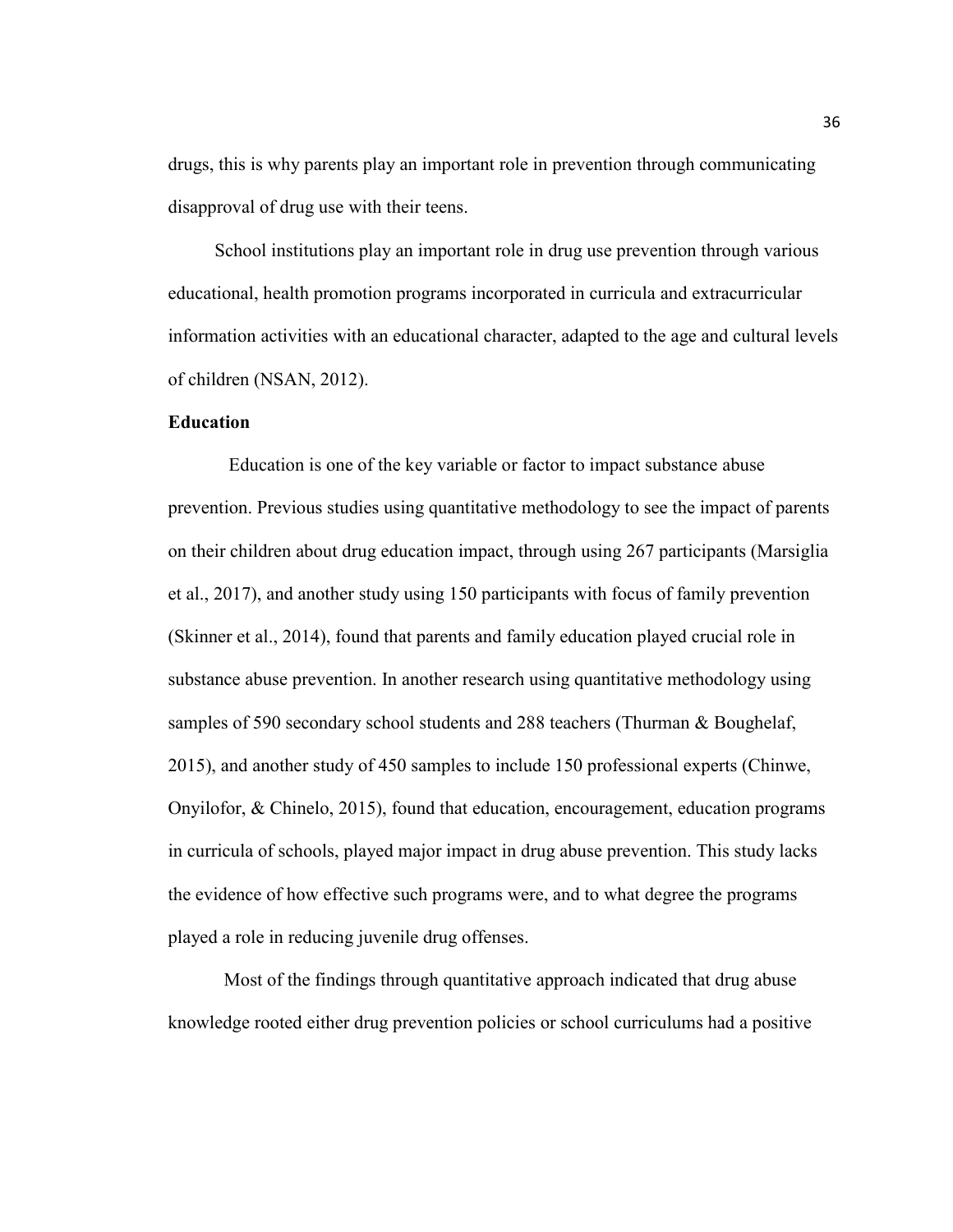impact on drug abuse prevention (Boughelaf, 2015; Lloyd, 2015; Klisch et al., 2013; Thurman & Skinner et al., 2014).

In a qualitative context, education is related to knowledge and set of skills experts apply in schools and community to address drug abuse issues. Education on itself is not enough in reducing drug abuse (Lancaster, 2016; Weissing et al., 2017). Educative programs in schools, targeting parents and youths are effective only if policy-makers have the expertise to develop prevention policies that would reduce drug use (Klisch et al. 2013; Lancaster, 2016; Lloyd, 2015; Skinner et al., 2014).

Weissing et al. (2017), in their qualitative study through analyzing experiences of experts that provided different perspectives, found that further and wider indicators must be included in strategies that are designed to be implemented in drug reduction field. Weissing et al. (2017), concluded that 12 priority candidate indicators emerged and are conceptually simple, that could be collected on a routine base, and should provide comparable critical evidence on the quality and coverage of opioid agonist therapy, needle and syringe programs and generic drug service aspects. In short, Weissing et al., (2017), meant that drug abuse strategy or demand reduction philosophy would fulfill its objective if it relays only in providing basic services such as exchange needles, or syringes but more than that, such as offering assistance, drug monitoring, implementing intervention factors to assist drug addicts.

In a similar study by Weissing et al. (2017), using risk environment assessment of heroin use initiation, with a sample of 40 young men and 17 young women through life history interviews in Ireland, Mayock, Cronly and Clatts (2015) found that the lives of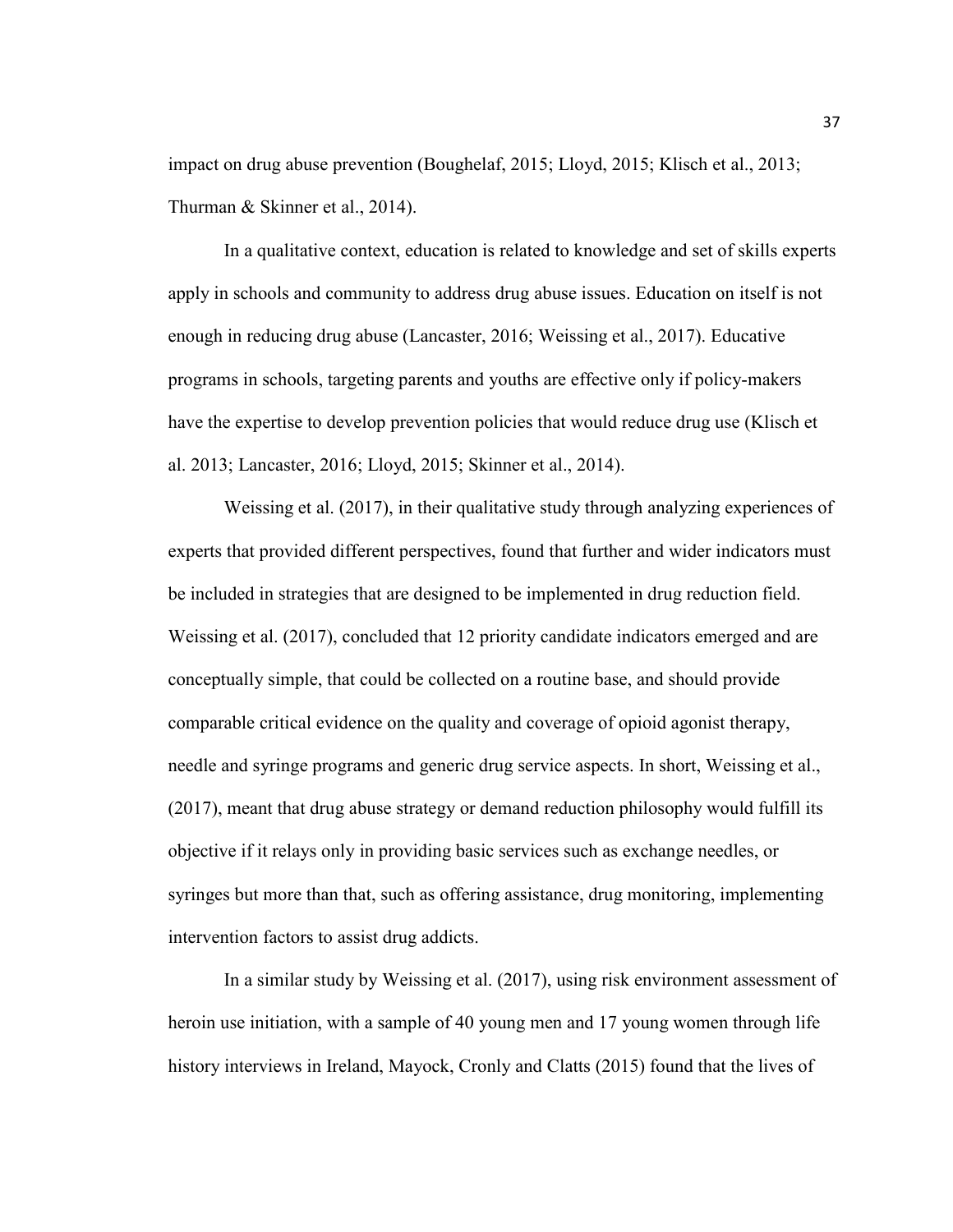most women in this study were characterized by economic disadvantage, stressful family context, and childhood trauma. Mayock et al. (2015) concluded that macro and meso levels, structural poverty, trauma, and violence shaped young women's perceptions of their intimate relationship resulting in initiated heroin use. In a research about analyzing evidence-based drug policy paradigm, Lancaster (2016), argued that two communities, policy-making decision and knowledge producers must find a common bridge two redivided paths. Examining two case studies of Australian drug policy processes Lancaster (2016), found that "at times the characterization of the primacy of instrumental knowledge for policy and the paradigm of authoritative decision-making are inadequate" (p.149). In this context, Lancaster (2016) argued that policy decision makers often lack in understanding evidence-based results due to lack of collaboration with clinical experts, local knowledge implementation and lived experiences of the people touched by drug abuse. In light of what is often called evidence-based may be understood differently by different entities, and Lancaster (2016), concluded that evidence-based policy is useful if it is created in many versions of it because it allows participants to assume they are making the same sense of prevention practice.

Education rooted in prevention policy is effective only if all levels of those involved know the philosophy of drug abuse prevention and have sufficient knowledge about this phenomenon, and incorporate this knowledge on programs in schools (Chinwe Onyilofor, & Chinelo, 2015; Lancaster, 2015; Lloyd, 2015). Education rooted in prevention policy, seem to have an impact on drug use reduction (Chinwe et al., 2015; Markwood, 2011; Meehan, 2017; Thurman & Boughelaf, 2015). What remains to be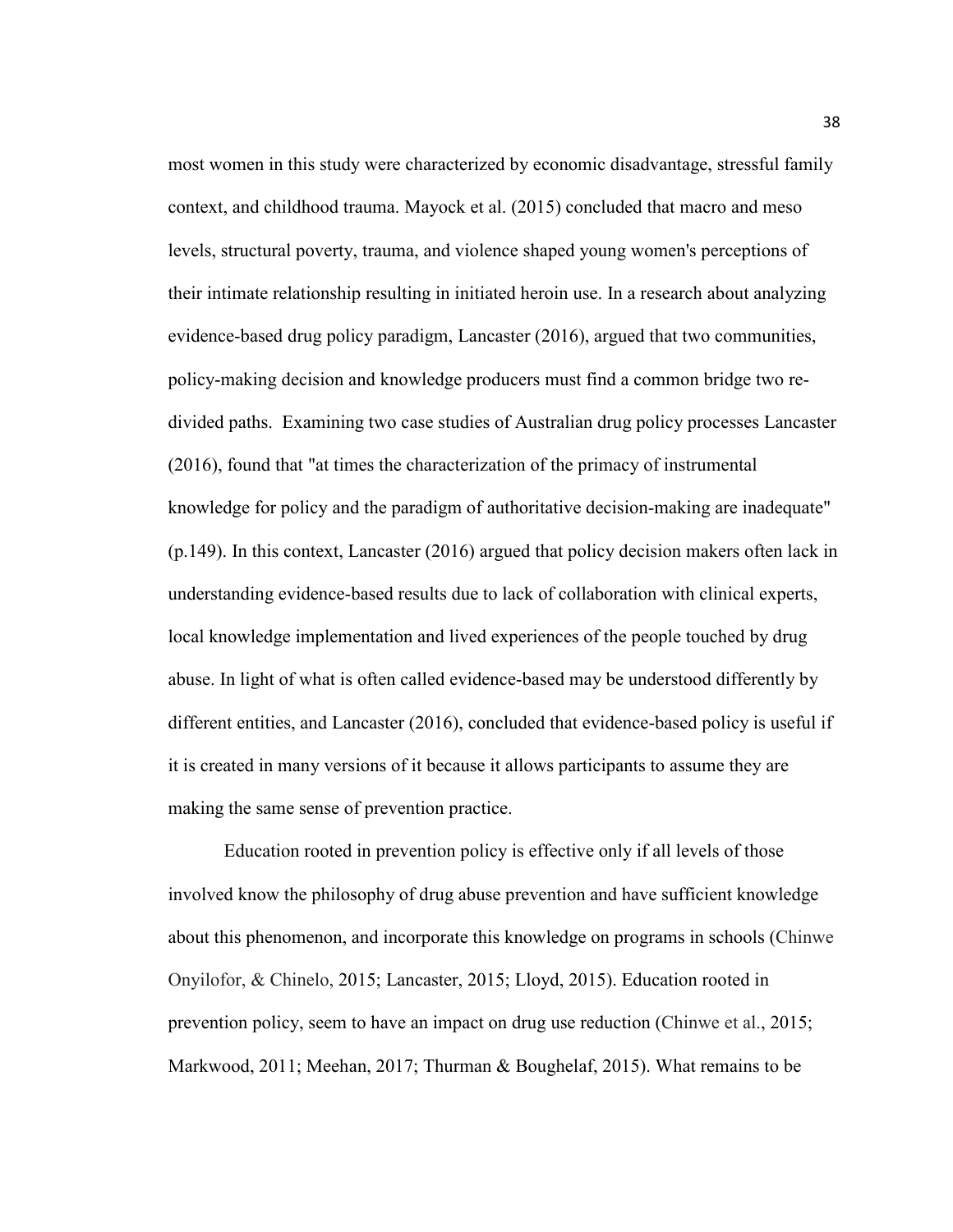studied, is to understand how much impact policy prevention such as NSAN in Kosovo, had on drug use reduction and how effective it was about the criminal justice system.

In a research about family intervention for treatment and drug rehabilitation, Baharudin et al. (2014), through analysis through interview design of eight family members whose children were under therapy, found that participants in the study had positive experiences, and that family intervention through psycho-education, support and retreat programs had positive effects on rehabilitation process. Education process consists of informing youths about risk factors and consequences of drug abuses. This study consisted of applying Markwood's comprehensive substance abuse prevention through using education and family intervention component. Markwood's comprehensive theory of substance abuse and prevention (2011), is mainly focused on prevention through education, but also partly contains policy prevention. Markwood (2011) argued that once overall dynamics of youth substance use and prevention are understood, resolution of various debates about prevention strategy becomes easier. Drug abuse phenomenon is not new; to add to this drug trafficking is another issue that countries are dealing today. In fact, drug trafficking has been part of the drug pandemic that has afflicted the U.S., for over 100 years, beginning with the Harrison Act of 1914, which first regulated narcotics (Duenas, 2017). Policy prevention is mainly related to two rationales: 1) demand reduction and 2) harsh drug control.

In a study about drug education in Northern Ireland with focus groups consisting of sixty-six students separated in 11 groups aged 14-16 years old, Meehan (2017), found that young people take drugs because they lack information and knowledge about drugs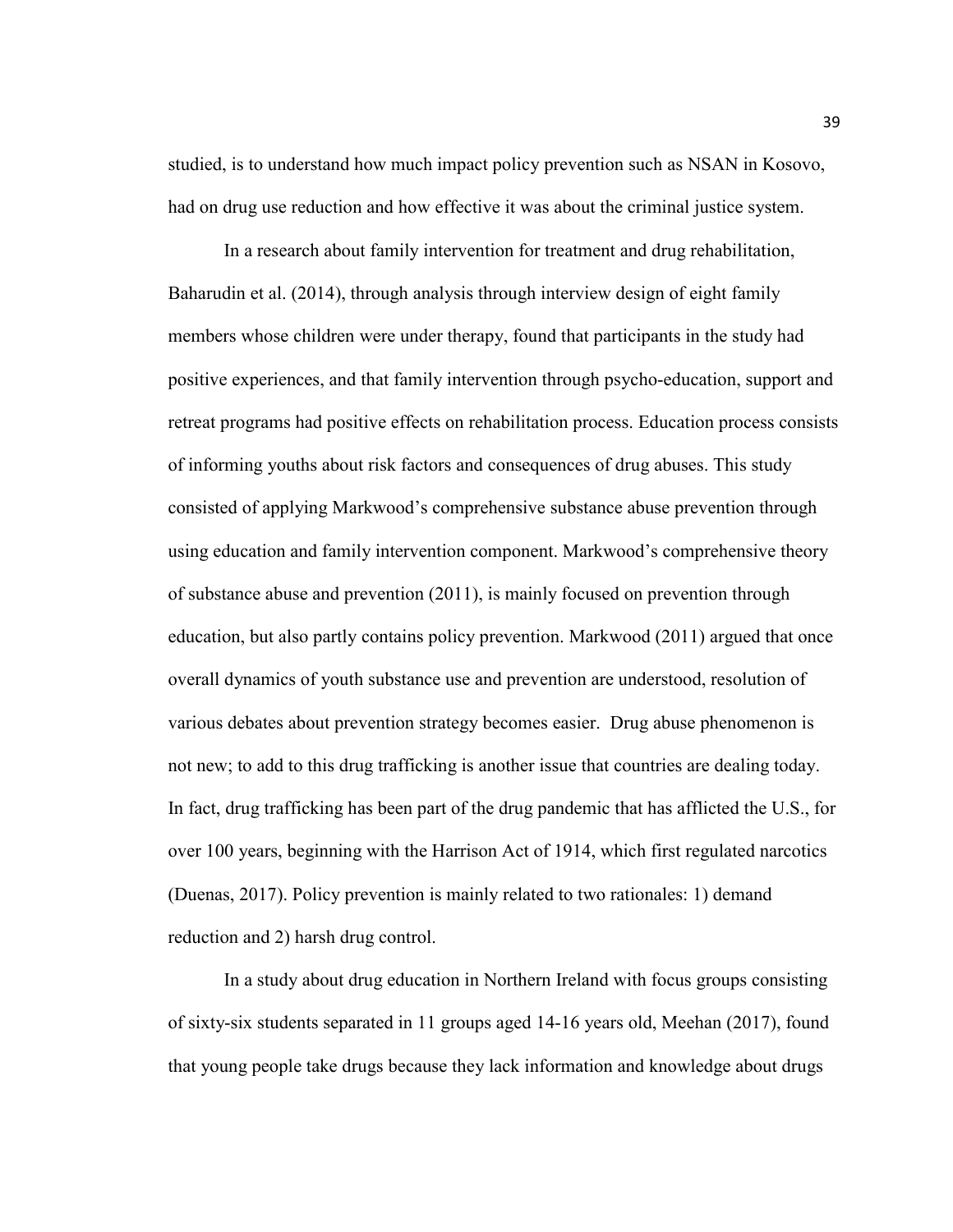and the dangers, thus concluding that information-based approach in schools had positive effects on drug abuse prevention. Both studies used the same approach to Markwood's CTSAP, with emphasis on rehabilitation and education.

In research about examining the environmental change strategies targeting substance abuse prevention, Friend et al. (2015), argued that abuse of illicit and prescription drugs is a global public health crisis that calls for innovative, populationbased solution. Thus, Friend et al. (2015) concluded that environmental change strategy is necessary to address drug abuse, and this environmental change strategy is related to intervention and the realm of the prevention community. The involvement of schools and educational programs informing students about consequences of drugs seem to be crucial. In this context, Markwood (2011), indicated that substance abuse prevention is largely about what happens in the first twenty years of life, but this includes large-scale environmental issues. Markwood (2011), took into consideration also the socially influenced teens, concluding that appropriate social services could help them in their life avoid substance abuse.

Using multivariate linear regression path analysis for 267 participants, through applying culturally parenting component on youth substance use prevention, Marsiglia et al. (2017), argued that adolescent normative beliefs and related behaviors can be changed through synchronized culturally grounded parent and youth intervention and together play an important role in the reduction of substance use. In this context, Markwood's (2011), comprehensive theory of substance abuse prevention, indicated that the main role of parents in regard to preventing social influences toward alcohol and drug use, is to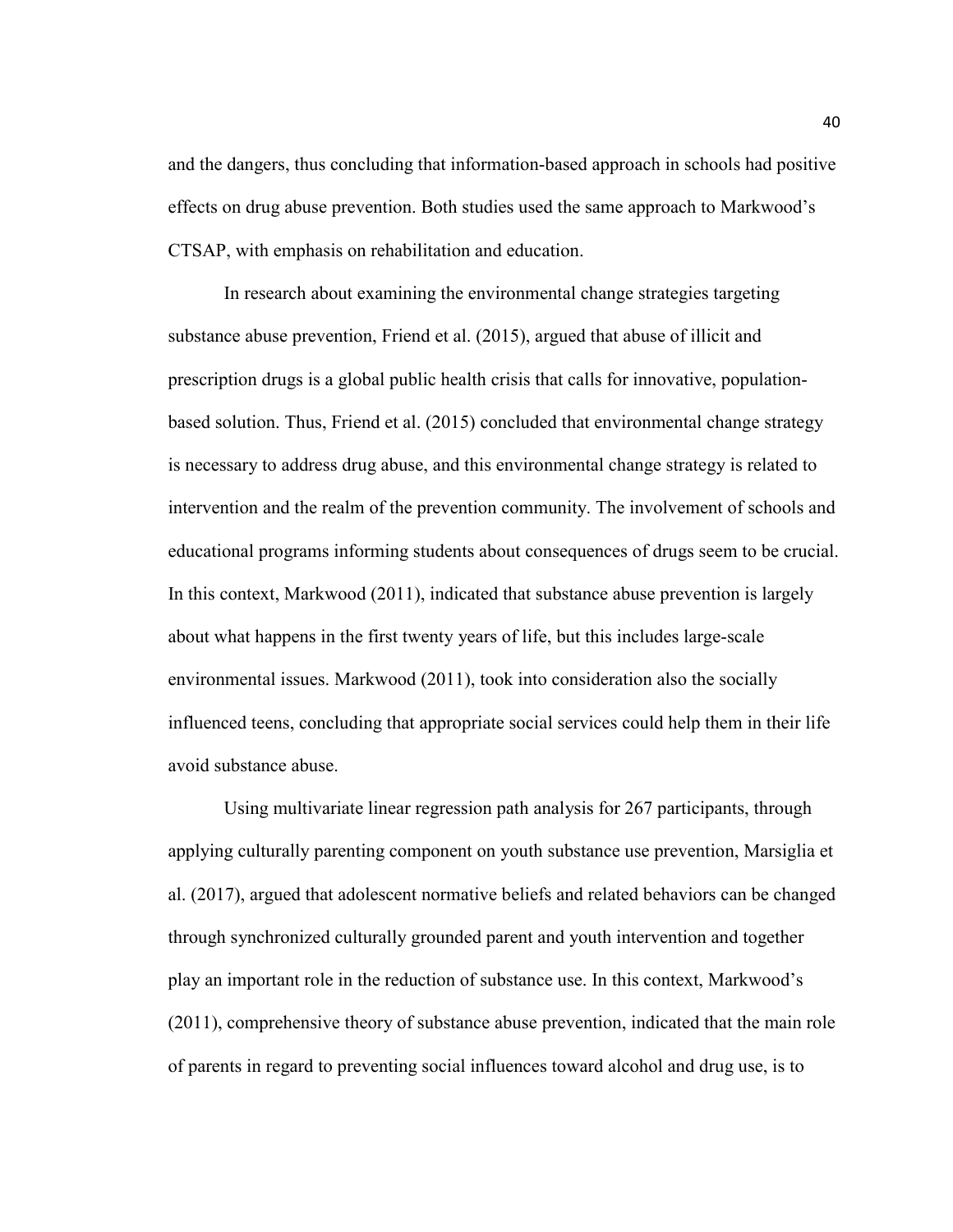communicate disapproval of youth substance use, establish family rules against it, and attempt to keep teens out of situations in which peer alcohol or other drug use will occur or is occurring.

On the other hand, American Society of Health-System Pharmacists (ASHP, 2014), in their report about substance abuse, indicated that pharmacists have unique knowledge, skills, and responsibility to be actively involved in substance abuse prevention, education, and assistance. Furthermore, American Society of Health-System Pharmacists recommended that through education pharmacists must provide information and referral to support groups appropriate to the needs people and certain vulnerable groups in society, and also to develop of undergraduate and graduate curricula and pharmacy technician education on the topic of substance abuse prevention education (ASHP, 2014).

In another study about drug addict parents and prediction of sexual risk behaviors for their children, using a sample of 150 participants with a focus of Family Prevention project, Skinner et al. (2014), argued that heightened levels of sexual risk behaviors were associated with substance abuse or dependence. Furthermore, results of this study showed that children of addicted parents were predicted to be at higher risk of drug abuse. Results from a study indicated that there is a relation between substance abuse, and risky sexual behaviors resulting in sexually transited diseases. In both articles, are related to Markwood's theory of drug abuse prevention (2011), through increasing awareness, and social involvement. Markwood (2011), elaborating CTSAP, indicated that parents have a unique role in substance abuse prevention. Markwood (2011), through CTSAP, argued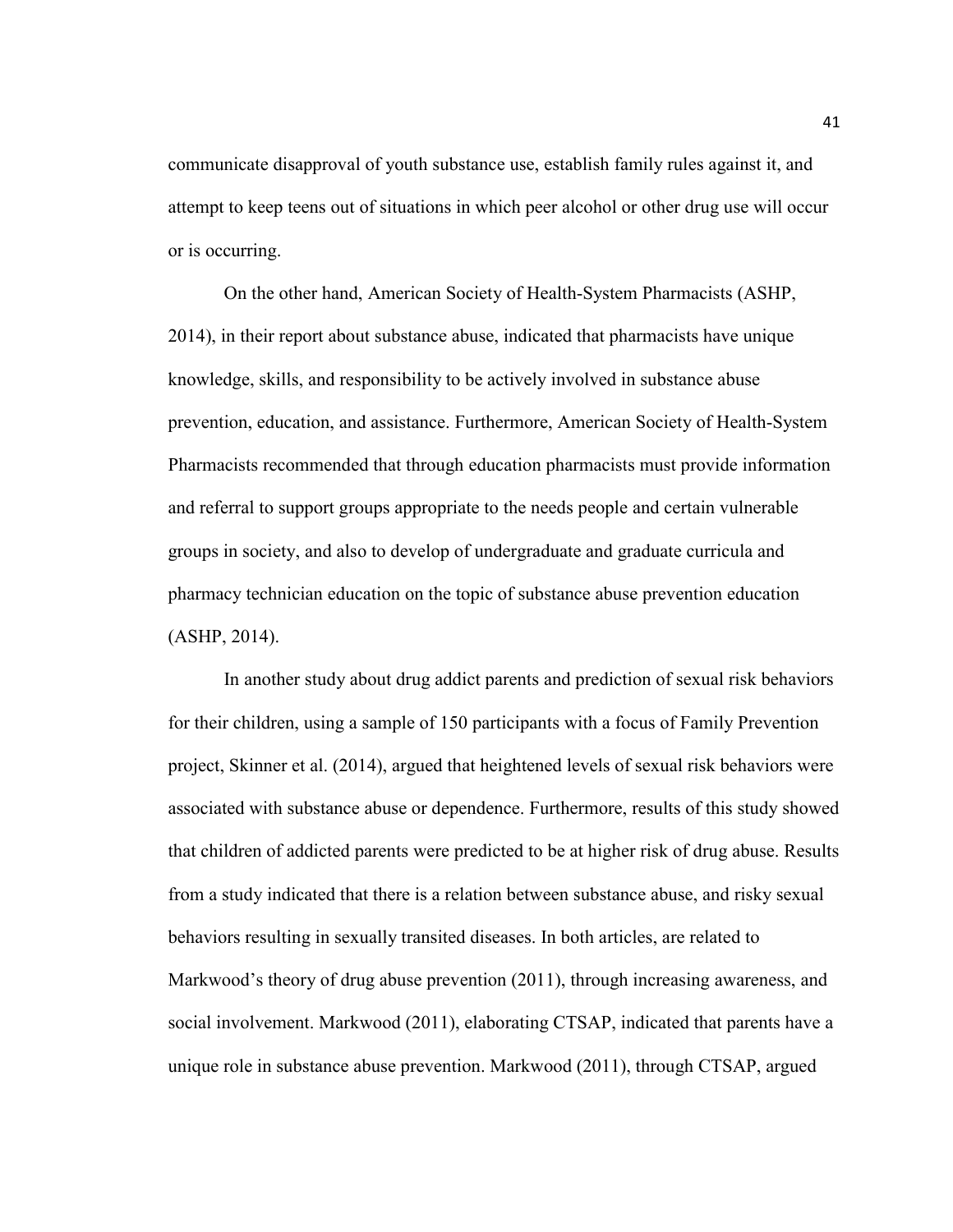that parents who avoid substance use themselves during pregnancy and avoid substance abuse at all times, and who ensure safe and nurturing family environment for their children's early years are being the best single resource of lowering risk of their children later using substances.

Hargreaves (2015), on the research evaluation on school-based drug education and prevention, argued that interactive learning is arguably an essential aspect of effective drug education and that school curricula must include school-based drug education. A strategy about drug and alcohol education would have a positive impact on prevention of future substance abuse among students. Educational policies for dissemination of risk regarding substance abuse reflect positive impact in the reduction of this phenomenon. One of the main elements of Markwood's CTSAP, is that parents that lack the care of their children and do not create healthy environment, where children of ages as young as 2-3 years are vulnerable to major lapses in care, which treatment of their ability to form a solid bond with their parents or other adult caretakers have very big impact on their later life.

In another research using a survey of 590 secondary schools, students and a study of 288 teachers in the U.K. about a collective experience of drug education, Thurman and Boughelaf (2015), found that majority of schools "provided less than two hours of drug education every 12 months" (p.135). Furthermore, results from this study indicated that students as high as 38% reported that there was not enough drug education in their schools, while teachers stated that there was not enough space in the curriculum for drug abuses and also emphasizing the lack of advanced knowledge about drug education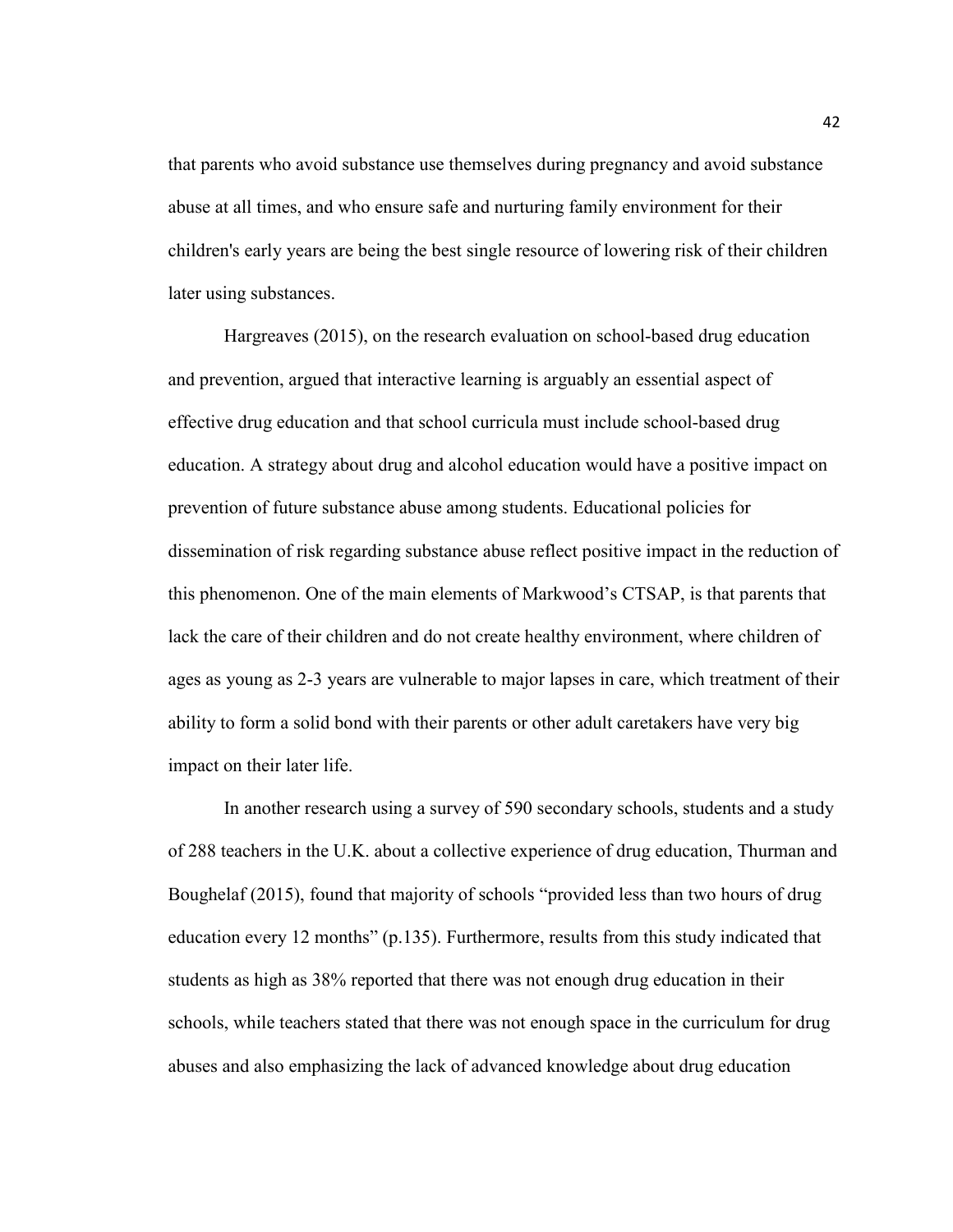(Thurman & Boughelaf, 2015). In this context, Markwood (2011) on his CTSAP, explained that school prevention curricula could range from very helpful (addressing media elements such as media literacy and revisions of perception of peer use) to counterproductive (unintentionally reinforcing perceptions that most youth use substances, or even showing how to use). This is why experts must be involved in school training of youths and provide better bases for risks of drug use.

Chinwe Onyilofor and Chinelo (2015) researched developed a structured questionnaire, with a sample of 450 individuals, among them 150 professional counselors. In their research about the strategies that contribute to eradicate drug abuse among students, Chinwe et al. (2015), concluded that education, encouragement, right caliber of teachers or professional counselors, desirable knowledge and working with significant others in the life of the client are among the most effective strategies for eradication of drug abuse among students. It is apparent that a combination of partnership and collaboration of schools, professionals and significant others could increase the risk awareness at youth about drug abuse. On the other hand, Klisch et al. (2013), in their quasi-experiment with 179 participants from grades 11 to 12, assigned in a pretest of two gameplay sessions (games with scientific content about drugs) and a posttest on prescription drug abuse attitudes, found that the participants demonstrated more negative attitudes toward prescription drug abuse after playing the game. With educative programs and prevention strategies comes the cost or burden of a budget that many schools do not have. A research study conducted by Caputi (2015), found that many schools in the United States have drug prevention and education programs. However, small budget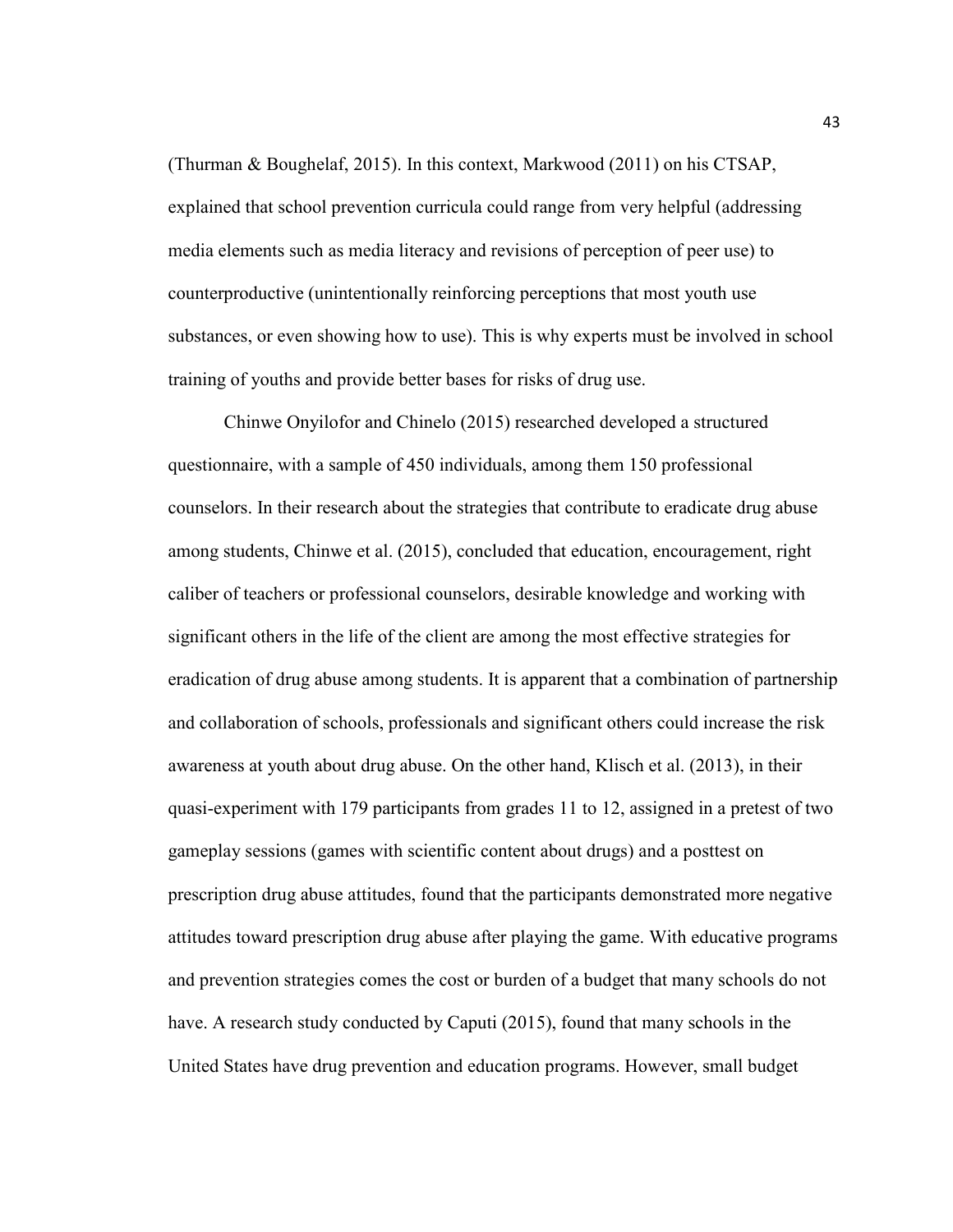schools often do not implement prevention programs due to high costs, which limit prevention implementation in needed areas. Jozaghi and Reid (2015), through their qualitative semistructured interviews with peer volunteers in Canada, found that peers took the important role in education and safety function and were able to alter abusive behavior, attitude, and intention of injecting drug users. CTSAP (Markwood, 2011), emphasized mainly parents' role in substance abuse prevention. Based on this theory, educative programs in itself cannot be very effective if parents are not involved and apply antidrinking and antidrug rules for their children. However, according to Markwood's (2011) CTSAP, people such as parents and public officials must first understand profoundly challenged children, and socially influenced teens to succeed in drug prevention.

Kallen et al. (2012), applied epidemiologically based randomized field trial design, with total of "19 schools, 41 classrooms and 1,196 first grade children within five urban areas" (p.9), while one group was assigned to special education, the other was assigned randomly to nonspecial education, the teachers that had special training about drug abuses and other delinquent behaviors, had better results than non-special educators. Markwood's (2011) CTSAP, indicated that restrictions against youth access to substance are very effective, however, education and media campaigns that focus on one of the gateway substances and target parents and other adults or pre-teens (from ages 10 to 20) have long-term positive effect in drug prevention.

In an analysis of the war on drugs, taking into consideration one group of people that by the most body of research has ignored, Lloyd (2015), argued that among five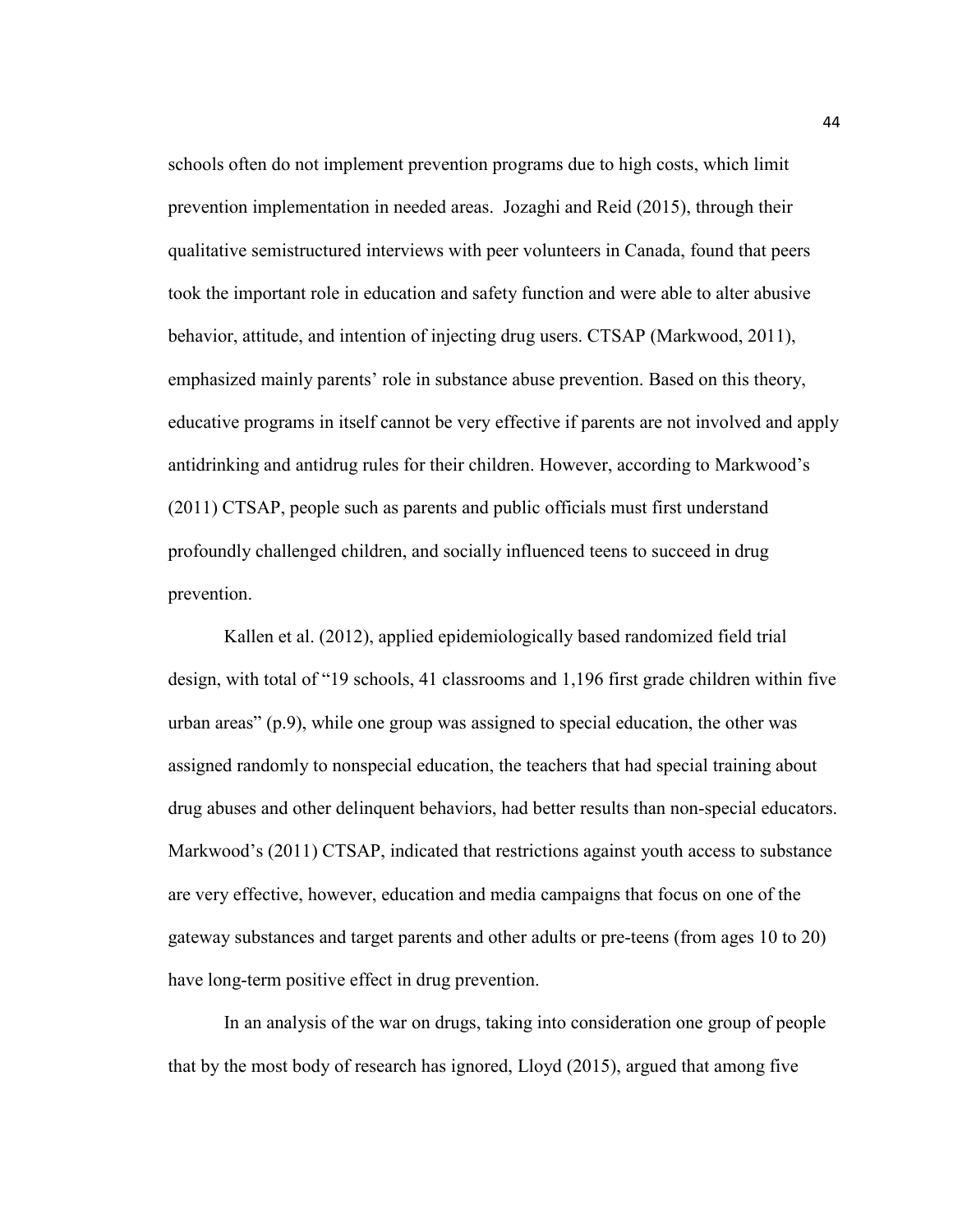types of policy reforms, none of them touched the impact of such changes to a group of most vulnerable children. Lloyd (2015), found that no policy addressed all risk themes and that community-based sanctions mitigated more risks to children than the other types (reform to mandatory penalties, modified sentencing) of drug policy reforms. Lloyd (2015) explained that the average prison sentence for drug offenses is 87.2 months; thus, the children would suffer more from sentencing because their wellbeing is weakened. Lloyd (2015) concluded that policy reforms must include the effects of social work education and community-based sanctions as the most practical approaches to address drug phenomenon. Drug abused laws based on empirical research; punish not only drug offenders but also their children, for this reason, policymakers and reformers must take into consideration the consequences that children pay (Lloyd, 2015). Concerning Markwood's (2011) CTSAP, indicated that restrictions against youth access to drugs are very effective to the extent that adults, in general, have enough understanding of the reason for those restrictions or enough trust in policymakers to stand by the law or policy. In this context, the theory suggested that youths must fully understand the issue of drug abuse (this is reached by education awareness and parent intervention).

In a study about drug enforcement and its relation to drug user treatment rate, McGallagly, and McKeganey (2013), drawing data from three major law enforcement operations found that in the aftermath of each operation the proportion of drug users contacting drug treatment services was markedly increased. McGallagly and McKeganey (2013), argued that policymakers, and legislative body, must view drug enforcement and complementary treatment elements of comprehensive drug strategy. Results of this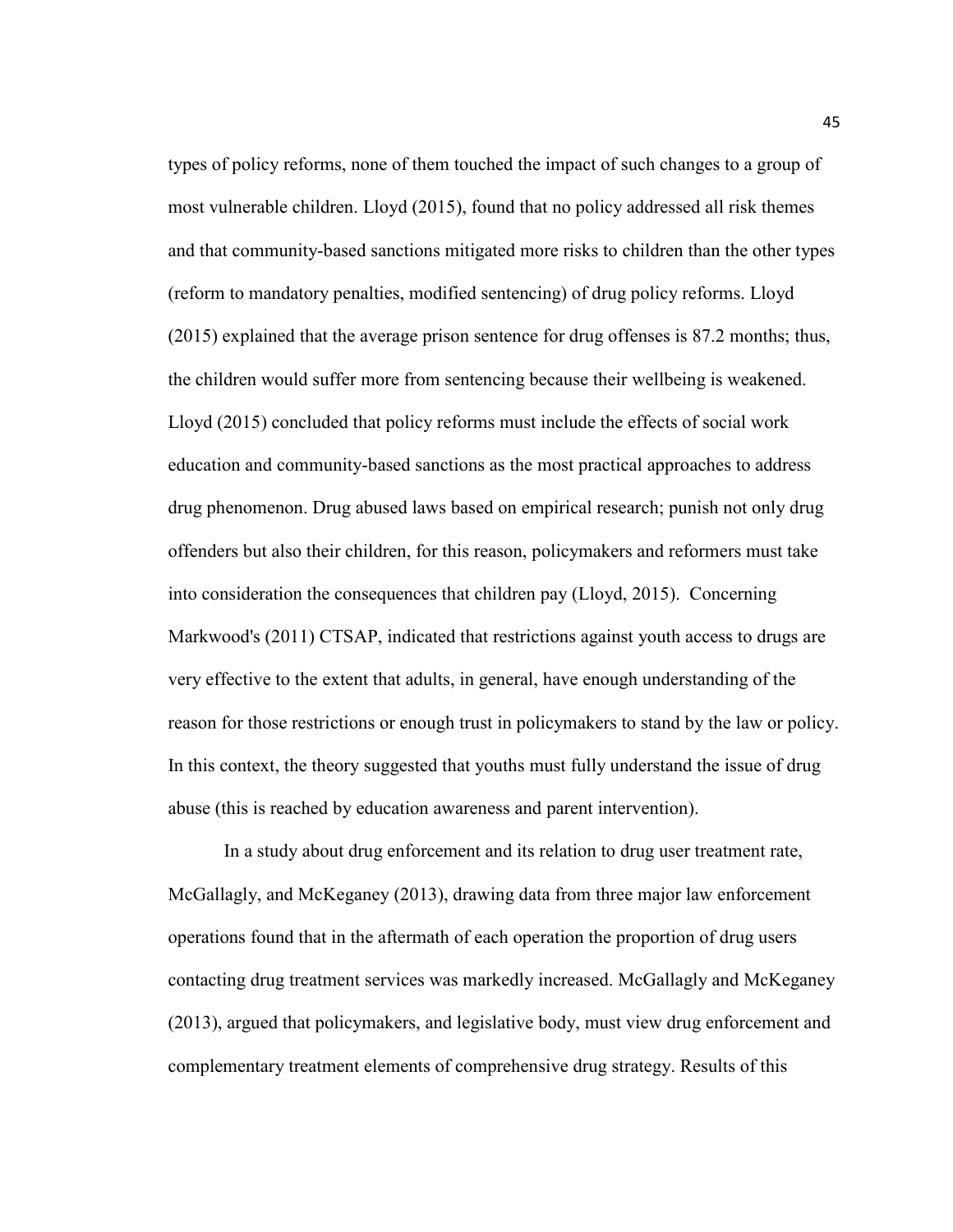research indicated that there is a more significant benefit if there is a combination of therapy and drug enforcement. In a research evaluating drug abuse by strangers in many countries (Australia, U.S, Russia, and Mexico), Des Jarlais (2015), argued that psychoactive drug used by strangers, foreigners, and minority groups are likely to be perceived as being a threat to the patterns of acceptable, normed behavior and to integrity and safety of the dominant group. Des Jarlais (2015), analyzing strict drug laws, concluded that criminalization of drug possession without effective prevention and treatment might generate more criminal enterprise and promote illegal drug markets. This is why Des Jarlais (2015), emphasized the importance of empirical findings and implement those results into antidrug strategies and drug policy. War on drugs caused collateral damage such as mass incarceration, racial discrimination and disproportion increase of inmate population, and in this regard Nickerson and Attaran (2012), analyzing The Global Commission on Drug Policy, argued that The European Union's Reuter-Trautmann Report found no evidence that war on drugs succeeded, and that drug problem reduced by intensifying efforts and criminalization of drug abuse. CTSAP (Markwood, 2011), suggested that strict policies against drugs, without social support, and involvement of adults (parents and experts), deem to be ineffective.

In a study analyzing archival and secondary sources, Seddon (2016), argued that the war on drugs and prohibition laws bear traces of genealogy, notably how drug law enforcement often contribute to racial and social injustice. Seddon (2016), explained that the term "drug" does not exist in nature, however historically was instituted on the bases of moral and political evaluation. In this context, Seddon (2016), argued that since the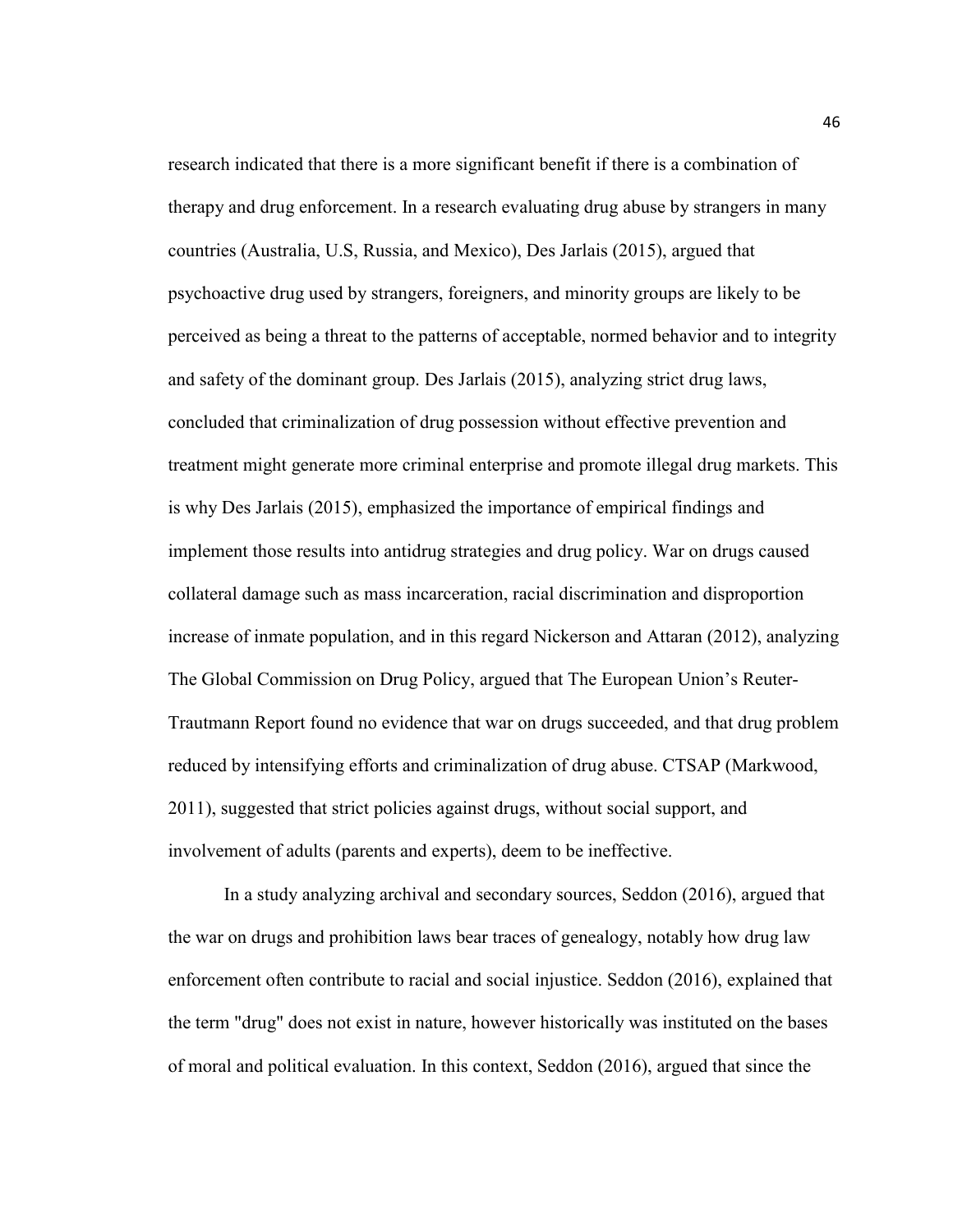declaration of war on drugs on Jun 1971 from Nixon, this philosophy became very popular, that brought a populist politics into the mainstream of drug policy. After the analysis of archived data and secondary sources, Seddon (2016) concluded that prohibition policies and the war on drugs philosophy contributed significantly in racial discrimination and social injustice, due to a mass arrest rate of minority groups. Markwood (2011) on his CTSAP, argued that policy must fit within the range of public support, and should be designed to act upon a youth substance access channel that is among the main ones for youth in that place, and is free of problems such as technical details that are impractical to carry out or enforce, it will be successful.

Using sample of 450 individuals, among them 150 professional counselors, through survey design, to find if current antidrug strategies contributed to eradicating drug abuse and reduction of drug use, Chinwe Onyilofor and Chinelo (2015), argued that education encouragement and the desirable specific knowledge of teachers or professional counselors, had positive impact and was greatly associated with drug use reduction. This research tested the hypothesis that antidrug strategy through education encouragement resulted in juvenile drug arrest reduction. However, this research is entirely qualitative, and the main limitation of it was that it was conducted at one point of time, and not supported by official statistical data of drug use after the strategy implementation.

Using quantitative research, through a survey of 590 secondary school students and a study of 288 teachers in the United Kingdom, Thurman, and Boughelaf (2015), argued that less than two hours of drug education within a year, are not enough. Thurman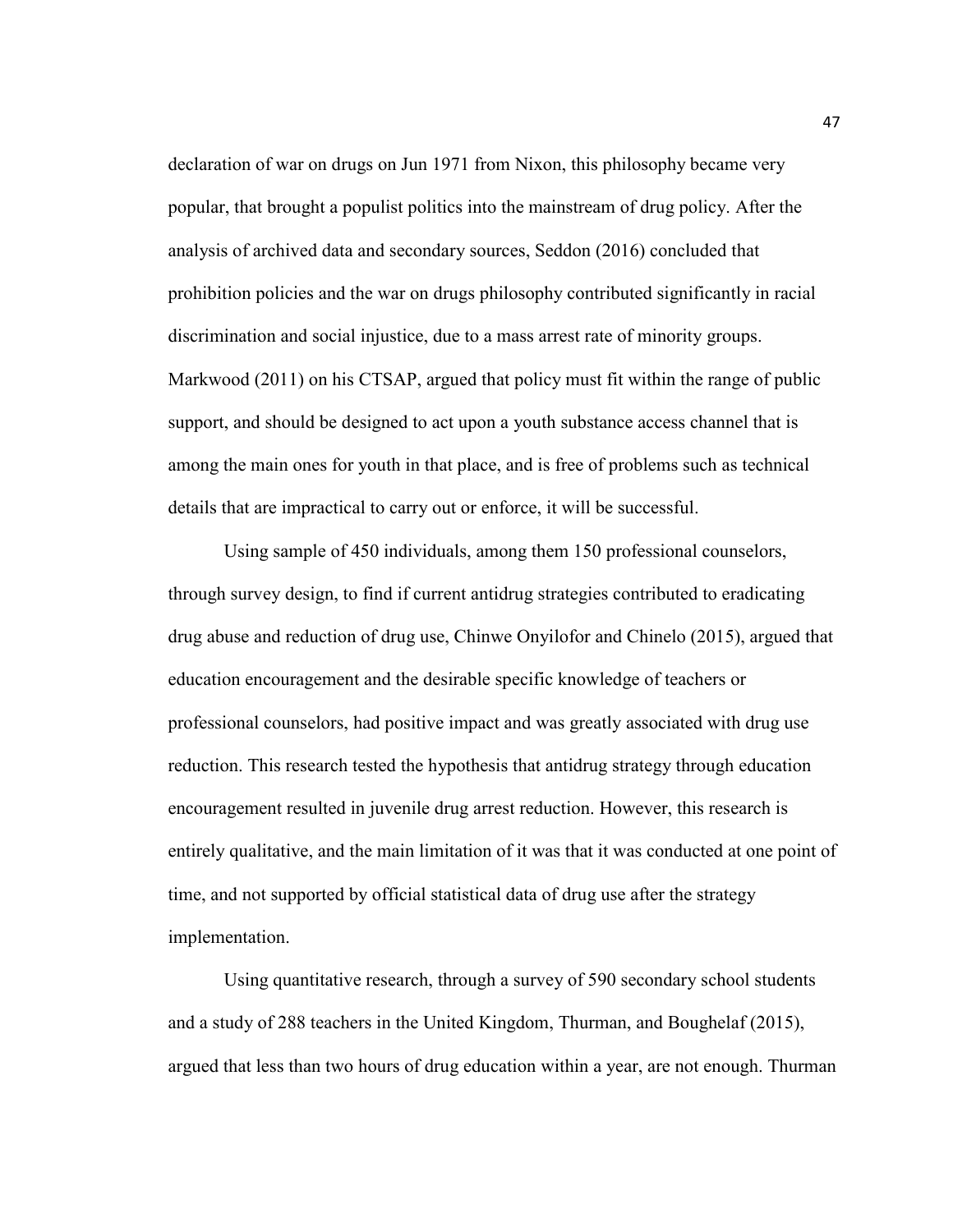and Boughelaf (2015), found that as high as 38% reported that there was not enough drug education, therefore, education did not have desired results in reducing drug issues. The number of respondents of only 38% is not very high, therefore, the majority of students did not agree with them, thus, this study is controversial in this regard.

It is apparent that each study is related to drug education as a measure of drug use reduction and prevention as indicated in a theoretical framework. Educative programs rooted in curriculums and strategies seem to have a positive impact on drug use. Even though aforementioned studies are quantitative in nature, most of them lack the involvement of antidrug experts and experts from law enforcement in giving their perspective on this issue. Previous studies were very important to shape this research, in understanding the law enforcement experiences, their involvement in educative programs in various schools and also overall analyzing statistical data to see if the antidrug strategy had positive, did not have an impact or had a negative impact.

Analyzing archived data associated to harm reduction teaching resources designed for classroom use and social marketing campaigns in Australia, using Drawing on Deleuzian theory Farrugia (2014), argued that education programs are not enough for drug use reduction, but rather there is needed drug education pedagogy. Since this study is based entirely on google search documentation and archived data, it has its limitation. In this study, Farrugia (2014), emphasized that youths in Australia, trying to escape drug use, can suffer negative feelings or affects such as a feeling of distress. It is unclear, of how the educative programs can impact negatively even for those drug users in schools.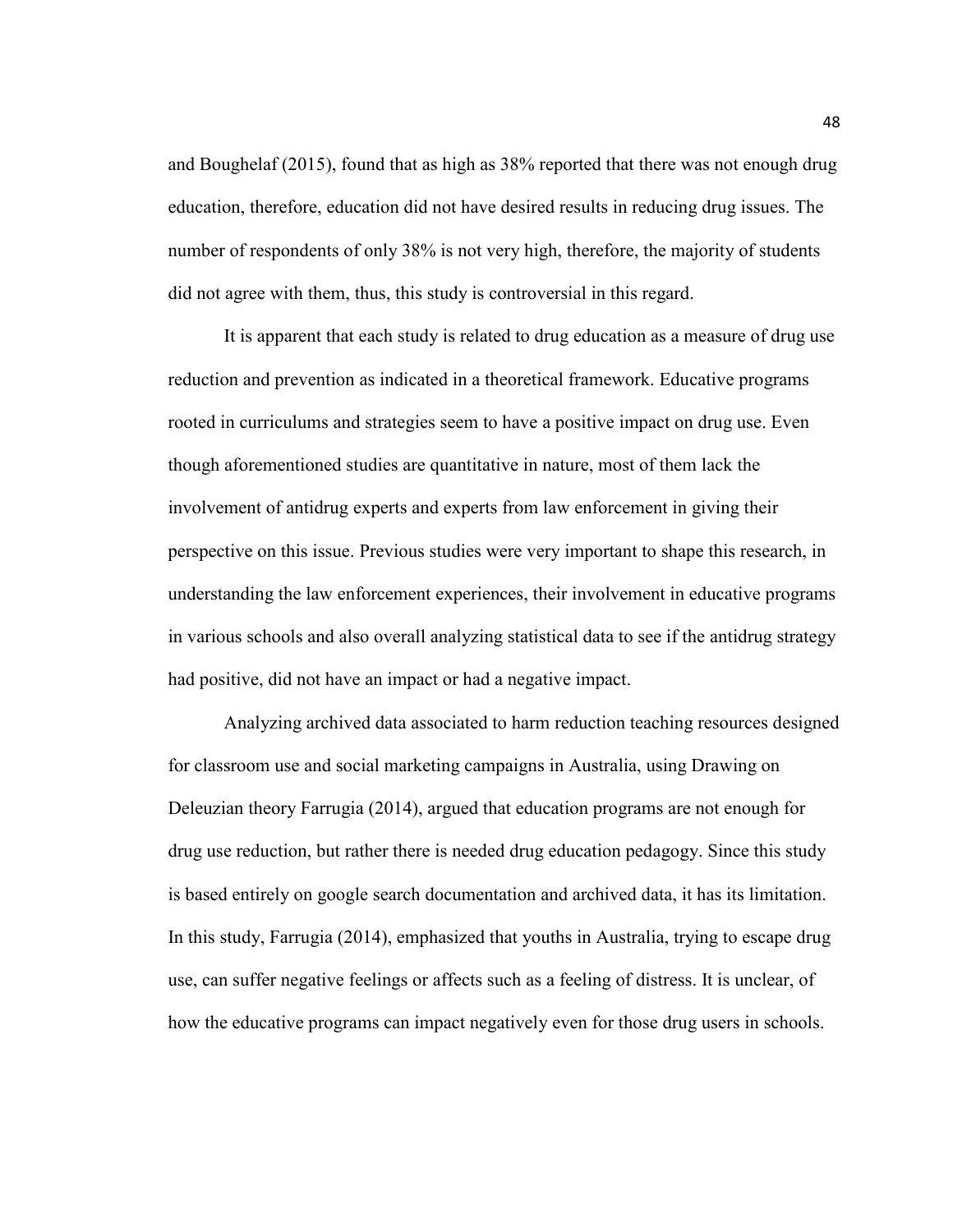However, this research lacks the appropriate design and deeper analysis of variables of why and how additional knowledge about drug use could cause counter effects at youths.

In a study through focus group design with 11 groups of age 14-16 years old, Meehan (2017), found that underage groups took drugs for lack of knowledge and education about the risk of using drugs. This study pointed out that education through policy implementation in a similar way as an antidrug strategy had a positive effect on drug use reduction. The strength of this study is that the author used 11 groups of underage students, which consisted of valuable analysis for given research question of education impact on drug use reduction. It is unknown if the same results would come out if a researcher did qualitative research with other group-age students, and also with antidrug experts. In another qualitative research conducted by Jozaghi and Reid (2015), through semistructured interviews with peer volunteers in Canada, argued that peer education system played a crucial role in education and safety function and were able to alter abusive behavior, attitude, and intention of injecting drug users. This research offered some important points, but it could have been even stronger if the researcher also interviewed experts about the role of education in drug prevention policy and its effects and impact in the reduction of drug use in society.

Past research indicated that drug abuse prevention could be a very challenging process. In their study, about the development of empirically based, culturally grounded drug prevention intervention for youth, Okamoto et al. (2014), argued that culturally grounded drug prevention program through the cultivation of values, beliefs, and worldviews of healthy youth had a positive effect in drug prevention. Furthermore,

49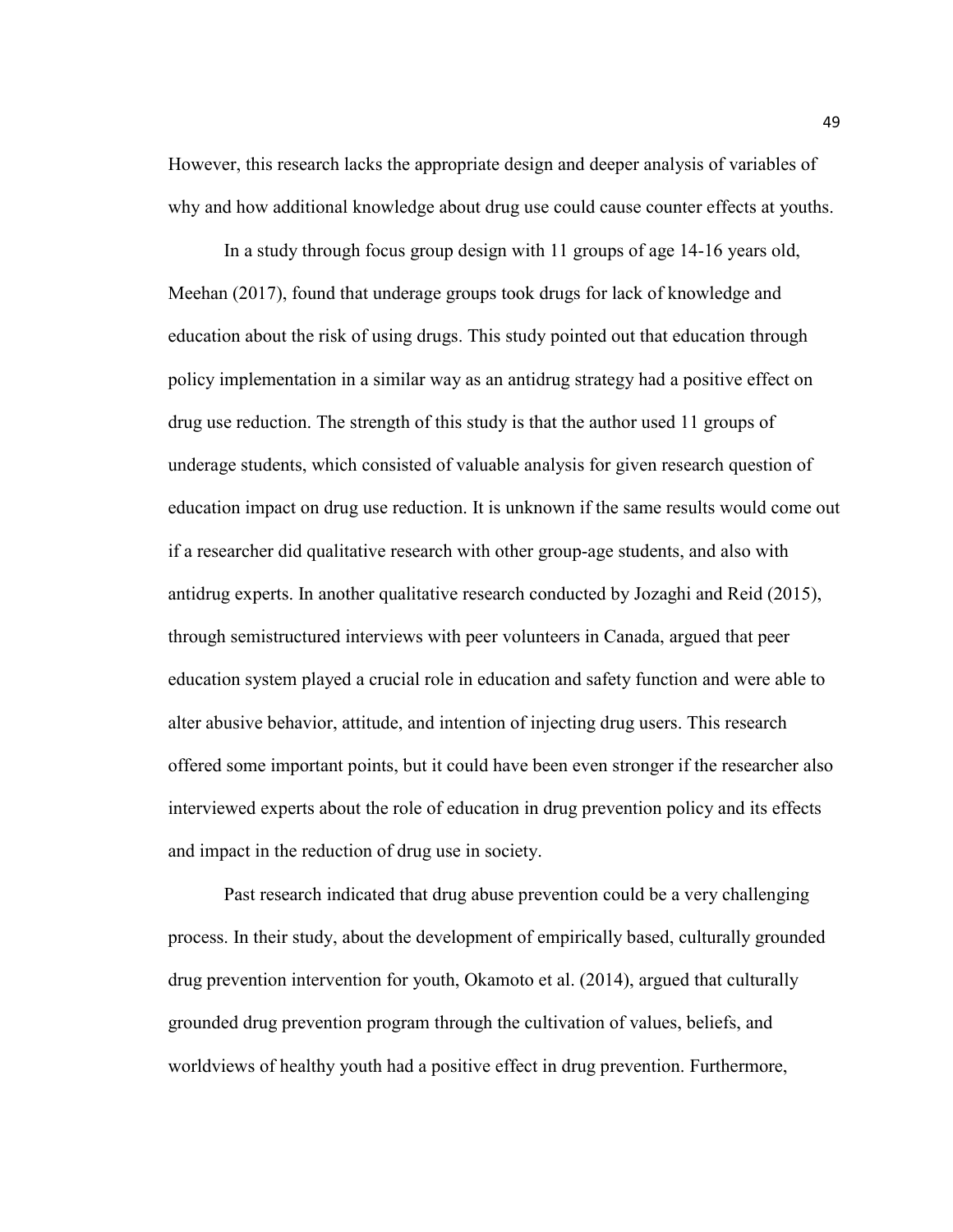Okamoto et al. (2014), concluded that culturally grounded prevention intervention for indigenous youth populations had been shown to be effective in reducing substance use in the schools. Substance abuse phenomenon is very complicated, and punitive measures seem to be ineffective because there is a disconnection between incarceration and crime rate (Lancaster et al., 2015; Patten 2016; McGallagly & McKaganey, 2013). Enforcing punitive measures and also the war on drugs philosophy did not decrease drug-related crimes. In research about enforcing drug laws and policy, Alexandris (2017) found that drug law enforcement exacerbated and increased harms to users, worsened public health levels, and reproduced social exclusion and division, through patterns of race disadvantage. In their research about drug strategy that addressed the harmful use of illicit drugs and other psychoactive substance through collaboration of law enforcement and educative institutions, Wong and Manning (2017), argued that proactive enforcement tactics involving partnerships with external agents show more promising effects on reducing drug dealing and controlling drug market than reactive policing options. In this study (Wong & Manning, 2017), participated 12 drug policy experts, 13 law enforcement experts, and 16 health workers, with the focus on contributing factors to drug abuse and policy implications, and results showed that experts collectively considered social and environmental factors to be the most important associated with drug involvement of youth.

In their evaluation of National Drug Control Policy in the U.S., Sacco and Finklea (2014) elaborated that drug control policy should also target high drug trafficking areas, to reduce this phenomenon.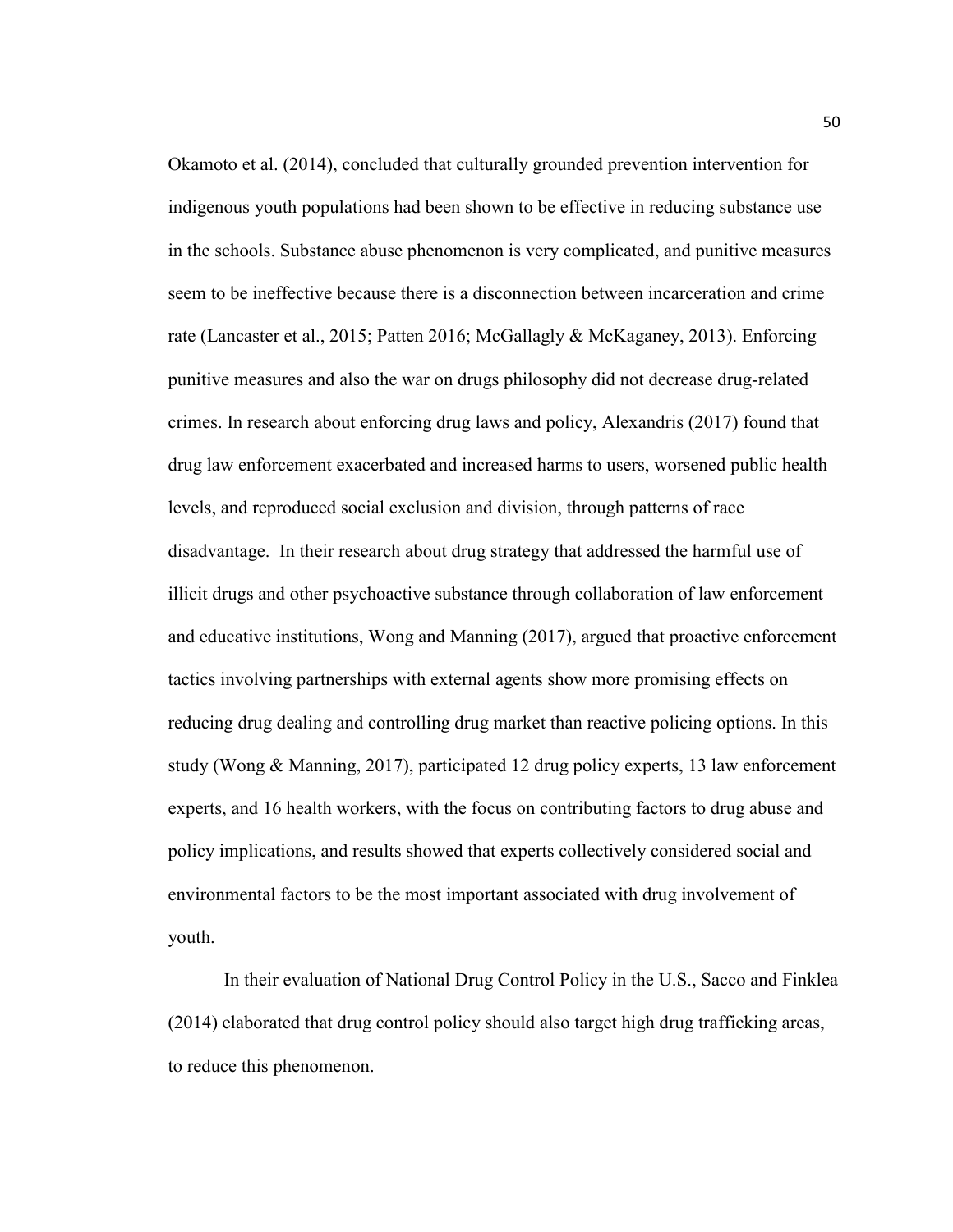Prevention of drug use as a phenomenon among youths is still the ongoing struggle for both parents and law enforcement agencies. In general drug use begins at an early age, or during adolescence (Markwood, 2011, van Wel, Rosiers, & Van Hal, 2016). Through education, this phenomenon is reduced greatly (Chinwe et al., 2015; Caputi, 2015; Hargreaves, 2015). In a research through secondary data analysis about the effectiveness of drug use prevention, Jiloha (2017), elaborated that school-based prevention and skill-training intervention are effective tools to reduce substance use among adolescents. Jiloha (2017), emphasized that early intervention through educative programs is key to drug use reduction and prevention since the drug use begins at early adolescence.

Drug use in general begins at an early age (Markwood, 2011). In a study using surveys conducted on three occasions during 2005, 2009, and 2013, at several higher education institutions with a total sample size of 24,478, 29,210, and 31,950, van Wel et al. (2016), argued that average mean age of drug use was 19 to 22. Van Wel et al. (2016) found that a large proportion of students use illegal substances such as cannabis at 24.5% in consequent years of study with a slight decrease in 2013 to 19%. Drug use in most of the cases begins at the early age of students (Jiloha, 2017; Markwood, 2011, van Wel et al., 2016). Early intervention through the educative program could reduce drug use because this would increase drug use awareness among youths.

Previous studies showed that strict laws against narcotics are ineffective to reduce drug use (Des Jarlais, 2015; Duenas, 2017; Houborg et al., 2014, Lancaster, 2016). Previous research indicated that targeting youths at risk with educative programs based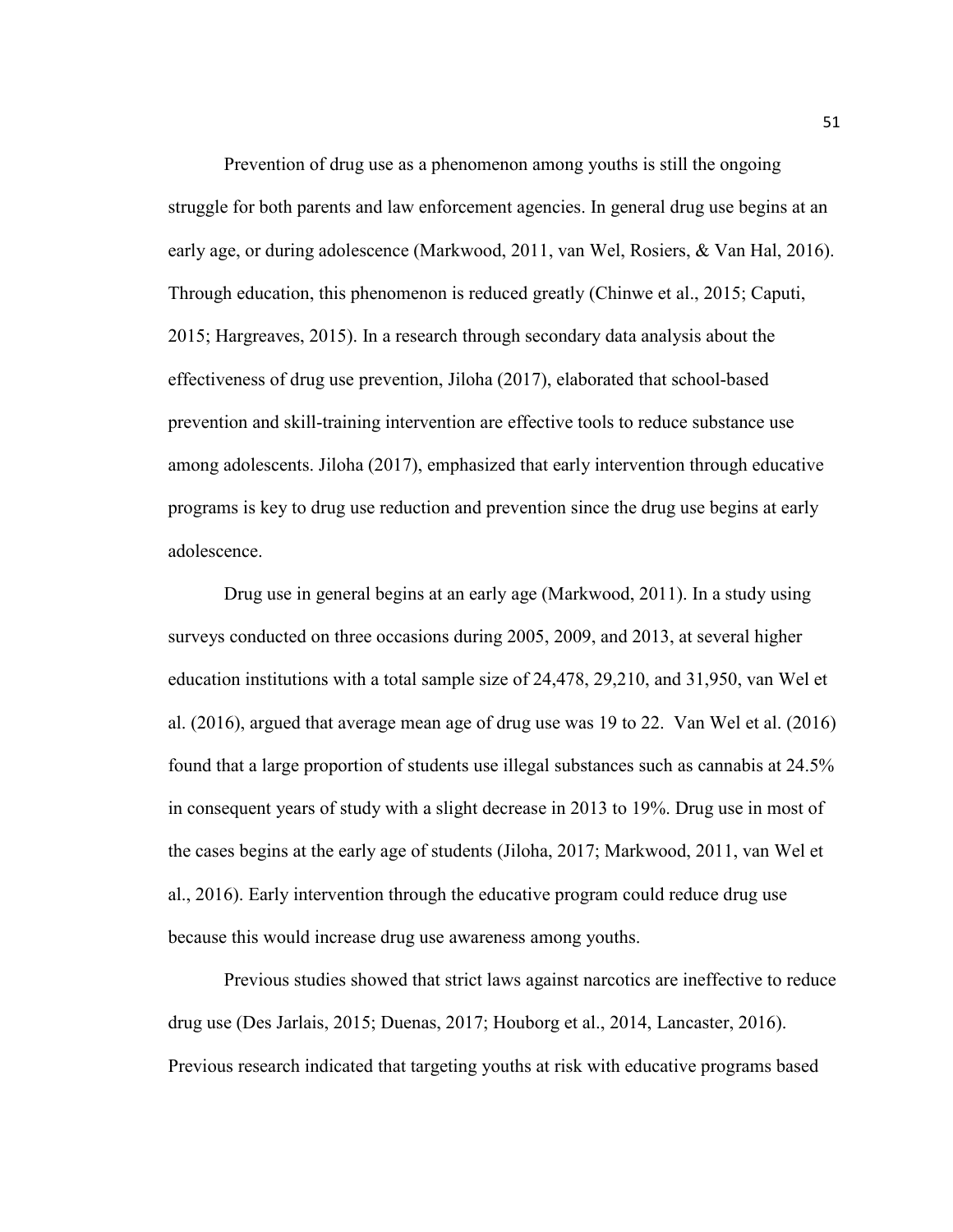on policies, and providing intervention plan is effective. NSAN focused many of its resources in educative programs, where experts such as antidrug officers train students and conduct awareness campaigns about risks of drug use (National Strategy, 2012).

Evaluating United States Strategy for War on Drugs, Duenas (2017), argued that supply reduction through legislation, law enforcement, prosecution and incarceration effort yelled negative results because traffickers always find ways to smuggle drugs. However, demand-reduction through education, prevention, and treatment, based on 2015 National Drug Control Policy Performance Report, resulted in 44 % demand reduction (Duenas, 2017). Thus, educative programs and an increase of awareness reflected in drug reduction demand.

# **Prohibition**

Prohibition policy through arrest rates and police intervention was another variable that shed light on its effectiveness in criminal justice and drug use reduction through demand reduction.

In a research about harm reduction policy and politics in the U.S., Nadelmann and LaSalle (2017), offered a new approach to harm and demand reduction, suggesting European approaches such as legalization and therapy-oriented policy. Comparing the drug control policy in Europe and Australia, Nadelmann and LaSalle (2017), argued that drug addicts are often stigmatized because they are obliged to appear at special clinics, instead of being able to prescribe various drugs that do not require visitation of these centers. In this study, it is known that rehabilitative policies can contribute to drug recovery, but this and similar studies do not answer main research questions if the policy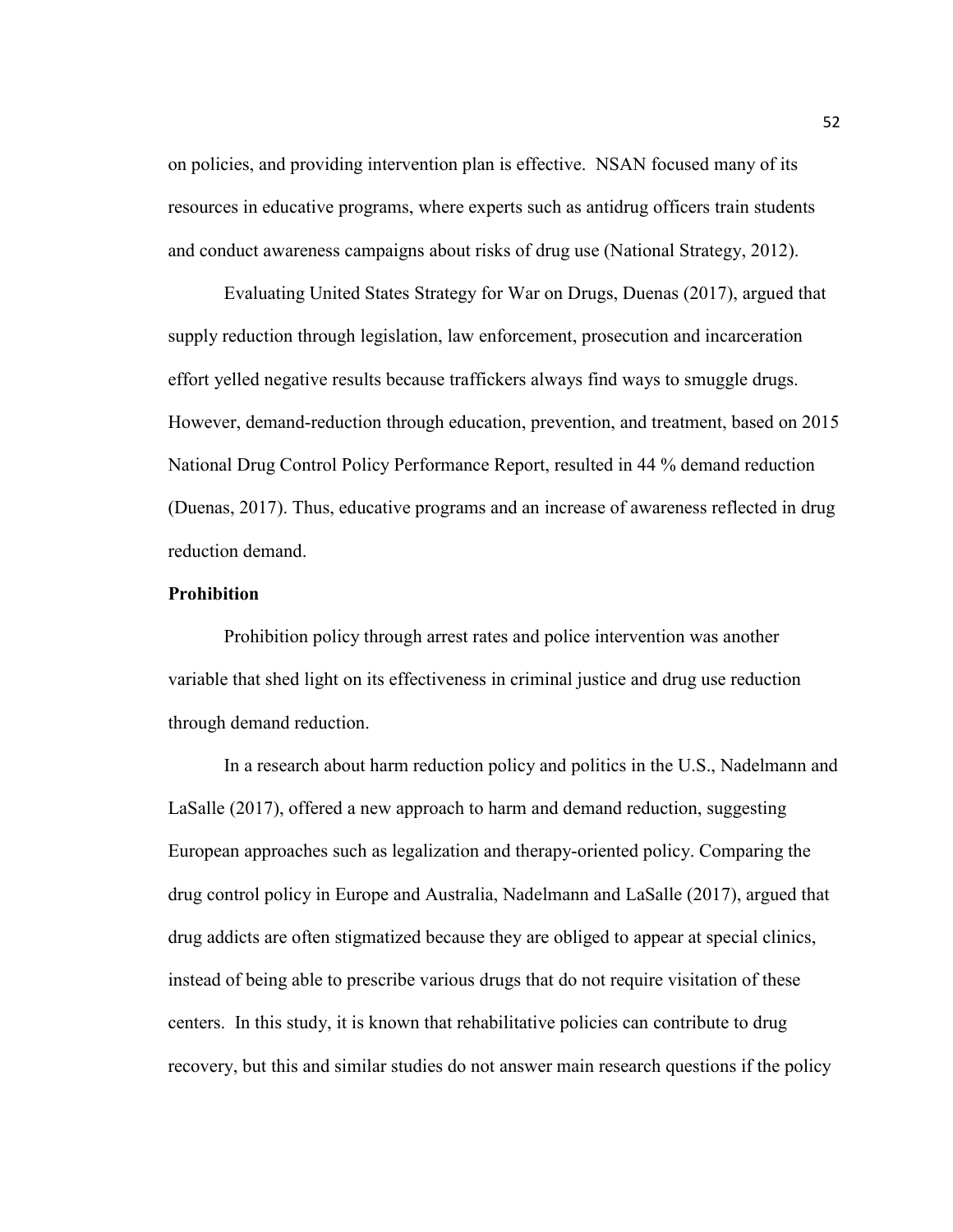would impact on drug use reduction, in a context of drug prevention for youth. In another study using quantitative approach in Canada, through screening process to generate 54 provincial and territorial harm reduction policy documents in 2015, Hyshka et al. (2017), found that policies rarely named specific harm reduction interventions, and only two jurisdictions had current provincial level reduction policies, all others were focused on either substance abuse or addiction and mental health, or sexually transmitted infections. Even in the previous study, harm reduction is taken as the unit of analysis, leaving prevention factor behind.

Ferri et al. (2015), conducted a research analyzing six drug-related strategies with a focus on drug prevention, involving 148 countries in four continents, found that environmental prevention approach is effective not only with target population but also in promoting synergies and integration among many stakeholders involved. Furthermore, Ferri et al. (2015), argued that three core elements of prevention should not be ignored, such as: reducing exposure to drugs, promoting a healthy lifestyle and creating a safer environment. On the other hand, Herzbereg et al. (2017), argued that application of three approaches together, voluntarily educational campaigns, followed by supply-side policing and involvement of public health responses would be a key to harm reduction philosophy. This has rarely happened because a policy has been shaped by the racially charged division of drug users into deserving and morally salvageable victims or fearsome and morally repugnant criminals concluded Herzberg et al. (2017). In both of these researchers, it is not clear if the strategies target only youths or also general population and there is not a clear line, to what extent there is effectiveness taking into consideration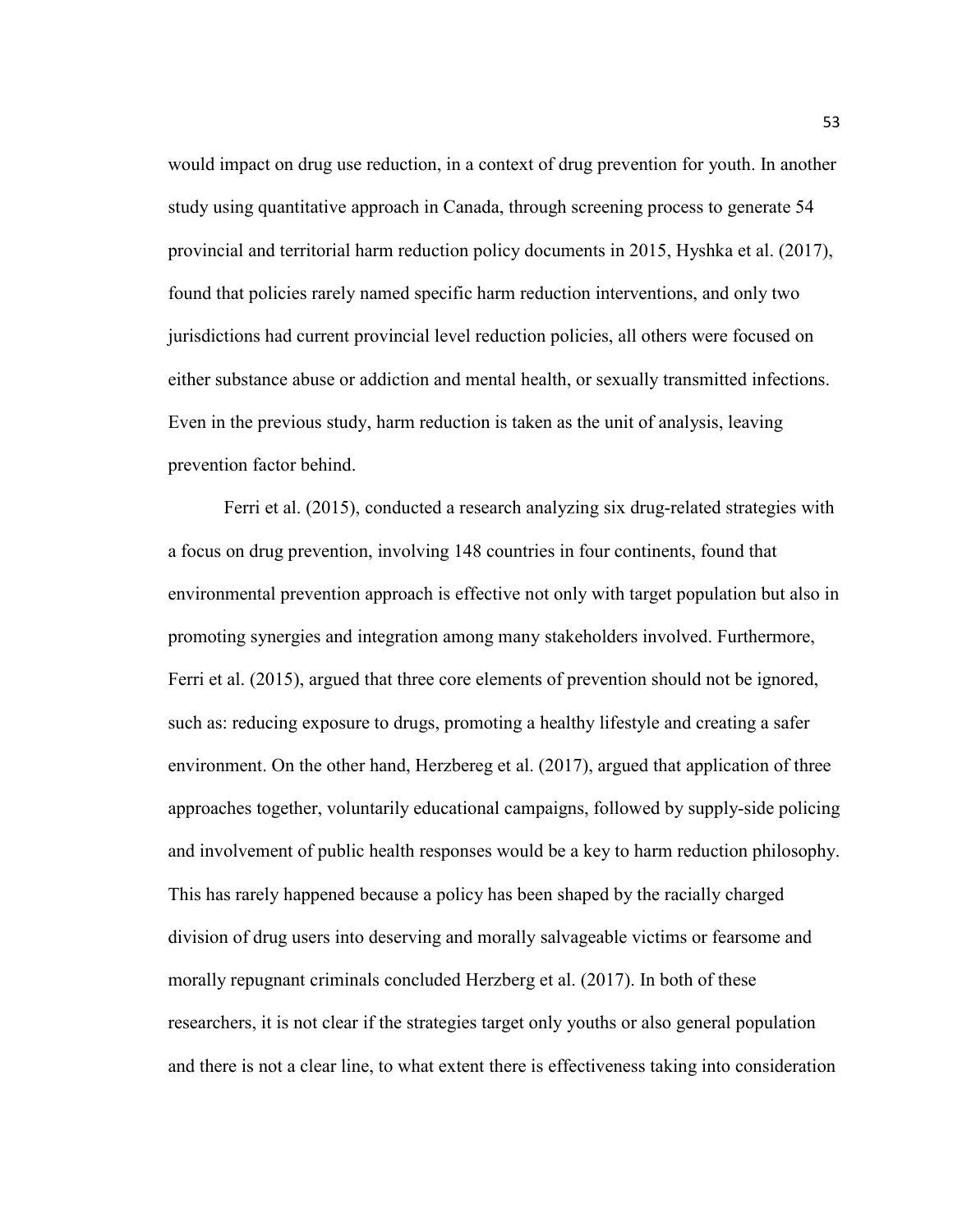controversy of involvement of stakeholders that could impact the results of the study. In a study analyzing archival and secondary sources, Seddon (2016), argued that the war on drugs and prohibition laws bear traces of genealogy, notably how drug law enforcement often contribute to racial and social injustice. Seddon (2016), explained that the term "drug" does not exist in nature, however historically was instituted on the bases of moral and political evaluation. In this context, Seddon (2016), argued that since the declaration of war on drugs on Jun 1971 from Nixon, this philosophy became very popular, that brought a populist politics into the mainstream of drug policy. After the analysis of archived data and secondary sources, Seddon (2016) concluded that prohibition policies and the war on drugs philosophy contributed significantly in racial discrimination and social injustice, due to a mass arrest rate of minority groups.

Prohibition policies, high arrest rates do not bring positive results in addressing drug use (Des Jarlais, 2015; Duenas, 2017; Lancaster, 2016; Houborg et al., 2014). Evaluating United States Strategy for War on Drugs, and antidrug policy through targeting high drug areas (Duenas, 2017; Seddon, 2016) and analyzing drug arrest rates (Bowen & Redmond, 2016; Burke-Shyne et al., 2017), results appointed that harsh policies, strategies that are focused on drug arrest rates, targeting illegal drug markets are ineffective (Burke-Shyne et al., 2017).

### **Intervention**

Intervention is another important variable in this study, taking into consideration that intervention at an early stage of drug use could prevent drug use. In a study using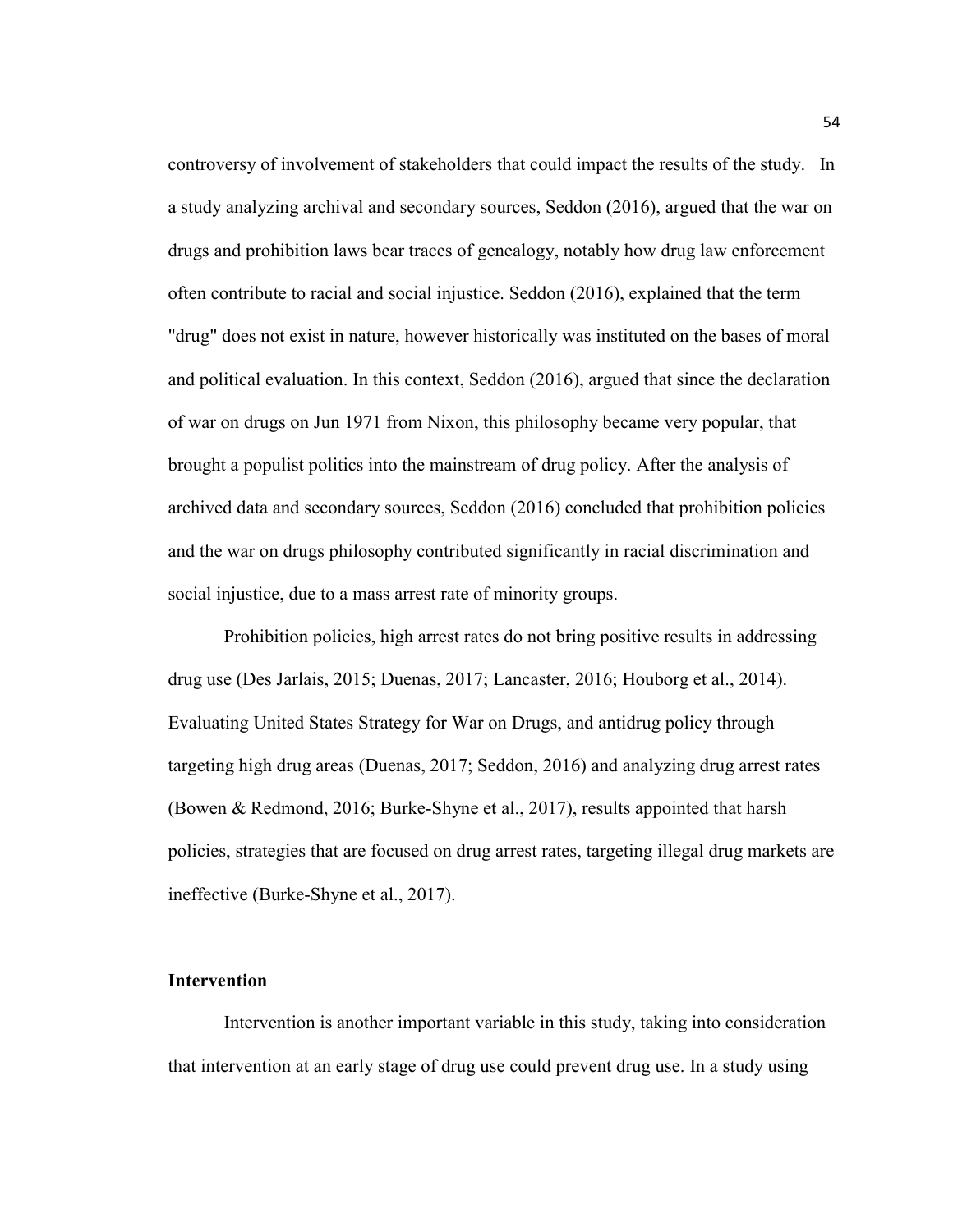surveys conducted on three occasions during 2005, 2009, and 2013, at several higher education institutions with a total sample size of 24,478, 29,210, and 31,950, van Wel et al. (2016), argued that average mean age of drug use was 19 to 22, van Wel et al. (2016) found that a large proportion of students use illegal substances such as cannabis at 24.5 % in consequent years of study with a slight decrease in 2013 to 19%. Drug use in most of the cases begins at the early age of students (Jiloha, 2017; Markwood, 2011, van Wel et al., 2016). Early intervention through the educative program could reduce drug use because this would increase drug use awareness among youths. In a research about harm reduction policy and politics in the United States, Nadelmann and LaSalle (2017), offered a new approach to harm and demand reduction, suggesting European approaches such as legalization and therapy-oriented policy. Comparing the drug control policy in Europe and Australia, Nadelmann and LaSalle (2017), argued that drug addicts are often stigmatized because they are obliged to appear at special clinics, instead of being able to prescribe various drugs that do not require visitation of these centers.

In another study in Canada, through screening process to generate 54 provincial and territorial harm reduction policy documents in 2015, Hyshka et al. (2017), found that policies rarely named specific harm reduction interventions, and only two jurisdictions had current provincial level reduction policies, all others were focused on either substance abuse or addiction and mental health, or sexually transmitted infections.

Previous studies showed that strict laws against narcotics are ineffective to reduce drug use (Des Jarlais, 2015; Duenas, 2017; Houborg et al., 2014Lancaster, 2016). Previous research indicated that targeting youths at risk with educative programs based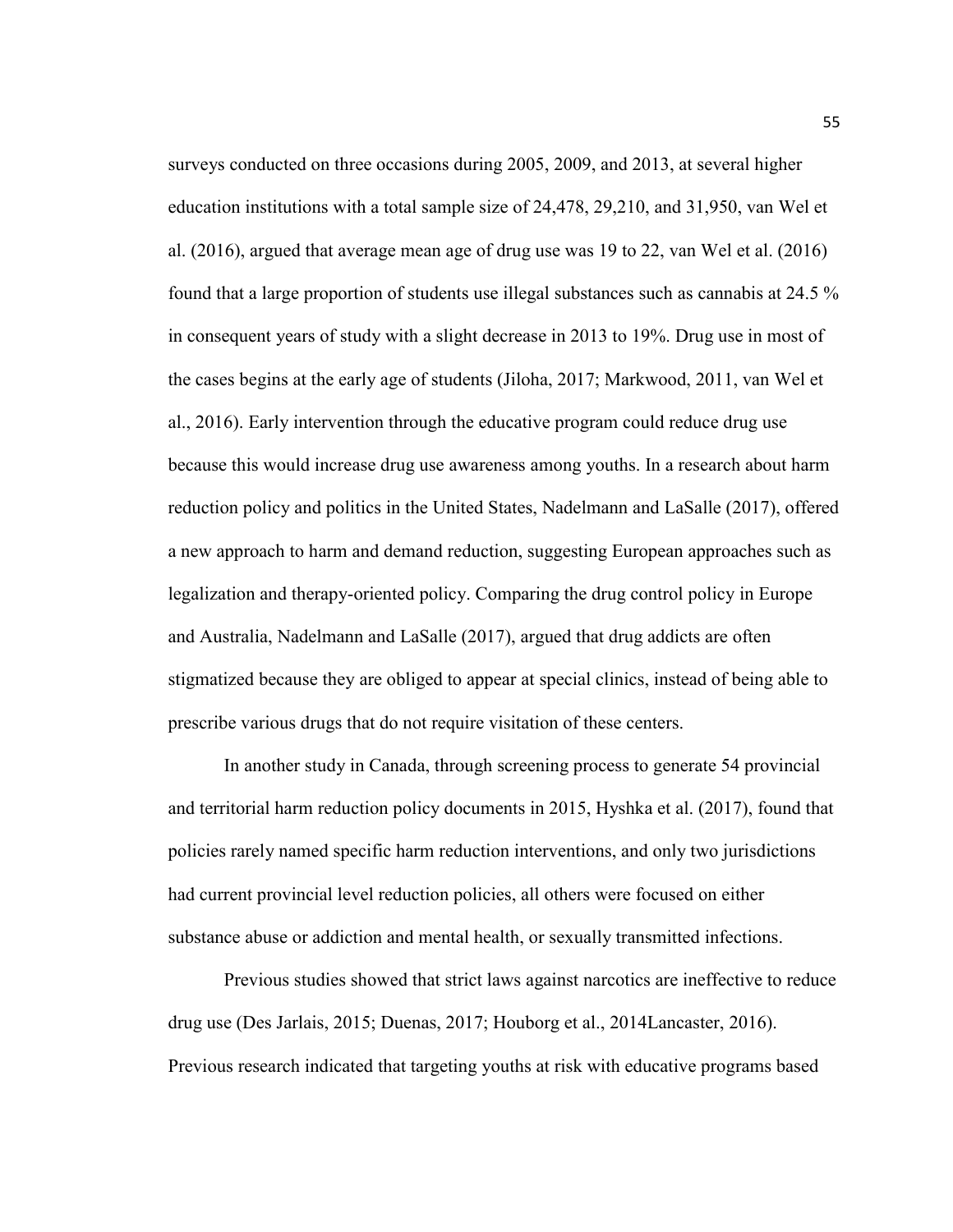on policies, and providing intervention plan is effective. NSAN focused many of its resources in educative programs, where experts such as antidrug officers train students and conduct awareness campaigns about risks of drug use (National Strategy, 2012).

## **Legalization**

Legalization is another option that researchers considered to address drug issue. In a conference about drug control policy reform, deputy attorney general Cole (2013), offered a new approach to drug control policy, an approach that was oriented toward avoidance of criminal conviction, with the bases that this could positively affect the defendant's ability to reintegrate into society in years to come successfully. Cole (2013) argued that criminal justice policies must be revised, giving opportunities those drug users that are not serious users and those that use drugs like marijuana and other light drugs.

Maier, Mannes and Koppenhofer (2017), conducted a research about the effect of decriminalization of recreational and medical marijuana, analyzing Uniform Crime Report data for all 50 U.S. states, found that in states where marijuana has been decriminalized and states where medical marijuana has been legalized in states that did not legalize it, the results show that the trend of property and violent crime rates appear to be lower in both decriminalized states with not statistically significant. Maier et al. (2017), concluded that legalization of recreational drugs did not reduce the crime rate, and analysis showed that there are no significant differences in 2014 between states that legalized marijuana and those that did not legalize marijuana. On the other hand, Glick (2017), through research about a compromise of recreational drug policy, argued that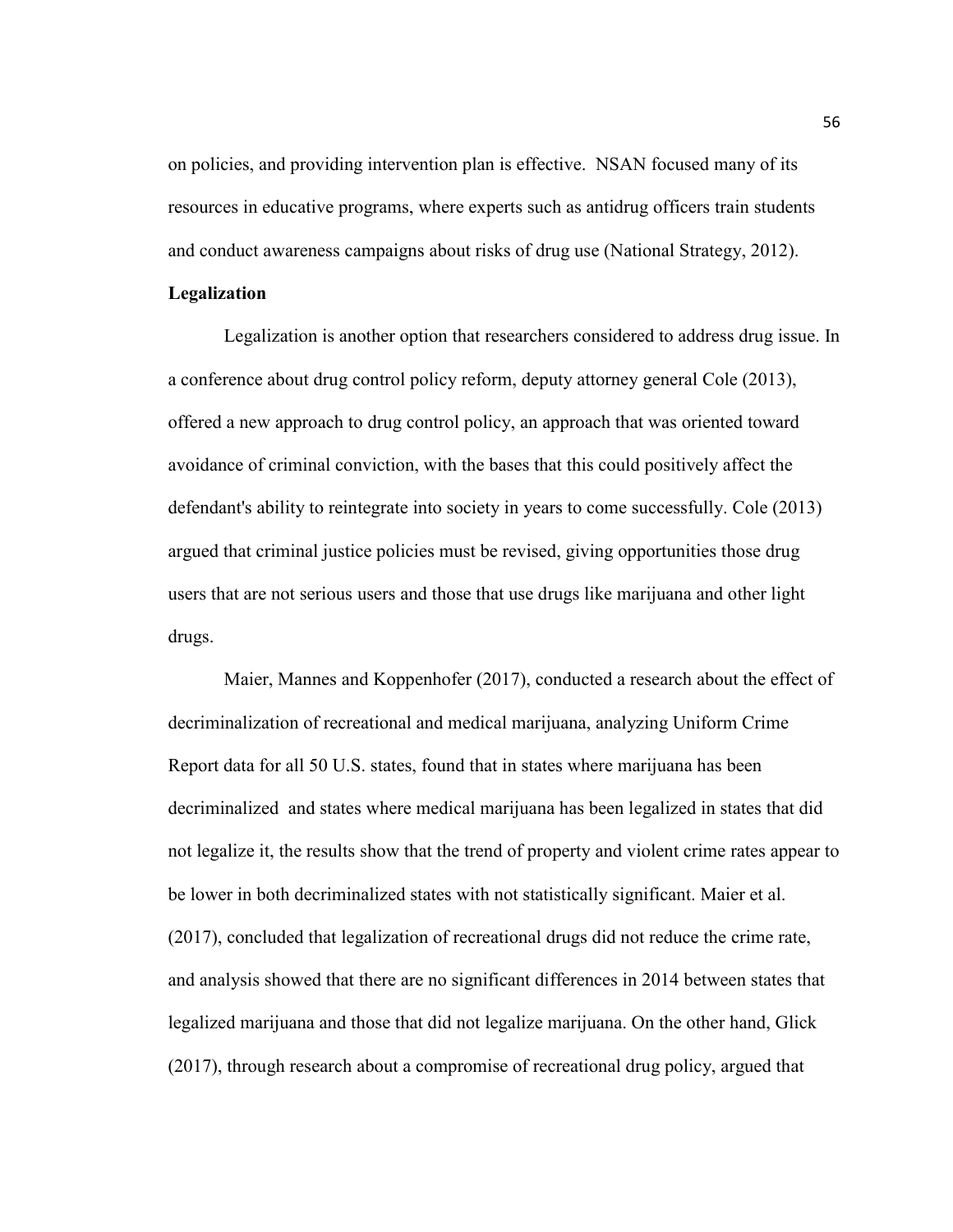neither legalization, nor prohibition is effective to reduce substance abuse rate, but rather centralized-use is a middle of legalization and prohibition that could be successful. Glick (2017) concluded that centralized-use approach that would incorporate many of the benefits of legalization while respecting worries of those who support prohibition would be the best formula for addressing this phenomenon.

In a research about criminalization of drugs and its implications using a case study of *Burn v The Queen*, Mostyn, Gibbon, and Cowdery (2012), argued that criminal law cannot solve the majority of social problems and drug abuse, in spite of legislative efforts, that distort and erode the principles of criminal law. In short, Mostyn et al. (2012), elaborated that there are unintended consequences of drug prohibition, just like in case of Burns that The High Court in Australia, "held that unlawful supplying a drug to someone does not, by itself, form the basis for unlawful and dangerous act manslaughter" (p.246). Furthermore, Mostyn et al. (2012) concluded that prohibition could cause more crime than preventing them, and there are bigger consequences than legalizing certain drugs.

In research about the historical context of substance abuse, policy, and legalization process, Adrian (2015), elaborated that there are more drug nonusers than users in population; social policies tend to be directed at preventing, restricting and punishing selected use, users, and drugs. Adrian (2015), argued that policy-makers must consider consequences of each policy. Adrian (2015), analyzed historical context of previous drug control policies and found that whatever wish or intent of policymakers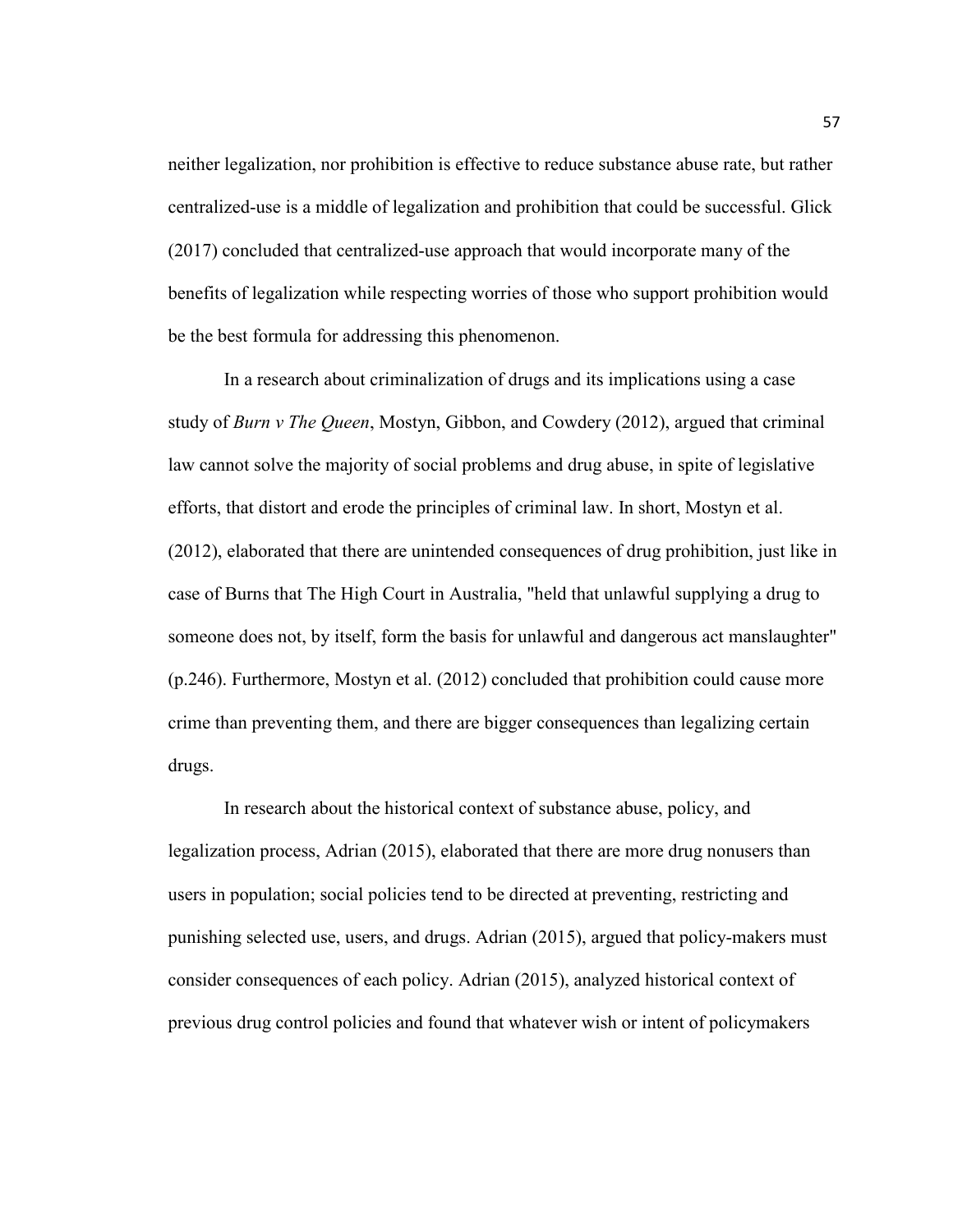was in the past regarding drug control, those drug control policies and laws always produced additional and unplanned consequences and often adverse effects.

Legalization even though would reduce drug arrests (Glick, 2017; Maier, Mannes & Koppenhofer, 2017), and could have a positive impact in criminal justice (Adrian, 2015; Maier et al., 2017). The controversy behind this legalization philosophy is that legalization would not reduce drug use. With the decriminalization, the arrest rate will be lower (Glick, 2017; Maier et al., 2017), but drug use rate would increase due to many factors, such as cheaper price of drugs, but this could impact criminal justice system, reducing racial discrimination, because most of the drug arrest cases are related to minority groups (Bowen & Redmond (2016).

It is apparent that prohibition policies worldwide did not succeed in reducing high drug-related crimes (Duenas, 2017; Des Jarlais, 2015; Duenas, 2017; Houborg et al., 2014; Lancaster, 2016; Seddon, 2016), neither had it addressed the reduction of drug abuse rate. A body of research based on findings from various qualitative and quantitative data suggested that a combination of various components, educative programs, training for young students at their early 19s, policy intervention could have a positive impact in drug use prevention and drug use reduction (Jiloha, 2017; Klisch et al., 2013; Lloyd, 2015; Markwood, 2011; Skinner et al., 2014; van Wel et al., 2016). Two other elements such as prohibition and legalization philosophies are seen by both opposing sides with skepticism. Another body of research focused on education and increase of awareness about risk factors, and consequences of substance abuse. This approach seems to be very effective based on statistical data; however, there is a limitation because already abusers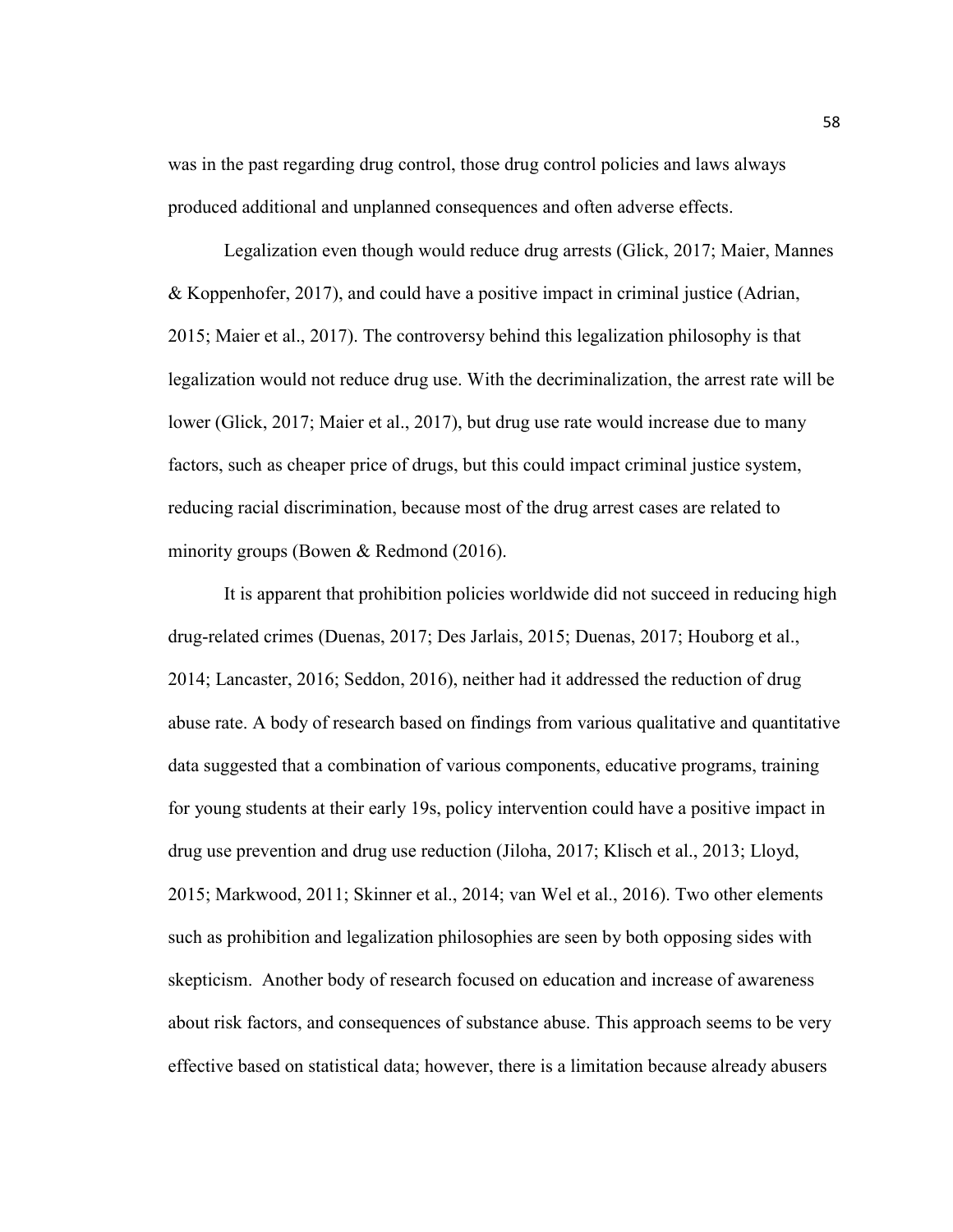won't benefit from education since they are already suffering the consequences. To help drug addicts, there must therapy and rehabilitation programs. In this context, some studies pointed out that treatment and also offering opportunities to victims of substance abuse is crucial, and that could be reached through a combination of religious programs and spiritual leadership (Connolly & Grandfield, 2017; Okamoto et al., 2014; Nedelec, Richardson, & Silver, 2017).

In few studies about educational programs in schools are important, however results showed that many schools have designed simple sessions in their curricula about drug abuse phenomenon, but they either lack specialized staff to teach those subjects or lack budget to implement such topics in schools (Friend et al., 2015; Klisch et al., 2013; Okamoto et al., 2014; Thurman, & Boughelaf, 2015; Von Hout, & Brennan, 2012). On the other hand, from a critical viewpoint, if educational programs are implemented, there is missing literature about how these programs would impact parent drug users. Another point that took a significant space in this review of the literature was the impact of war on drugs at a global scale with a focus in the United States. There isn't any study that brought positive results that war on drugs reduced substance abuse and drug-related crime. As a consequence of this, it is certain that the war on drugs alone as philosophy without other components such as treatment and education is not effective and just damaged criminal justice system. War on drugs led to many policy implications, such as racial discrimination, racial mass incarcerations, and social injustice.

From qualitative components, key phenomena being studies are policy implication and its impact on juvenile drug use prevention and criminal justice system.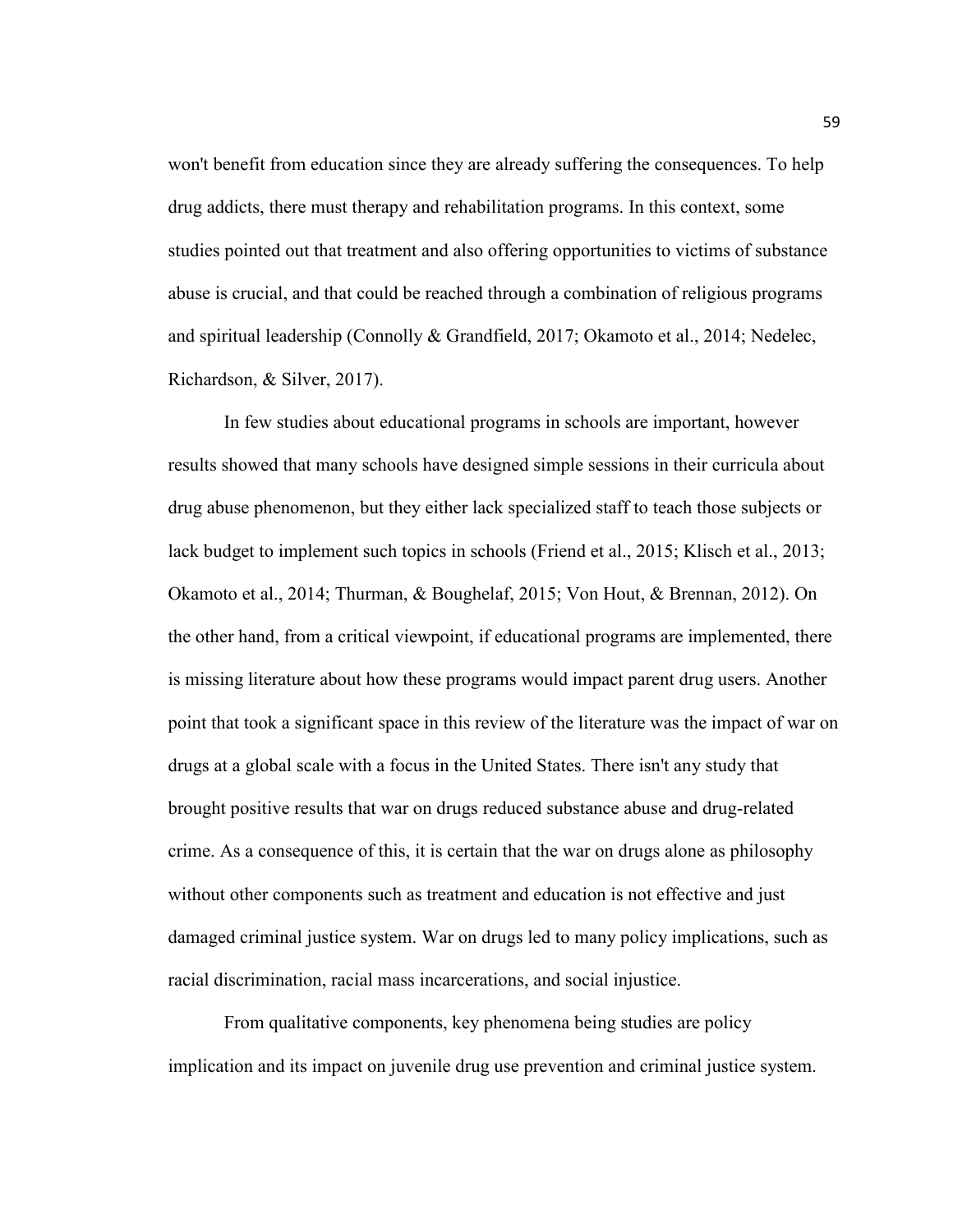Houborg et al. (2014) analyzing Copenhagen case study of policing and shift of police strategy from 1990 to 2012 and from 2012 and further, in relation to drug issues, argued that during 90s police strategy was mainly subjective focusing on drug-fighting crimes, more police in the streets implementing zero tolerance, doomed to failure. Comparing two phases of these strategies, Houborg et al. (2014), concluded that zero tolerance strategy, was ineffective, and that drug users were primarily constructed as legal subjects with criminal records, while non enforcement strategy from 2012, represented new construct treating drug users as inhabitants of public spaces, allowing them to get different social services that are situated in such areas. Segregation and labeling drug users as criminals in the past had a negative impact on society.

In a research about the effectiveness of National Drug Control Strategy of 2010 and 2014, in the United States aiming to reduce drug use rate of 15%, Sacco and Finklea (2014), argued that revisions of strategy could attain this goal, by proposing initiatives to bolster community-based drug prevention efforts, expand health care opportunities. Furthermore, Sacco and Finklea (2014), concluded that in order for this strategy to be effective, National Drug Office must implement prescription drug abuse action plan (involving health centers), implement strategy at the United States Border with efforts to disrupt drug traffickers and destroy their network, and creating national drug control budget which will serve as substance abuse treatment, substance abuse prevention programs, and research about substance abuse.

In another study in regard to analysis of effectiveness of current drug control policy in the United Kingdom, Taylor, Buchanan and Ayres (2016), argued that even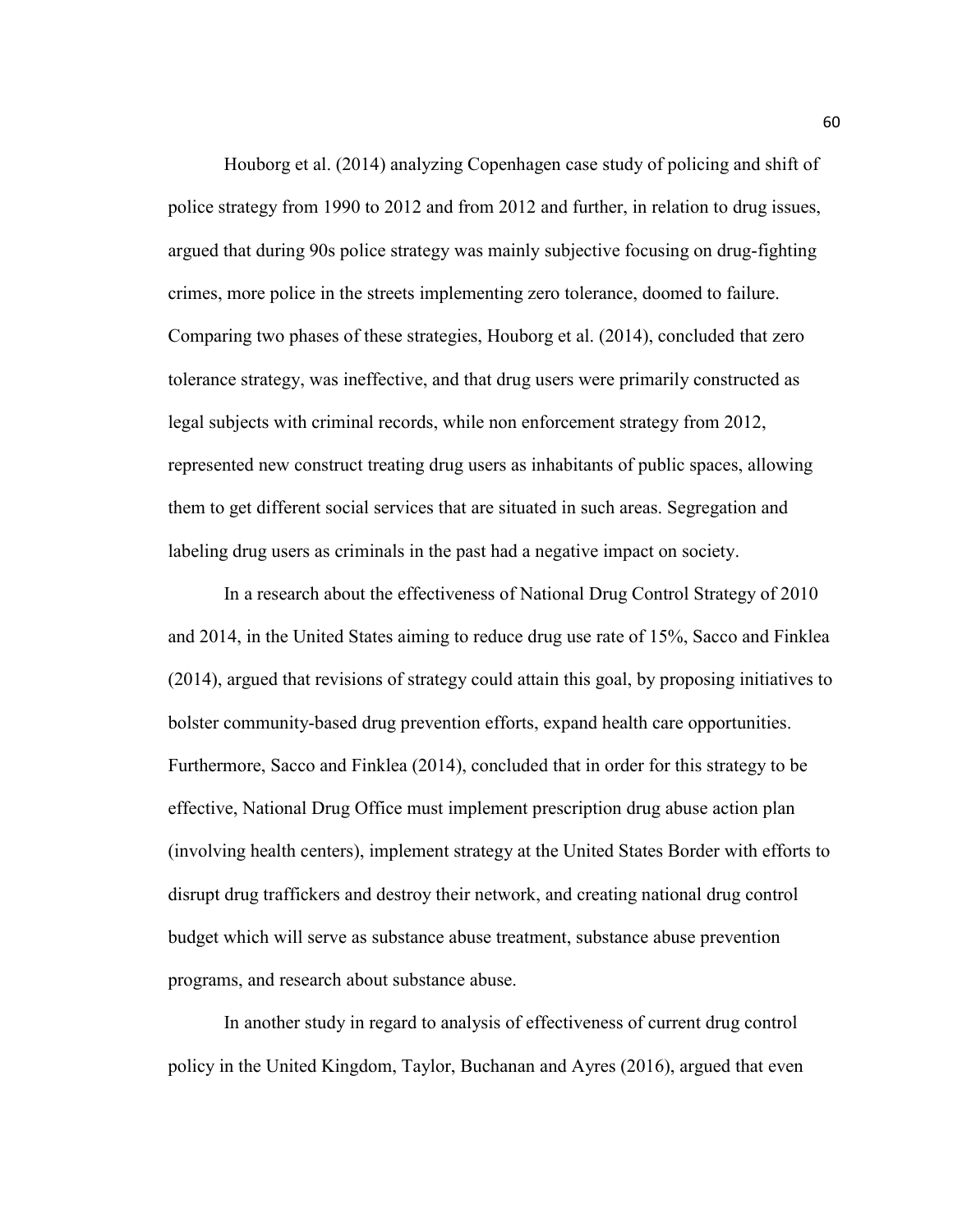though current drug control policy in the United Kingdom, seeks to vindicate itself by continuing to assert that illicit drugs cause a wide range of harms, and that drug prohibition protects society from these harms, the evidence indicates that the present drug policy is causing more harm and offering little or no benefits to either users or nonusers. Taylor et al. (2016), elaborated that prohibition had a negative impact during 1950/1960s, thus creating "drug apartheid" and "a brutal system of inclusion and exclusion, rooted in politics and culture of maintaining power and privileges" (p.463). In this context, in a research about the war on drugs and sentencing policies in the United States, Neill (2014), argued that several factors that influenced punitive drug policy are the desire to control threatening populations, a conservative political environment, and incentives to pursue drug crimes.

In a research about drug policy, investigating not only from control perspective but also from health and welfare issues, Bjerge, Houborg, and Frank (2013), argued that policymakers must include in the policy-making process all stakeholders, and in this case, drug policy must also include health care representative. Bjerge et al. (2013), found that social constructivist model of the system showed positive effects since it included all stakeholders. Analyzing data from Center for Alcohol and Drug Research, Bjerge et al. (2013), concluded that the social constructivist model of policy analysis and governmentoriented approach in combination with each other showed to be very effective to address drug issue not only at the control level but also harm reduction, prevention, and treatment.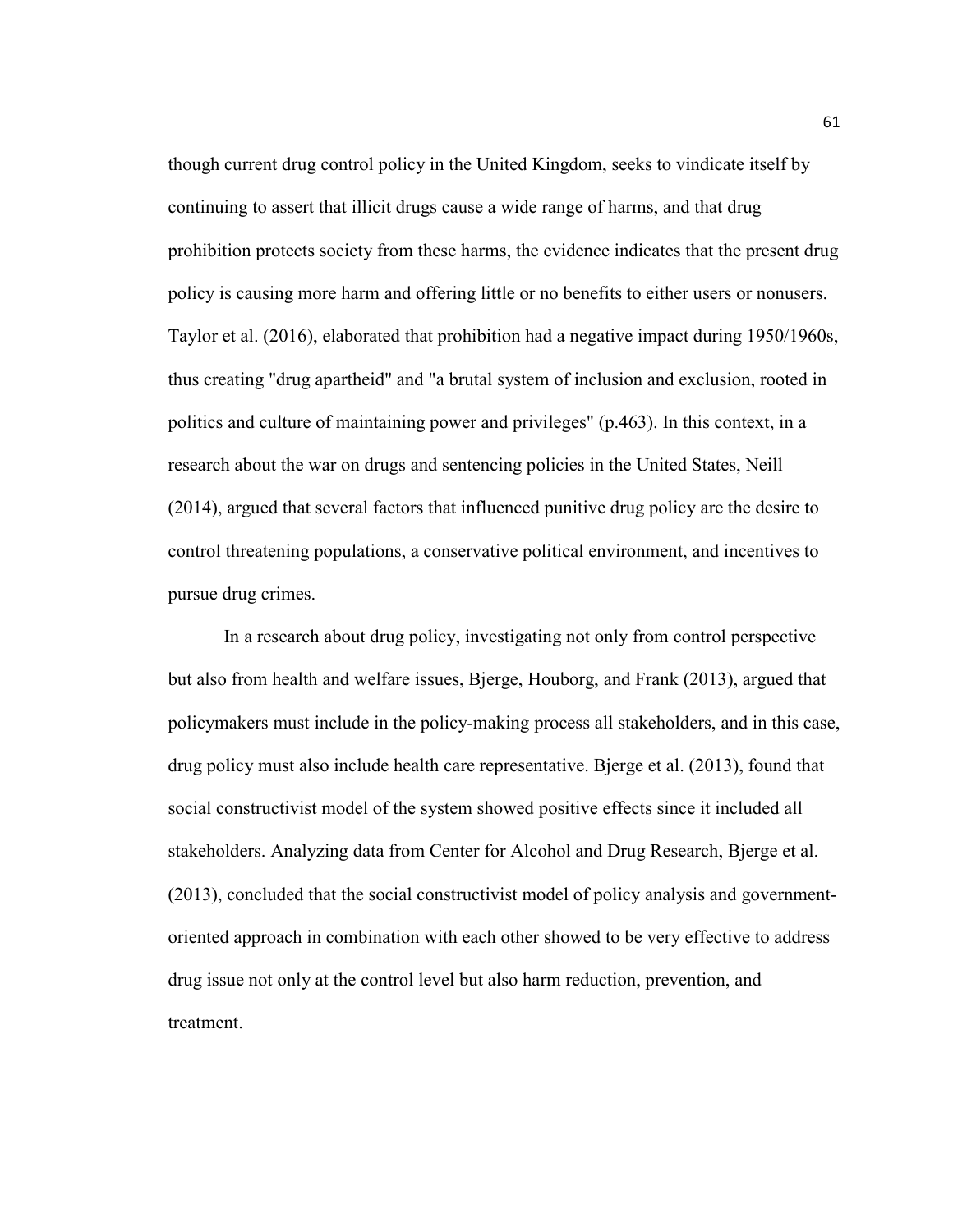Wallace (2012), in a study on knowledge transition for community-based drug treatment, argued that prohibition policies and policies supporting the war on drugs were a reflection of political orientation, and often misuse of power, but not based on empirical research results. Furthermore, Wallace (2012), found that community-based treatment programs were successful in addressing this phenomenon, while acknowledging the negative impact of the United States' policies of the war on drugs that led to massive incarceration, causing the correctional system to collapse. A public health approach must be implemented but at the same time to hold core goals such as health equity, ethical practice, and sufficient knowledge transition, permitting community-based programs to serve as an alternative to the prohibition policies and mass incarceration, concluded Wallace (2012).

Keck and Correa-Cabrea (2015), in their research about the United States drug policy, using statistical data to determine if the border enforcement along the United States, border influenced the illegal drug supply, found a positive significant relationship between border enforcement and cocaine and marijuana seizure, with no significant effect with regard to heroin seizure. Furthermore, Keck and Correa-Cabrea (2015), found no statistically significant relationship between border enforcement and the price of marijuana. This study also showed that there is no statistical significance of the relationship between drug prices and border enforcement.

Burke-Shyne et al. (2017), in their research about the impact of drug control policy and access to controlled medicines using case studies, argued that criminal justice response to controlled substances by prohibiting them and penalizing misuse, in many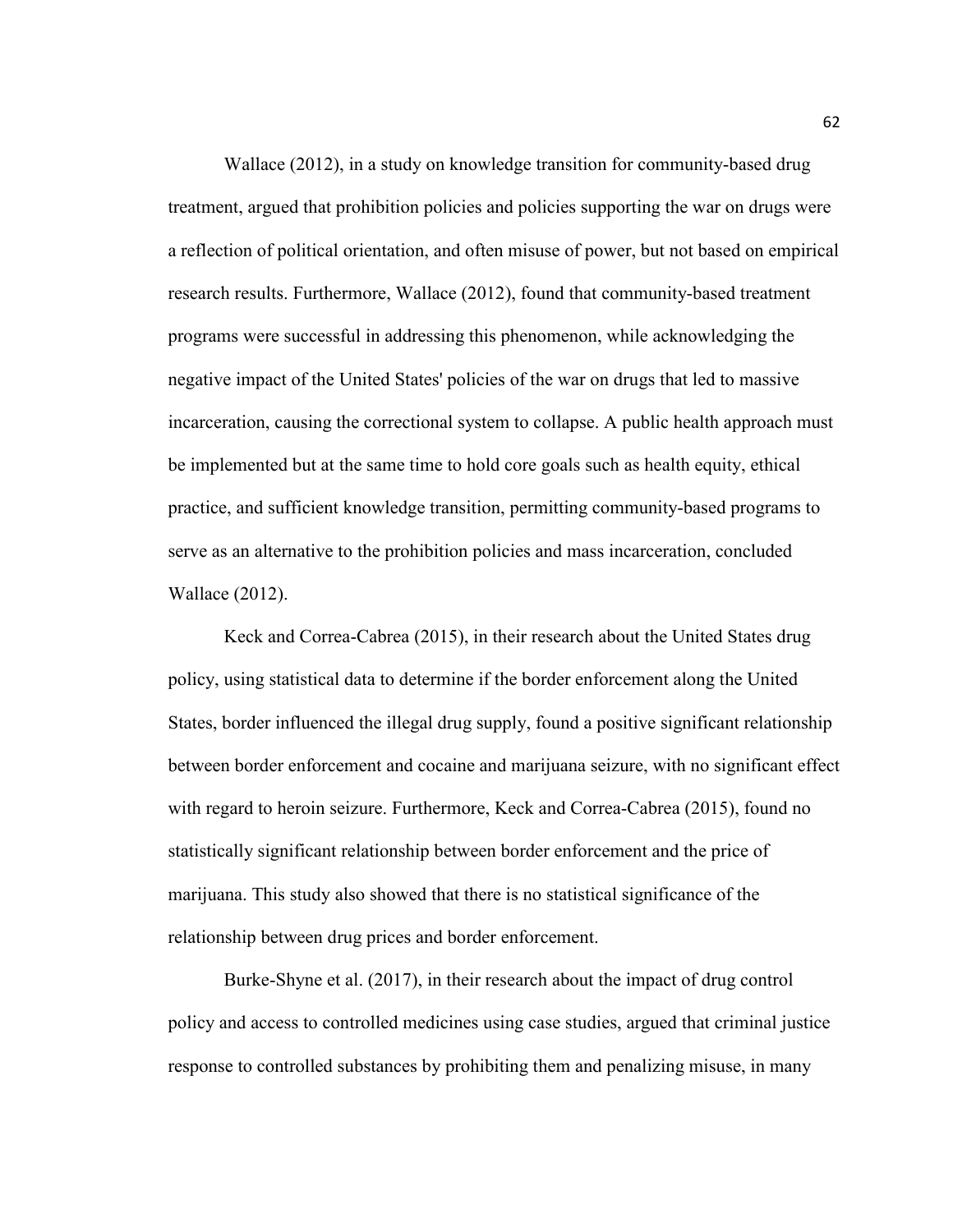cases violated the right of people who needed them. In a case study of 2015 of Human Rights Watch report, in a flagrant violation of patient confidentiality and rights, oncologists reported required to provide monthly reports to the police, disclosing patients who received opioid pain relief (Burke-Shyne et al., 2017). Burke-Shyne et al. (2017), argued that reporting patients' information to police could limit access to medication and also impact in the stigma of patients; therefore, drug control policy must be modified with the component of privacy, including respect for private and family life. Burke-Shyne et al. (2017), concluded that elements of overzealous drug controlled led to mass incarceration for minor offenses, even cloaked the guise of health cancers. Using multiple case studies in many countries, Burke-Shyne et al. (2017), argued that mass denial of opioids for people that needed them indicated that there is health inequity and in violation of human rights.

Bowen and Redmond (2016), evaluating prohibition policy and its implications, argued that mass incarceration led to racial discrimination and high arrest rate of minority group members. Evaluating statistical data, Bowen and Redmond (2016), found that arrest rate was higher among minority groups about drug offenses.

War on drugs caused collateral damage such as mass incarceration, racial discrimination and disproportion increase of inmate population, and in this regard Nickerson and Attaran (2012), analyzing The Global Commission on Drug Policy, argued that The European Union's Reuter-Trautmann Report found no evidence that war on drugs succeeded, and that drug problem reduced by intensifying efforts and criminalization of drug abuse.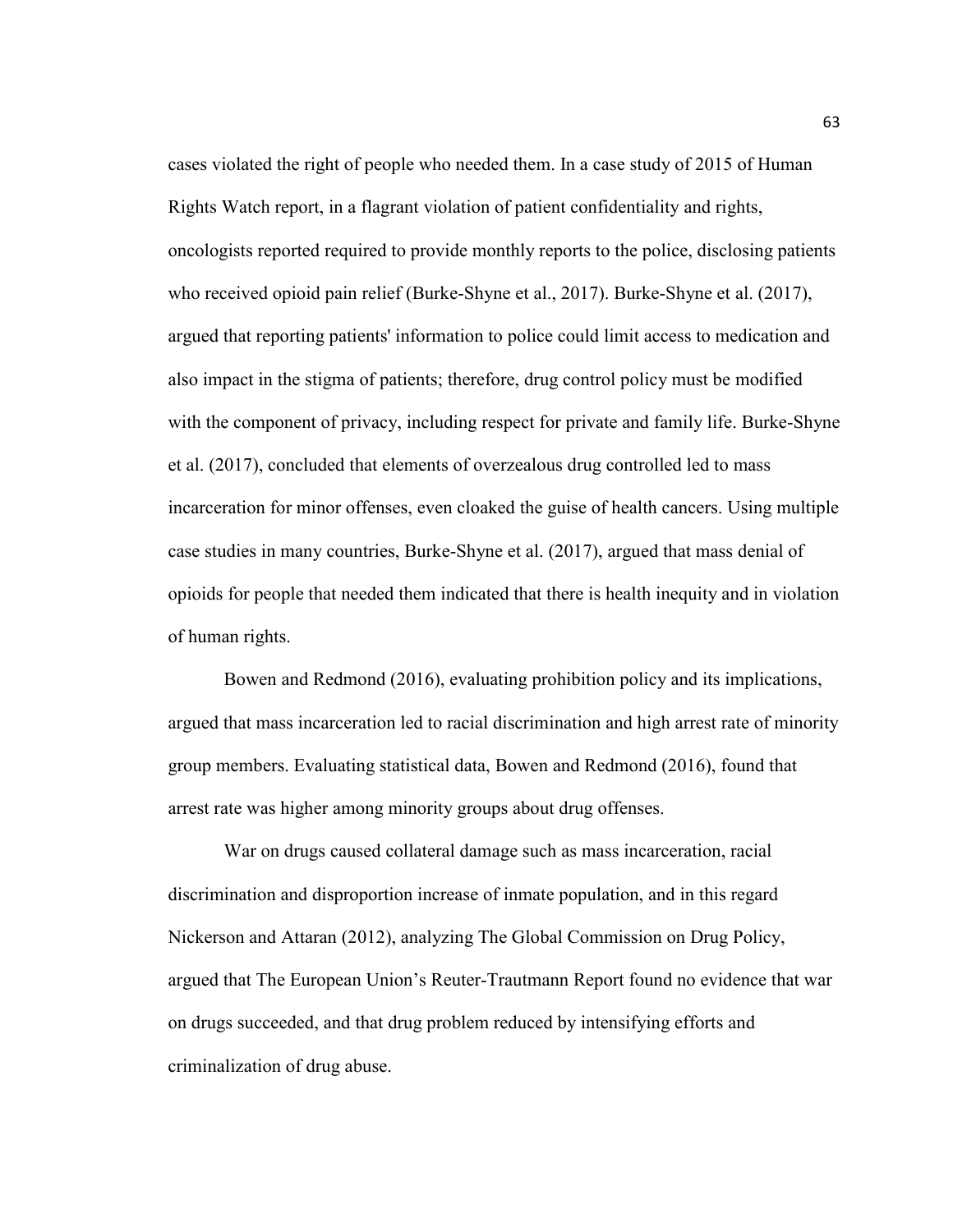The idea that drug-related crimes are reduced by prohibition seems to be inaccurate, and in this context, Patten (2016), in research about mass incarceration and a global war on drugs, found that there was a disconnection between incarceration and crime rate. Despite strict enforcement of drug control policy, Patten (2016), argued that global drug war policies had led to massive incarceration, but at the same time did not reduce drug-related crimes.

Reuter and Pardo (2017), analyzing new psychoactive substances, explained that there would be new challenges for policymakers since there is a rapid advance in chemistry, technology and communication thus entities are creating new drugs, posing new challenges for law enforcement to recognize them. Reuter and Pardo, (2017), found that the bias toward prohibition is impossible to avoid in case of these drugs, even when considering existing consumer safety laws. Reuter and Pardo (2017), blamed the political and individual decision-making process because most of these drugs do not cause harm; thus, there are potential gains from developing low risk new psychoactive substances. Harden (2015), supported the argument that often regulators and decision makers often ignore scientific facts, and in a lack of transparency they approve various laws and in this case drug control policies.

Felix and Portugal (2017), conducted empirical research on drug decriminalization and price of illicit drugs, consisting of an empirical assessment of the impact of the drug decriminalization policy in Portugal in July 2001, argued that the costs of opiates and cocaine did not decrease following new decriminalization policy.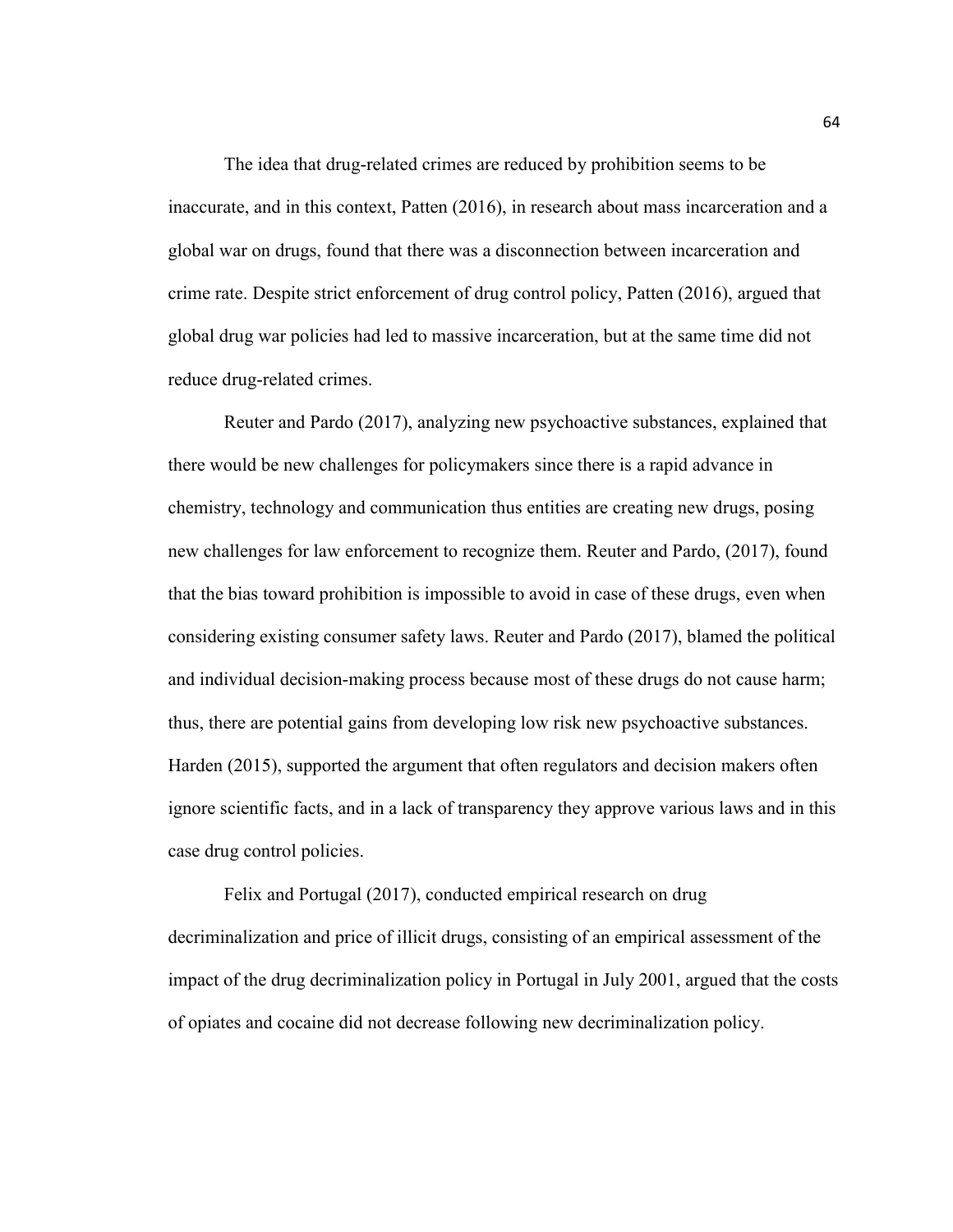Furthermore, Felix and Portugal (2017), found that drug decriminalization would not necessarily lead to a dramatic increase in usage rates.

In a research about drug legalization in Central America, Cachanosky, Zelaya, and Block (2014), argued that with legalization there is drug trade increase, and since drug trade has risen in the region, crime has increased. Cachanosky et al. (2014), criticized the war on drug, as a failure of authorities to prevent substance abuse, not only in general population but even in maximum security prisons. Cachanosky et al. (2014), concluded that legalization in Central America, where most of the people, live in poverty, thus most people would seek a way out and try to profit, resulting in a chaotic situation.

Most of the literature reviewed in a context of qualitative components is focused on policy prevention and policy effectiveness on the criminal justice system. Such literature served to better understand that neither prohibition nor legalization could have a positive impact on the criminal justice system.

Policies that favor legalization are not effective to reduce drug-related crimes (Cachanosky et al., 2014), but prohibition policies also have negative effects in criminal justice leading to racial discrimination (Bowen, & Redmond, 2016; Buchanan, & Ayres, 2016; Reuter, & Pardo, 2017; Patten, 2016). A combination of policymakers' decision in cooperation with community and stakeholders in creating prevention policies deem successful (Bjerge et al., 2013; Burke-Shyne et al., 2017).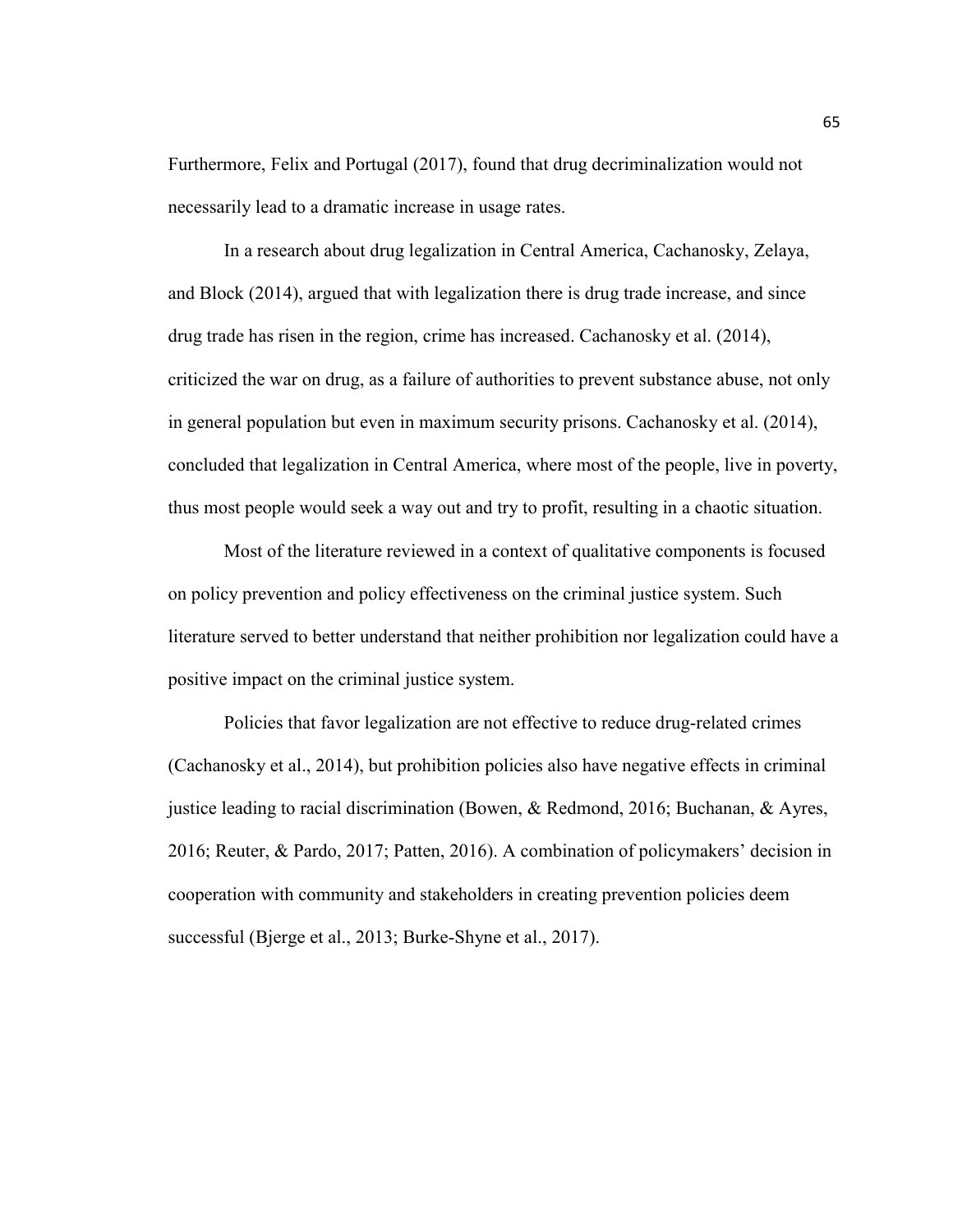## **Summary and Conclusion**

Most of the literature regarding drug control policy is conducted through the quantitative approach and less emphasis on qualitative design. The primary focus of previous research was the evaluation past and current drug control policies at a global scale. Key variables treated through literature review were: Education, prohibition, intervention, and legalization.

What is known in the discipline is that the in a global scale drug abuse still is increasing, while prohibition policies dominate in most of the world countries. Another fact that is known from past research is that there isn't any single approach by itself that would be adequate and sufficient to decrease this phenomenon. A combination of three main factors, education, prevention though enforcing border control, eradicating black drug markets, and treatment, could reduce drug abuse rates, and prevent future abuses. What is unknown still is that there are the limited researchers about how effective can be an antidrug strategy that targets parents through education, and how effective the strategy is. There is a wide gap in the literature about the effectiveness of NSAN in Kosovo. NSAN was implemented in 2012, however up to date there is not a single research study, measuring the effectiveness of it, and if this strategy had a positive impact in reducing this issue.

Current NSAN in Kosovo varies from past drug control policy because in the past law enforcement agencies dealt with harsh punishment and police raid in various locations. Until 2009 there was not any antidrug strategy, except only laws that were designed to punish those on possession of any amount of psychoactive substances. In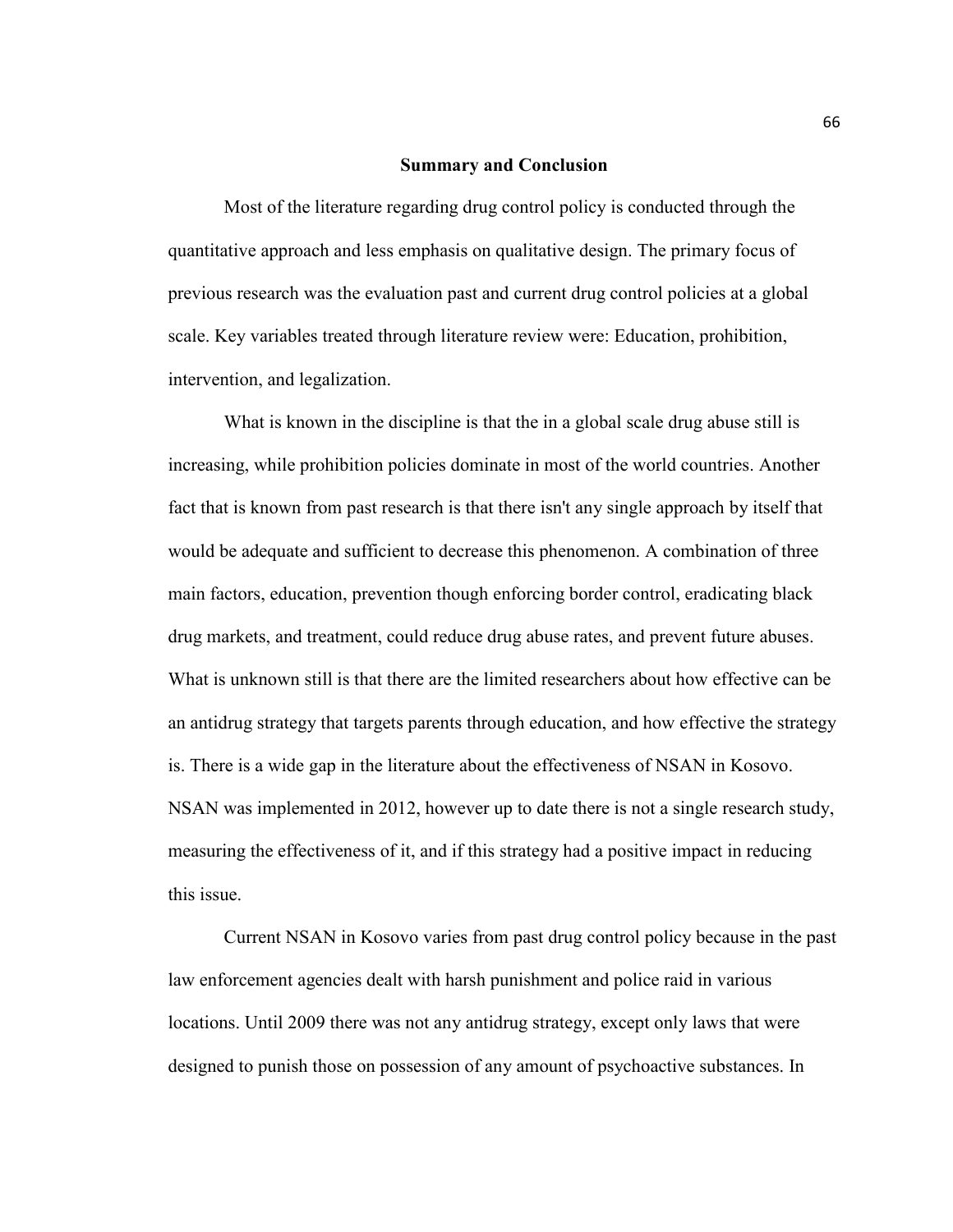2009 Kosovo government developed the antidrug strategy to address mainly demand reduction (Antidrug Strategy, 2009). At a national level, there were no studies and research concerning drug use among general population since 2000 up to 2008 where the European Union conducted a survey using various sample sizes and targeting different groups (National Kosovo Report, 2014). Only in 2008, Kosovo Parliament approved the law on Narcotics, psychotropic substances and precursors, which dictated that use and possession, production and trafficking of illegal drugs are considered as violations of Criminal Code of Kosovo (National Kosovo Report, 2014). Except for punishment and arrests, there were not any educative programs for children and not any program for parents before approval of NSAN. According to European Monitoring Center for Drugs and Drug Addiction (EMCDDA, 2010), the office of the Prime Minister of Kosovo in 2004 initiated the establishment of the Kosovar Committee for Intervention in Drug Cases but was not able to function and give any result expected in the fight against juvenile drug use. It is assumed that this was due to the lack of educative programs and prevention mechanisms such as antidrug strategies and action plans. In 2007, the Ministry of Health complied National Strategy on Mental Health, which included treatment and services for drug addicts (Department of State, 2010). Before this strategy, and even after this strategy, until 2009, the only non-government organization that conducted drug awareness campaigns and ran treatment programs was Labyrinth (Department of States, 2010). Until the development of NSAN, Kosovo authorities suppressed drug traffickers trying to eradicate drug-related offenses. Before the development of NSAN and action plan, the phenomenon of juvenile drug abuse in schools and community was unknown,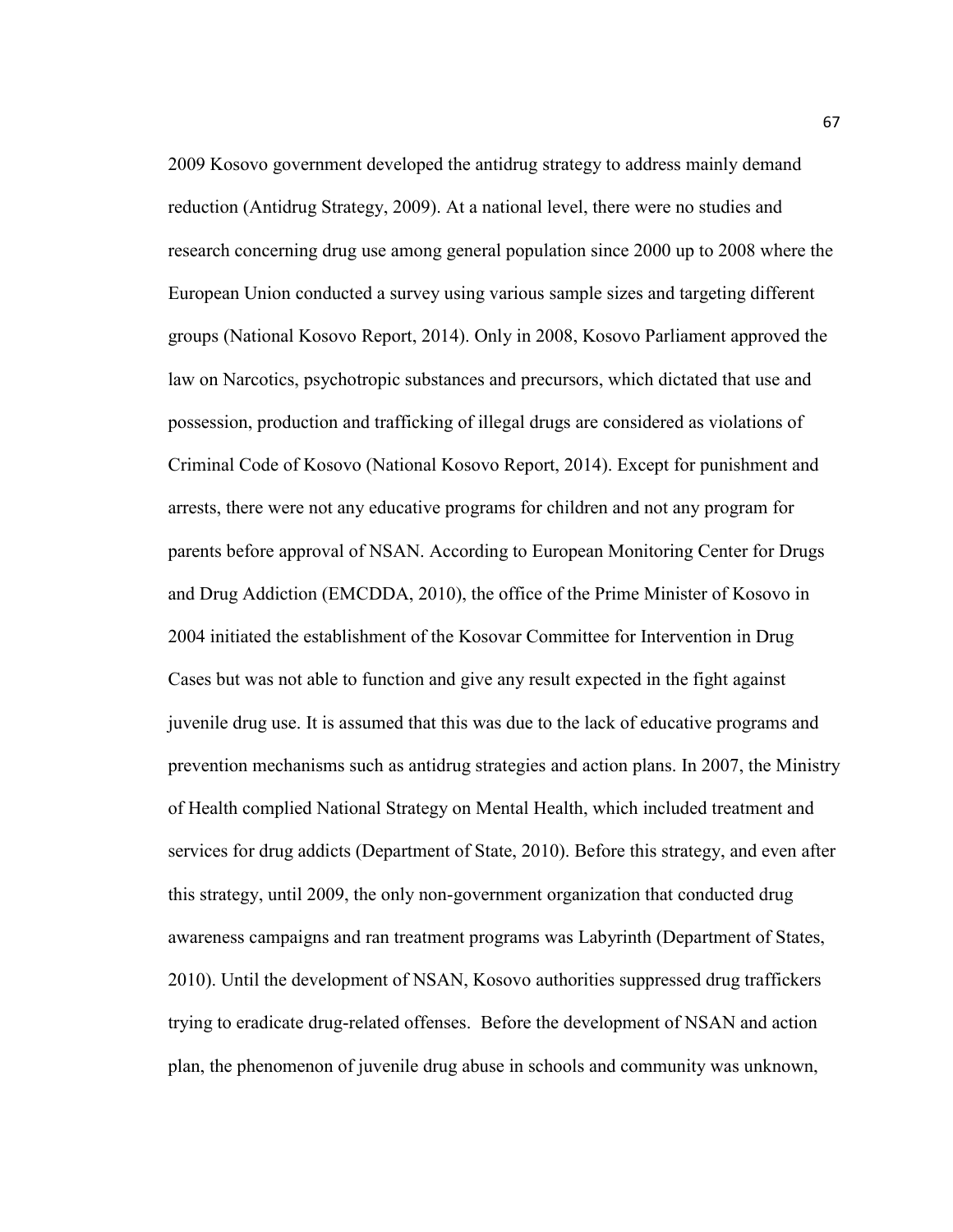the level of awareness about this phenomenon almost did not exist. It is unknown whether past prohibition and punishment laws had any impact because there is not any research conducted in this regard. Neither there is a clear picture of whether current strategy against narcotics has had an impact in reducing drug-related crime and drug arrest rate. Current NSAN also has action plan to implement educative programs in schools, with a minimum of 400 professional training courses for teachers, and parents, and also a treatment for abusers (National Strategy, 2012). Another important point incorporated in a current NSAN is the prevention of drug abuse at youth by educative programs and through targeting parents (National Strategy, 2012; Markwood, 2011). None of the previous drug control policies had such a profound development as the NSAN enacted in 2012, therefore studying its impact on the reduction of juvenile drug arrests and also its impact on criminal justice system is crucial. The methodology chapter will address in detail the filling of current literature gap through research approach for given topic.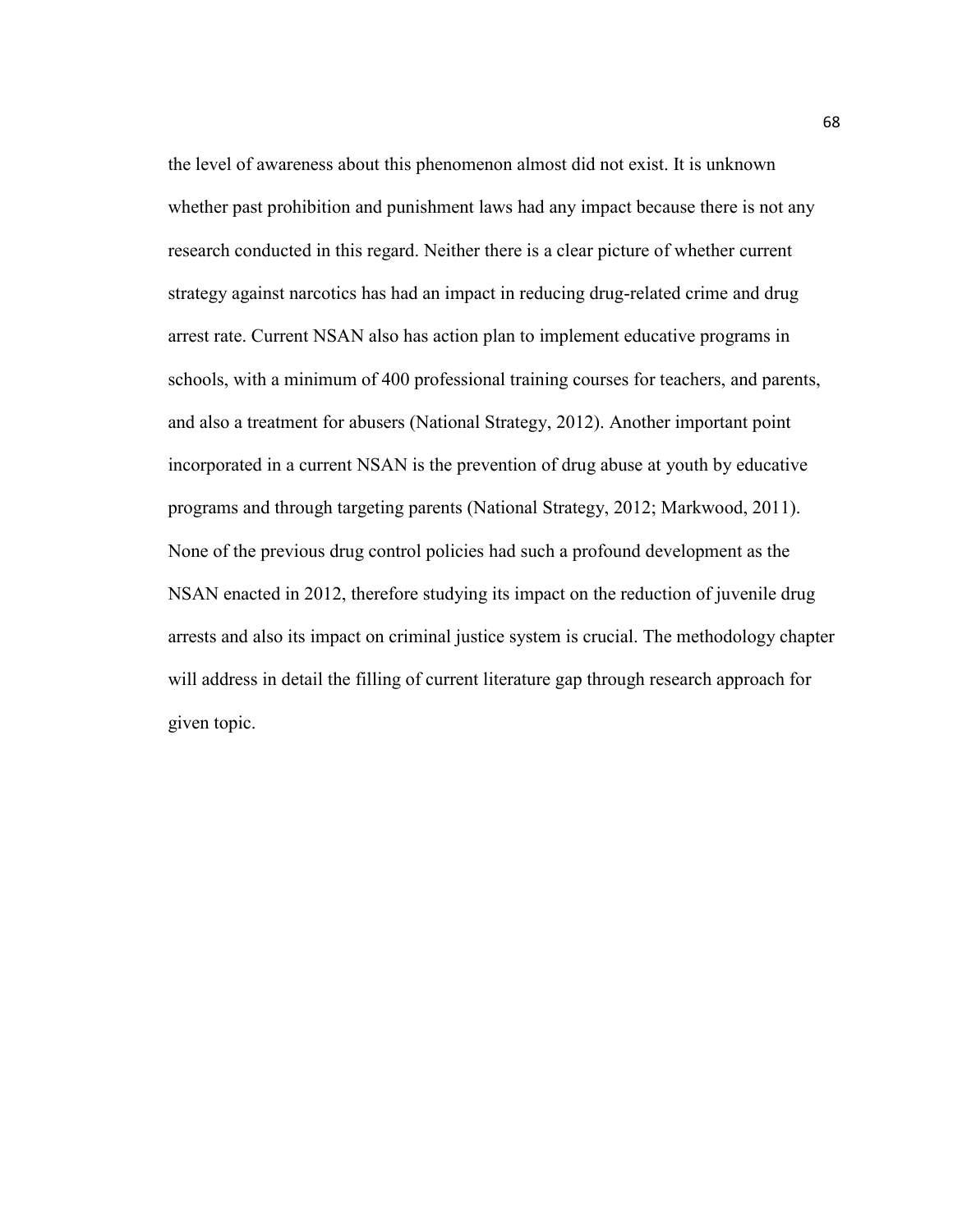## Chapter 3: Methodology

# **Introduction**

The purpose of this research was to assess the effectiveness of the NSAN in reducing juvenile drug arrest rate in Kosovo. In this chapter, the attributes of the secondary data were evaluated. Research design and rationale are included in this chapter explaining the main justification for this research. In the last section of this chapter, I included the role of researcher, methodology design, instrumentation, participant selection and data collection, data analysis plan, threats to validity and trustworthiness issues, ethical procedures, and a summary.

To determine the effectiveness of the strategy, two main research questions were presented.

Research Question 1: Has the National Strategy Against Narcotics (NSAN) been effective in reducing the juvenile drug arrest rate in Kosovo?

Research Question 2: How do Kosovo police officers assigned to an antidrug unit perceive the impact of the National Strategy against Narcotics (NSAN) on juvenile drug arrests?

 Mixed methods were used to evaluate the NSAN using the CTSAP for a theoretical framework. Deidentified secondary data about juvenile drug arrests were visualized through a scatterplot table. Additionally, I conducted qualitative interviews with antidrug officers that deal with juvenile cases. Both research questions deal with the impact of drug control policy in reducing juvenile drug-related arrests and drug issues through educative programs rooted in the NSAN in Kosovo. Research Question 1 was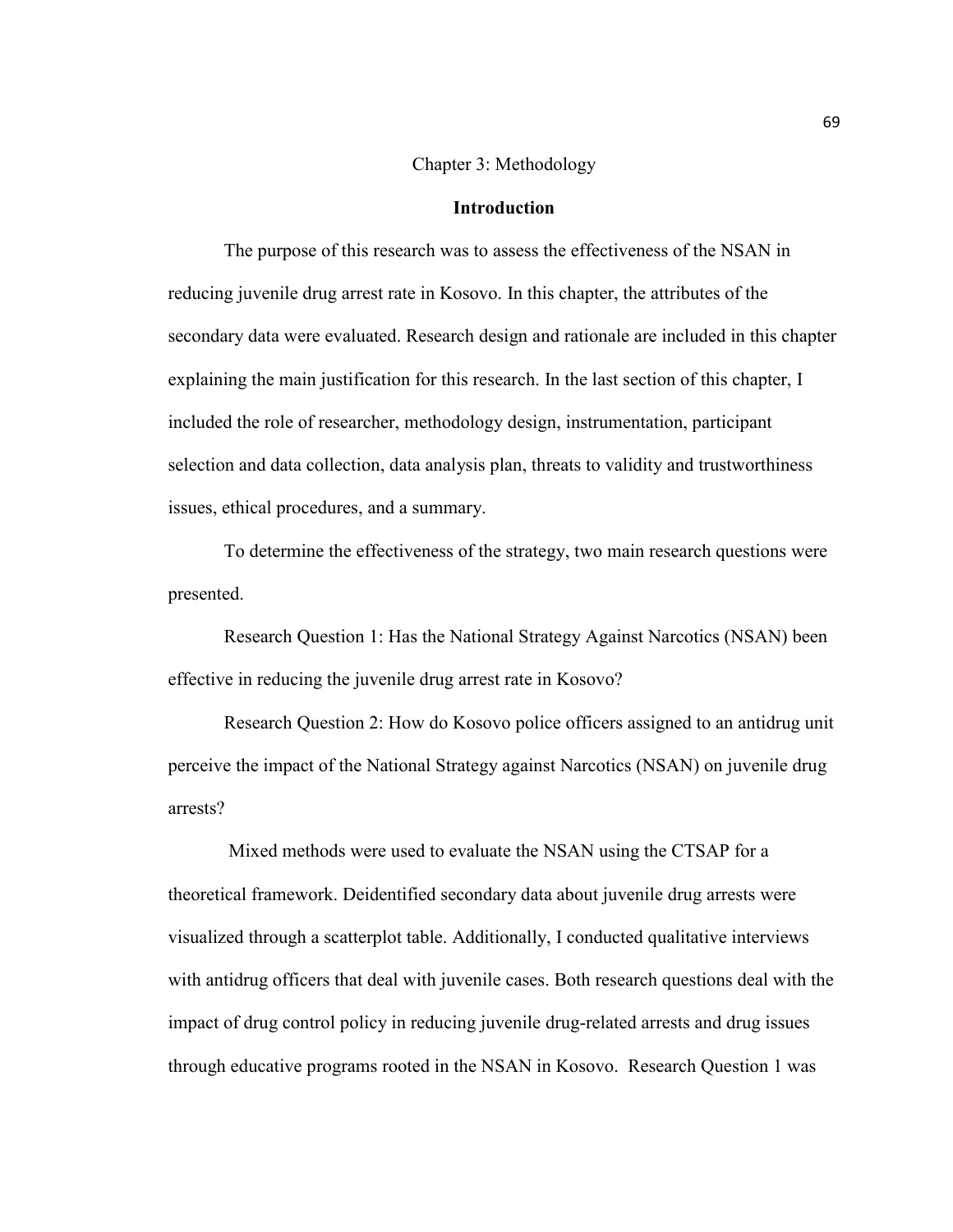examined through analyzing deidentified secondary data collected by police in relation to the juvenile drug arrest rate. Research Question 2 was addressed by interviewing Kosovo police experts. Because experts are involved in educational programs to increase awareness of drug abuse consequences, it was expected that drug use would decrease, which could impact positively criminal justice system in Kosovo. To assess these research questions, a multimethodological approach (mixed methods) was employed.

# **Setting**

The study was conducted in Kosovo, but interviews occurred in Pristina, which is Kosovo's capital city. The Kosovo Police (which are the only police in Kosovo) were chosen for this study because this organization is actively involved in the implementation of the NSAN. There have not been any assessments of the NSAN since its implementation in 2012, and the impact remains unknown on juvenile drug related arrests in Kosovo. The Kosovo Police is the only police organization in Kosovo, with 8,914 employees, of which 7,833 are police officers, while 1,081 are civilian staff, policing and enforcing the law of overall population of about 2 million citizens (Annual Report, 2016). The Kosovo Police director of the antidrug department has approved the request of this research (see Appendix A). I delivered flyers (see Appendix B) to police, and informed police officers about voluntarily participation of officers who are directly involved in the implementation of NSAN programs and juvenile cases. I gave the flyer to the antidrug information office for dissemination to all antidrug officers in Narcotic Department, and those who wished to participate in an interview could contact me directly.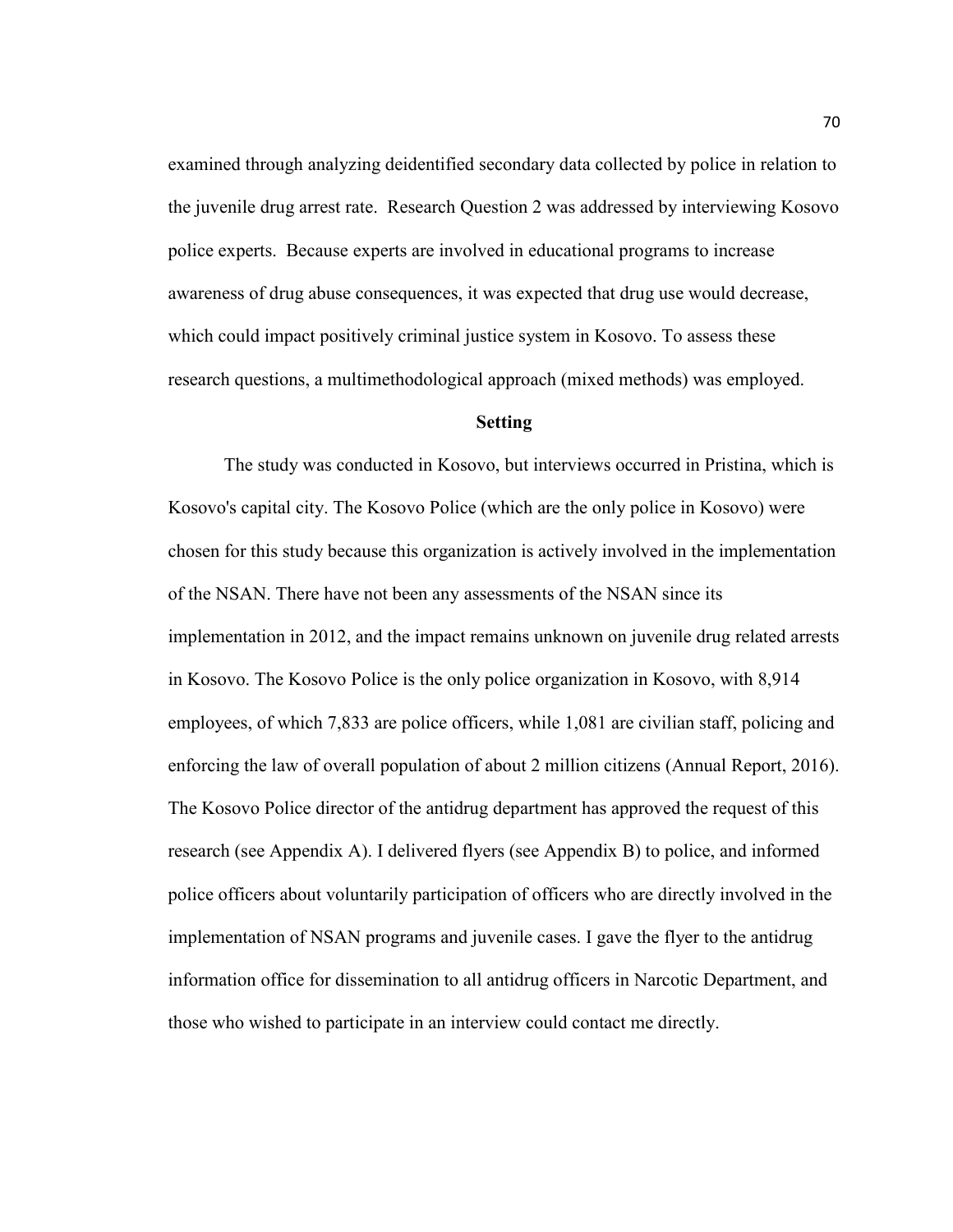Monthly police crime data from the Kosovo Police was a valuable tool to see how many arrests were made concerning juvenile drug violations. These were deidentified secondary data (just the crime rates without any additional information about the juveniles). With the implementation of educative programs in the schools as designed on NSAN action plan, this could contribute to juvenile drug arrest rate reduction, and increased awareness through parents and school programs may impact the juvenile drug related arrest. If the educative programs and also the involvement of parents as described in NSAN of 2012, had impact, the coming years from the implementation will result in the decrease of juvenile drug arrest.

## **Research Design and Rationale**

For this study, mixed methods were used, because a combination of quantitative data with qualitative could shed light on the evaluation of NSAN in Kosovo. Official public data from the Kosovo Police were visualized, and compared to January 2009 to January 2015 regarding juvenile drug arrests and strategy implementation in 2012. A qualitative design was applied to interview antidrug experts from Kosovo Police. This approach was applied to answer main research questions:

Research Question 1: Has the National Strategy Against Narcotics (NSAN) been effective in reducing the juvenile drug arrest rate in Kosovo?

 Research Question 2: How do Kosovo police officers assigned to an antidrug unit perceive the impact of the National Strategy Against Narcotics (NSAN) on juvenile drug arrests?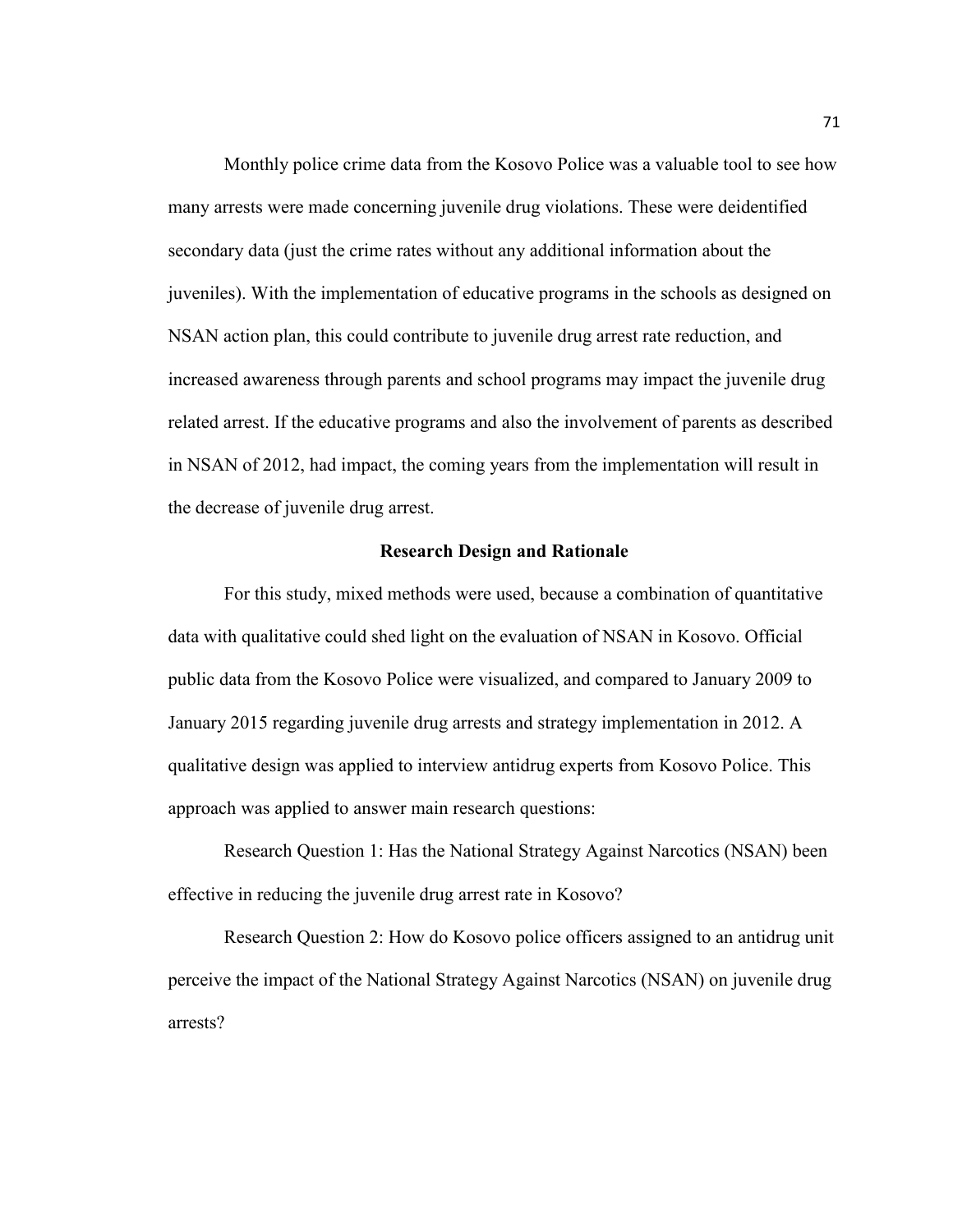The main concept or phenomenon of this study was the impact of NSAN in reducing juvenile drug arrest rates through keeping juveniles away from drugs based on education programs, and perceived impact of this strategy based on experiences of experts in Kosovo.

A convergent parallel mixed methods approach was used for this study because there was a combination of two different set of data analysis, comparison of statistical data and interviews (Creswell, 2014). Both qualitative and deidentified secondary archived data were collected and analyzed separately, and the results were compared to see if the findings confirm that NSAN had an impact or not in the decrease of drug arrests and if experts thought that it had an impact on the criminal justice system in Kosovo. The reason why this approach was employed is that qualitative and quantitative data provided different types of information, detailed views of participants qualitatively and its deidentified secondary data on juvenile drug arrest quantitatively, and together they yielded results that should answer the research questions. The NSAN was implemented in 2012, and by educating youths, the goal of the strategy was to keep juveniles away from drugs and drug arrests.

 In this research, the convergent parallel approach was employed. Deidentified secondary data on juvenile drug arrests were analyzed followed by qualitative data. Both data sets were compared or relate, and the interpretation will shed light on strategy impact and its effect in Kosovo.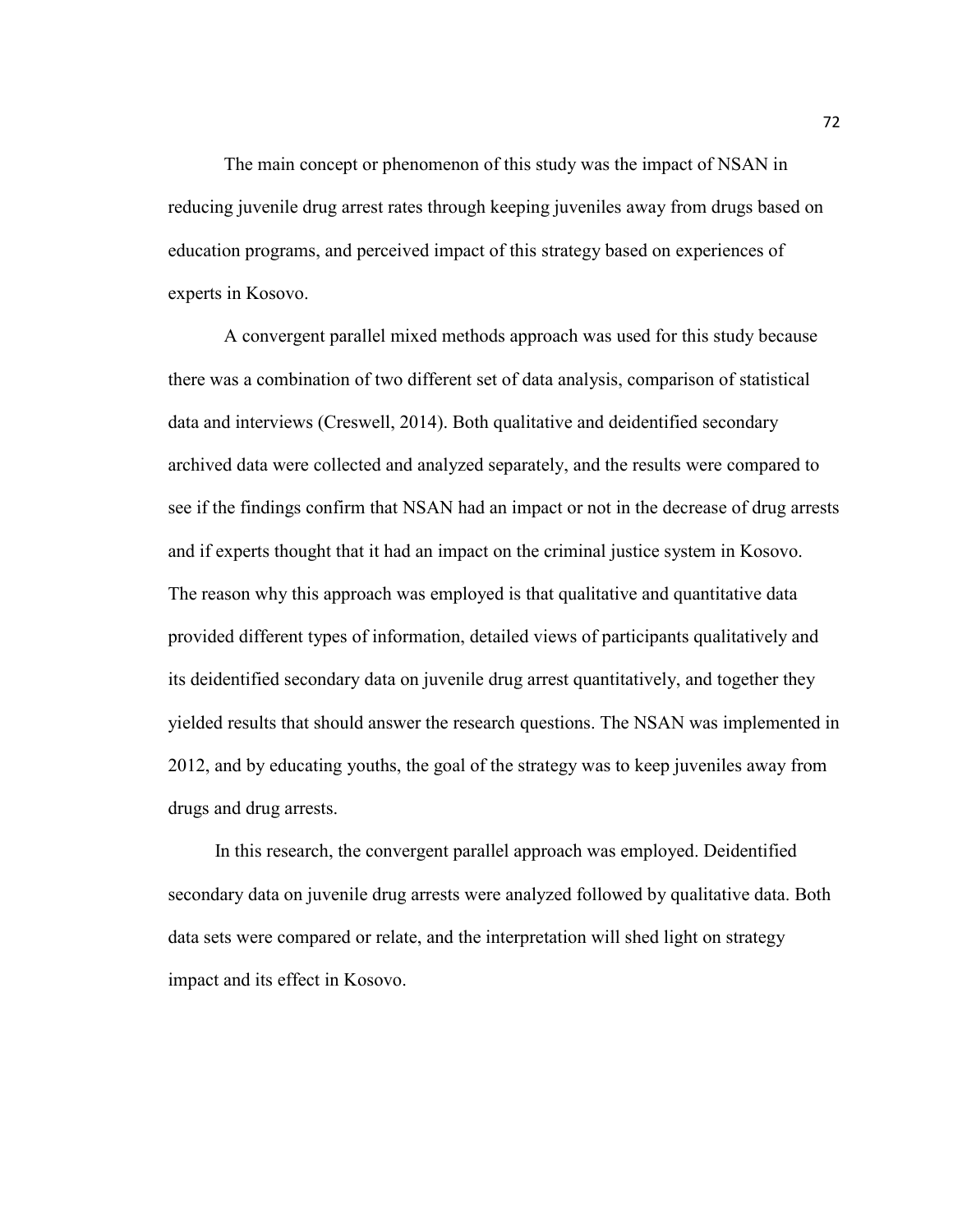#### **Role of the Researcher**

The researcher was the only person to collect data and analyze data, and central contact point for each participant of the study. I explained the purpose and nature of research to each participant, ways of collecting and analyzing data and also measuring the data collected. I explained and instruct participants about the sample selection, obtain their consent for continuing with a study. Furthermore, I already had an approved Letter of Cooperation (see Appendix A) signed by Kosovo Police Antidrug Director, prior to beginning data collection. I did not have any personal relationship with any of participants that were interviewed. Since I was not a member of Kosovo Police, neither I worked for a Police organization, there were no immediate connections between researcher's work and Kosovo Police. It was in the best interest of both researcher and Police organization to understand the impact of this strategy and if it has had an impact on juvenile drug arrest rate. If the after the evaluation of this strategy, results show a positive impact, similar approaches could be developed for other social issues in Kosovo. I have instructed and explained each participant separately about the purpose of study in detail. The author of the research was not related to Police Department and did not work for Police Organization. Deidentified secondary data analysis were collected from the official database of Kosovo Police. Kosovo Police was the only law enforcement organization in Kosovo. According to Knaus and Warrander (2017), Kosovo Police have a good reputation for being nearly corrupt-proof organization. Archival data are the only official data recorded for each arrest, crime, and disorder in Kosovo. Using selfreflection journaling (see Appendix F) during each phase of the research is important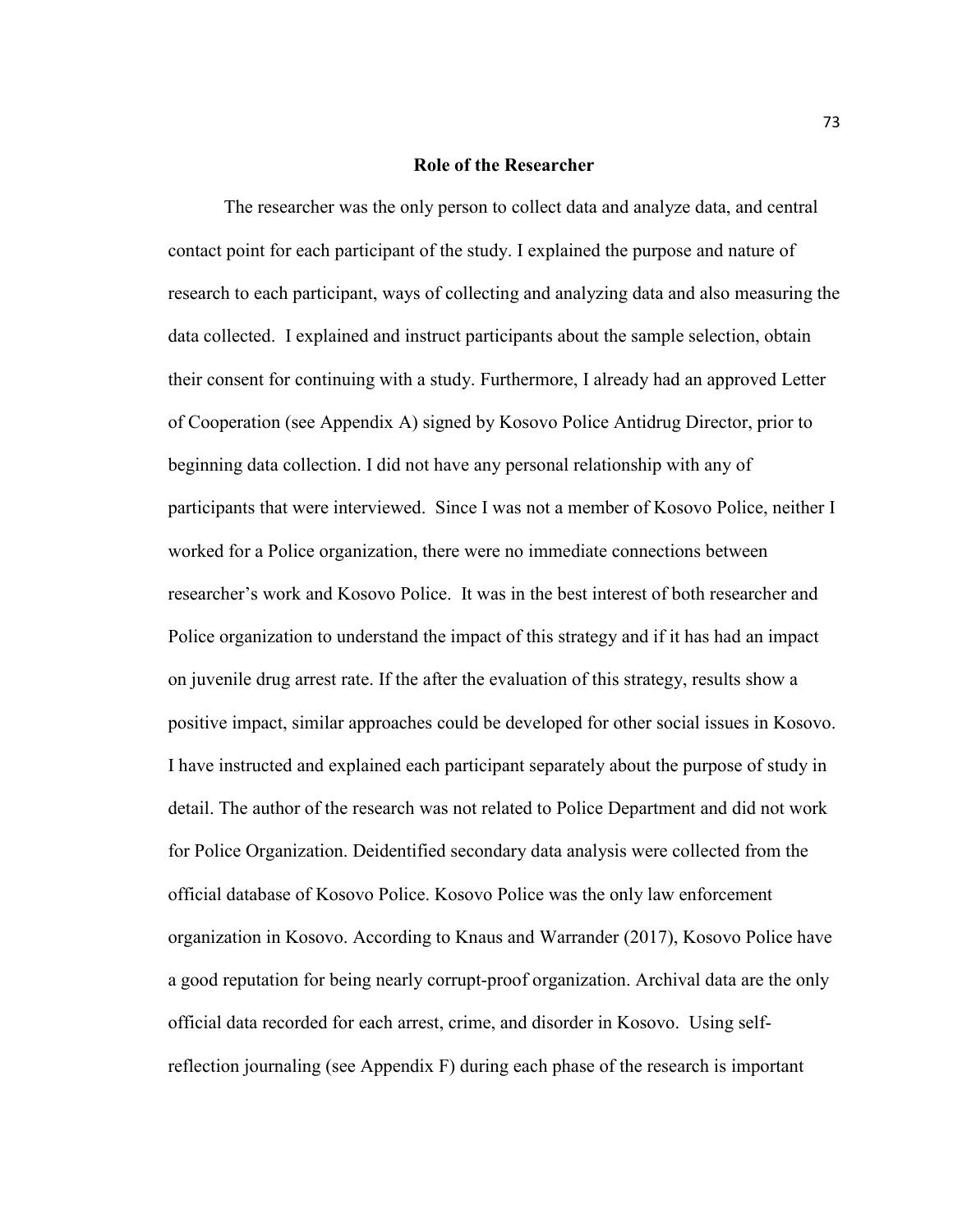because this served to avoid bias. To avoid confirmation bias, research reevaluated impressions of participants and challenge preexisting assumptions about the hypothesis. Finding accuracy of strategy impact served the best interest of everyone. Therefore, I remained neutral during the research; avoided any influence that may impact the research results. In qualitative part of the study, each participant was selected through purposeful sampling strategy, and snowball method and was applied for the study. I was not related and did not supervise, and neither was part of the organizational hierarchy of Kosovo Police. Therefore, a conflict of interests was avoided. However, it is essential that a researcher build a good rapport with the participant (Ratvich & Carl, 2016).

To avoid bias, I developed ethical collaboration memo (see Appendix C), which contained considerations for collaborating with other researchers, through dialogic engagement. The author asked for advice and suggestions from other researchers (chair and committee member) about the research process and conduct dialogic engagement. Another critical step that a researcher took to remain unbiased was also a creation of paired question and reflection analysis exercise, which is a process of engagement of another professional researcher to generate focused researcher reflection around critical areas (see Appendix B). Three memorandums were applied before conducting the research to address issues during a research: 1) Researcher Identity /Positionality Memo (see Appendix D), 2) Ethics Collaboration Memo (see Appendix C) and, 3) Informed Consent Form. To remain unbiased, journal logs (see Appendix F) were used after every interview.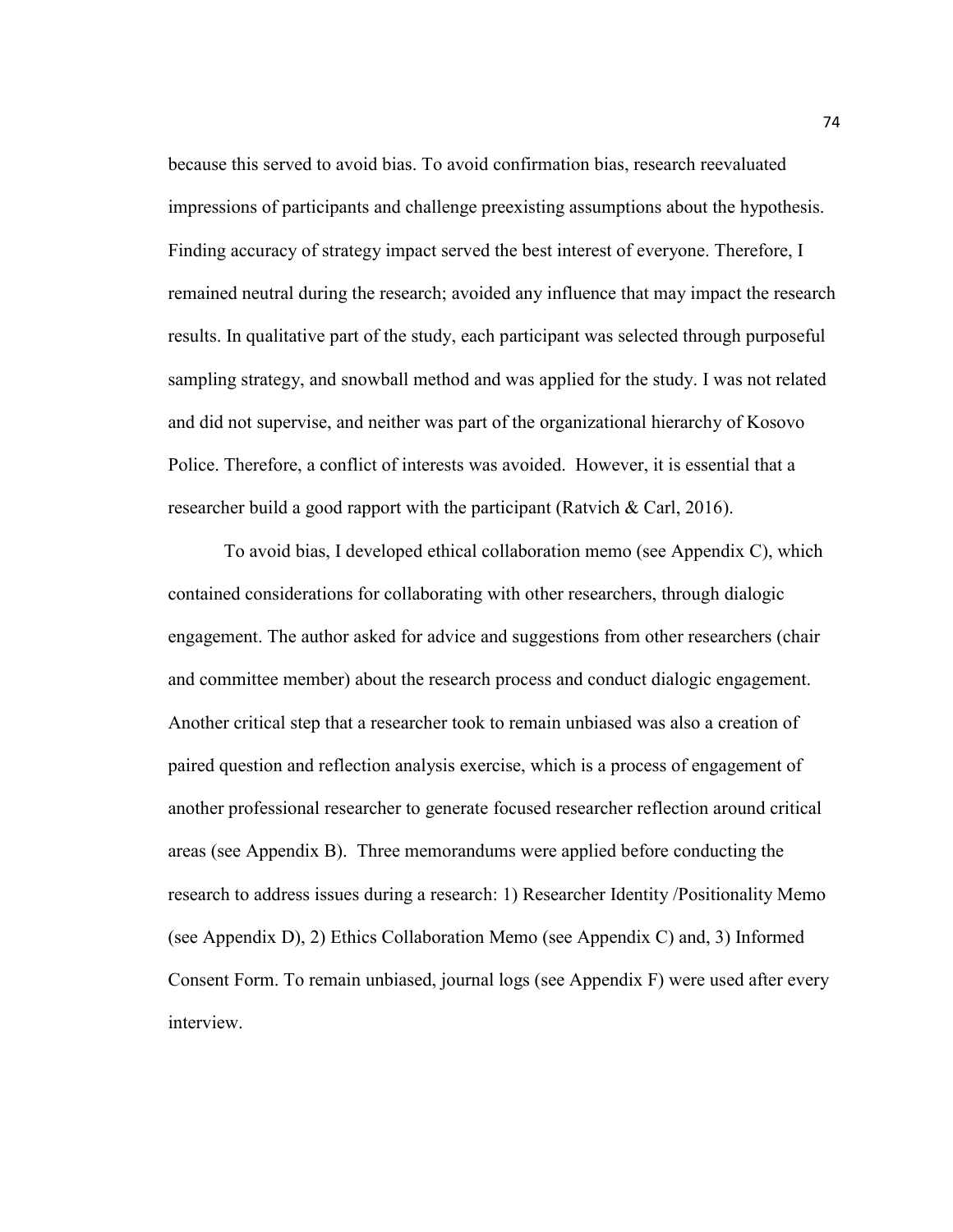# **Participant Selection Logic**

The population under study were antidrug officers working with juveniles in Pristina (Kosovo's capital), at Kosovo Police organization at the time of data collection who have worked in the department for at least ten years. Sample selection was related to the study, and adds new knowledge of the study. Antidrug officers were directly involved in the implementation of NSAN in Kosovo, and those who worked with juvenile cases in relation to the drugs, therefore they were the best samples for given study. Officers that were directly involved in the implementation of the NSAN were interviewed. This research included interviews with eleven participants who were actively and directly engaged in antidrug implementation, to include participation in education programs with parents, youths, and in general school programs. Currently, antidrug unit at Kosovo Police numbers about 70 members and ten to fifteen participant selections will equal to 21.5% of overall antidrug personnel. An assumed sample fulfilled criteria of saturation, where no new information came up during research (Creswell, 2014). If new information came up, then more samples would be included in the study. Purposeful sampling strategy was used to select only antidrug experts that were involved and are still involved in the implementation of this strategy. Purposeful sampling means that individuals are purposefully chosen to participate in a study for a specific reason (Ratvich, & Carl, 2016), (antidrug experts from Kosovo Police) because they have experiences in implementing NSAN. Kosovo Police Antidrug Section has about 77 antidrug personnel (Annual Report, 2016). Maxwell (2013), suggested that the sample for qualitative studies should be between five and twenty-five interviewees. The flyer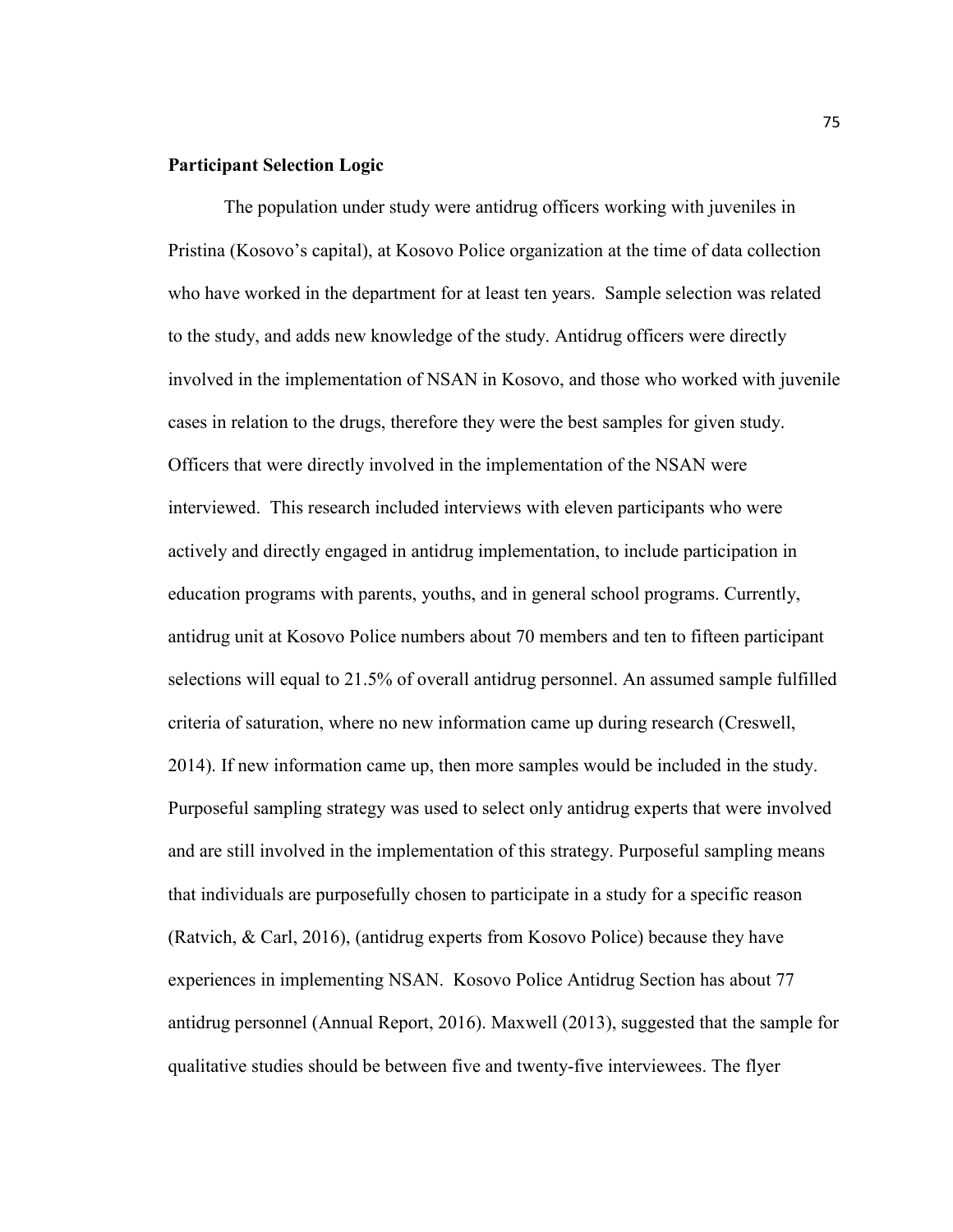"Antidrug Research" (see Appendix A) was delivered to Kosovo Police by myself, at Antidrug Section, where everyone has the opportunity to be informed, and voluntarily email or call the myself to ask any question about the research.

The selection of antidrug officers was made through verification of their experience in the field by asking them paired questions about their experience, and then asking them how long they are in the antidrug unit. I had already completed Letter of Cooperation (see Appendix A). All inclusion criteria were found on public documents as per Kosovo Law requirements from all public safety agencies and law enforcement. Since the antidrug unit was based in Pristina, Kosovo capital, the interviews occurred in Pristina, but not in their working area, but in a place where participants feel it is convenient for them, in National Library.

## **Instrumentation**

 The primary instrument for the quantitative deidentified secondary data was extracted electronically of data to an Excel file and processed. Secondary data were visualized through a scatterplot table. The primary instrument for qualitative data was the in-depth face-to-face interviews. Voice recording was used for interviewing each antidrug officer separately. Note-taking during each interview was applied, however, participants were asked standard questions, and researcher followed up with clarifying questions if necessary based on participant response. To validate the study a researcher considered weighing all options of follow-up both qualitative and quantitative results. Questions about the perception of the NSAN about its impact and effects of it on criminal justice were asked. Participants were asked open-ended questions. In case that participant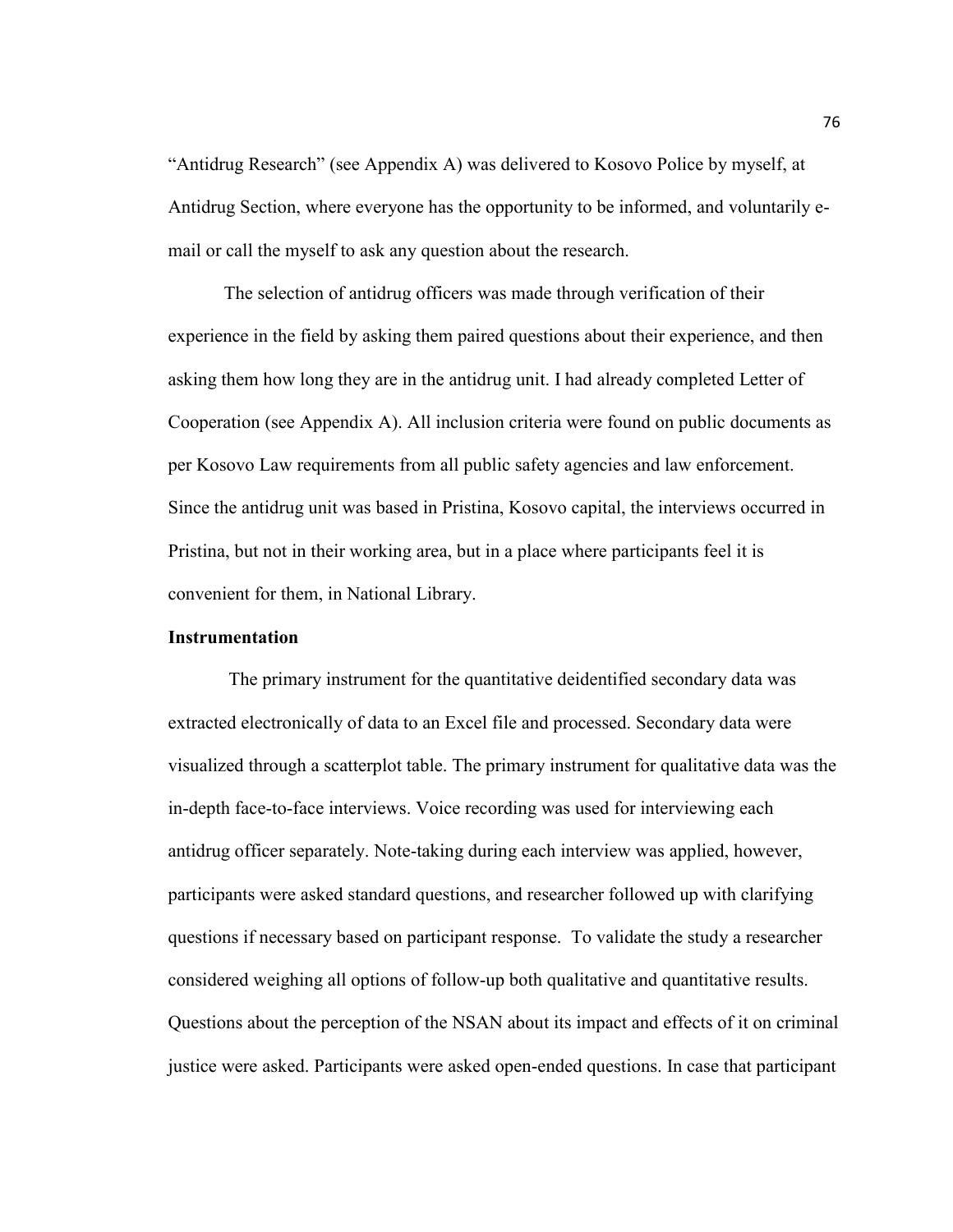gave a positive or negative answer to questions, follow-up questions for greater elaboration were asked. For instance, if the participants think that NSAN had a positive impact, a follow-up question would be: How it had an impact, to what degree it had an impact? How this strategy did reduce juvenile drug arrests? What did strategy mechanisms contribute to this successful implementation? How do you perceive the impact of the NSAN on juvenile drug arrests? Follow-up process brought additional questions for participants, where the participants could have been contacted by a researcher after the interview and be asked additional questions for accuracy and clarification.

The semistructured design gave participants a chance to feel more comfortable in sharing their experiences. Interviews were semistructured, where the central questions were the same for each participant, while if new information comes up during the interview, additional questions were asked. Interview protocol consisted of open-ended questions that would include follow-up sub-questions related to strategy impact and effectiveness and their participation in strategy implementation. Informed consent for a face-to-face interview was given to each participant, and they were explained about the study, purpose, and nature of it. After each interview is ended, voice-recorder was turned off, and debriefing process began with the participant, through summarizing the whole discussion and moving away from the research topic. In case there was needed follow-up interview, participants were asked if they could be reached out for any additional question.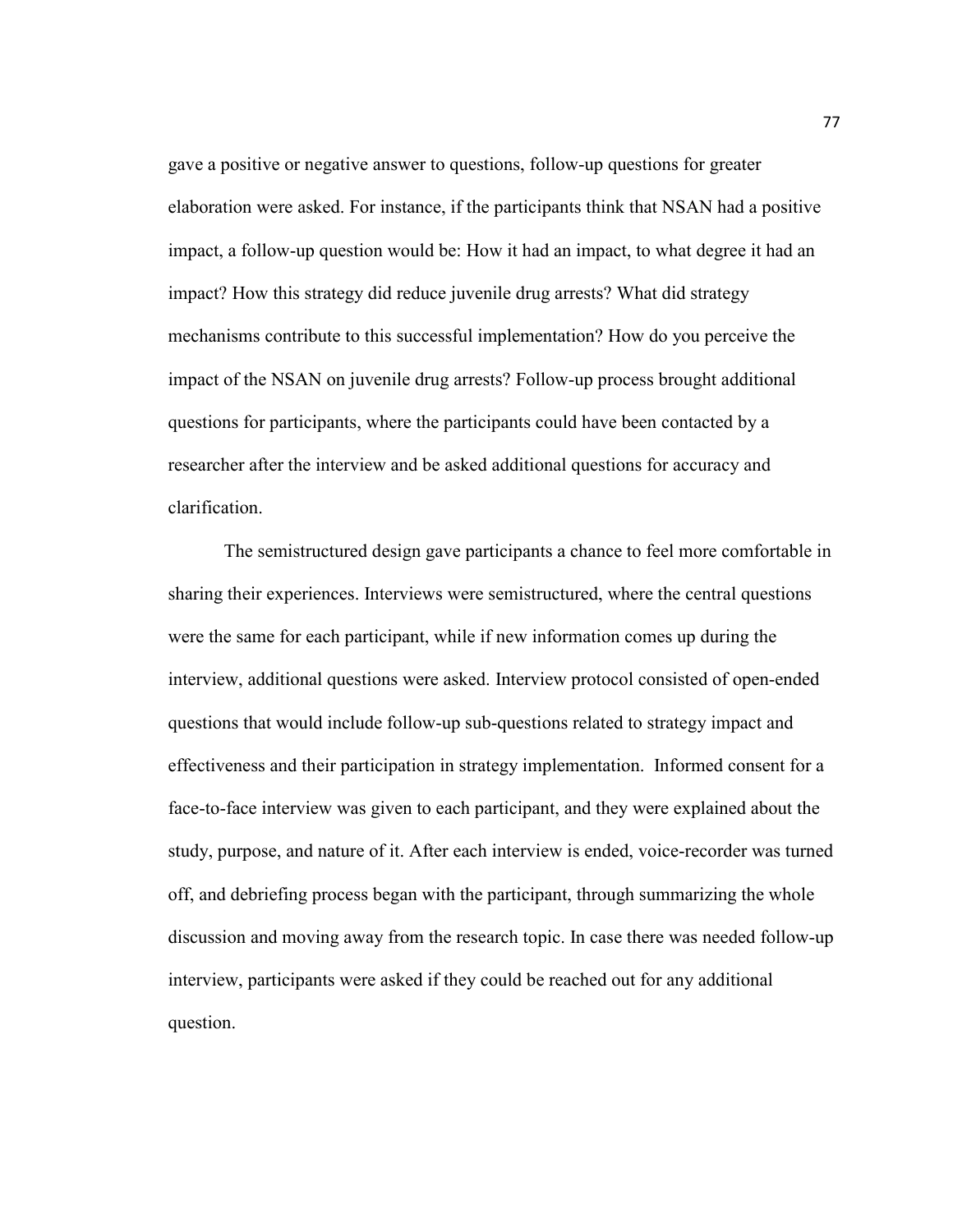There are not many types of research about drug issues in Kosovo. Therefore, this was the first research study of this nature with both deidentified secondary data and law enforcement. However, there are numerous other mixed methods research designs of similar nature conducted in other locations. Collins and Cooper (2014), explained the qualitative design indicating that researchers must collect data from the participants through free discussions in questioning, interpreting and reporting, where they must avoid being a receiver in terms of only collecting the data or making the participants a source for the data. Collecting data in different ways to ensure data are reliable was a key to ensuring validity. Participants' work experience and their involvement in the implementation of the strategy were verified.

Each participant was informed about the interview design, and exact time of the interview, and how long the interview would take. For this study, the length of the interview depended on patricians' discussion and their wish to share experiences, but interviews did not last longer than one hour. Participants were offered a safe and comfortable environment which was flexible with questions during the interviews. Participants were given a choice about place and time of interview, but all of them agreed to be interviews in National Library. For Research Question 1: Has the National Strategy against Narcotics (NSAN) been effective in reducing juvenile drug arrests in Kosovo? Deidentified secondary data regarding to juvenile arrest rate were analyzed. Kosovo Police has a database of all drug arrests, and the number of juvenile drug arrest monthly and annually. These data were used to visualize the juvenile drug issue in Kosovo, and policy impact. If the NSAN had a positive impact, it was assumed that juvenile drug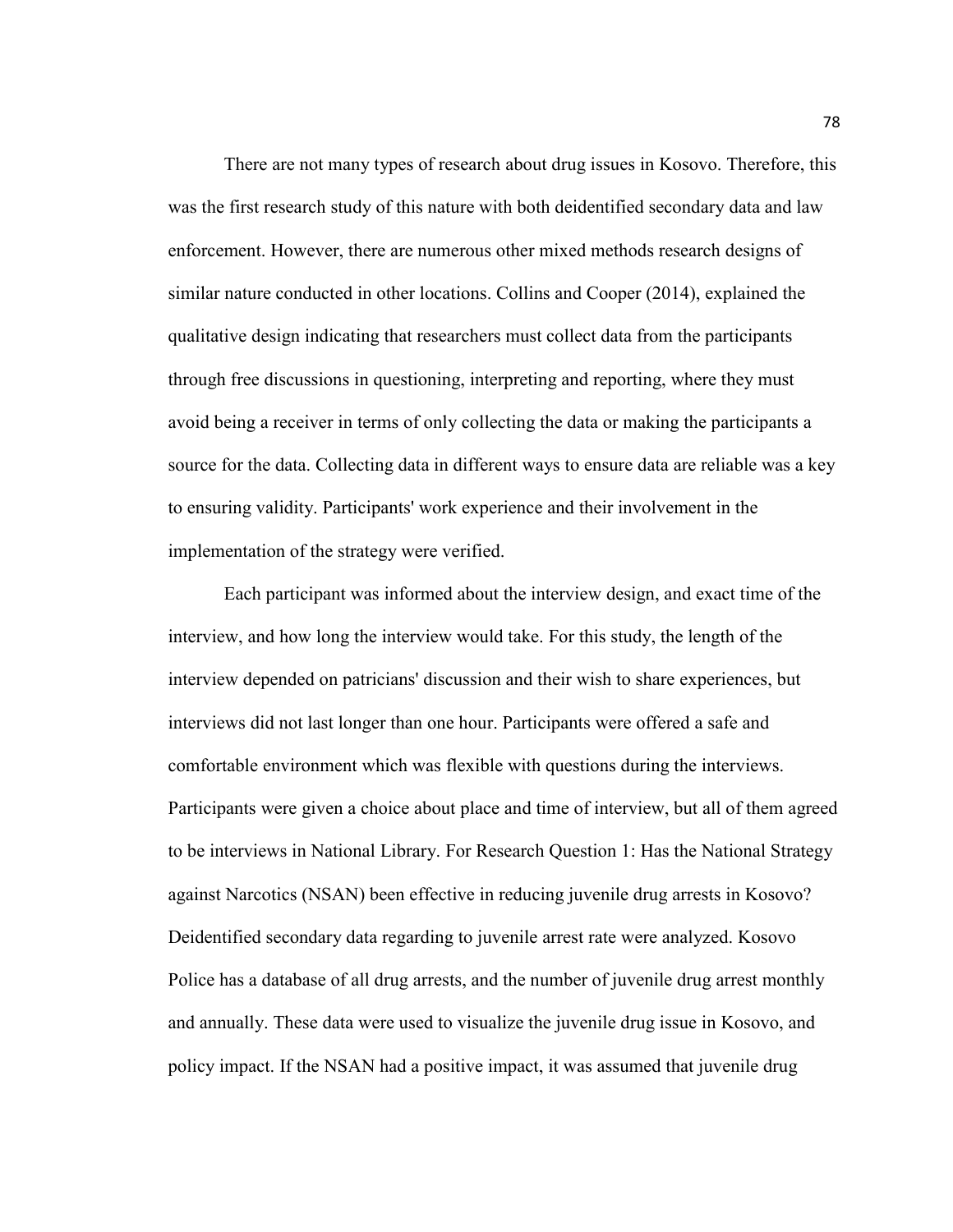arrest rate from 2012 would decrease, because fewer people would use drugs due to increased awareness and educative programs in schools. A scatterplot was generated, to visualize data and strategy impact. If the juvenile drug arrest rate after 2012 was increased, then antidrug experts were asked an open-ended question about the juvenile drug arrest rate, and their explanation about the issue. If the secondary data, describing drug arrest increase or at the same level, antidrug experts were asked to explain what they think about the given drug-related rate.

## **Procedures for Recruitment, Participation, and Data Collection**

For qualitative part, participants were given information about the purpose of the study, nature of the study, through information delivered by flyers in Kosovo police organization in Pristina. Flyers (see Appendix A), were posted by researcher in Kosovo Police antidrug section, and they stayed there for two weeks. Those interested in the study had the opportunity to contact researcher via phone call or email. Upon receiving each participant request to meet for the purpose of research, names of them were verified to see if they fulfill criteria of work experience of last ten years working in the antidrug unit. Verification questions on the data collection form asking the person if they are a police officer and (separate question) if they have been on the force for the last 10 years. If they say yes, the presumption was that they were telling the truth. Participants interested in research were sent some screening questions such as their experience at the antidrug section, and their involvement in the implementation of this strategy to verify that prospective participants worked in educative programs and had been actively involved in addressing juvenile drug use issues, and their involvement in the antidrug unit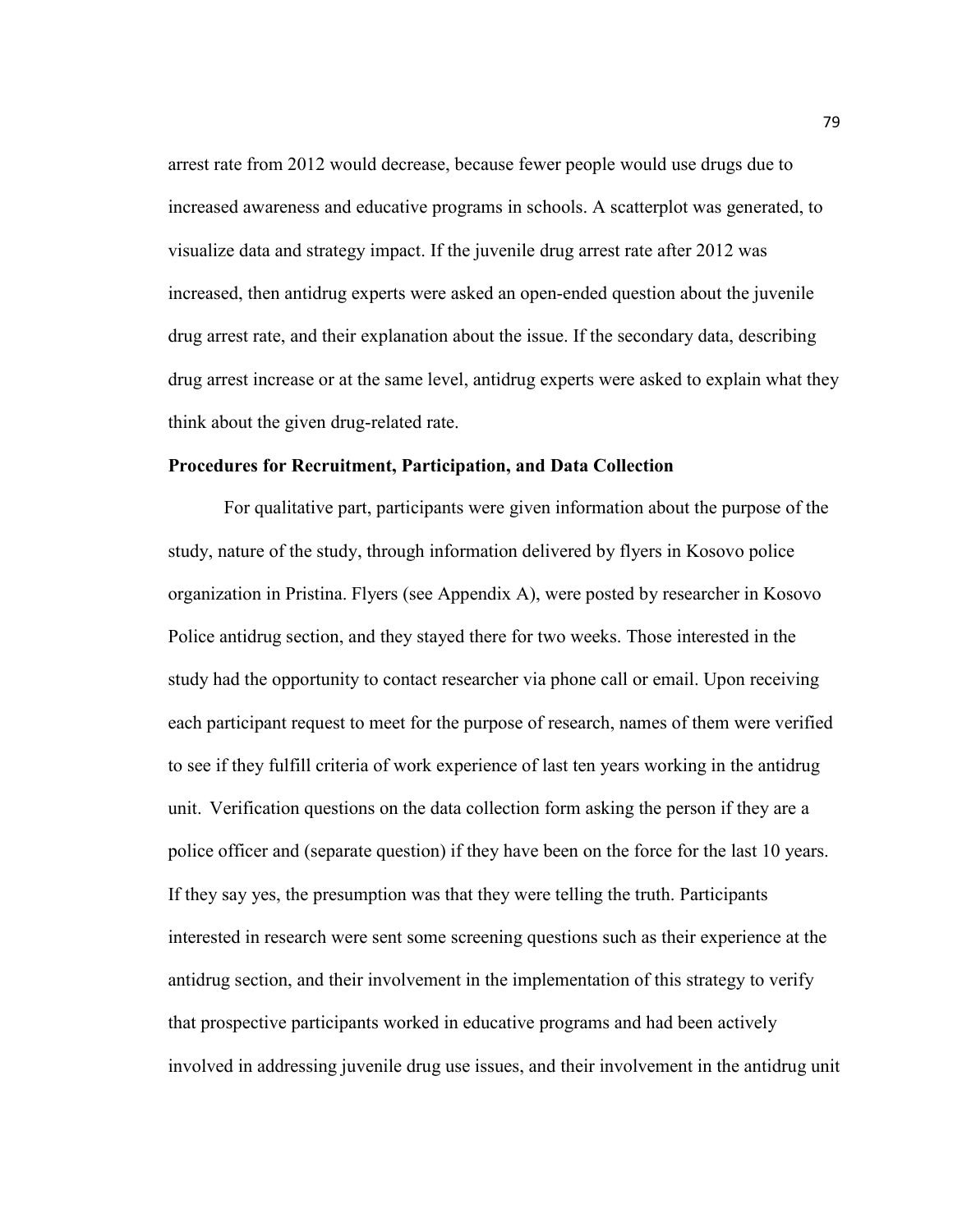for past ten years. Those who answered questions that fit to criteria about experience of officers, on screening questions, were sent informed consent form. Participants did set the time and place for interview. The informed consent form was given to participants before the interview begins. Participants were allowed ample time to review the consent form and ask questions if they understand it. During this time, participants were informed verbally by researcher, that they were free to withdraw from the interview at any time, and also, they can refuse to answer any question. Participants were explained that the interview will be recorded, and asked them if they agreed with this. The participants were explained that data will be collected through semistructured interview, and then each interview will be codified. Participants were notified that the interview will last 30 to 60 minutes, and participants can leave the study at any time. There was not any confidential information asked from participants in this study. Most of data collected was general and in particular about strategy implementation and its impact on drug reduction and effectiveness on criminal justice. Participants were debriefed upon completion of the study. I discussed with participants once the interview ended, and explained that maybe some follow-up questions will come up as part of this research, and asked participants if they can be contacted again. I made sure that participants felt comfortable physically and emotionally, by giving them a choice of selecting the place of interview, and the time. I thanked each participant of her or his time to respond, and asked to forward my contact information to anyone within antidrug unit who may be interested in participating in the study. The snowball strategy served as a way to recruit more partisans if the initial response did not lead to desired number of samples (Maxwell 2013). Each participant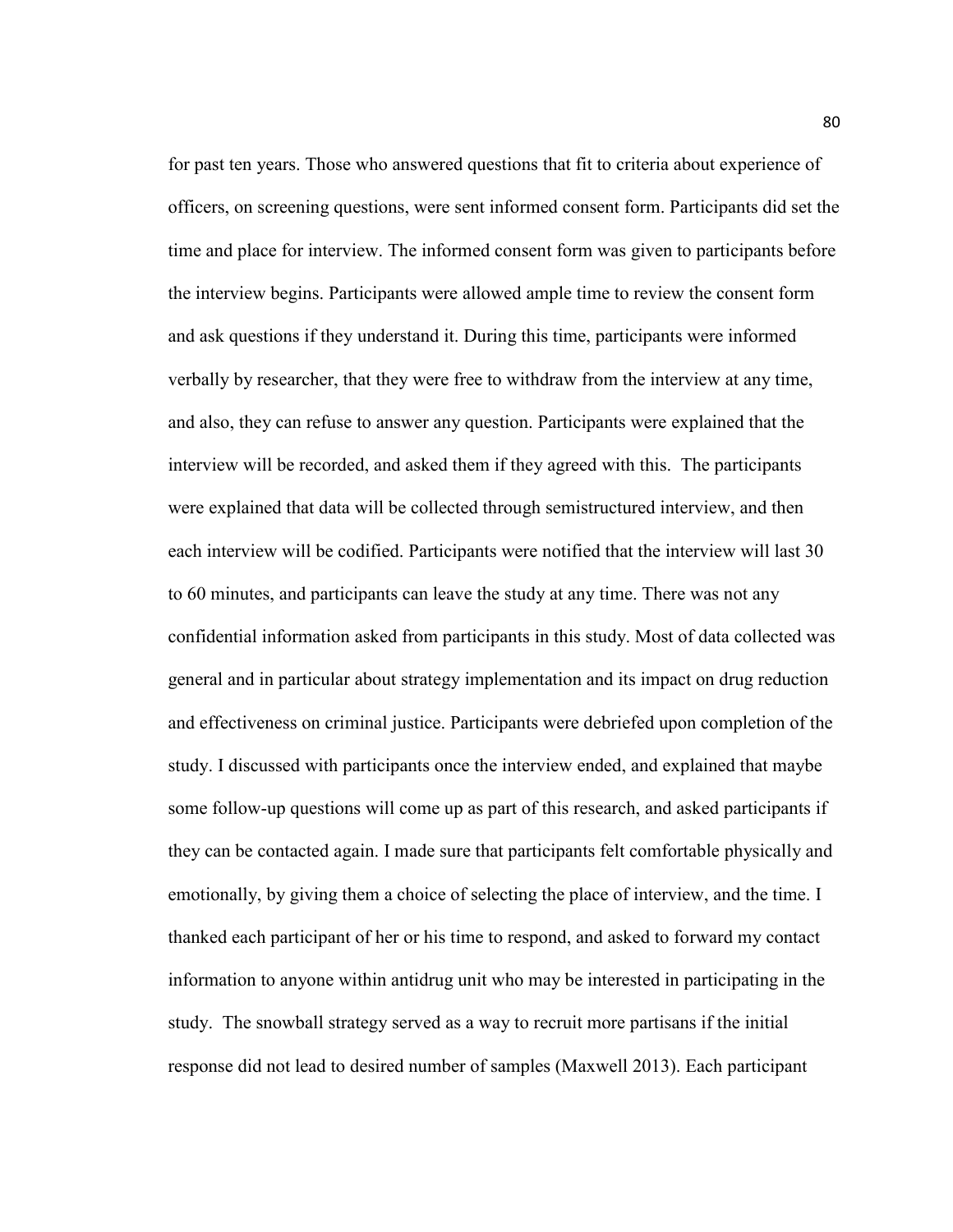was sent e-mail note of appreciation for their contribution to the study, a copy of transcript for their review, and at the end final results of the study.

Quantitative data regarding juvenile drug arrest rate and drug-related crimes were extracted from deidentified secondary data collected and recorded by Kosovo Police Database. Letter of Cooperation was already approved by antidrug Director of Kosovo Police (see Appendix A), for both accessing deidentified secondary data and interviewing antidrug officers for the purpose of this study. I submitted a request to get access to official Police deidentified database about juvenile arrests, and drug-related crimes, and also gaining access and permission to be allowed to interview antidrug officers that handled juvenile case and worked in last ten years in the antidrug unit. About two weeks took to collect deidentified secondary data quantitative data (monthly drug arrest rate and drug seizure rate) dating from January 2009 to January 2015.

# **Data Analysis Plan**

For descriptive statistics, SPSS program was used to generate tables such as a scatterplot to visualize data on juvenile drug arrest and juvenile drug-related crimes. For research question one (RQ1) the following hypotheses were generated:

 RQ1: Has the National Strategy against Narcotics (NSAN) been effective in reducing juvenile drug arrests in Kosovo?

*H*<sub>0</sub>1: National Strategy Against Narcotics has not been effective in reducing juvenile drug arrests.

81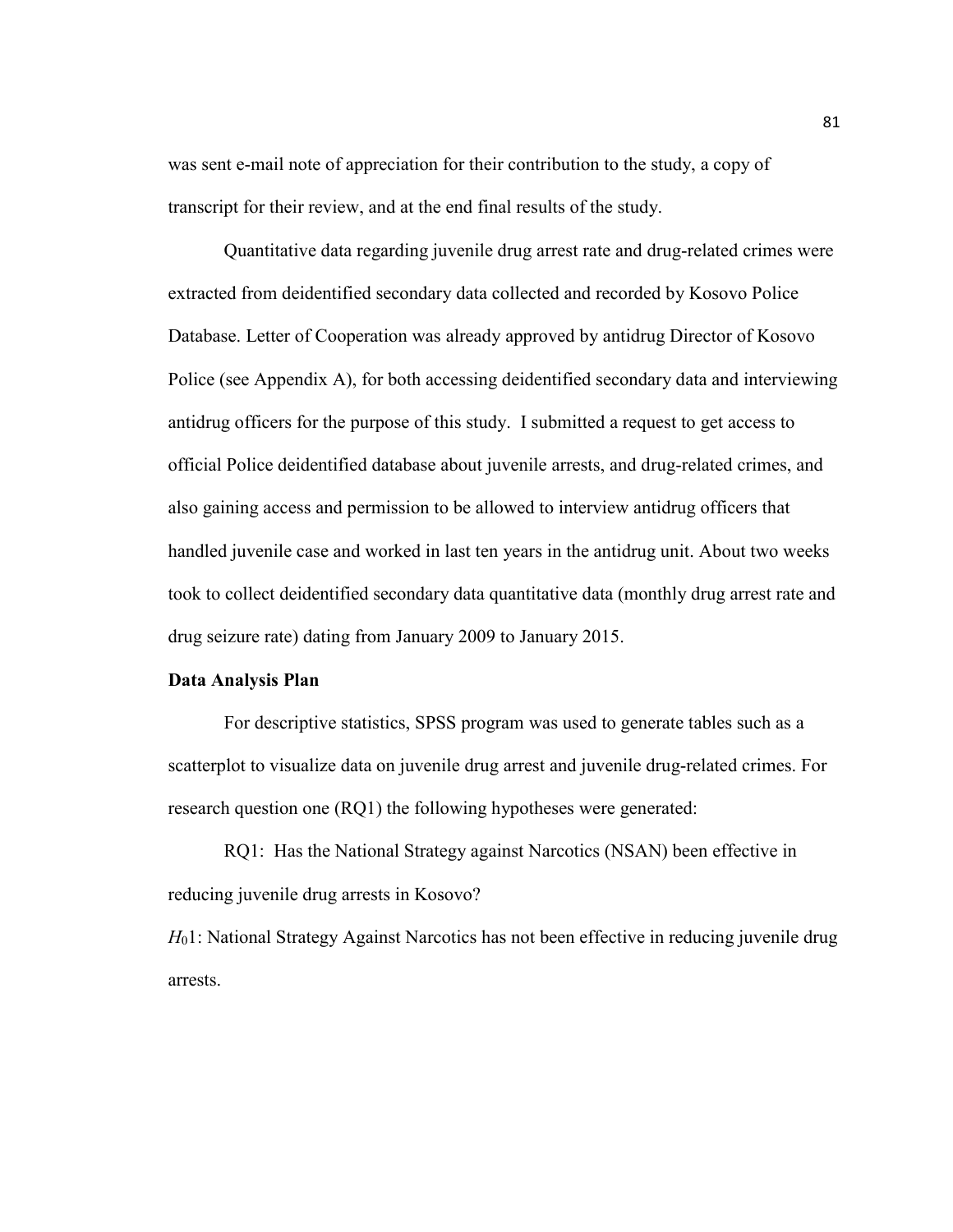*H*<sub>1</sub>1: National Strategy Against Narcotics has been effective in reducing juvenile drug arrests.

Juvenile drug arrest rates from January of 2009 to January of 2012 were used to as a descriptive representation of drug trends, and the association between strategy implementation and drug-related issues in Kosovo. From January of 2009 to January of 2015 or 36 months pre-NSAN and 36 months post-NSAN implementation were visualized through using SPPS to generate scatterplot which served to visualize data patterns (Creswell, 2014). Scatterplot brought visualized data to see if the strategy implementation in 2012 had an impact, positive or negative impact. This scatterplot was a reflection of the strategic impact on juvenile drug arrest rate, through visualization of juvenile arrest rates across 36 months. Scatterplots are useful in this case because it will serve to visualize the quantitative data. Each observation or point in a scatterplot has two coordinates; the first corresponds to the first piece of data in the pair (that's the x coordinate; the crime arrest from pre-to post implementation) (Green & Salkind, 2014) if the strategy had impact, then drug-related crime would gradually drop each year of implementation. A scatterplot was employed to visualize juvenile arrest rates across 72 months, where one is considered explanatory. A positive association between strategy implementation and drug reduction issues would indicate on a scatterplot by downward trend (positive slope), where drug arrest rate would decrease, with the intensity of NSAN implementation. A negative association would be indicated by the opposite effect (negative slope).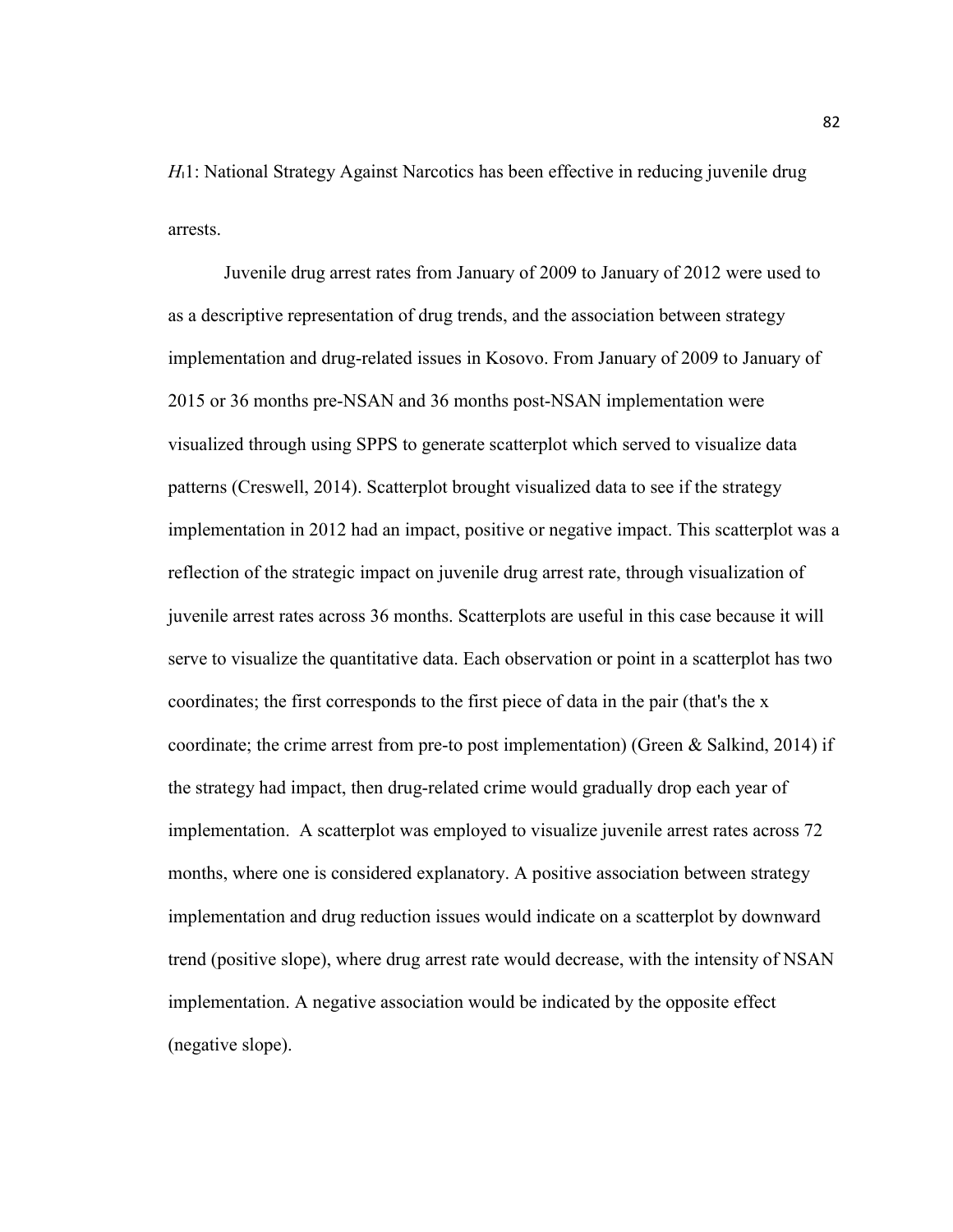For null hypothesis about other factors impact, descriptive data were analyzed based on many possible factors, such as increase or decrease of population, arrest rates, improvement of technology used by law enforcement about drug arrests in Kosovo.

For qualitative component, new knowledge results from interviews were followed by protocol data analysis and validation of visualized data from scatterplot. The accuracy of data is very important, therefore analyzing each data and following each interview is crucial for this research. Reviewing the recorded interviews and reading transcripts repeatedly, and correcting transcripts in case any error occurs was very important and also noting the tone of participants of the study. Because peer-review is very important and dialogic engagement, Ethical Memo of Collaboration (see Appendix B) was created to communicate with chair and committee member of this study. Using NVivo qualitative software led to more accuracy and using auto-coding features to code data, derive themes, and compare themes was also an option for this study.

To organize data, and avoid any technical error, a Microsoft Excel Matrix was used, containing many fields, including participant names, coding, questions, answers, notes taken during interviews, comments, themes, and subthemes.

Experts shed light on how much impact this strategy had on the criminal justice system related to juvenile drug issues, in their daily operations and what were some key points that may need to change or enforced. Since the evaluation of this strategy was complex, it would add a better understanding of its impact on the overall criminal justice system. The first part of interview questions was related to their involvement in the implementation of this strategy. The second part was about juvenile drug arrest rates,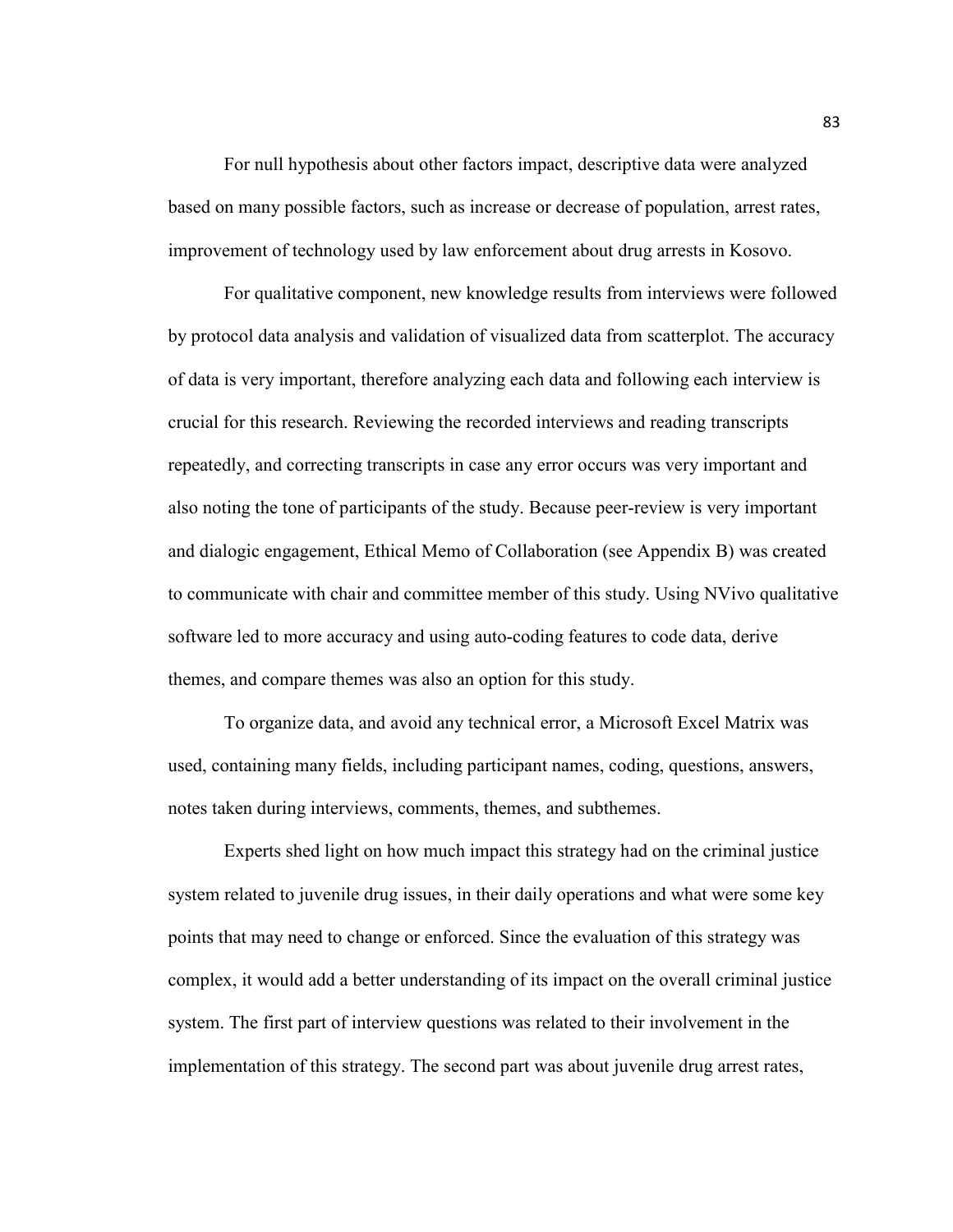their concepts, interpretation of secondary data about the juvenile arrest rate and overall about the impact of this strategy in the criminal justice system. The third part consisted of questions about their experiences in implementing this strategy and recommendations for policy changes in future based on their experiences.

Each interview was voice-recorded by researcher and turned into a transcript, and it was in the English language (all antidrug officers had excellent knowledge of English Language) and the author of this research processed all transcripts in English. In the Consent Form, there was clearly explained that participant may decline the interview, decline the voice-recoding, and reserve the right to answer or not answer any question.

Coding was a part of qualitative analysis strategy, but it was not the only strategy employed in qualitative designs (Ratvich & Carl, 2016). To assist with flexibility, data management, and coning, NVivo was used in this study. Central weigh in the coding process involved both inductive (coming from the data) and deductive (coming from other sources). Open coding deems appropriate and it was done by hand, where essential data were highlighted and processed. A Microsoft Word Document was created where important information for given study was highlighted. Open coding for this research involved multiple rounds of readings. According to Ratvich and Carl (2016), the first round of coding may be used to determine what stands out, and the second round may focus on other aspects of research questions. A coding memo (see Appendix G) was created in this way ease the process of codes and connection to each other. The purpose of the coding memorandum is that it answered questions of how the codes relate to each other and map the data analysis, finding meanings of codes, how the codes are used to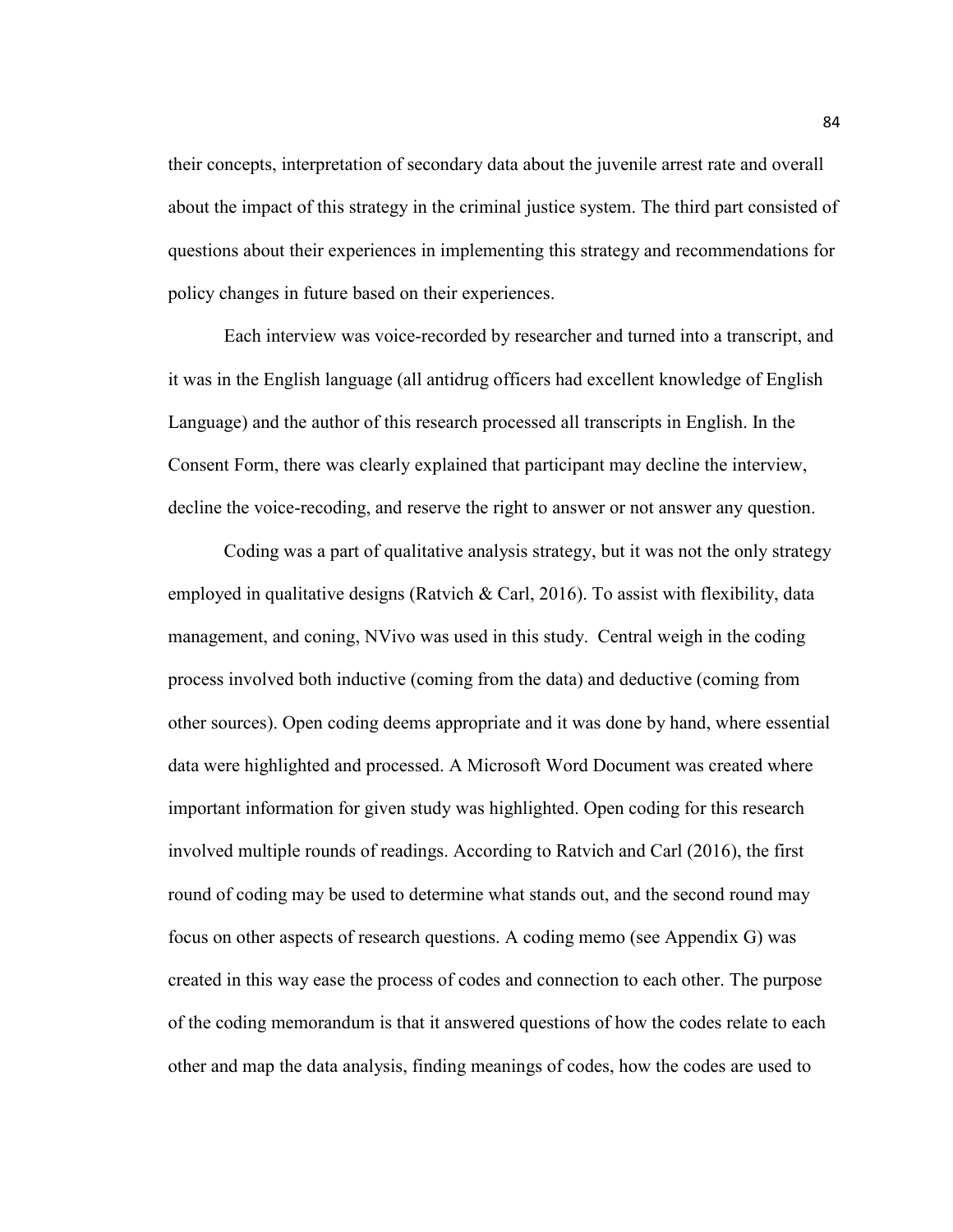relate to research questions and are the codes used consistently if not what it needs to be done. The next stage was the development of themes deriving from code documents and analysis. A table of data analysis was created to ensure the main factors: triangulation, participant validation, dialogic engagement, the structure of reflexivity and disconfirming evidence.

To treat discrepant cases, participants were asked to interpret and verify their interviews. Eliminating bias also through asking questions that may lead or allow interviewees to make his/her conclusion about discrepant cases. By examining data that may not fit with major findings, because doing so would increase the credibility of this research by demonstrating that measures were taken to search for alternative ways of seeing and understanding the environment in which data were collected. Also, in this study, a researcher searched for a rival explanation, because these explanations, along with mainstream explanations, could offer a full description of how the strategy had an impact and how and why the policy was or was not effective.

Through convergent parallel design, quantitative data collection and analysis were compared to qualitative data analysis; then they were related, which was a point of interface, then they were interpreted. The reason why the convergent parallel design was because, this approach was the best to understand or develop a complete understanding of the research problem by obtaining different but complementary data (Bian, n.d).

## **Threats to Validity**

One of the most important elements of the study was constructing of the validity of the study. Quantitative data were taken from official Police Database. Data may vary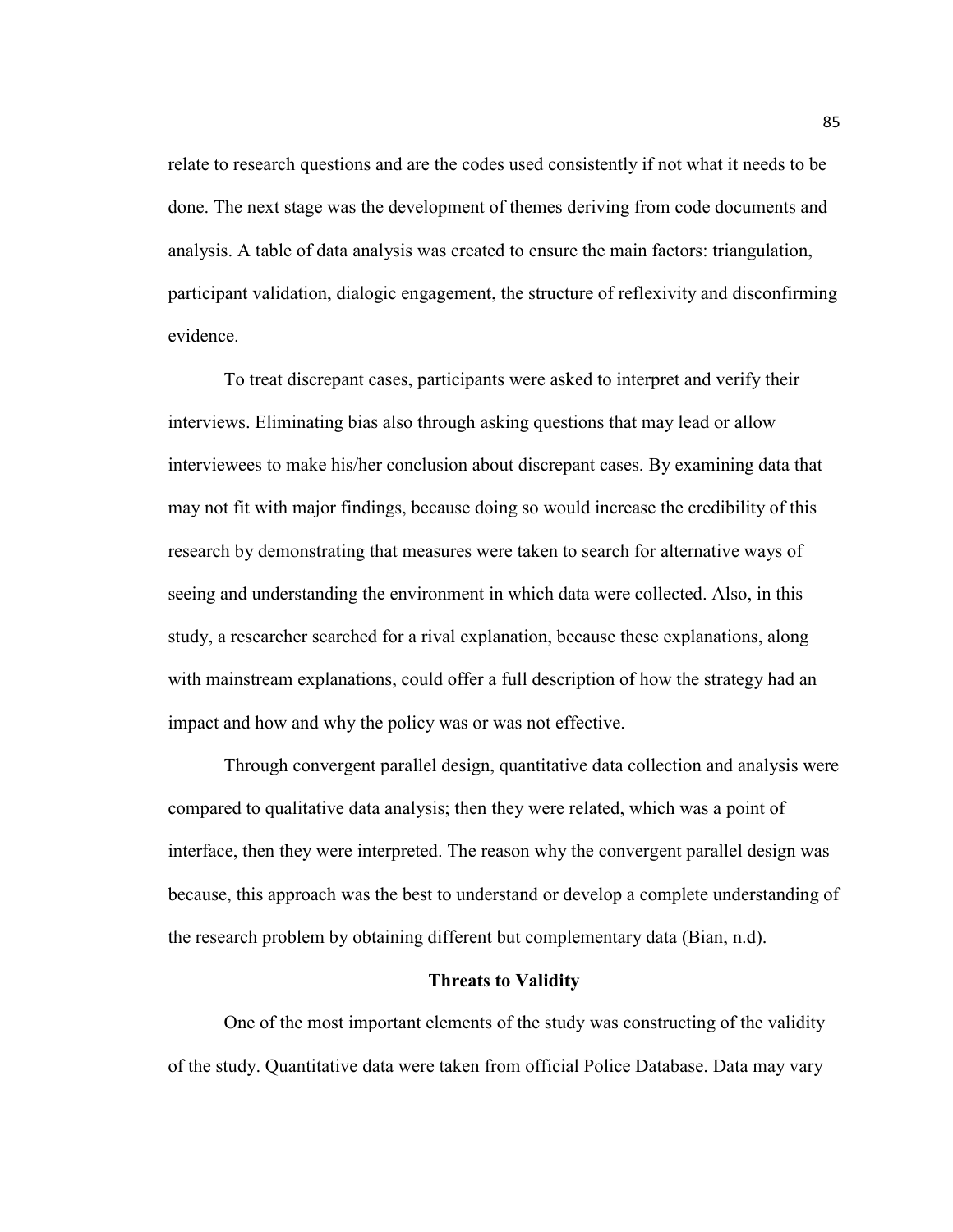from one year to the other, therefore, testing is necessary. Some juvenile drug arrest cases may not be related to drug use impact; therefore, these cases were analyzed. The implementation of NSAN began in 2012, to ensure if this strategy had or not, an impact, data from 2009 were analyzed through comparison with those after 2012. Another important tool is to test the years where educative programs were conducted in schools, to see if these data support the idea that strategy had positive or no impact, and finding to what degree the strategy had an impact. This consisted of *external validity*.

*Internal threats of validity* in this study may be factors such as increase or decrease of a number of population that may cause increase or decrease of drug arrest rate. Therefore, history maturation of Kosovo people may pose a threat to internal validity. Since this study from quantitative perspective is related to the analysis of secondary data analysis, it is important to understand the drug trends in the region. To address this issue, population growth or decrease rate were compared with the proportion of drug-related arrests.

Threats to *construct validity* were included in this study. Such threats may vary from the growth of drug trends to growth of overall population or even decrease of both. To address this, drug trend in the region was compared and analyzed with drug issues. Another important point in this study was interrelated the variables of drug arrest, validation of data through a process of checking, and compared with overall arrest rate.

.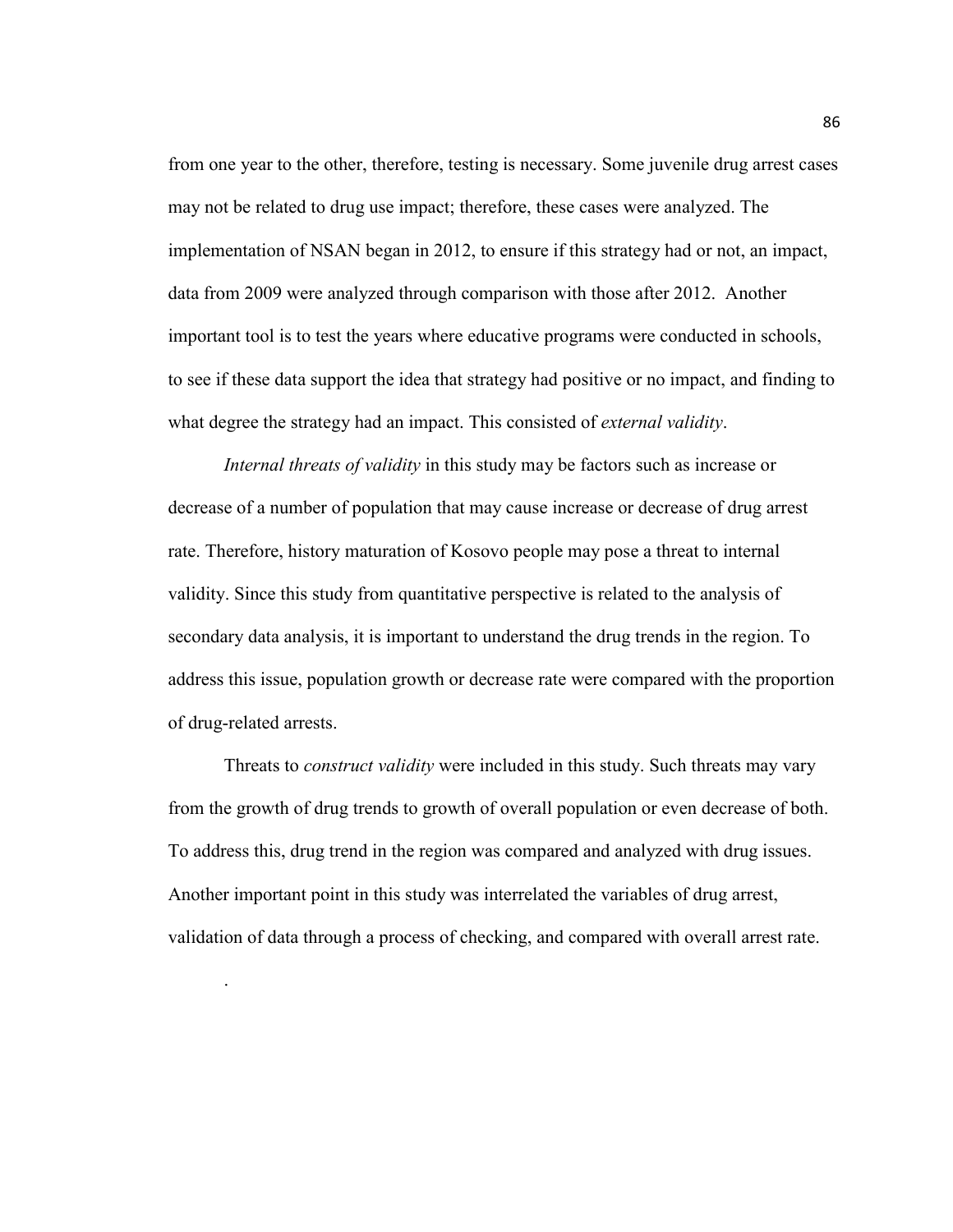#### **Issues of Trustworthiness**

*Credibility* was very important part of the research. During interviews, to ensure credibility questions were identified and organized in the way that they were aligned and clarified. Questions were asked clearly and using simple words to help participants understand them and answer them accurately. Through a process of *triangulation*, questions asked to participants were verified with existing data. Follow-up questions were asked to clarify answers. Through *member check*, the researcher interpreted data collected during the interview and ask participants to review these data (Devault, 2017). The researcher asked participants to review their statements to see if there was anything left out, or if participants left any gaps.

*Transferability* is referred to external validity process (Creswell, 2014). The researcher selected participants who could provide data to solve the research problem. Participants that have at least ten years of experience in the antidrug section of the police department could share essential data for the study. Through *thick description* (explaining in detail the location, methods, and participant's qualifications, education, and their experiences), this study could be transferred or replicated in future in other regional countries.

*Dependability* is referred to the stability of the data collected (Ratvich & Carl, 2016). To achieve dependability, member-checking techniques were used. The researcher asked participants to review their statements in order to see if there was anything left out, or if participants left any gaps. Participants reviewed researcher's interpretation of data, and if participants agreed that the interpretations were accurate, then dependability was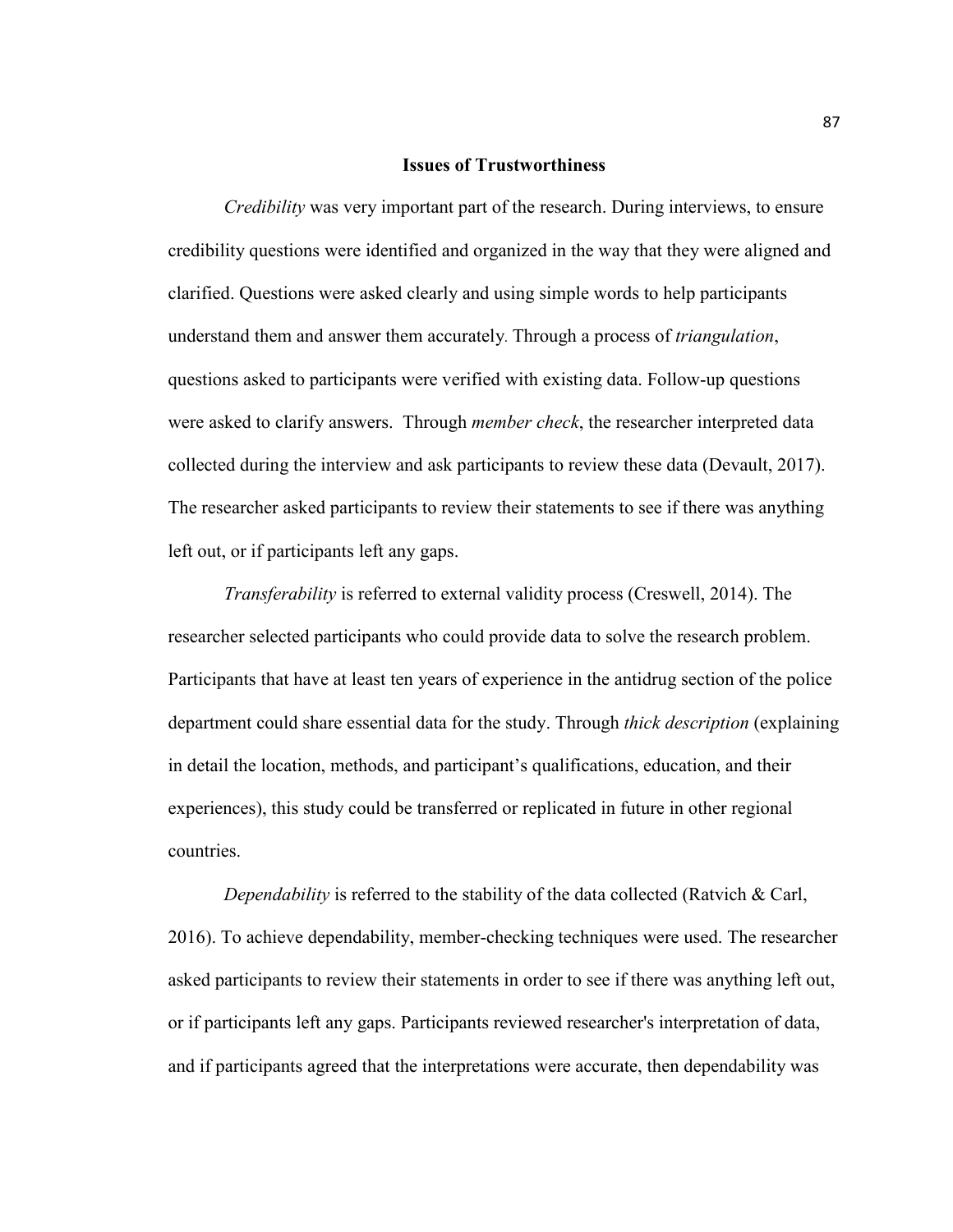reached. In case the participants did not agree with researcher's interpretation of data, then researcher revised and add data to participants' responses.

Through a process of *triangulation*, data collected with was verified. Participants were asked about their involvement in strategy implementation, their participation in educative programs, and such information was verified through public domain information.

*Conformability*, is referred to neutrality and acknowledge of exploration of the ways that researcher's bias and prejudice map onto interpretations of data and to mediate to the fullest extent possible through the structured reflexivity process and external audit (Ratvich & Carl, 2016). A strategy to ensure confirmability, in this study field notes, transcripts, memos and journaling were used.

# **Ethical Procedures**

Letter of Cooperation (see Appendix A), was approved to access to participants and deidentified secondary data. Ethical procedures consisted of a detailed plan regarding ethical issues that may arise during and after the research. I used only deidentified secondary data of juvenile drug-related arrest rate (e.g., January 2009, 35 juveniles arrested in relation to drugs). I have completed web-based course *Protecting Human Research Participants*, with certificate number 1559957. Before beginning of the research, I submitted request to the Institutional Review Board for approval, and IRB approved the research study with approval number 10-03-18-0381142. During the reporting, I maintained honesty, and protect participants' information. Participant names and their information were not published. I used coding strategy to protect the identity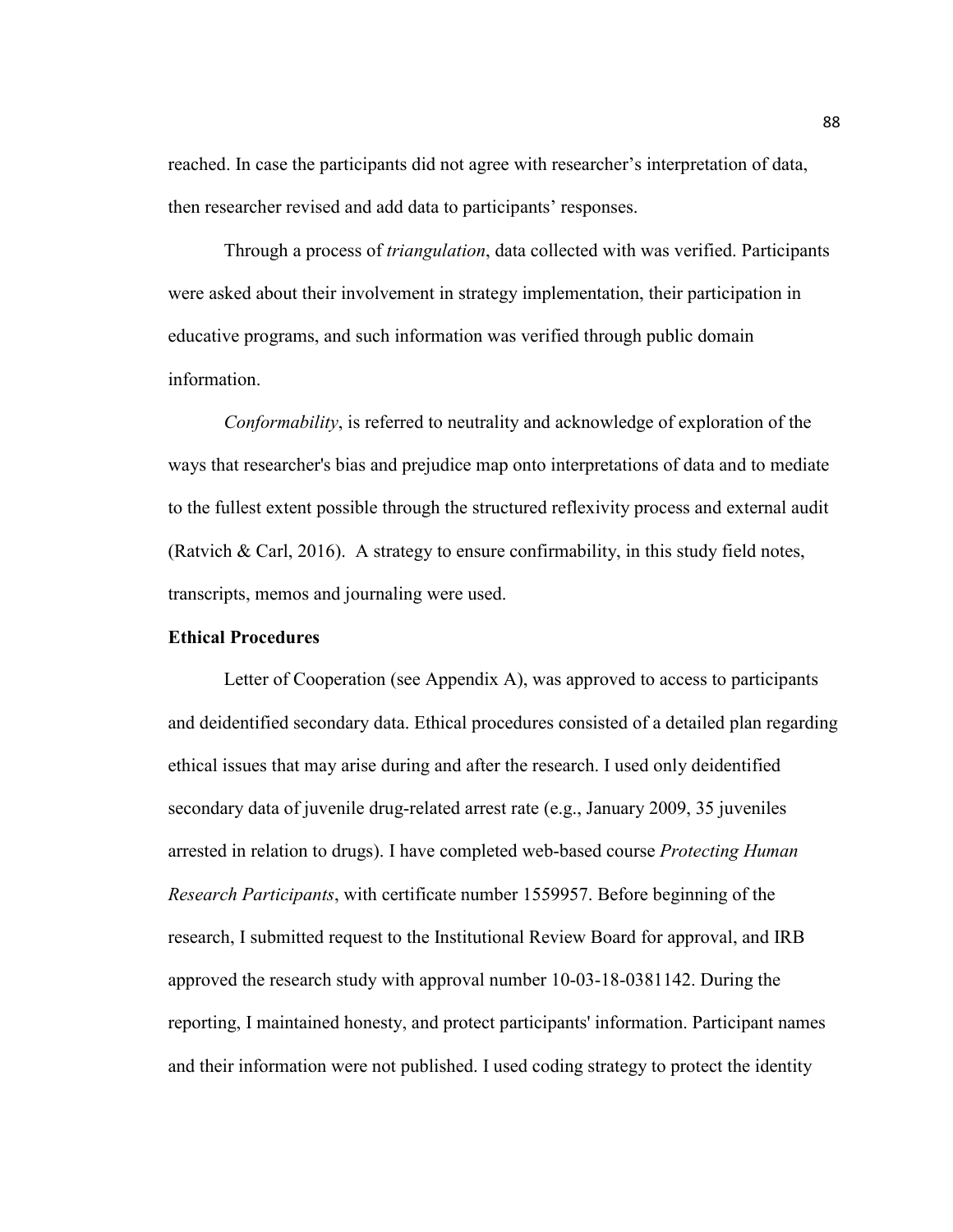and privacy of participants. Each interview was coded into a single folder, with unique identification code, and this code was secured in a location where only a researcher had access to it.

The researcher respected all participants, respected their privacy. In this study, there was not any confidential information. Each participant's information in the study was coded in a protected folder. The folders were password protected.

Participates were given the opportunity at any time to *withdraw* from the study. Participants that may withdraw from the study were returned any document that they may submit for the study. If any participant after the interview wished to withdraw from the study, all the information about him or her were deleted on the same day, ensuring that the participant was convinced about it. If participant wished to withdraw from the study, the next participant would be called for interview.

The informed consent form was emailed along with main research questions, in this way giving an idea about the research and to obtain written permission to conduct the interview.

All data collected remained in a *safe place* where only the researcher had access. In a password protected external drive data were saved in case there is a computer crash or any technical issue may occur. Each participant's data remained in separate folder coded by an alphabetical order such as PO-P1, LH-P2 and so on.

Statistical data the drug arrest and drug seizure were taken from the official database of Kosovo Police, through already approved access for this research by Kosovo Police antidrug Director. Deidentified *archival data*, contained only juvenile crime rates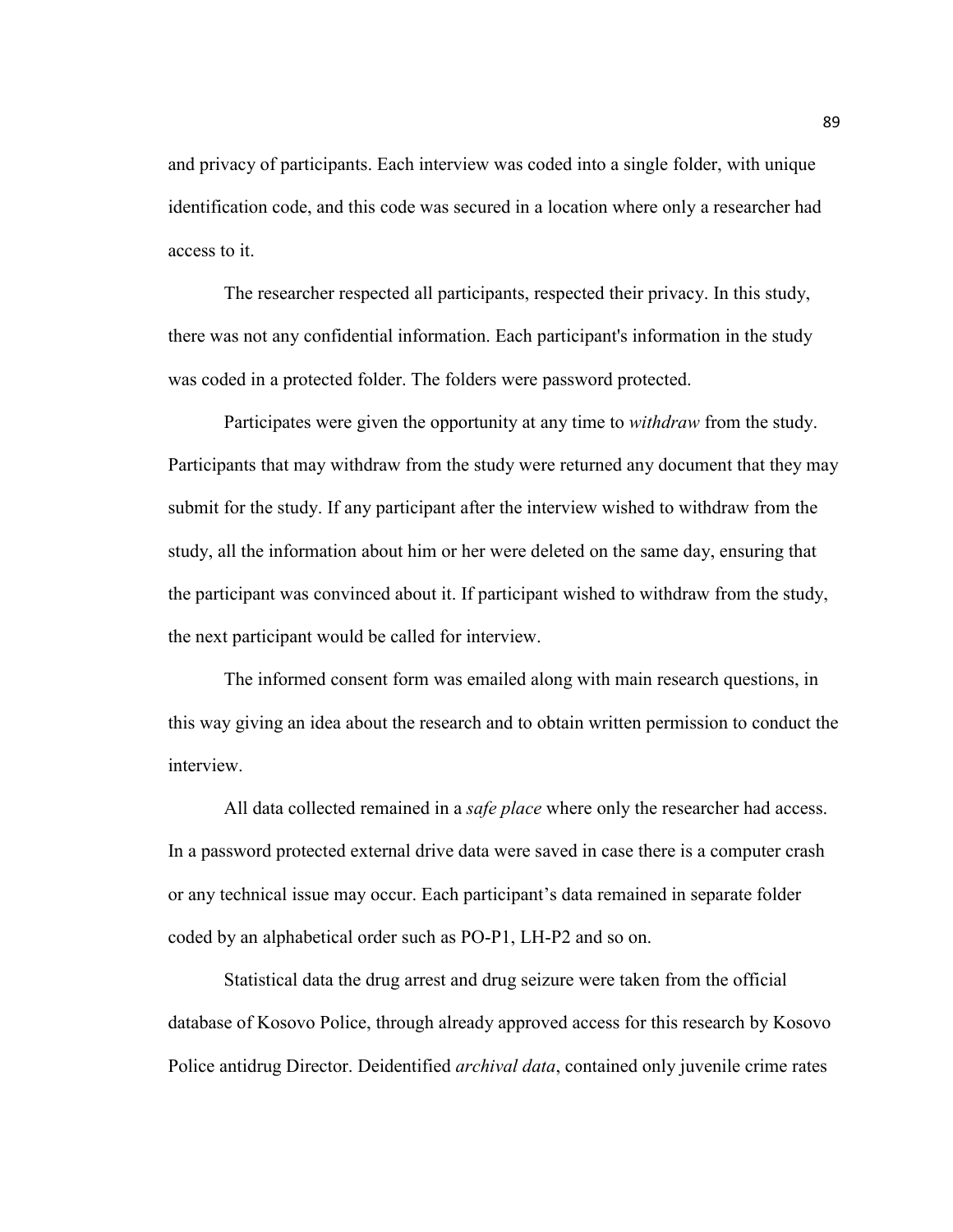(number of arrests each month without any other information), and these data were found in the public domain of police database. These archival data did not contain any confident information or any name or any additional identifying information.

Interview data were collected based on snowball selection, and they were not confidential and were archived in researcher's safe place, where only a researcher had access to it. After data were analyzed, and findings were put into a paper, and after everything are approved by IRB, and CAO and other related entities in this process, they will be destroyed. Collected data were stored in safe and secured place, and after five years as per Walden University policy, they will be shredded and burned.

There weren't any other ethical issues such as conflict of interests, or doing study in researcher's workplace. As explained earlier in this chapter, researcher did not work for police organization, and never did, therefore there was not any ethical issues such as conflict of interest or power differentials in this study.

#### **Summary**

 Chapter three included an explanation of quality and quantity indicators that will be used in this study. The research method selected for this study will be converged parallel mixed approach. Deidentified secondary data analysis from Kosovo Police database will be used to visualize the impact of strategy implementation and its impact on drug use reduction. Open-ended questions will be used to obtain an explanation of strategy effectiveness in relation to drug use and criminal justice system. This chapter included the role of the researcher in developing data analysis plan, logic for selection of participants, interviewing procedures and protocol during and after this study. In this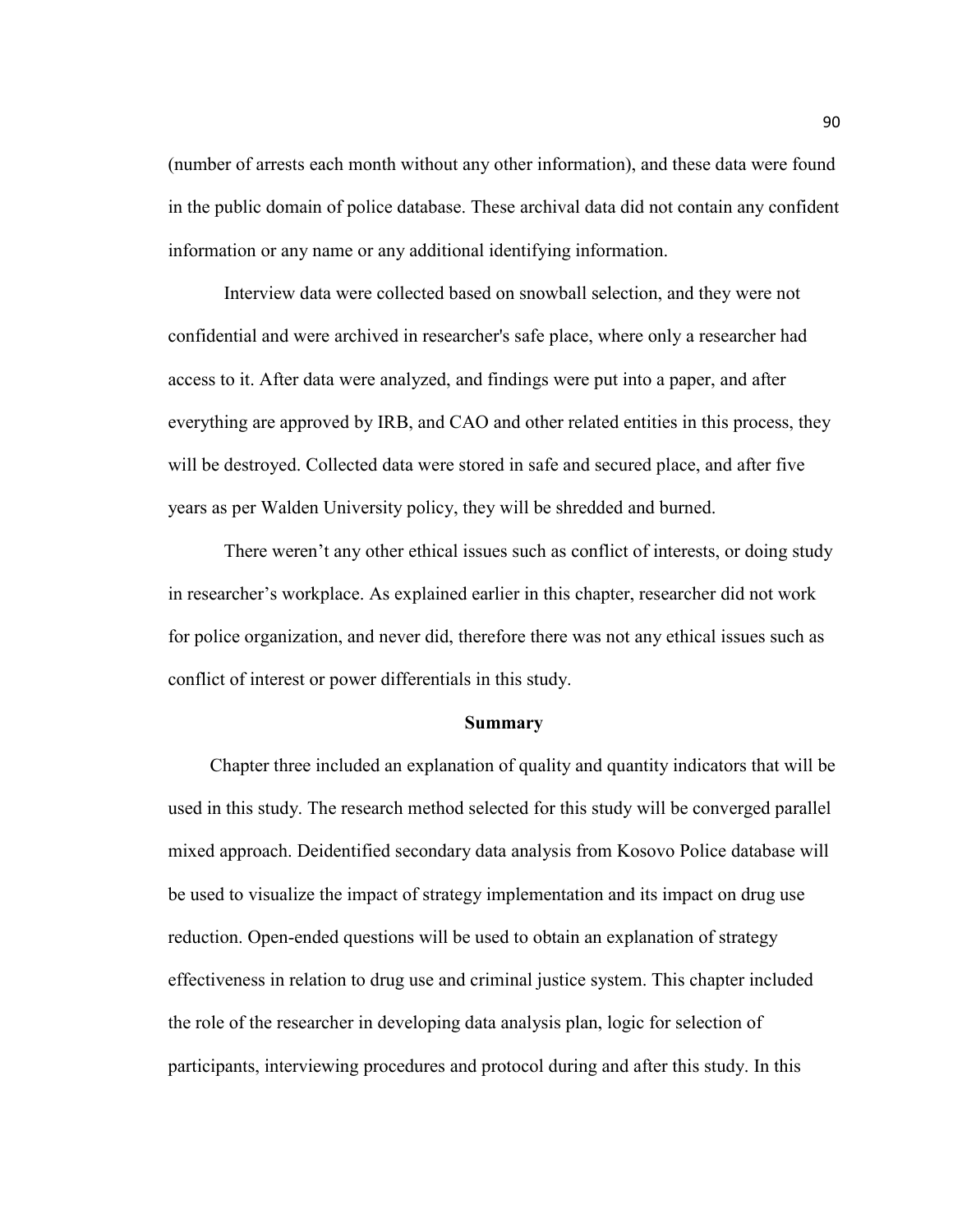chapter, the issue of trustworthiness, coding process and interpretation of data was explained.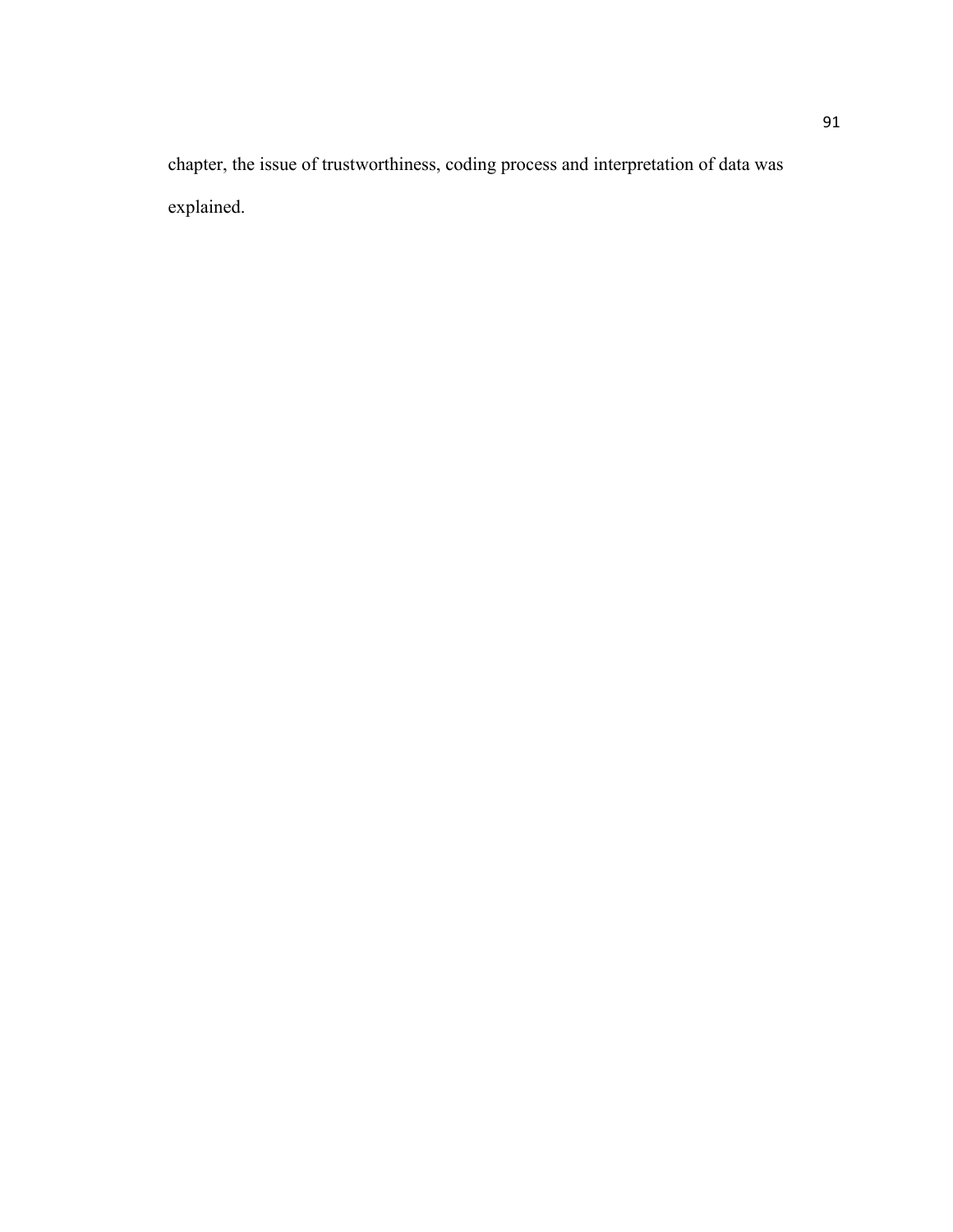## Chapter 4: Results

# **Introduction**

The purpose of the study was to evaluate NSAN through analyzing deidentified juvenile drug arrest data and interviews with Kosovo police officers assigned to an antidrug unit. The main research questions that were answered through data analysis are:

Research Question 1: Has the National Strategy Against Narcotics (NSAN) been effective in reducing juvenile drug arrest rate in Kosovo?

Research Question 2: How do Kosovo police officers assigned to an antidrug unit perceive the impact of the National Strategy Against Narcotics (NSAN) on juvenile drug arrest rate?

In this chapter, the setting was described in detail; then the demographics of participants in the study, data collection approach, data analysis, and evidence or results, were part of this chapter. In the end, evidence of trustworthiness and the overall chapter were summarized.

## **Setting**

As stated previously the samples and setting for this study was a Kosovo police organization. Deidentified juvenile drug arrest rates were taken from the official police database that was extracted electronically in a Microsoft Excel table format. Qualitative in-depth interviews were conducted in Pristina, in the National Library. The participants were selected based on their experiences with NSAN implementation and handling juvenile cases involving drugs. One of the participants during the interview was not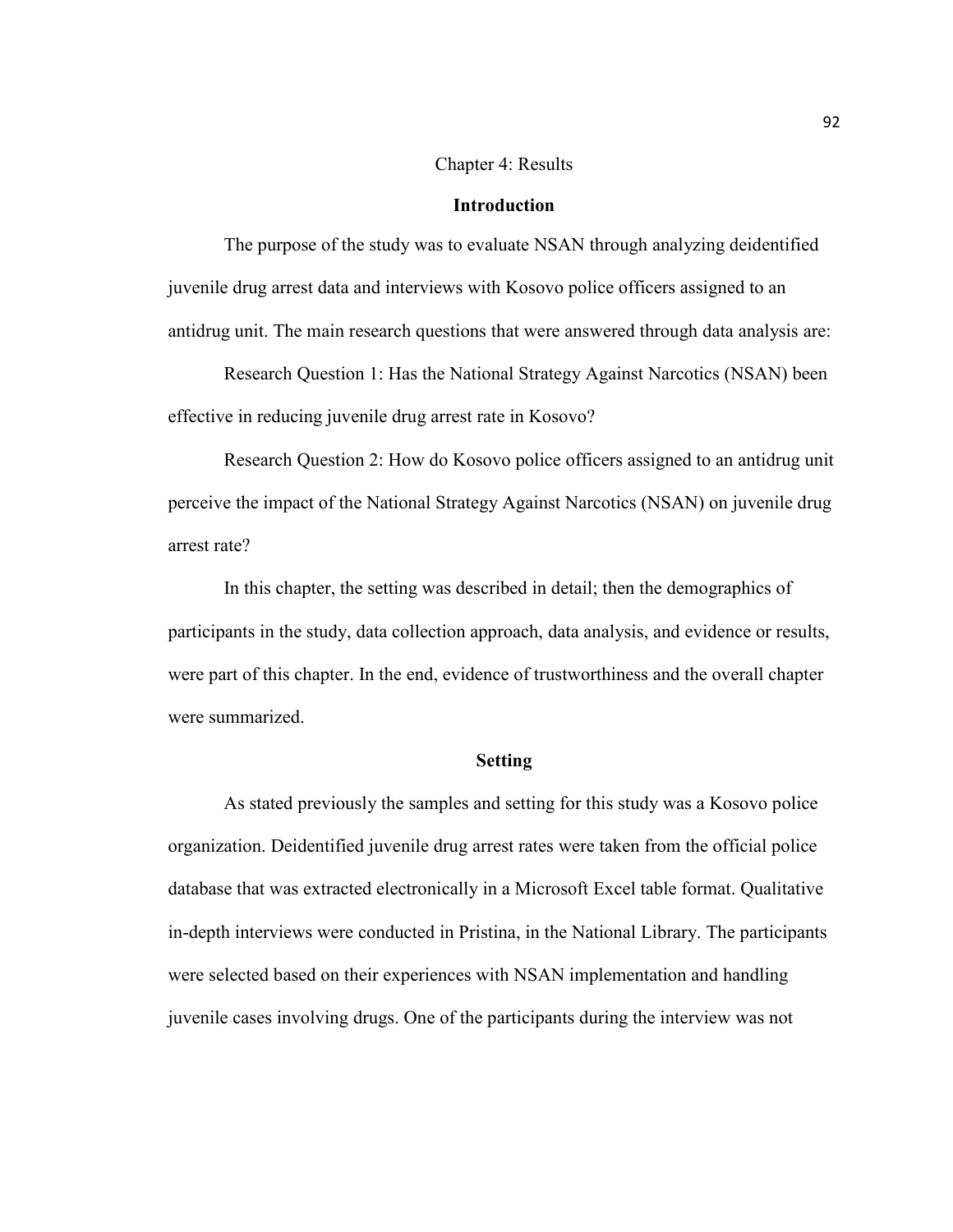working with juvenile cases, due to changes within the department. Most of them since 2015 were promoted to higher ranks within the antidrug Unit.

# **Demographics**

From the Antidrug Unit, both men and women were interviewed. The participant's demographics are summarized in table 1 below.

Table 1

| Participants | Gender                    | Work Experience at Antidrug-Unit<br>Years | Education |
|--------------|---------------------------|-------------------------------------------|-----------|
| $PO-1$       | M                         | 10                                        | Bachelor  |
| $PO-2$       | M                         | 15                                        | Associate |
| $PO-3$       | $\boldsymbol{\mathrm{F}}$ | 13                                        | Bachelor  |
| $PO-4$       | $\boldsymbol{\mathrm{F}}$ | 12                                        | Bachelor  |
| $PO-5$       | M                         | 10                                        | Bachelor  |
| PO-6         | M                         | 16                                        | Associate |
| $PO-7$       | M                         | 9.5                                       | Associate |
| $PO-8$       | M                         | 10                                        | Masters   |
| $PO-9$       | M                         | 10                                        | Associate |
| $PO-10$      | M                         | 12                                        | Associate |
| $PO-11$      | M                         | 10                                        | Bachelor  |

*Participant Demographics*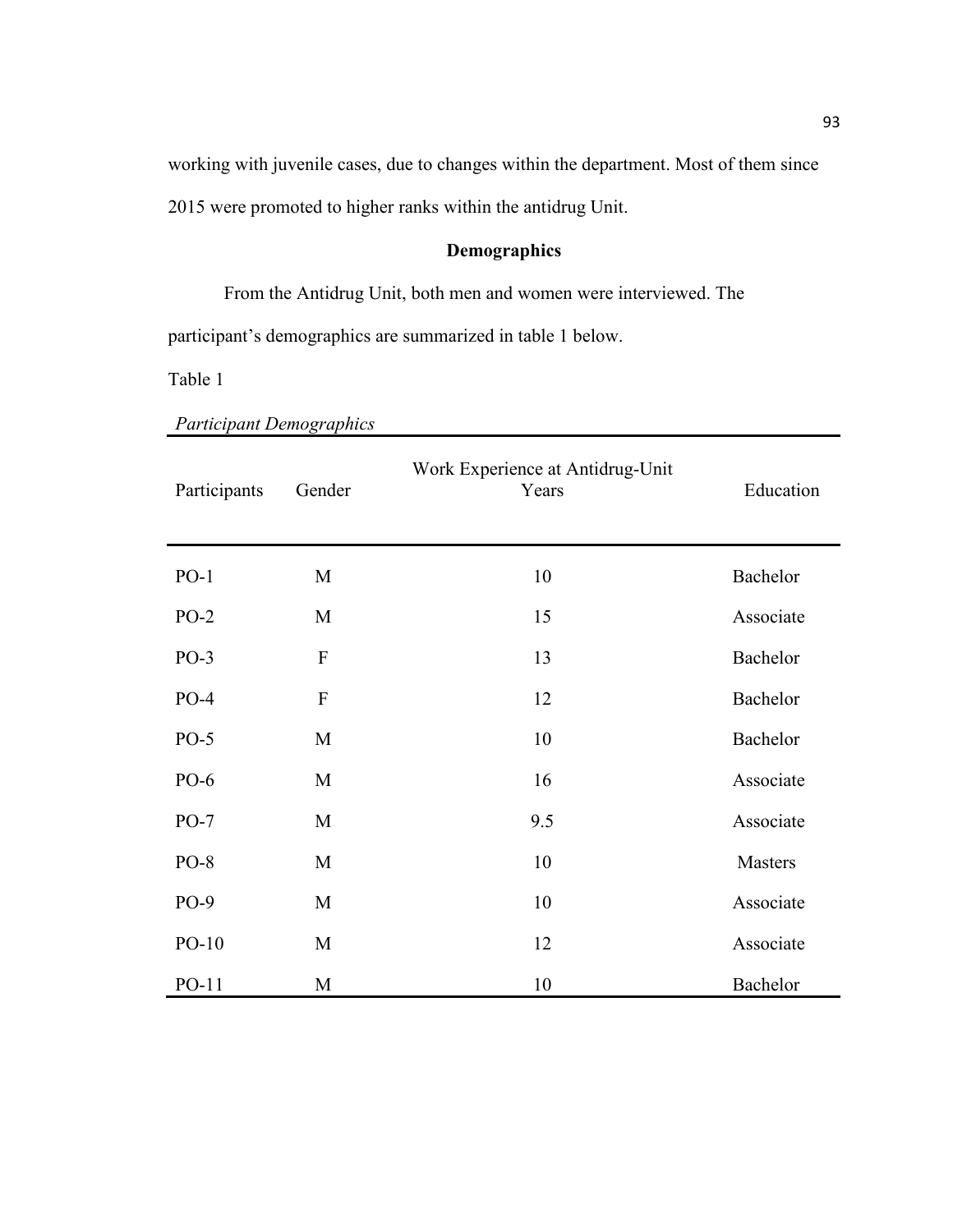# **Data Collection**

To answer the first research question about the NSAN impact on juvenile drug arrest rate, deidentified juvenile drug arrest rates from January 2009 to January 2015 were analyzed through a SPSS scatterplot. The scatterplot was used to visualize juvenile drug arrest rates over a period of 36 months (see Figure 1).

To address the second research question about perceived impact on NSAN and its implementation by antidrug officers, initially, 13 participants expressed their interests in this research. However, two of them later did not want to participate for their own personal reasons. A total of 11 participants were interviewed in-depth. Questions were related to both their participation in the implementation of NSAN, and also their perceived thoughts about the NSAN and its impact and effectiveness about juvenile drug arrests.

The interviews were conducted at the National Library located in the capital city Pristina. Due to their busy schedules, participants were interviewed separately and this process took about three weeks. There were days where only one participant showed up, and there were days where three participants showed up, so I had to arrange this, and let them know the best time of an interview under such circumstances. Each interview was voice-recorded, and these data were turned into transcripts, and each transcript was codified. From codes, themes emerged to provide insight on NSAN and the impact on juvenile drug arrest rates. Data were recorded through a voice-recorder, and also notes were taken during each interview. As per Chapter 3, the idea was to interview 10-15 participants, and 11 participated in the study. Some of the participants did not have 10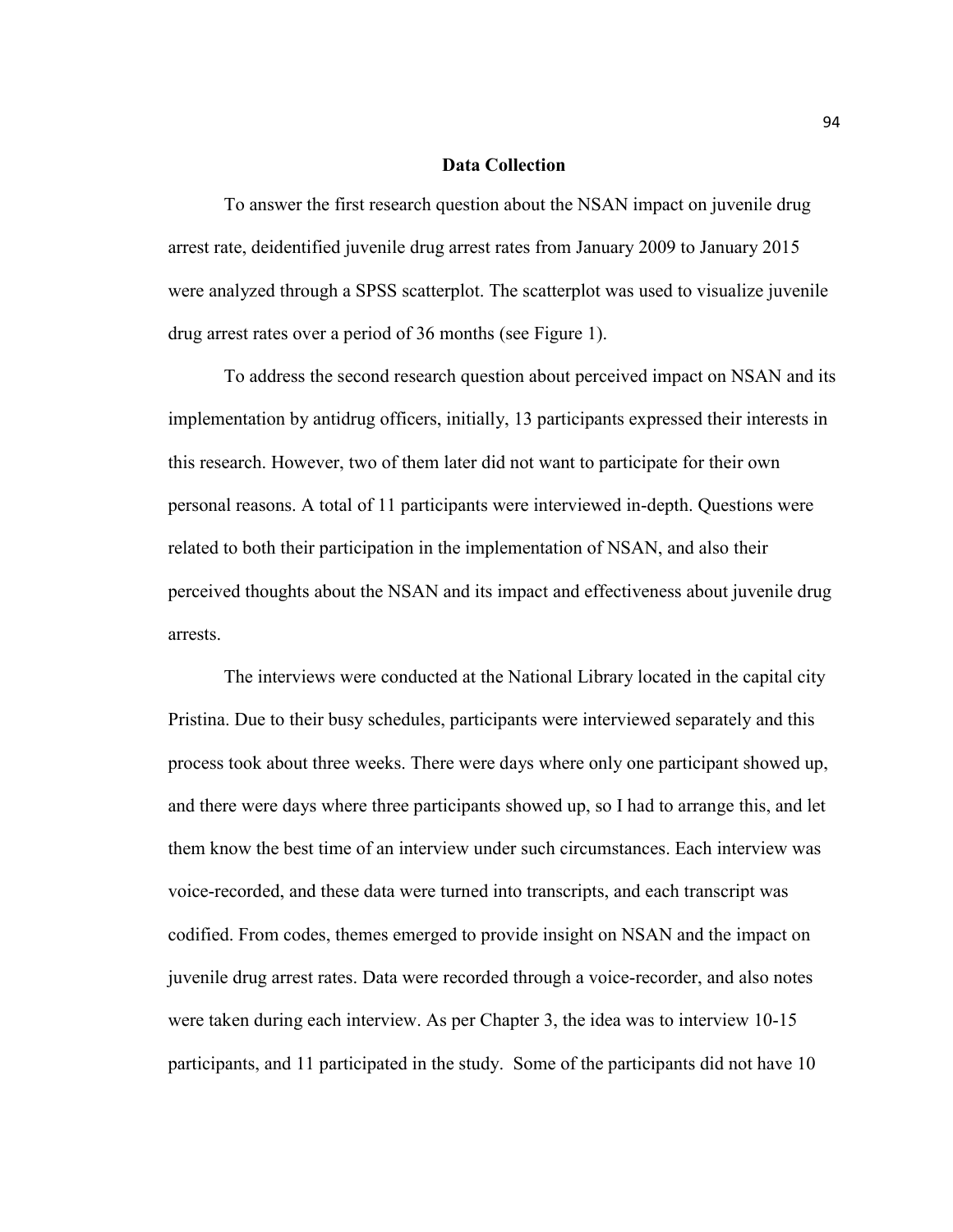years of experience; however, they were active participants in the implementation of the NSAN in 2012.

One of the participants had an emergency call from his family. Therefore, he left the interview, apologizing for it; however, the next day we continued with the interview.

# **Data Analysis**

After each interview was voice-recorded, each was turned into a transcript. Transcripts were codified, and from the codes emerged the themes. Most of the participants gave the same answers for the fifteen main questions derived from the semistructured questionnaire. Qualitative data analysis is the phase where the researcher sought to find answers based on participants' shared experiences about juvenile drug arrest rates. The first five interview questions (see appendix H) began with simple openended questions, and based on the answer of the participants, follow-up questions were asked. An inductive data analysis approach was employed by analyzing shared experiences of participants about juvenile drug arrest rates and their experiences with handling juvenile drug cases. The data analysis consisted of analyzing the data by grouping data to establish the connection between the questions and answers that align with questions. Data from January of 2009 to January of 2015 (or 36 months pre-NSAN and 36 months post-NSAN implementation) was organized in a scatterplot generated using SPPS. The scatterplot served to visualize data patterns (Creswell, 2014). The scatterplot provided visualized data to see if the strategy implementation in 2012 had a positive or negative impact. This scatterplot reflected the strategy impact on juvenile drug arrest rates, showing juvenile arrest rates across 72 months. Each observation or point in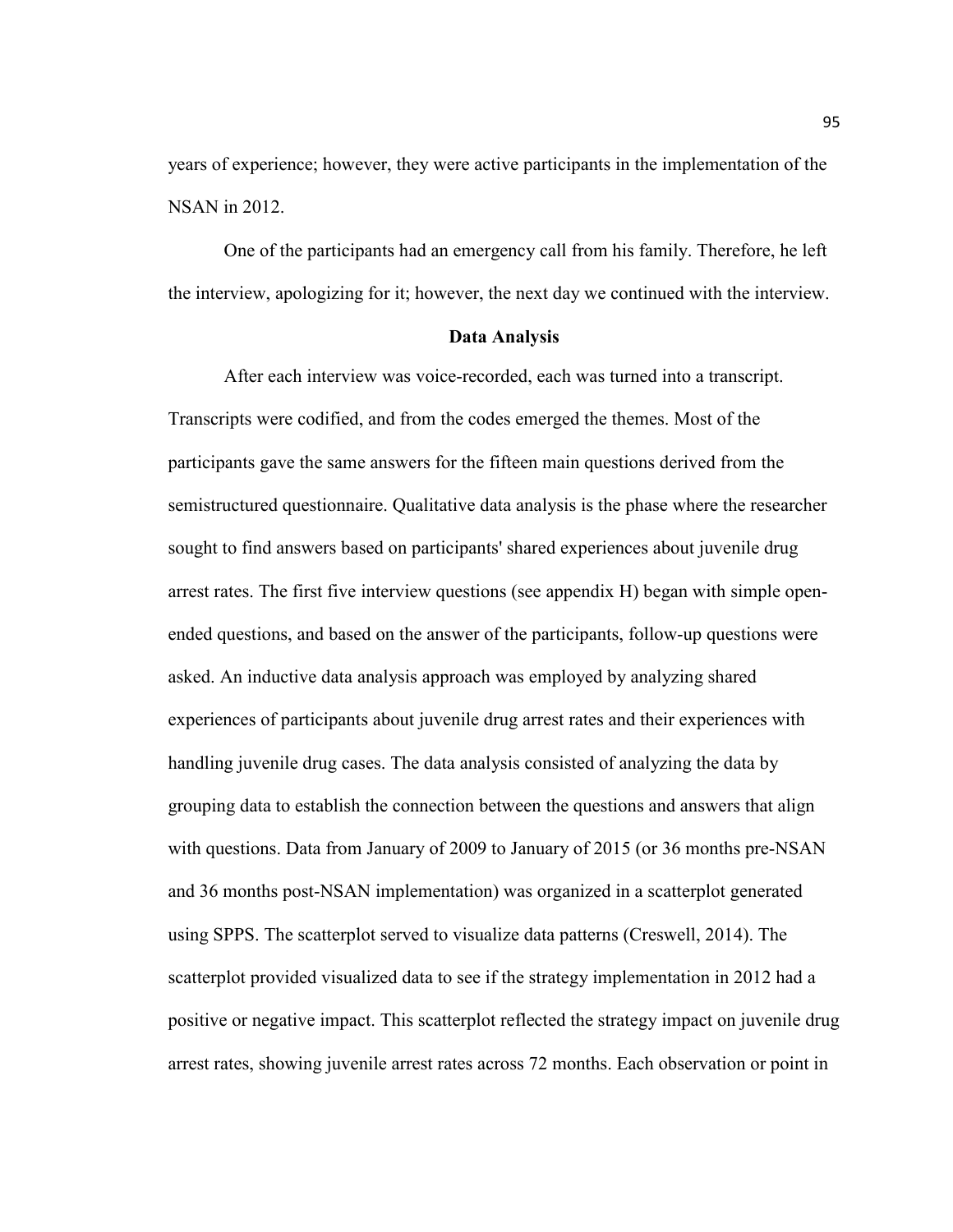a scatterplot had two coordinates; the x coordinate corresponds with the crime arrest rate from pre-to post implementation and the y coordinate to the quarter when the rests were made (Green & Salkind, 2014). If the strategy had the intended impact, then drug-related crime would gradually drop each year after implementation. A scatterplot was employed to identify a potential association between two variables, where one is considered explanatory, and another may be considered a response variable (Easton & McColl, 1992). A negative association between strategy implementation and drug reduction issues indicated on a scatterplot by upward trend, where drug arrest rates increased, but later during 2014 decreased with the intensity of NSAN implementation. A negative association was indicated by the opposite effect (rising slope). As seen in Figure 1, the slope increased during 2013 as arrests grew.

For the null hypothesis to have impact other factors would have changed such as an increase or decrease of population, or improvement of technology used by law enforcement for drug arrests in Kosovo. The population of Kosovo remained constant at 1.7 million and, according to participants, no new technologies were introduced during the 3-year implementation period following the institution of NSAN. If, in fact, the juvenile arrest rates decreased, and these other factors of population change and new technology was not present, then the hypothesis that NSAN factored into the decrease of juvenile arrest rates would be supported.

Participants were asked also about their view of NSAN in relation to its effectiveness and impact on juvenile drug arrest rates, through open-ended questions. In this way, they gave their perception of the effectiveness of NSAN.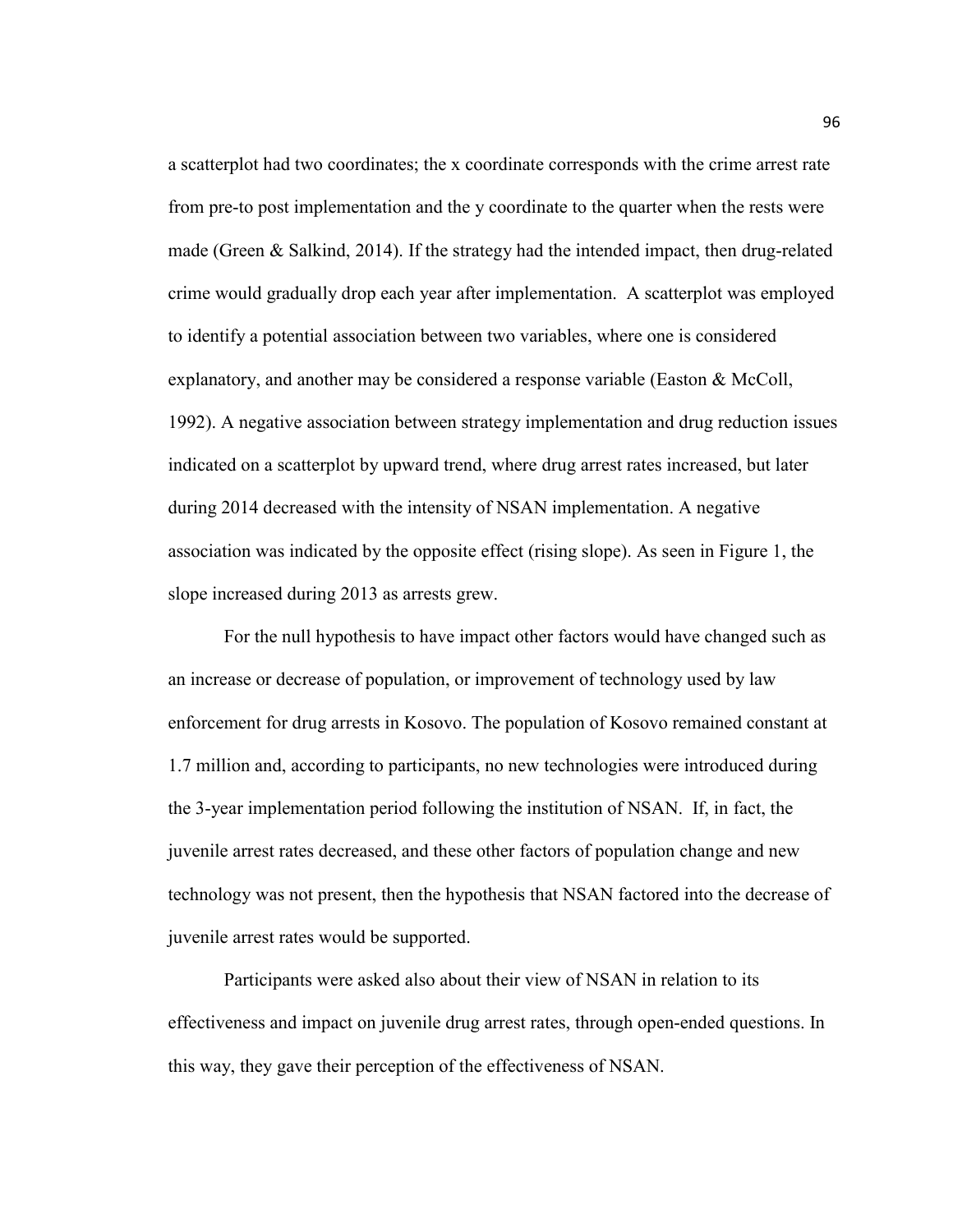There were not any discrepant cases, where participants disagreed strongly with the findings. The participants were asked additional probing questions that helped in the acquisition of precise information. I took short notes during the interview and recorded nonverbal behaviors of participants, (respondents answered quickly, without hesitation, showing they didn't take time to ponder or change their views). The theoretical framework was utilized in analyzing the data and employed interpretative data analysis tools by developing a systematic approach in identifying the relationships in collecting data, grouping similar data points to identify the emerging themes, grouping and labeling information by using codes and indexing the codes.

## **Qualitative Components**

 To answer research question: How do Kosovo police officers assigned to an antidrug unit perceive the impact of the National Strategy against Narcotics (NSAN) on juvenile drug arrest rate? Qualitative data collected through in-depth interviews were voice-recorded, and each interview was turned into a transcript. I took two weeks to read and reread each transcript before beginning the coding process. Lived experiences of participants were highlighted. This helped in facilitating and developing themes, about juvenile drug arrest rates and the effectiveness of NSAN. Themes were created from each participant and then themes were grouped. More than 80 codes were generated by transcripts, from which four core themes were developed. The themes were analyzed and identified based on the averages of participants' explanation of the questions deriving from semistructured questionnaire used for each interview.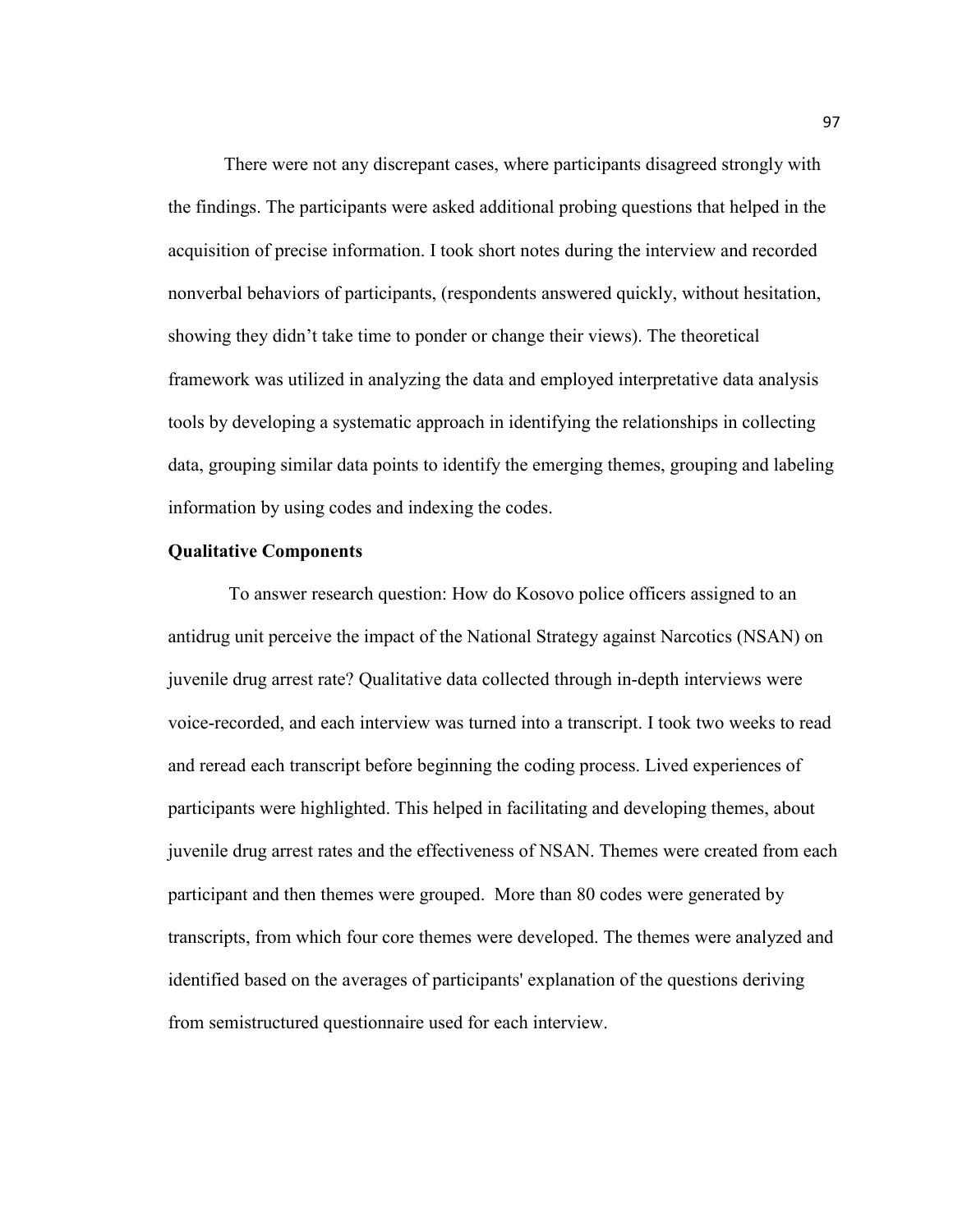As stated previously the study was designed to evaluate NSAN concerning juvenile drug rate arrests, and perceived impact of the NSAN on juvenile drug arrest rate in Kosovo. The following patterns or themes derived from answers of the participants of the study. The main four themes were developed: Curiosity and peer influence, parents' care, policy positive impact, and education and rehabilitation needs.

**Curiosity and peer influence**. All 11 participants based on their experiences handling juvenile cases maintained that the first factor that leads juveniles to drugs and committing drug offenses (later getting arrested) was curiosity and peer influence. The results deriving from each transcript revealed that juveniles are most likely to abuse with drugs due to their curiosity as the main factor, as well as based on peer influence or what each participant called "to be in" or else you are not part of the team. This is in alignment with Markwood's CTSAP, where the socially influenced individuals are most likely to abuse with drugs (Markwood, 2011).

Each participant had experience with juvenile arrests, either investigating them or dealing with them after the arrest, and they all shared their view that juveniles usually begin drug taking due to curiosity.

**Parents' care**. One of the themes that were developed from codes was the role of parents in addressing drug abuse by controlling their children and also talking to their children. As per CTSAP, parents play a key role in preventing drug abuse among juveniles. Since this study was conducted to understand NSAN, and one of its objectives was targeting parents, in this regard, all participants declared that parents play a key role in preventing drug abuse and therefore juvenile arrest rates. However, only participant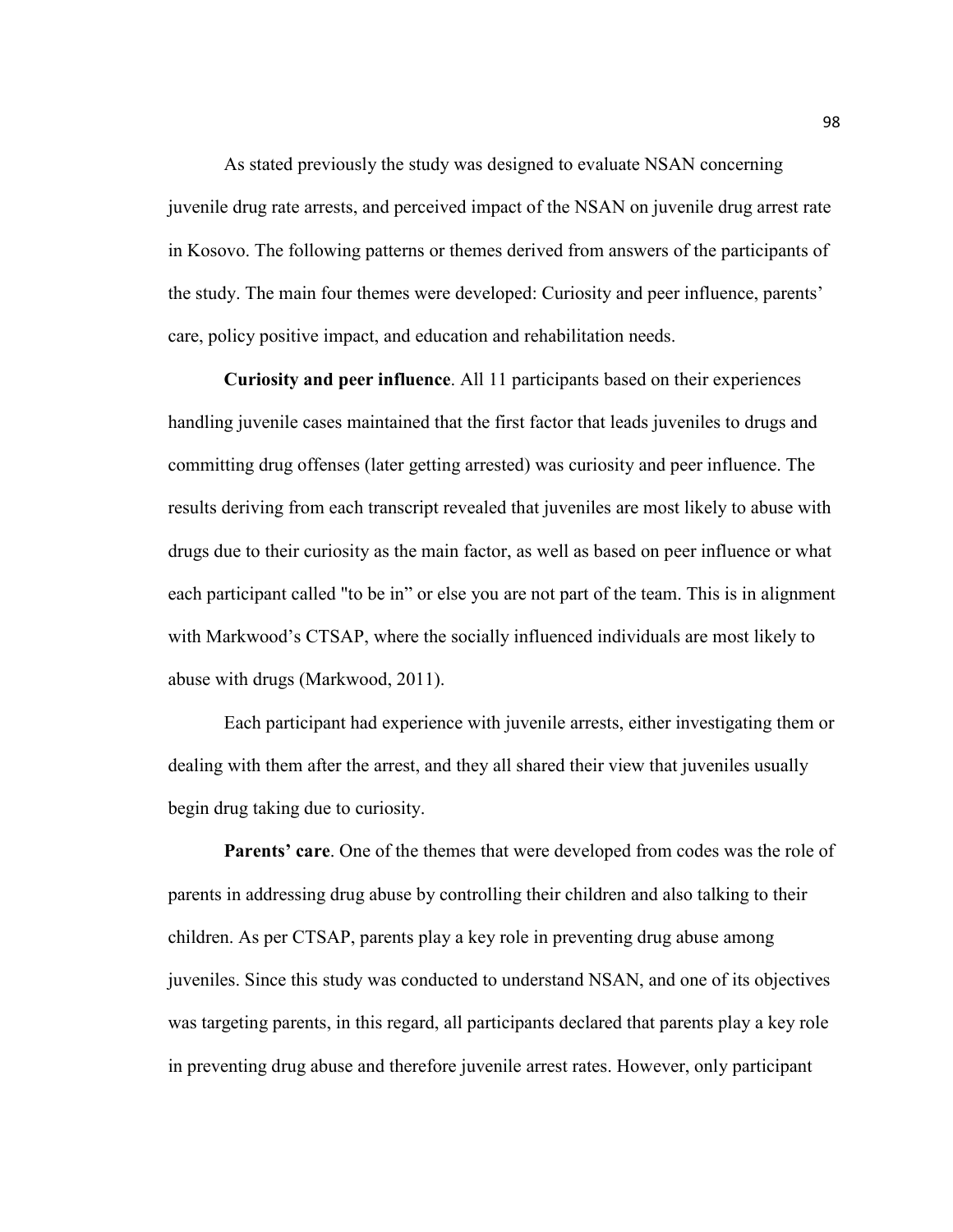PO7 declared that most of the parents do not know that their children may be involved in drug abuse for this reason they must be trained to understand drug use and abuse. In this context, PO3 indicated that parents hesitate to report their child to authorities for help due to stigma. Some of the participants (PO11, PO9, PO7, PO3, PO4), expressed the concern that parents must do more to work with their children, control their children and see to whom their children are associated at school or outside a home. This is why NSAN would be a great tool to target also the parents by educative programs and by increasing awareness about the risk factors.

**Policy positive impact**. One of the critical questions to participants of the study was their perception of NSAN impact on the juvenile drug arrest rate. Every participant sees the NSAN as a positive impact on the juvenile drug arrest rate either by maintaining the stability of the drug arrest rate or by reducing it, in regard to increased global trends. Participants, PO2, PO3, PO4, PO5, and PO7 indicated that the post-NSAN implementation increased the juvenile arrest rate in 2013 and the main reason for this was better cooperation between institutions due to NSAN implementation, and another reason was the increased trends of drug abuse at a global level. Cooperation and the increased number of investigators within the antidrug Unit at Kosovo Police have contributed to a slightly increased number of the juvenile arrest rates after 2012. Participant PO1 indicated that the increase of drug arrest rate is related to increased number of investigators within the Kosovo Police after 2012. The rest of participants (PO6, PO8, PO9, PO10, and PO11), indicated that NSAN decreased the juvenile drug arrests, justifying statistical data that if the NSAN was not implemented with the increased trend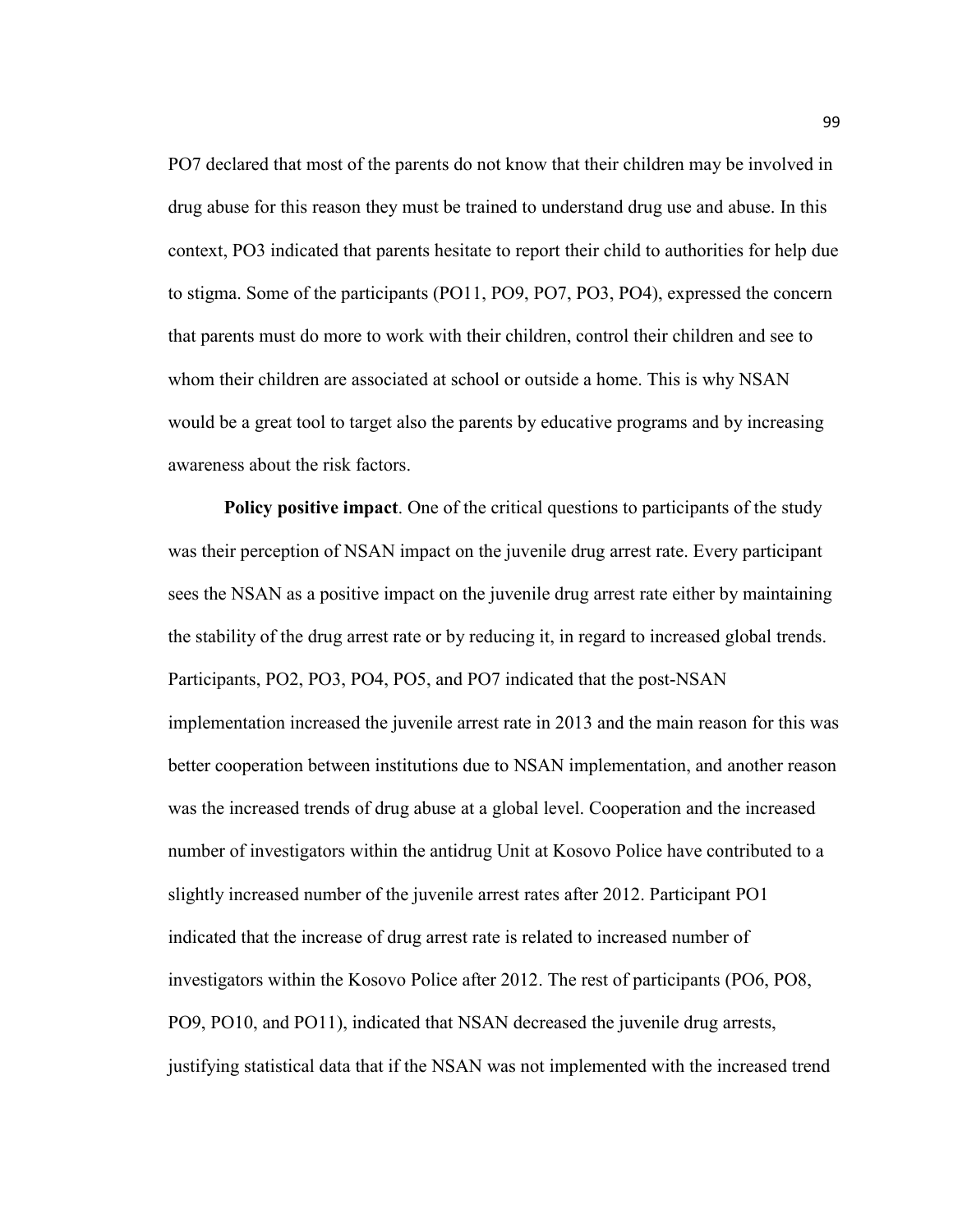of juvenile drug abuse, the juvenile drug arrest in Kosovo would have doubled. Overall, all participants think that NSAN had a positive impact in decreasing juvenile drug arrest rate in a long run. Participants of the study all perceived the NSAN as effective in the reducing juvenile drug rate in relation to global drug trends. Participants indicated that, because Kosovo doesn't have a drug rehabilitation center, this could be a factor also in NSAN effectiveness.

 **Education and rehabilitation needs.** From questions related to programs rooted in NSAN such as education and other programs, all participants think that without educative programs, the juvenile arrest rate could have been very high. Educative programs inhibited juvenile drug abuse and arrest rate. In this context participants PO1, PO5, PO6, PO7, PO8, and PO9 declared that additional programs are needed to be added in school curriculum because schools in Kosovo lack the curriculum programs about drugs. Participants PO4 and PO11 mentioned that more recreational programs are needed for youth, besides education, and participant PO3 indicated that besides education, the involvement of psychologists and counseling services are needed in schools.

Overall, all participants think that education programs had a positive impact in reducing the drug arrest rate despite the high global increase in juvenile drug issues. However, participants think that NSAN was a successful strategy and effective in addressing the juvenile drug arrest rate by implementing educative programs in Kosovo schools. Participants in this research indicated that juvenile drug arrest would have been higher if Kosovo had not implemented this strategy.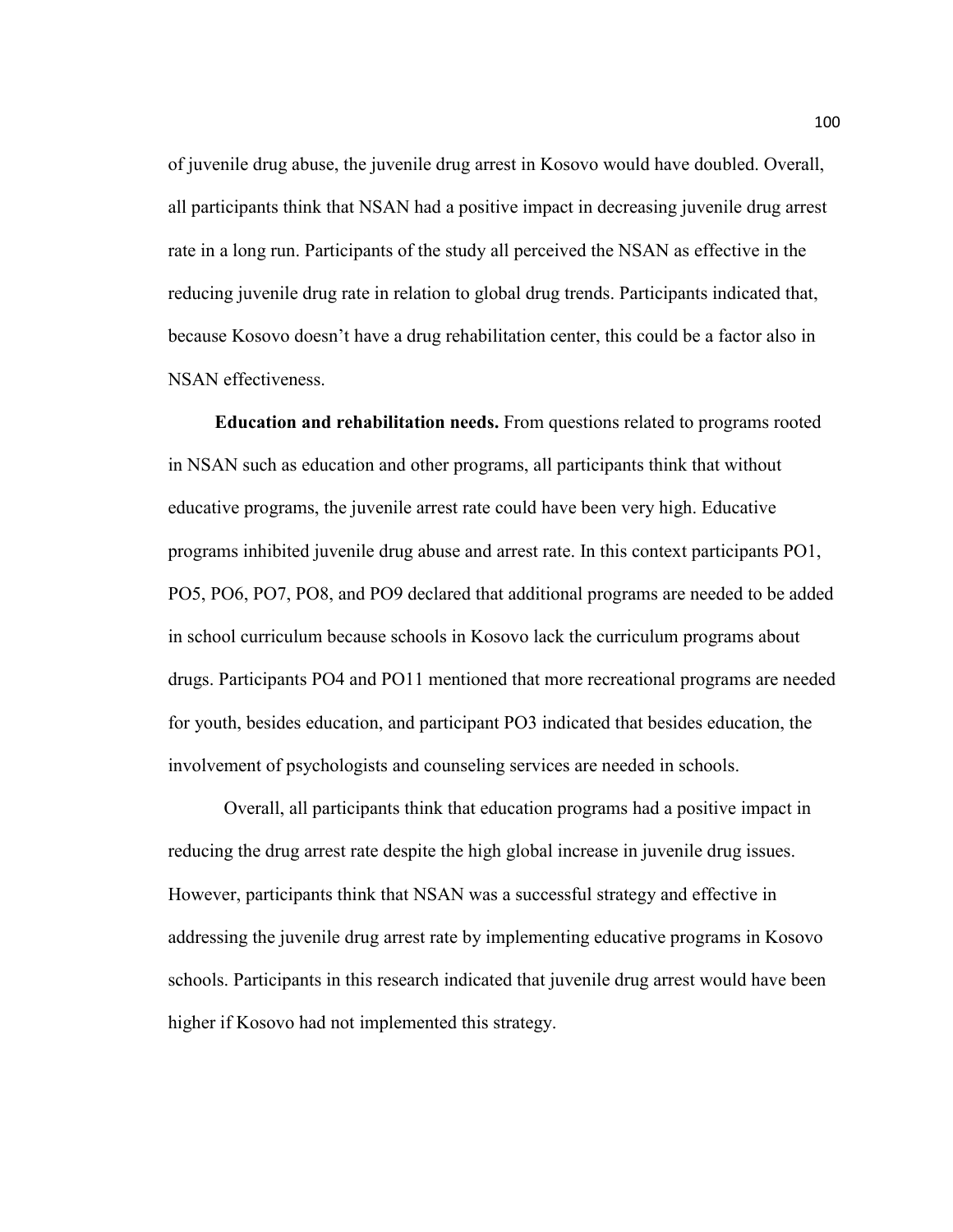In order to treat *discrepant cases*, such as increase and decrease of drug arrest rates, the participants were asked to interpret cases they have experienced based on their longtime work on the antidrug unit. Since all participants perceive NSAN in relation to the reduction of drug arrest rates as successful, then I have searched for rival explanations, because these explanations, along with mainstream explanations, offered a full description of how the strategy had the impact and why the policy was effective.

### **Descriptive Arrest Rates**

The data provided here is descriptive, not inferential. The purpose of providing a scatterplot was to visualize the juvenile drug arrest rates. Deidentified juvenile drug arrest rates from January 2009 to January 2015 were taken and analyzed through running a scatterplot on SPSS. To see the effects of NSAN on the juvenile drug arrest rate, the scatterplot shows that the juvenile drug arrest rate in 2013, were substantially higher than those in prior years of the juvenile drug arrest rate in 2013. The NSAN, upon implementation did not decrease juvenile arrest rates, but it has increased. In similar study of evaluation of policy in drug arrest reduction, the same results are found where elements of drug control policy, upon implementation led to mass incarcerations in the U.S (Burke-Shyne et al., 2017). The same conclusion came up after evaluation of drug control policy by the study conducted by Bowen and Redmond (2016), where the incarceration rate increased post-policy implementation.

Descriptive arrest rate does not support the assumption that post-implementation of NSAN would decrease juvenile arrest rates, in fact the arrest rates increased. Figure 1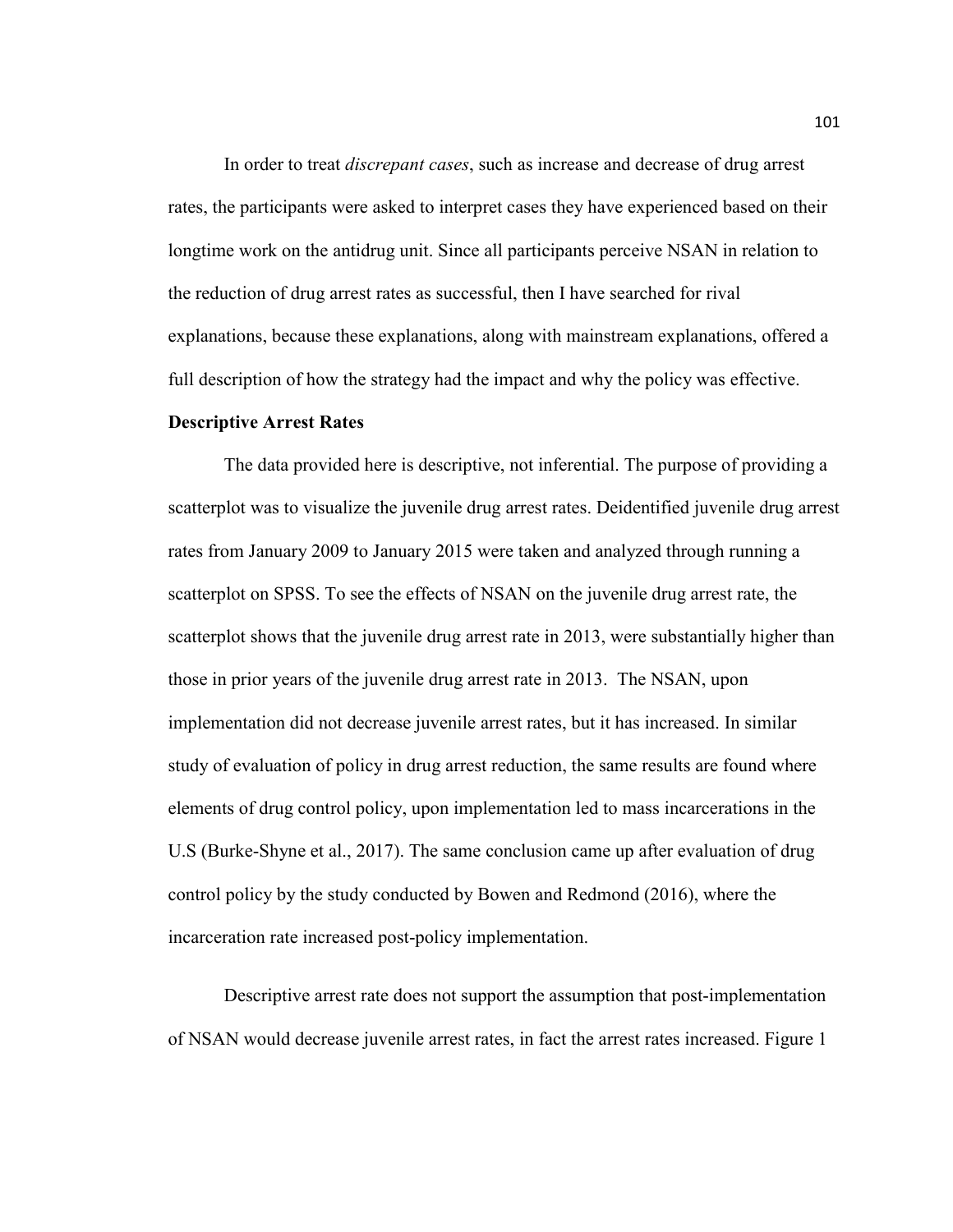is generated from SPSS, visualizing the juvenile arrest rates from January 2009 to January 2015.



Juvenile Drug Arrest Rate in Kosovo

Figure 1. *Juvenile drug arrest rate from 2009 to 2015, data taken from Kosovo Police, 2018.* 

Deidentified data on the juvenile arrest rate show that after the implementation of the NSAN in 2012, the arrest rate increased, especially in 2013. Table 2 shows the overall drug arrest rates in Kosovo from 2009-2014, confirming that NSAN has not been effective in reducing juvenile arrest rate in Kosovo. With the implementation of drug control policy in the United States and many countries, past study results indicated that using statistical data to determine the effectiveness of strategy implementation, resulted in no significant effect with regard to reduction of heroin related arrest rates (Keck & Correa-Cabrea, 2015). Glick (2017) found similar results occurred, where antidrug strategy deemed to be not effective to prevent juvenile drug abuse rates and arrests.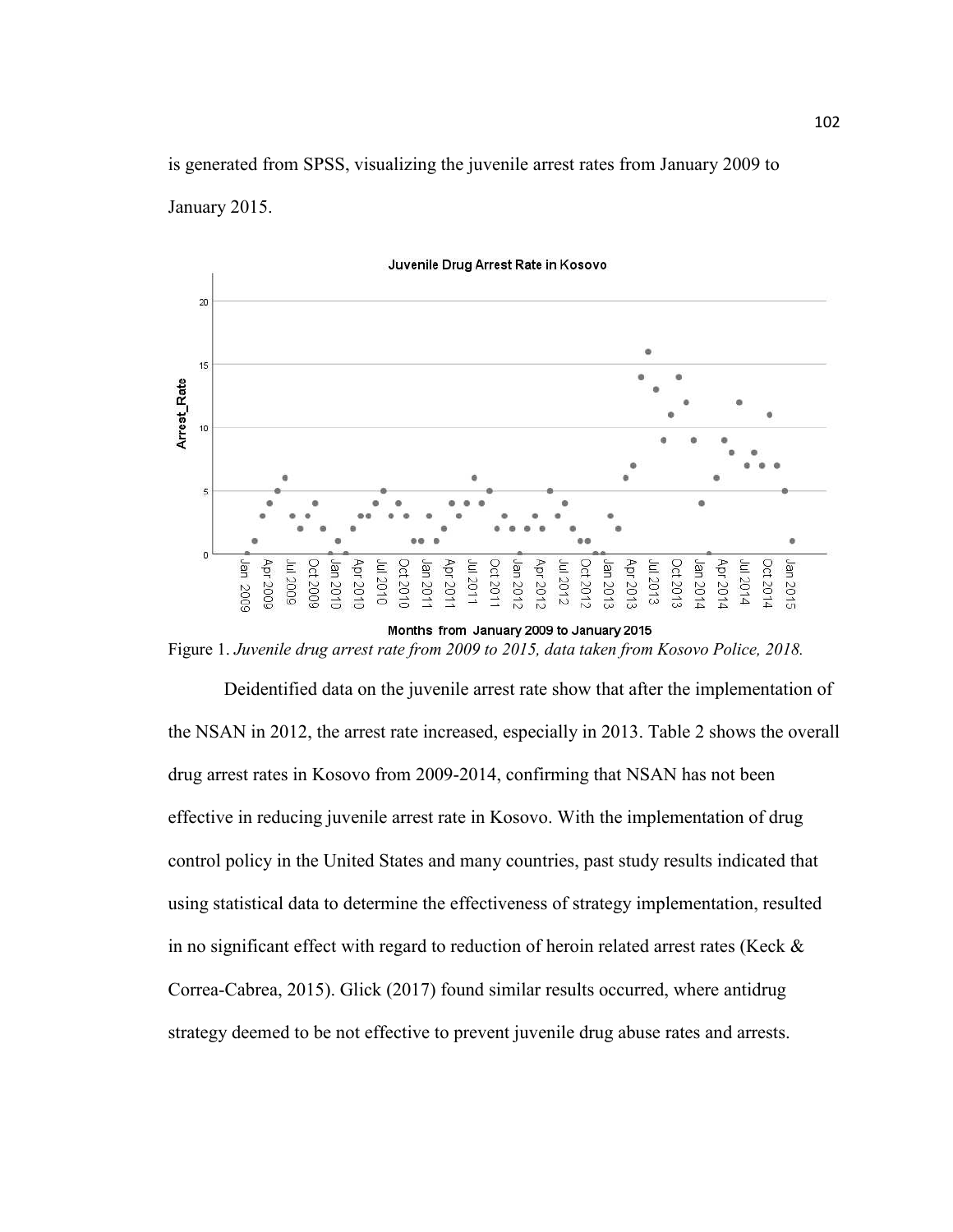Lancaster (2016), in the research about drug control policy ineffectiveness indicated that, policymakers often ignore evidence-based results due to lack of experience on the field.

| Drug Arrest Rates in Kosovo 2009-2014 |      |      |      |      |      |      |
|---------------------------------------|------|------|------|------|------|------|
|                                       | 2009 | 2010 | 2011 | 2012 | 2013 | 2014 |
| Juveniles                             | 33   | 30   | 39   | 23   | 116  | 84   |
| Adults                                | 381  | 433  | 508  | 553  | 540  | 871  |

Table 2. *Overall Drug Arrest Rates in Kosovo from 2009-2014*

(B, Nuhiu, Kosovo Police, personal communication, October 15, 2018)

The secondary deidentified data suggest as in Table 2, that drug arrest rates were substantially higher upon post implementation than pre-implementation of the NSAN. This could be due to the increased focused from the police on juvenile drug offenses under NSAN. Also, if drug education is not included in school curriculum, the strategy may not have impact in reducing juvenile drug abuses (Hargreaves, 2015), and if schools lack on programs where teachers or professional counselors with knowledge about drugs, then strategy or drug control policy deem to fail (Chinwe et al., 2015). NSAN may benefit from an educational component. When comparing juvenile drug arrest rate with adult arrest rate, it is apparent that there was a decrease in juvenile arrest rate in proportion to adult arrest rate concerning drugs, but increased compared to juvenile arrest rates of pre-implementation of NSAN. In 2009, based on arrest rate data about drugs, 414 individuals were arrested for drugs among them 33 juveniles, which accounted for about 8 percent of juvenile arrests (B. Nuhiu personal communication, October 15, 2018). In 2010 the total arrest rate about drugs was 463, out of them only 30 juveniles were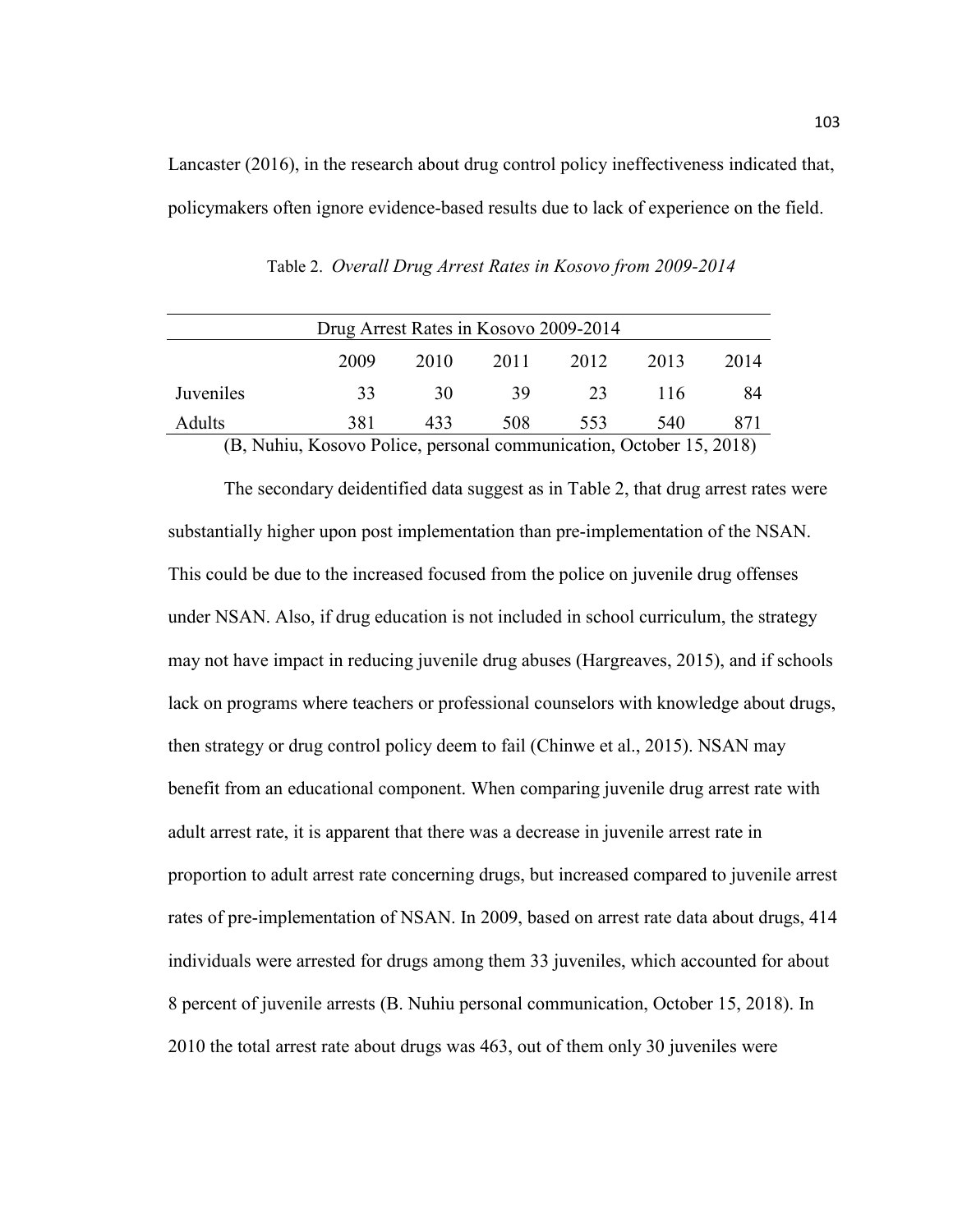arrested which equals with 6 percent of juvenile drug arrest rate. In 2011, there were 547 arrests, out of the 39 juveniles for drugs, or equaling with about 7 percent of all drug arrests. The results of this study are similar to Lloyd's (2015) study, indicating that the policy may not address all risks of juvenile drug abuse, furthermore, supply reduction rooted in policy in similar study conducted by Duenas (2017), yielded the same results as this study, that strategy did not have positive impact. Among many policies analyzed in the past, rarely any that had specific harm reduction interventions, really reduced the juvenile drug abuse (Hyshka et al., 2017), and also it is not clear if the strategies that target only youths and general population, about the effectiveness, as wider gap of time is needed to see the impact of them (Herzberg et al., 2017).

Even though Markwood's CTSAP is accepted as possible theory that would reduce drug arrest rates among juveniles, studies in the past disconfirm the effectiveness of policies and this theory, elaborating that drug control policy contributed significantly in increasing arrest rates as in a study conducted by Seddon (2016). Strategy for War on Drugs, and antidrug policy through targeting high drug areas (Duenas, 2017; Seddon, 2016) and analyzing drug arrest rates (Bowen & Redmond, 2016; Burke-Shyne et al.,2017), results showed that drug control policies, strategies that are focused on drug arrest rates, and targeting illegal drug markets are ineffective (Burke-Shyne et al. 2017). Many studies conducted in the past about a strategy aimed at reducing juvenile drug issues were ineffective due to the lack of appropriate implementation of strategies, or lack of budget to implement drug control policy (Friend et al., 2015; Klisch et al., 2013; Okamoto et. al., 2014; Thurman, & Boughelaf, 2015; Von Hout & Brennan, 2012,).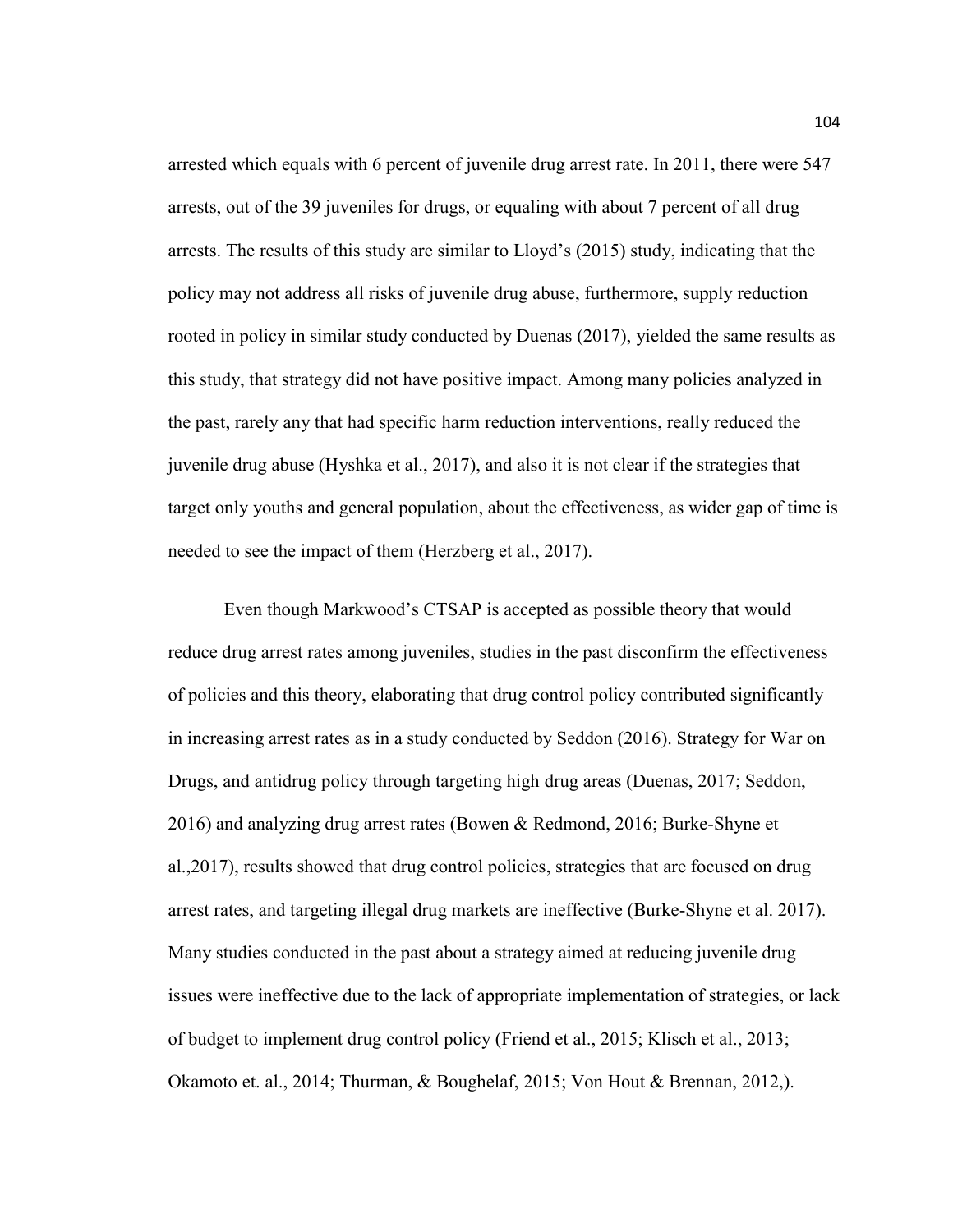There are several reasons why criminal justice strategies aimed at reducing a certain problem like drugs could result in higher arrest rates. The mostly likely is that more resources are being devoted to this issue and therefore it is reasonable to assume that the police are simply detecting more violations rather than the actual rate (not the arrest rate) going up. There could also be other factors that influence drug use that are outside of the control of the criminal justice system. A final possible factor is that it could take longer than a few years for a strategy to have the intended impact.

## **Evidence of Trustworthiness**

*Credibility* was very important; for this reason, each participant was asked questions in a very simple and understanding way. Through a process of *triangulation*, questions asked to participants were verified with existing data. Follow-up questions were asked to clarify answers. Through *member checking*, the researcher interpreted information collected during the interview and ask participants to review these data (Devault, 2017). Participants were asked to review their statements to see if there was anything left out, or if participants left any gaps. All participants stated that documentation accurately reflected the intended answers of the study.

*Transferability* is referred to external validity process (Creswell, 2014). The researcher selected participants who provided subject matter expertise on the impact of the implementation of NSAN. Participants that had at least ten years of experience in the antidrug section of the police department shared essential data for the study. Through *thick description* (explaining in detail the location, methods, and participant's qualifications, education, and their experiences), this study could be replicated in the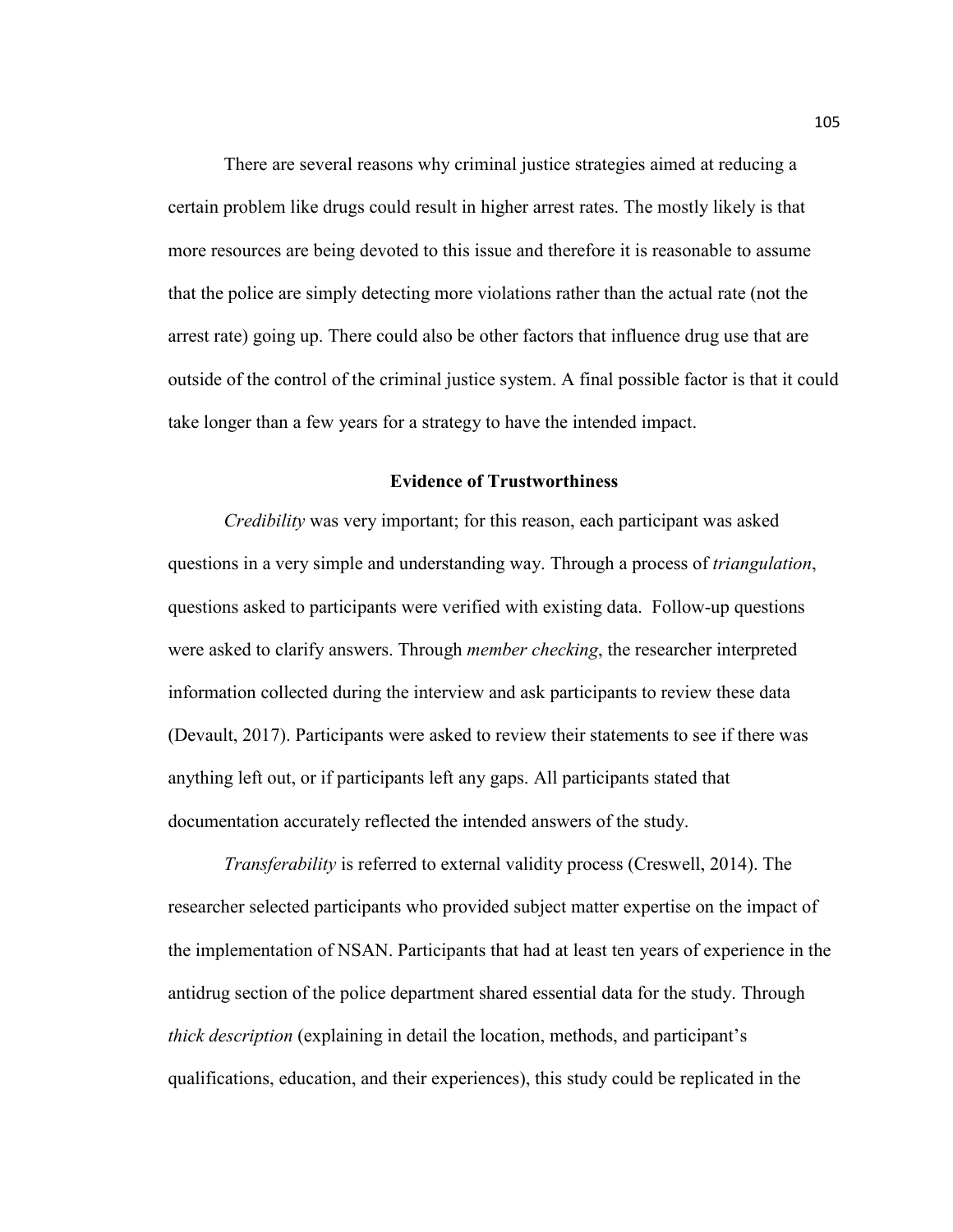future in other regional countries. Any transferability of this information to other countries would require further research in those countries. This study could be replicated in other police organizations elsewhere in the world.

*Dependability* referred to the stability of the data collected (Ratvich & Carl, 2016). Participants reviewed the researcher's interpretation of data, and if participants agreed that the interpretations were accurate, then dependability was achieved. In case the participants did not agree with the researcher's interpretation of data, then the researcher revised and added data to participants' responses.

*Confirmability* referred to neutrality and the acknowledgement of the exploration of the ways that the researcher's bias and prejudice affected interpretations of data. This was mediated to the fullest extent possible through the structured reflexivity process and external audit (Ratvich & Carl, 2016). To ensure confirmability in this study, field notes, transcripts, memos and journaling were analyzed by comparing results across all types of data collection to triangulate responses and validate commonalities in response to themes.

Before the interview began, the researcher pointed out the semistructured questionnaire for each interview, and used the questionnaire to take notes after each answer was received from participants. Upon completion of all interviews the researcher turned the voice recoded interviews into transcripts. The transcripts were cross checked with field notes, to ensure that everything was included in the study. Coding memos were used to codify data, and journaling was used after each day during the study to record the feelings of the researcher about the study and the process.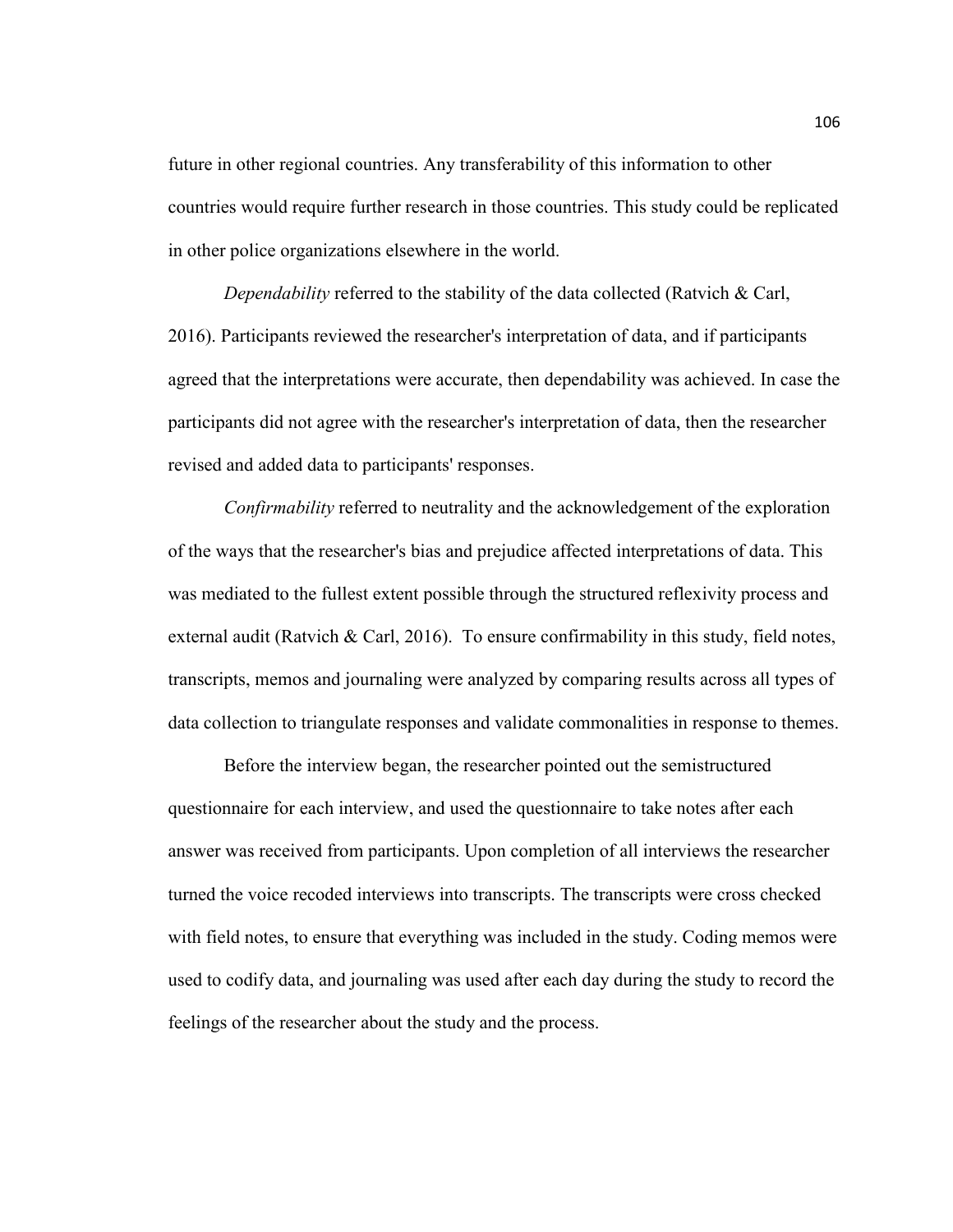#### **Summary**

To answer research questions about juvenile drug arrest rates and the perceived impact of NSAN on juvenile drug arrests in Kosovo, deidentified juvenile drug arrest rate data were examined and antidrug officers were interviewed. From in-depth interviews through transcribing data and generating codes, four main themes were developed. All of these themes are related to the impact of NSAN in juvenile drug arrest rate in Kosovo. All participants perceived the NSAN implemented in 2012 as effective and successful. Based on analysis of deidentified juvenile drug arrest rate, the visualized data showed that with the implementation of NSAN, the arrest rates increased. Considering both sets of data (quantitative and qualitative), the findings are mixed. On the qualitative side, the police officers view NSAN as effective. Conversely, on the quantitative side the arrest rates for juvenile drug offenses went up. Similar studies in the past yielded the same conclusion where with the implementation of new policy arrest rates increased (Friend et al., 2015; Klisch et al., 2013; Okamoto et al., 2014; Thurman & Boughelaf, 2015; Von Hout & Brennan, 2012), and this may be result with the implementation, where to see the effects of policy, the time frame should be longer. The juvenile arrest rates went up, there are some variations on post-implementation, and this variation is a good idea for further research. Chapter five will provide more in-depth interpretation of results.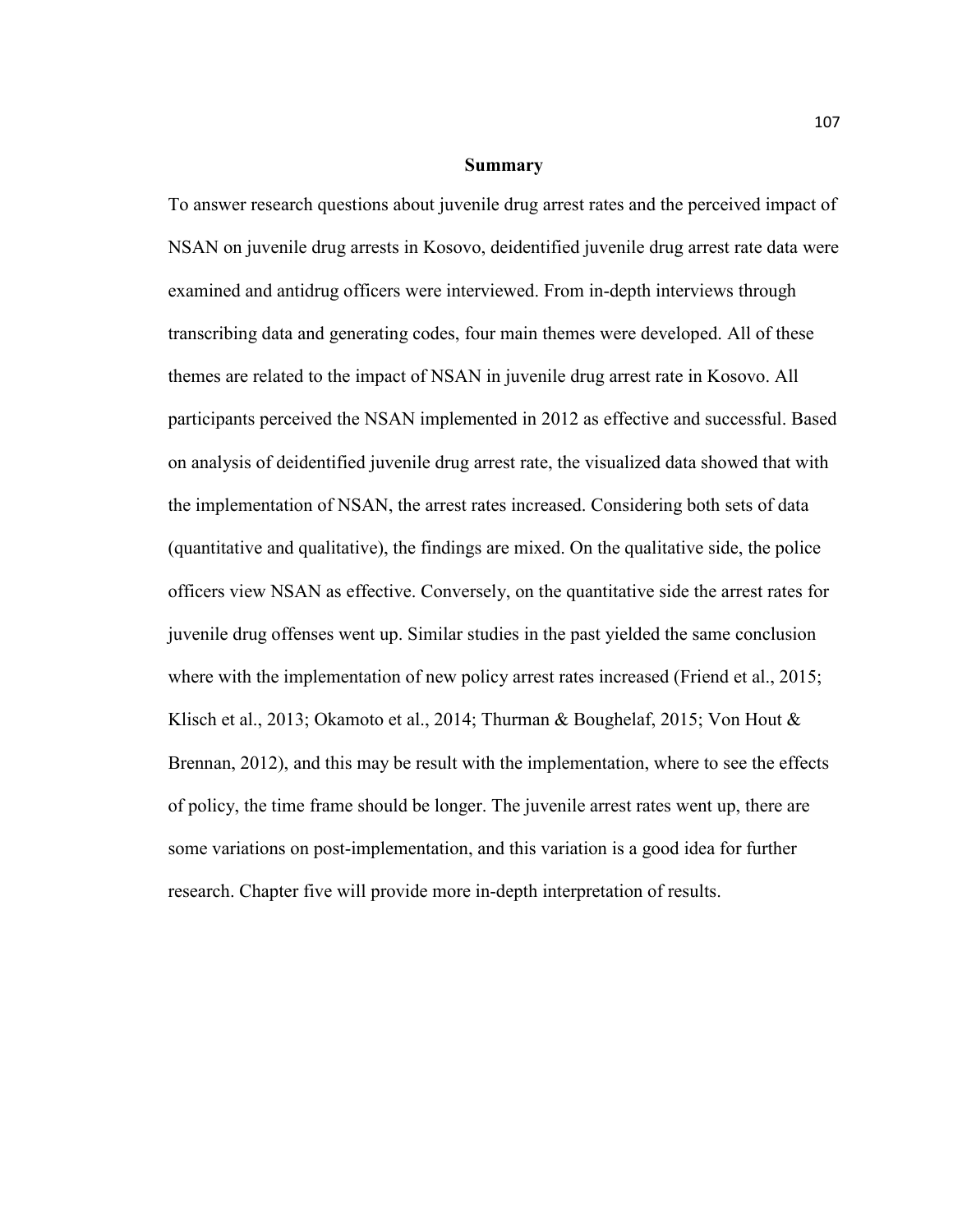Chapter 5: Discussion, Conclusions, and Recommendations

## **Introduction**

The purpose of the study was to evaluate NSAN in Kosovo through using Markwood's CTSAP. The study consisted of a mixed methods approach. Kosovo implemented NSAN in 2012; however, until this study, it was unknown if this strategy had an impact on reducing juvenile drug arrest rates. To understand the impact of the strategy and evaluate it, deidentified juvenile arrest rates were visualized, and through indepth interviews, antidrug officers gave their insight and experiences of the strategy's effectiveness.

Visualized deidentified secondary data suggest that with the implementation of NSAN, the juvenile arrest rates increased. Similar results came up from past research in relation to drug control policies. In the U.K., similar results came up in the study related to evaluation of drug control policy, where the arrest rates increased upon implementation of new policy (Taylor et al., 2016).

Similar policy analysis in the past brought similar results such as the increased drug arrest rates upon implementation of antidrug strategies in many countries (Friend et al., 2015; Klisch et al., 2013; Okamoto et al., 2014; Thurman & Boughelaf, 2015; Von Hout & Brennan, 2012). Further research is needed to fully understand impact of NSAN. In order to fully understand policy impact, more time is needed for such research (Duenas, 2017; Seddon, 2016). In some cases, new policies upon implementation, fail to give desired effects (Harden, 2015).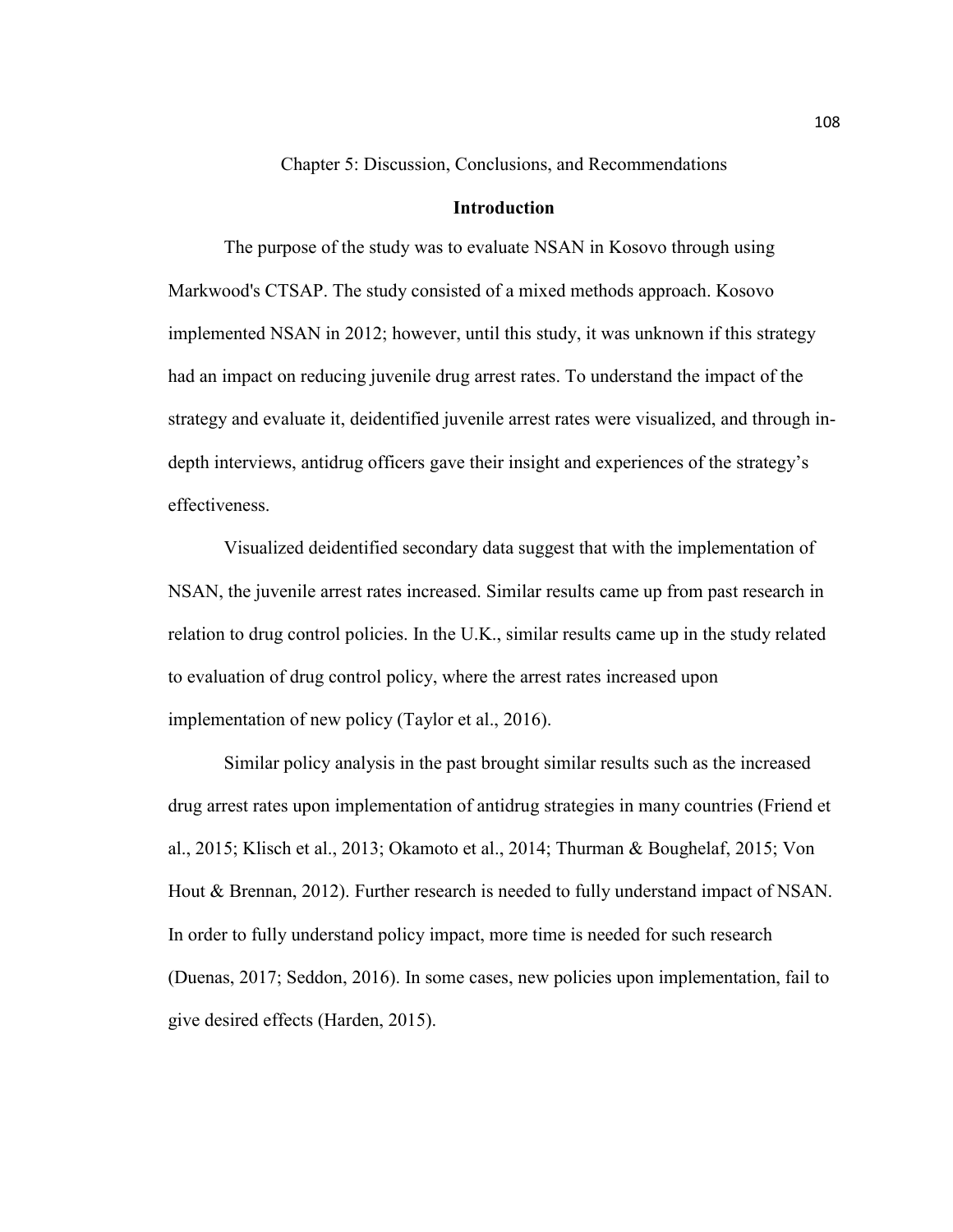Qualitative findings from this study showed that NSAN was perceived as effective by antidrug officers. Participants perceived NSAN as effective, but explained that increased juvenile drug arrest rate was due to the cooperation between police, schools and other health institutions. Experts' experiences confirm that Markwood's CTSAP is effective and touches key factors in reducing juvenile drug arrest rates, however, deidentified secondary data do not support such conclusion.

### **Interpretation of Findings**

Mixed results came out of the study, where participants in the study confirmed that education and peer-influence play a crucial role in shaping juvenile behaviors, but descriptive statistics did not support this. Based on deidentified secondary data, with the implementation of NSAN, there was increased juvenile drug arrest rates, which confirms that the strategy was not very effective in reducing juvenile drug arrest rates. Descriptive statistics show that from 2009 to 2012, the average arrest rate of juveniles was about 35, and from 2013 to 2014 there were about 90 juvenile arrests. This is high increased rate after the implementation of NSAN. In the U.K, Tayler et al. (2016) found a similar policy analysis in relation to drugs, where the drug abuse among juveniles increased after the policy implementation. Descriptive statistics of this study also confirm the study of Houborg et al. (2014), indicating that with the new policy implementation in Copenhagen, drug arrests increased, due to the fact that the policy was subjective, and was not fully implemented due to the lack of resources. Even though with the implementation of NSAN, it was assumed that the juvenile arrest rates would decrease, in reality after this research, now it is known that with the implantation of this strategy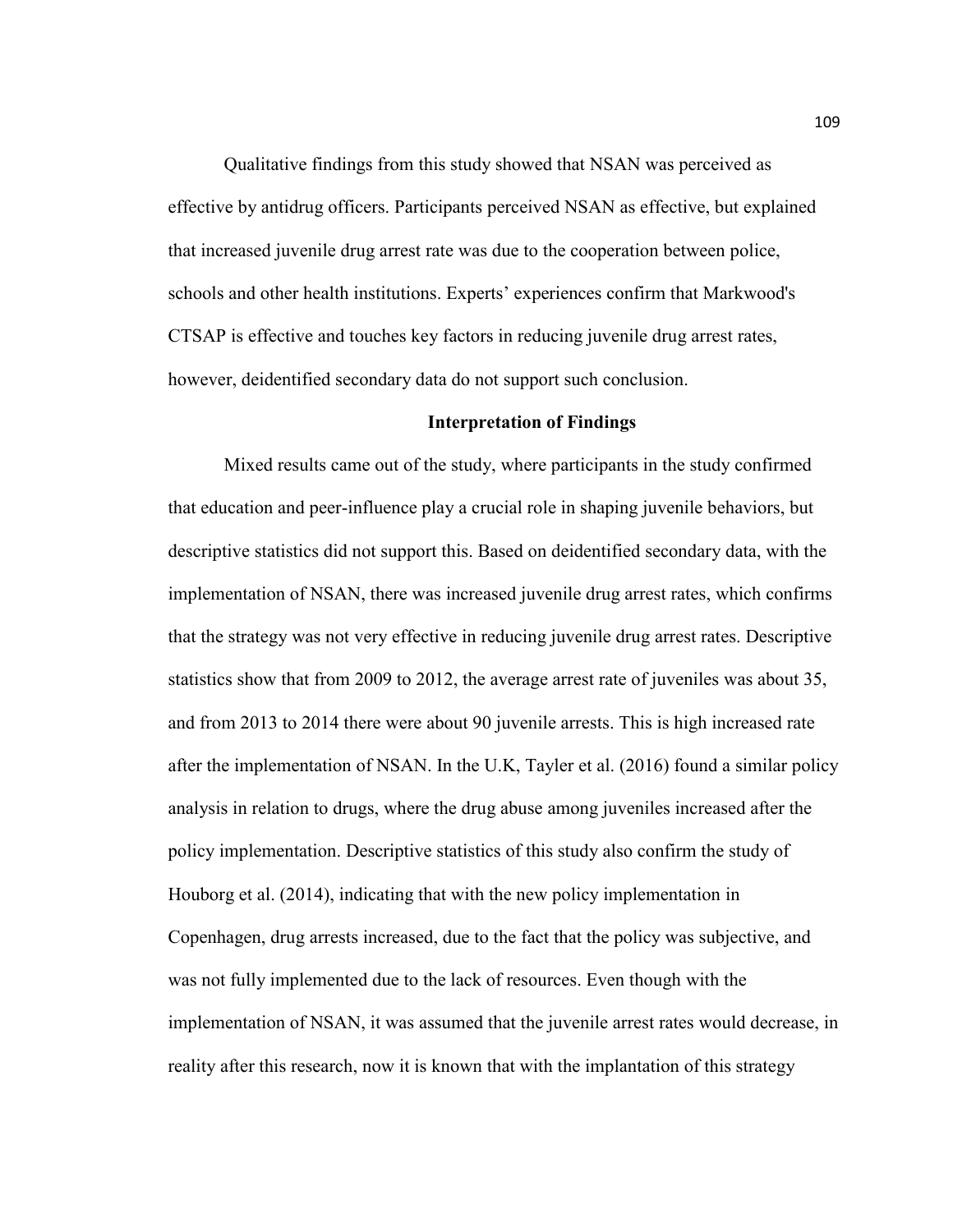arrest rates increased. In a similar study regarding, Patten (2016) found that the policy increased the arrest rates and drug issues, in a similar way as found with the NSAN implementation. In many past research studies on this, new policies did not bring desired results as a policy on legalization that did not reduce drug crimes, as was intended (Maier et al., 2017).

 Most of the past research indicated that education at an early age as youth, and also increasing awareness through educative programs enacted through drug control policy is effective in reducing juvenile drug use (Baharudin et al., 2014; Chinwe, Onyilofor & Chinelo, 2015). This was confirmed by interviews conducted for the study, where antidrug experts stressed the importance of education to increase the awareness of drug consequences. Participants, PO1, PO2, PO3, PO4, PO5, PO6, PO7, PO8, PO10 and PO11 indicated that through educative programs juveniles were kept away from drugs, and these programs had positive impact, but there are needed rehabilitation centers for those already taking drugs, because in lack of rehabilitation institutions the same juveniles are arrested many times, thus increasing juvenile drug arrest rates. Similar results came out in a study conducted by Meehan (2017), indicating that drug education would keep juveniles away from drugs. However, descriptive statistics on juvenile drug arrest rates do not coincide with the opinion of participants. PO3 and PO10 indicated that more educative programs are needed in Kosovo schools, and it would be a good idea "to show juveniles in schools how a healthy person differs from drug addicted and this physical visualization could serve better purpose of awareness." PO10 and PO11 stated that educative programs increased the awareness due to the high number of interested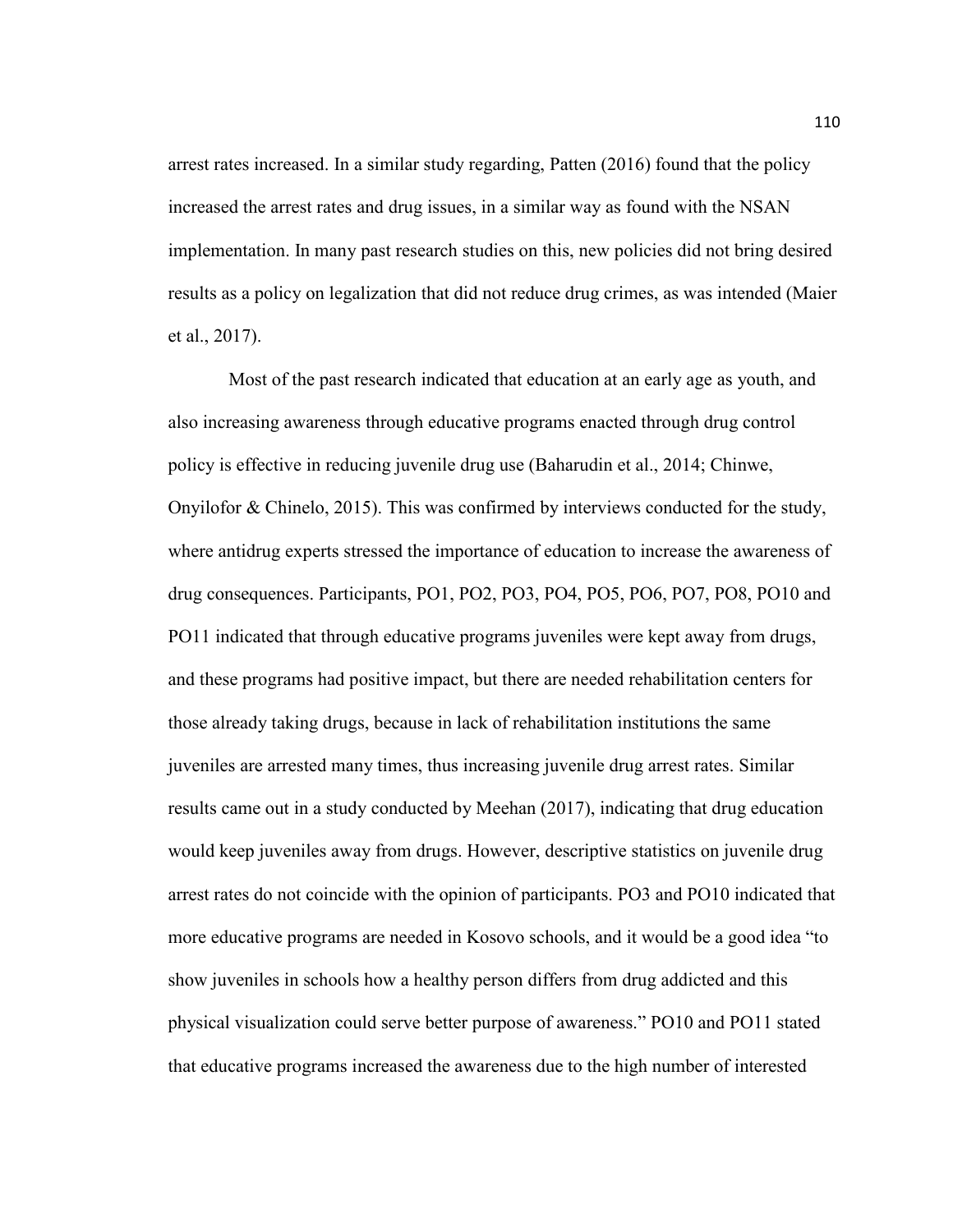juveniles wanting to participate in such programs in schools. In similar studies, education was emphasized as a key prevention factor (Klisch et al., 2013; Lloyd, 2015; Thurman  $\&$ Boughelaf, 2015), and that school curriculums must contain more education programs and experts to teach those modules (Skinner et al., 2014; Thurman et al., 2015).

## **Curiosity and Peer Influence**

Results of this study are mixed, while deidentified data disconfirm the CTSAP, but were confirmed by interviewed participants. Each participant indicated that curiosity and peer influence played key role for juveniles to begin drug usage in Kosovo. However, the visualized juvenile drug arrest data do not support such findings. Meehan (2017) found that underage groups took drugs for lack of knowledge and education about the risk of using drugs. Meehan's (2017) study confirmed that juveniles lack the knowledge about drugs before using them, as all participants of this study indicated. Although Kosovo had prohibition laws in the past, and even now, still strict laws could not prevent juvenile drug arrest rates or juvenile drug abuse. Ferri et al. (2015) indicated that three core elements of prevention should not be ignored, such as: reducing exposure to drugs, promoting a healthy lifestyle, and creating a safer environment. However, the findings of this research are not aligned with some of the core elements suggested by Ferri et al. (2015), such as preventing drug abuse by reducing exposure of drugs to juveniles. All participants in the study indicated that peer influence and curiosity were the first main risk factors of juvenile drug abuse. Data from interviews confirmed that prohibition policies and high arrest rates do not bring positive results in addressing drug use (Des Jarlais, 2015; Duenas, 2017; Houborg et al., 2014; Lancaster, 2016). Participants PO1,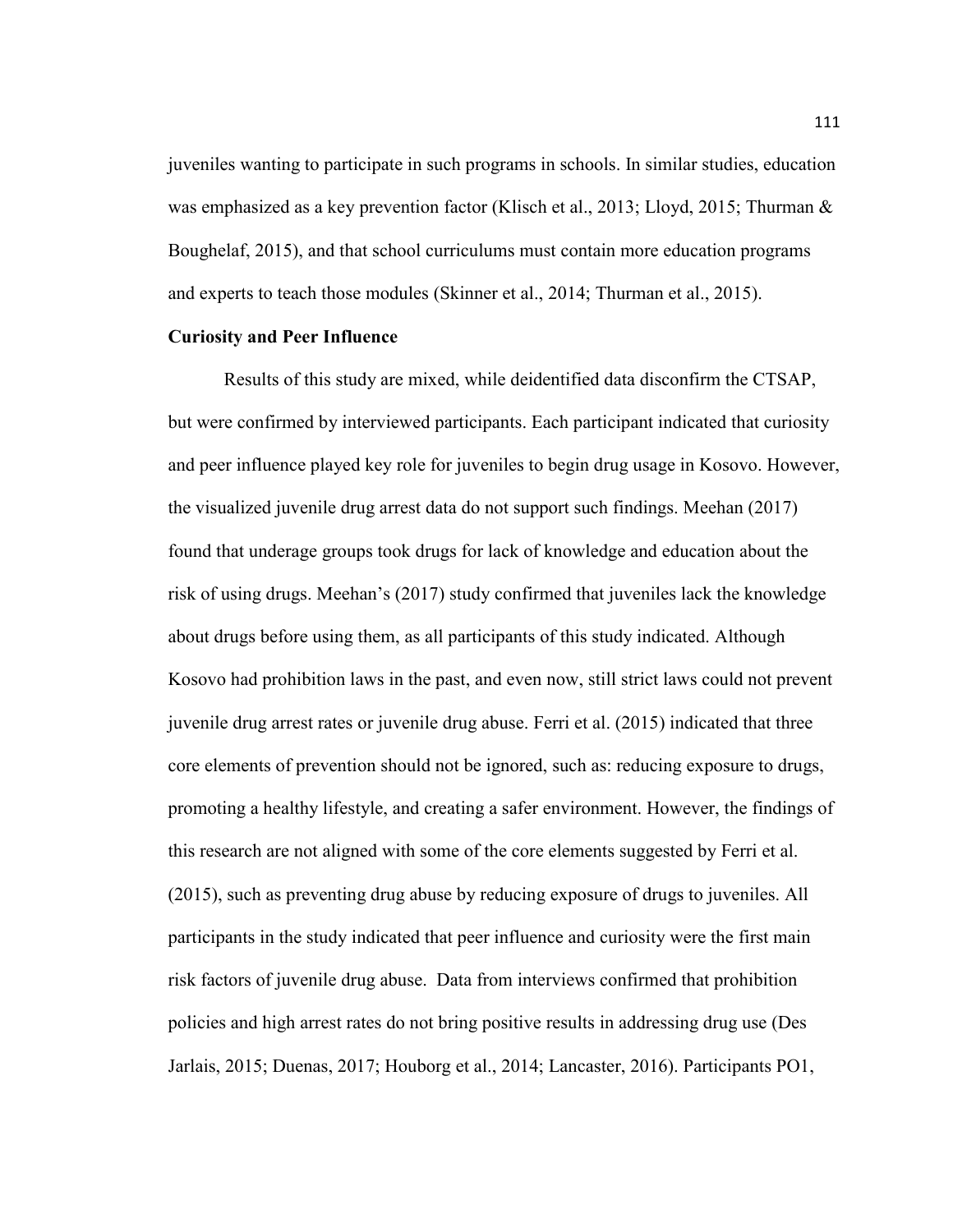PO2, PO3, PO4, PO5, PO6, PO7 and PO9 indicated that without rehabilitation programs, the juveniles will be re-arrested after release, "this is why drug arrest rates are higher". This is confirmed by past research, where rehabilitation (Nedelec et al., 2017), along with a family therapy (Connolly & Grandfield, 2017; Okamoto et al., 2014) played crucial role in reducing juvenile drug abuse, because juveniles are recuperated from drugs and are less likely to be re-arrested (Wallace, 2012).

Based on deidentified secondary data on the juvenile drug arrest rate, the arrest numbers of juveniles remain still low, but increased post implementation of NSAN, confirming findings by Adrian (2015) where drug control policies and laws, always produce additional unplanned consequences and often adverse effects. Visualized deidentified juvenile drug arrest data from Figure 1, and Table 1 indicated that in 2009, of all drug arrested individuals (adults and juvenile), only 33 were juvenile or accounting for 8% of overall drug arrest rate in Kosovo. Participants, PO2, PO3, PO5, PO7, PO9, PO11, indicated that the drug arrest and abuse rate among juveniles in Kosovo still remain low, but increased juvenile arrest rates after the NSAN, as they concluded "the increased cooperation between agencies let to investigation of more crimes, and schools were more willing to report abuses". This confirms the study by Burke-Bowen and Redmond (2016) indicating that new drug policy led to mass incarcerations. However, both descriptive data and interview data disconfirm the total arrest rate of 1,441 juvenile drug arrests from 2009-2013 portrayed by Hajdari (2015).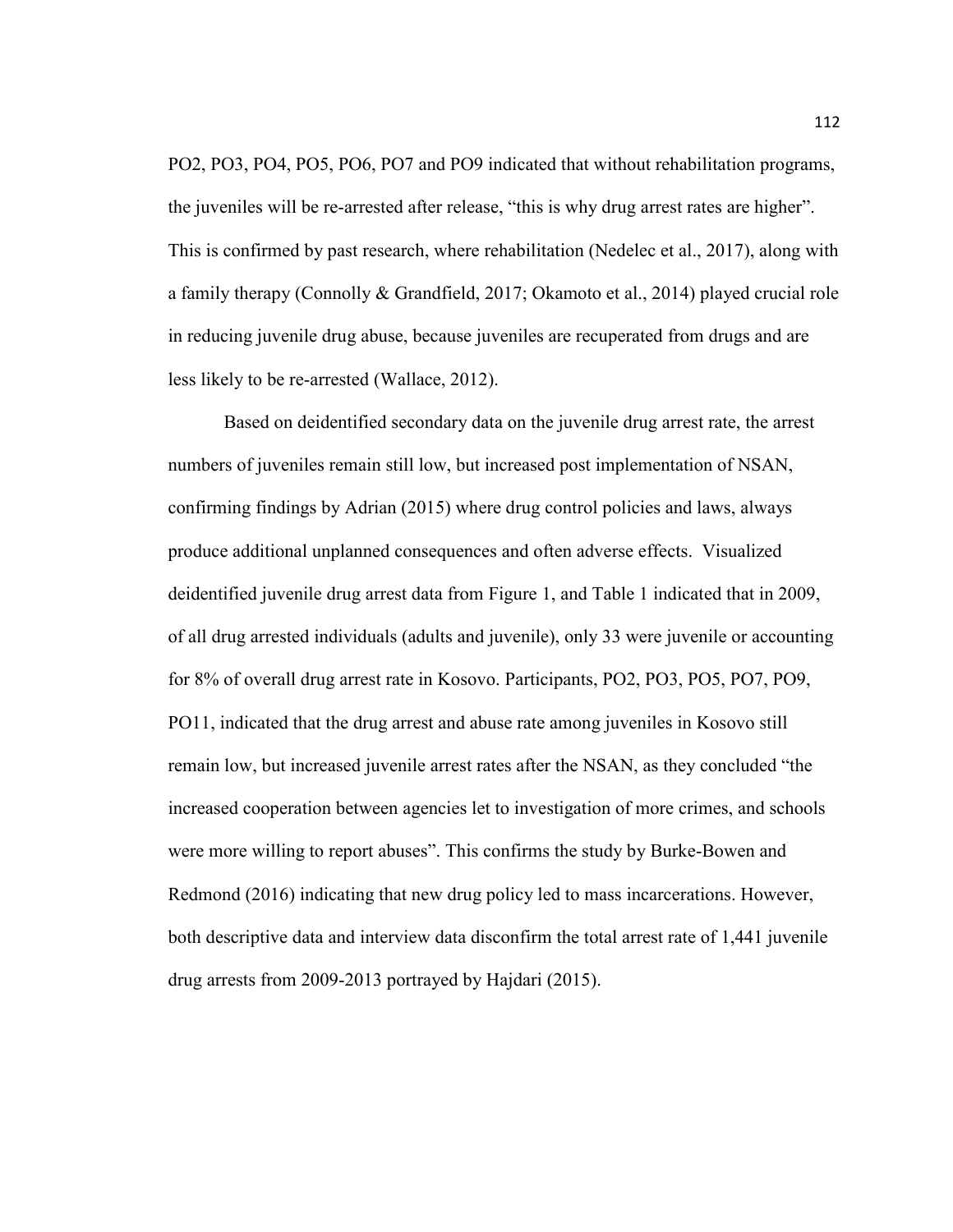# **Parents' Care**

It is apparent that, because juveniles begin to use drugs during their teen years, and sometimes even earlier, it is important for parents to care about their children and control them (Markwood, 2011). In the context of a study conducted by Wallace (2012), the community-based treatment programs are confirmed as factors that may play a crucial role in increasing parents' awareness, in preventing their children from abuse with drugs. In a study conducted by Baharudin et al. (2014), family intervention was crucial which confirms the findings of this study. Family or parents are key players in the prevention of juvenile drug arrests or juvenile drug abuse. Studies by Meehan (2017) and Gorgen et al. (2013) found that juveniles see parents and peers as the most important source of preventive influence. In this study, it is unknown what roles the parents played, but perhaps changes to NSAN could consider the significance of parental influence. The police officers interviewed in this study shared the same beliefs that were found in the Georgen et al. (2013) research emphasizing parents' role in reducing juvenile drug abuse. Each participant stated that the key role in the prevention of juvenile drug abuse and arrest relied on parents, and their ability to control their children. Participant PO3, PO4, PO6 stated, "parents must be more active in regard to their children and find out who they are friends with, and take measures". Cultivating values, beliefs and worldviews of healthy youth had a positive impact in drug prevention (Okamoto et al., 2014). The qualitative findings confirmed that values such as parental care and awareness for their children are very important for juvenile drug abuse prevention. However, deidentified visualized data show that with the implementation of NSAN, juvenile drug arrest rates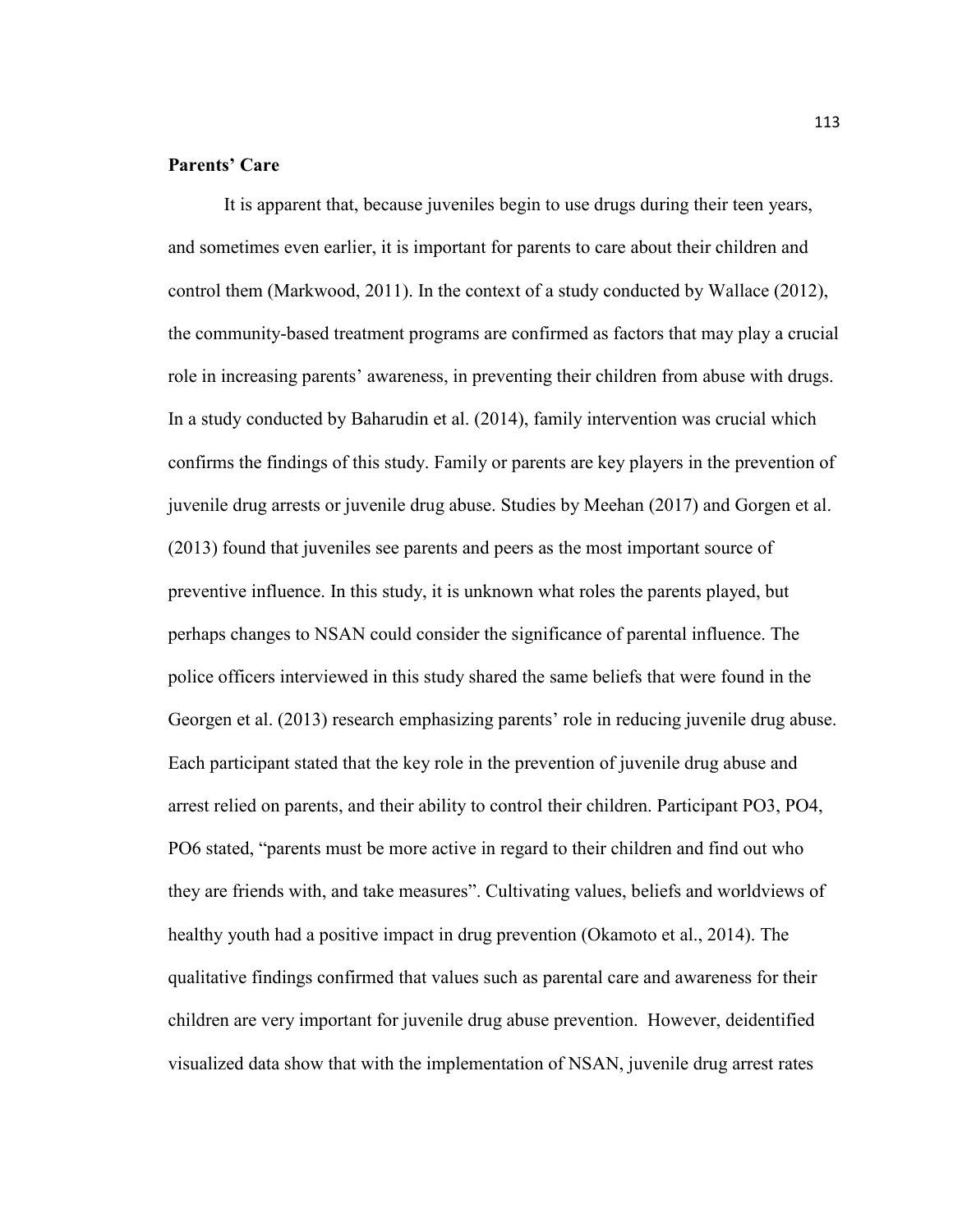increased and remained higher than pre-implementation. As discussed previously, there could be several reasons for this. This research did not examine the role of parents. Also, some strategies fail or are ineffective due to lack of budget (Caputi, 2015), others due to lack of expertise of those who carry out the programs (Klisch et al., 2013; Lancaster, 2016; Lloyd, 2015; Skinner et al., 2014).

# **Policy Positive Impact**

In this study, experts shared their experiences in the implementation of this strategy. As was stated in the previous chapter, all participants stated that the NSAN had a positive impact in reducing juvenile drug arrest rates in the long run comparing to overall drug arrest rates in Kosovo. However, visualized deidentified juvenile drug arrest data used through scatterplot, disconfirm the findings because post-implementation showed increased juvenile arrest rates.

Results from interviews indicated that officers perceived NSAN as effective, and from their perspective, the NSAN immediately after approval increased the juvenile drug arrest due to two main factors: 1) better cooperation between other institutions and police (schools and healthcare centers), and 2) increased number of investigators in the antidrug unit. Researchers of drug control policy and strategies to prevent juvenile drug abuse argued that targeting juveniles and their parents is very important and a key factor (Chinwe et al., 2015; Des Jarlais, 2015; Lloyd, 2015; Meehan, 2017). These studies disconfirm the findings that NSAN with its educative programs and objective of targeting parents brought positive results in reducing juvenile drug arrest rates, if implemented fully. Wong and Manning (2017) also found that drug abuse policy implications resulted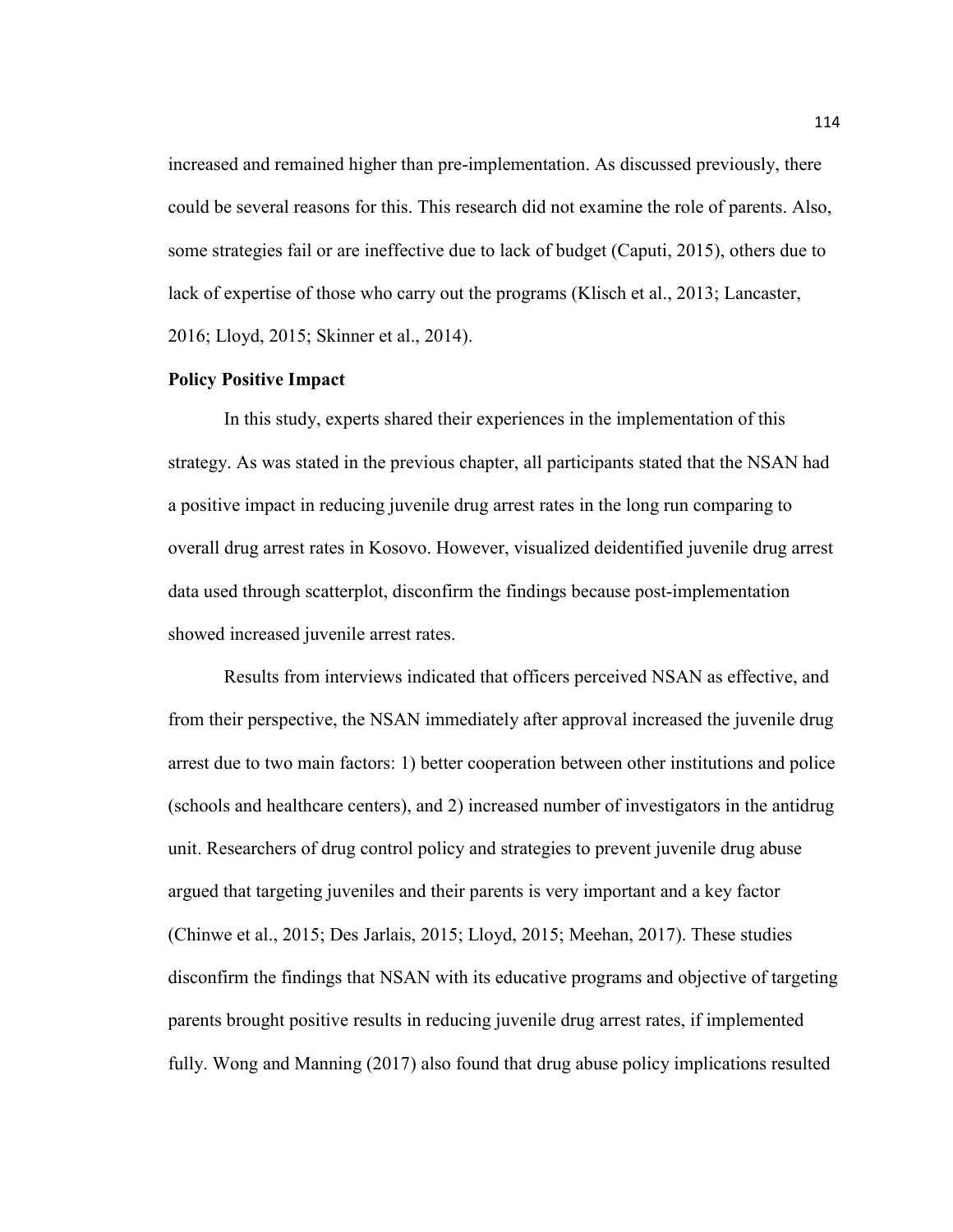from factors associated with social, environmental factors. Thus, the policy must consider social factors. In this study, participants agreed that social influences and factors contribute to the juvenile drug arrest rate, and also participant PO6 stated that attitude toward the stigma of drug abuse is also another issue in Kosovo. Increased juvenile arrest rates as per descriptive statistics support the findings of Lloyd (2015), suggesting that punishment of offenders and juveniles can reduce juvenile drug issues, and a combination of therapy and drug enforcement rooted in a policy can have positive effects. None of the participants considered the legalization of drugs as a solution to this issue. LaSalle (2017), offering an approach to harm reduction, found that stigma is another issue, and rehabilitative programs must be offered to youth in need, and such programs must be part of a prevention policy. In this context, the study confirms LaSalle's findings of adding rehabilitative programs in current drug control policy. Participants in this study when asked if they would change or add anything to NSAN, ten out of eleven stated that they would add rehabilitative centers as part of a prevention strategy. Even though legalization would reduce drug arrests (Glick, 2017; Maier, Mannes & Koppenhofer, 2017), all participants were against this. Experts of the antidrug unit in Kosovo think that legalization could bring more issues and problems in society. Policy intervention could have a positive impact in drug use prevention (Klisch et al., 2013; Lloyd, 2015), and drug use reduction (Jiloha, 2017; Markwood, 2011Skinner et al., 2014; van Wel et. al., 2016). In this regard, findings from interview data indicated that intervention based on NSAN had a positive impact, but visualized data do not confirm this. In fact, visualized deidentified data on juvenile arrest rate show that NSAN increased the arrest rate instead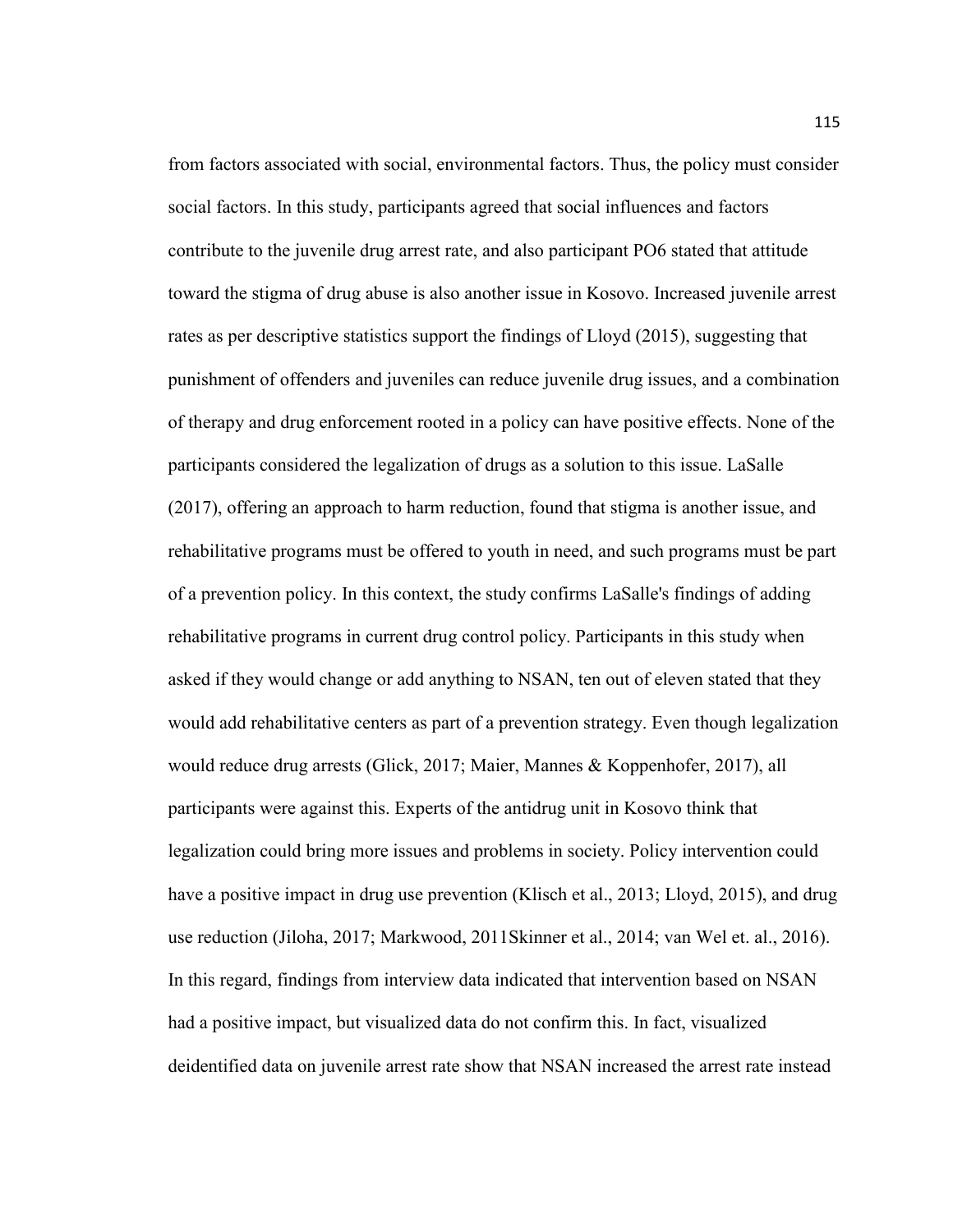of decreasing arrest rates. As discussed previously, the increased juvenile arrest rates post NSAN could be the result of more focus by the police and better cooperation with partner agencies. In addition, it may take longer than three years for a decrease to occur.

## **Education and Rehabilitation Needs**

Many studies indicated that education is one of the most important factors in juvenile drug abuse prevention. A drug education system played a crucial role in the education and safety function (Jozaghi & Reid, 2015; Meehan, 2017) and was able to alter abusive behavior, attitude, and intention of injecting drug users (Gorgen et al., 2013; Thurman & Boughelaf, 2015). These studies confirm the findings that all of the participants stated that education had a positive impact, and implementation is important for such programs. PO3 stated that peer counseling is also very important, and PO10 stated that education must be more practical, showing scenes of a healthy person and drug addict to juveniles so they can see the consequences of drugs. However, education is not enough for drug use reduction (Deleuzian  $\&$  Farrugia, 2014), because specific knowledge is needed (Chinwe Onyilofor & Chinelo, 2015) by those who teach these programs. However, deidentified visualized data disconfirm the findings by Jozaghi and Reid (2015) Meehan (2017) Gorgen et al. (2013) and Thurman, and Boughelaf (2015), because with the implementation of NSAN, juvenile arrest rates increased. Secondary deidentified data support McGallagly and McKeganey's (2013) research findings suggesting that policymakers, and legislative body, must view drug enforcement and complementary treatment elements of comprehensive drug strategy.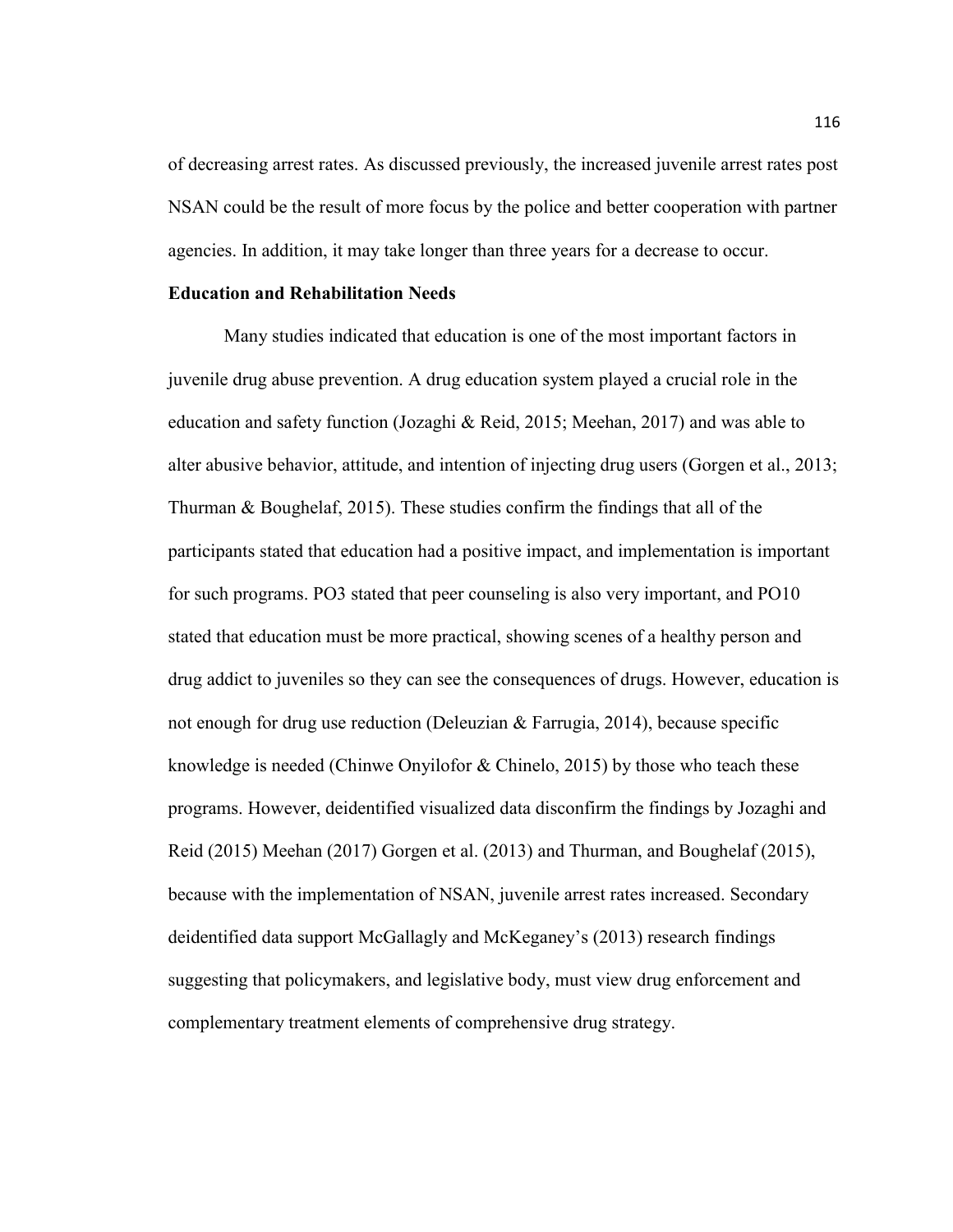Some researchers associate higher alcohol consumption and winning in sports (Tahiraj et al., 2016). Alcohol use increases because of post-game gatherings after competitive sports activities (Wong, & Manning, 2017; Tahiraj et al., 2016). However, none of the participants in this study related juvenile drug abuse with sports achievements. On the contrary participants PO2, PO4, PO5, PO9, and PO11 stated that more recreation activities could be considered as a prevention tool because juveniles will be busy with activities and stay away from drugs. Community involvement through various such programs (Sacco, & Finklea, 2014), and intervention (Lloyd, 2015) seem to be effective in prevention of juvenile drug related crimes.

Parents and family education played a crucial role in substance abuse prevention (Klisch et al. 2013; Lloyd, 2015; Marsiglia et al., 2017; Onyilofor & Chinelo, 2015; Skinner et al., 2014). Qualitative findings from the police officers confirmed that family education, parental care, and schools played a crucial role in preventing juvenile drug abuse and decreasing arrest rates. Again, the juvenile drug arrest rates increased post implementation, but it is unknown how and to what extent NSAN targeted parents. Future research on NSAN could focus on the specifics and extent of the parental role under NSAN.

# **Theoretical Context**

Markwood's CTSAP (2011) is based on social influence of teens, the special role of parents, and the prevention of drug abuse for juveniles before beginning through education. A recent research conducted by van Wel et al. (2016), confirms CTSAP, in a part of juvenile drug abuse, that begins during the first 20 years of life, usually 19 to 22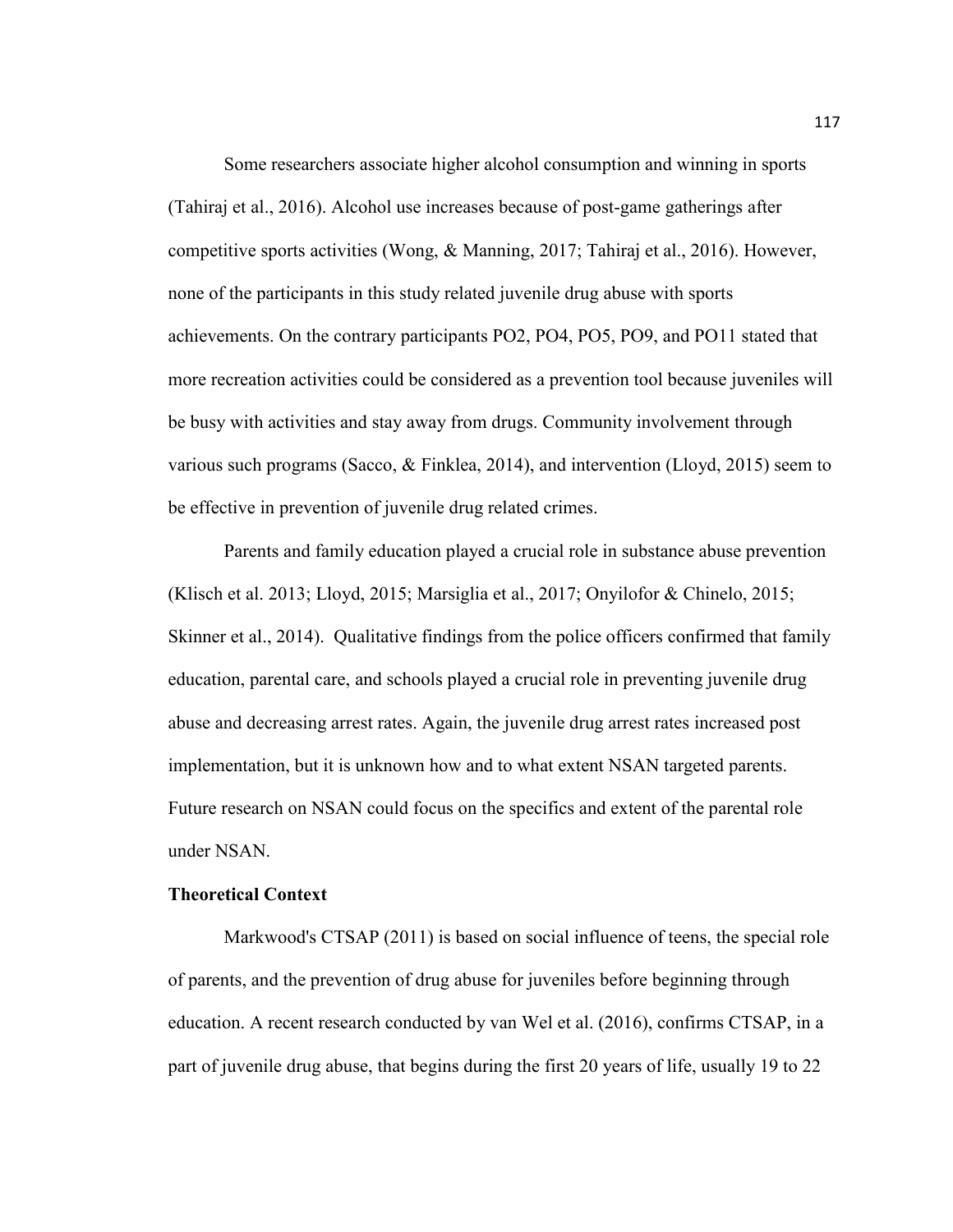years old. This is why, early intervention is crucial for young teens (Jiloha, 2017). The CTSAP study indicates that parents and caretakers can proactively seek appropriate social and psychological services when needed for themselves, or for a child for whom they are responsible. Participants in the study stated that parents could play a vital role in juvenile drug abuse issues if they were to educate and control their children and keep them away from substances. Participant responses indicate support for Markwood's CTSAP, that the theory has strong bases in prevention drug-related issues among juveniles. While all participants of the study stated that parents play a key role in controlling the child, PO9 indicated that parents also have a role in controlling the child's friends and associates. In this context, participant PO3 stated that parents sometimes hesitate to accept the reality that their child is a drug abuser, due to fear of stigma. Participant PO7 stated that most parents do not know their child is abusing with drugs. Participant PO11 stated that parents are not doing enough, and they must be more involved in educational programs. The juvenile drug arrest data post NSAN does not support CTSAP, due to the fact that juvenile drug arrest rates increased post NSAN.

CTSAP (Markwood, 2011) makes the following points, targeting parents and socially influenced teens. Based on CTSAP (Markwood, 2011), any person can be influenced to some extent by the words and actions of others or even the perceived attitudes of others. Participants interviewed confirm CTSAP as successful in relation to targeting parents and peer influence. Since the study was not quantitative in nature, descriptive data as presented did not demonstrate that drug arrests were reduced or prevented, as suggested by Markwood's CTSAP. However, participants of the study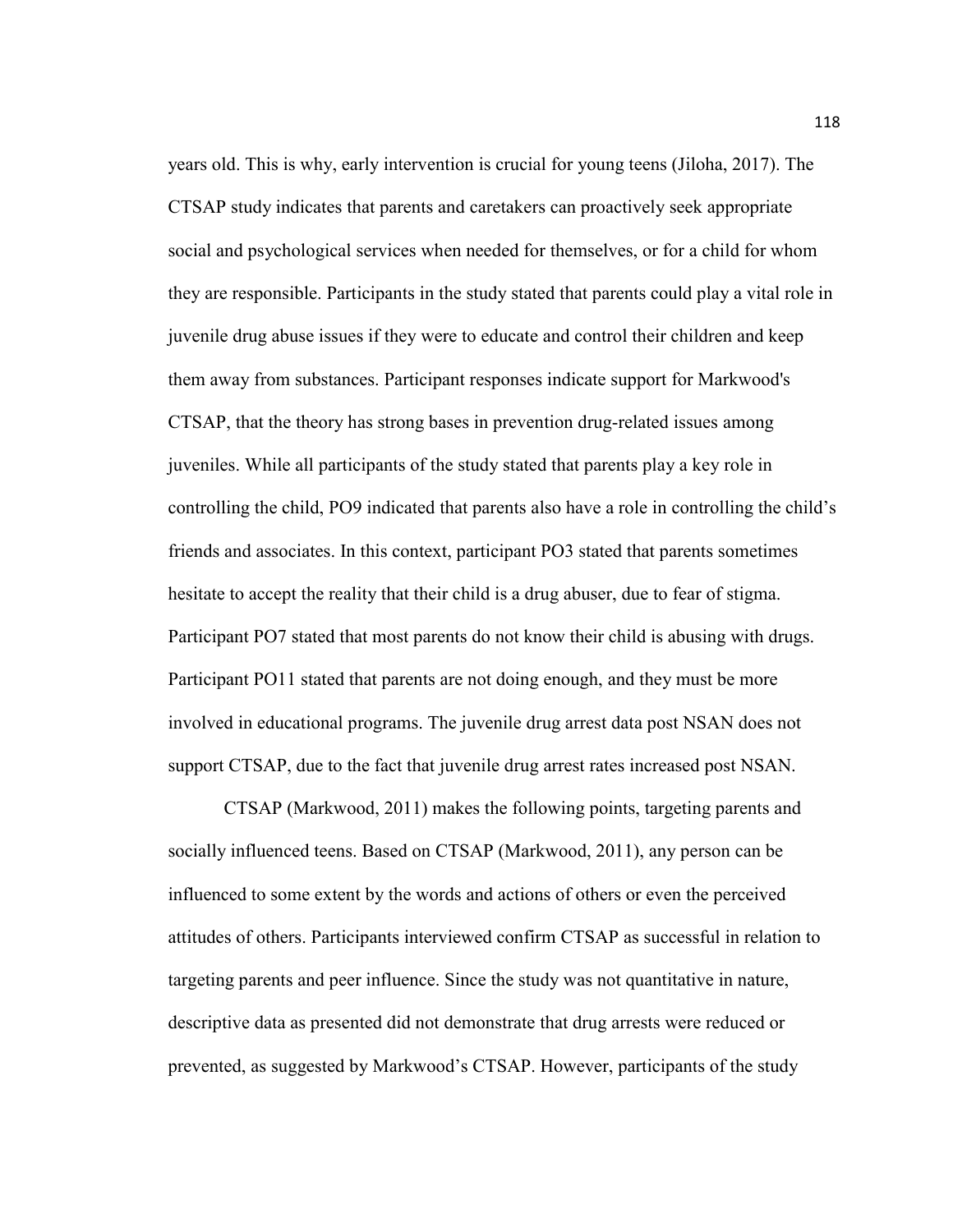confirmed that juvenile drug abuse and arrests can be prevented by targeting their parents through various programs as stated in Markwood's CTSAP. Again, while the juvenile drug arrest rates increased post NSAN, it is unclear what role the parents played during this time period and future research could examine this since the police officers felt strongly about the parental role, and the related research presented also shows the importance of the parental role.

#### **Limitations to the Study**

A small sample of eleven police officers could be viewed as a limitation. Interviewing more police officers, as well as incorporating other stakeholders such as community leaders, parents, teachers, and even juveniles would have likely provided a deeper understanding of the impact of NSAN. Because of the nature of the methodology, which was a mixed-method approach, the study was not designed to generalize findings, neither was it designed to test theory. The CTSAP was used as a framework to assess the NSAN. Some of the participants may have been involved in the strategy implementation, but due to the transfers within the antidrug unit, they may not have been actively involved in strategy implementation, even though they possessed rich experiences in handling juvenile cases. Further research is needed in the future to see if the juvenile arrest rates increased or decreased after 2015. Analyzing visualized data only three years before NSAN implementation and three years after its implementation cannot determine its full effect, because more time is needed to see its effects in reducing juvenile drug arrest rates.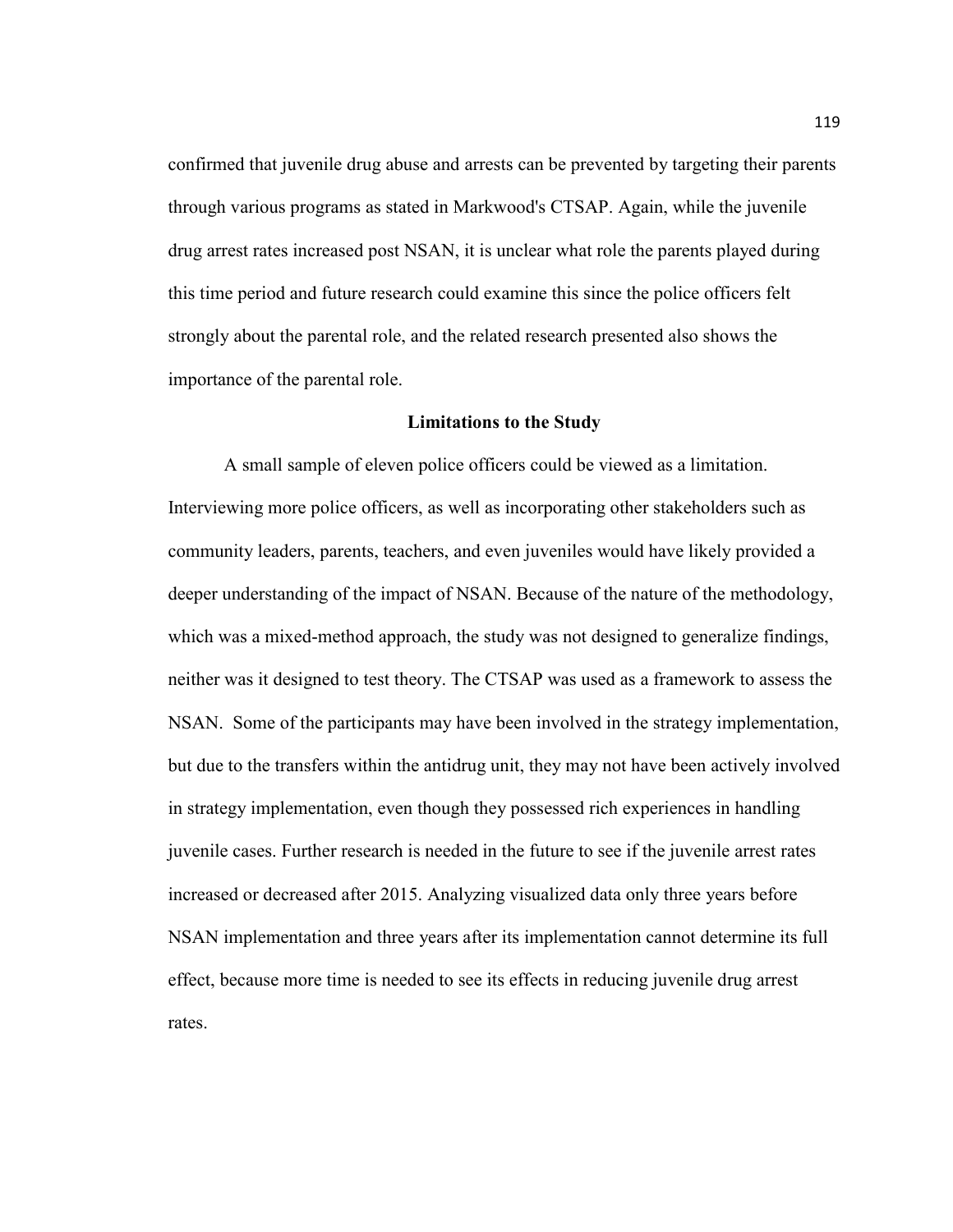#### **Recommendations**

Further research is recommended to understand the impact of NSAN. Further examination of juvenile arrest rates from the implementation of NSAN, is needed. More interviews with wider range of samples directly involved in NSAN, as well as understanding the role of parents, education, and rehabilitation are needed in future research. Most of the literature indicated that education played a key role (Chinwe et al., 2015; Caputi, 2015; Hargreaves, 2015; Meehan, 2017; Jozaghi & Reid, 2015), in increasing awareness about the consequences of drug abuse (Ferri et al., 2015). In this study, each participant interviewed confirmed that education is a key to prevention of juvenile drug abuse and arrests; however descriptive statistics did not support this. Results and shared experiences of experts indicated that more rehabilitative centers are needed for those already addicted to drugs in Kosovo. Finally, as in Markwood's CTSAP, in this study, experts interviewed confirmed that parents can play a bigger role in preventing juveniles from being influenced by peers into drug abuse activities. The final recommendation is that NSAN continue and research should continually examine the various components for impact and any needed changes.

## **Implication**

Evaluating NSAN and understanding drug control policy in Kosovo resulted in some interesting findings. Using a mixed-method approach with both qualitative and quantitative components showed that NSAN was not effective in reducing juvenile drug arrest rate, but it was perceived positively by participants of the study, who are police officers directly involved in an antidrug unit. The findings demonstrated that adding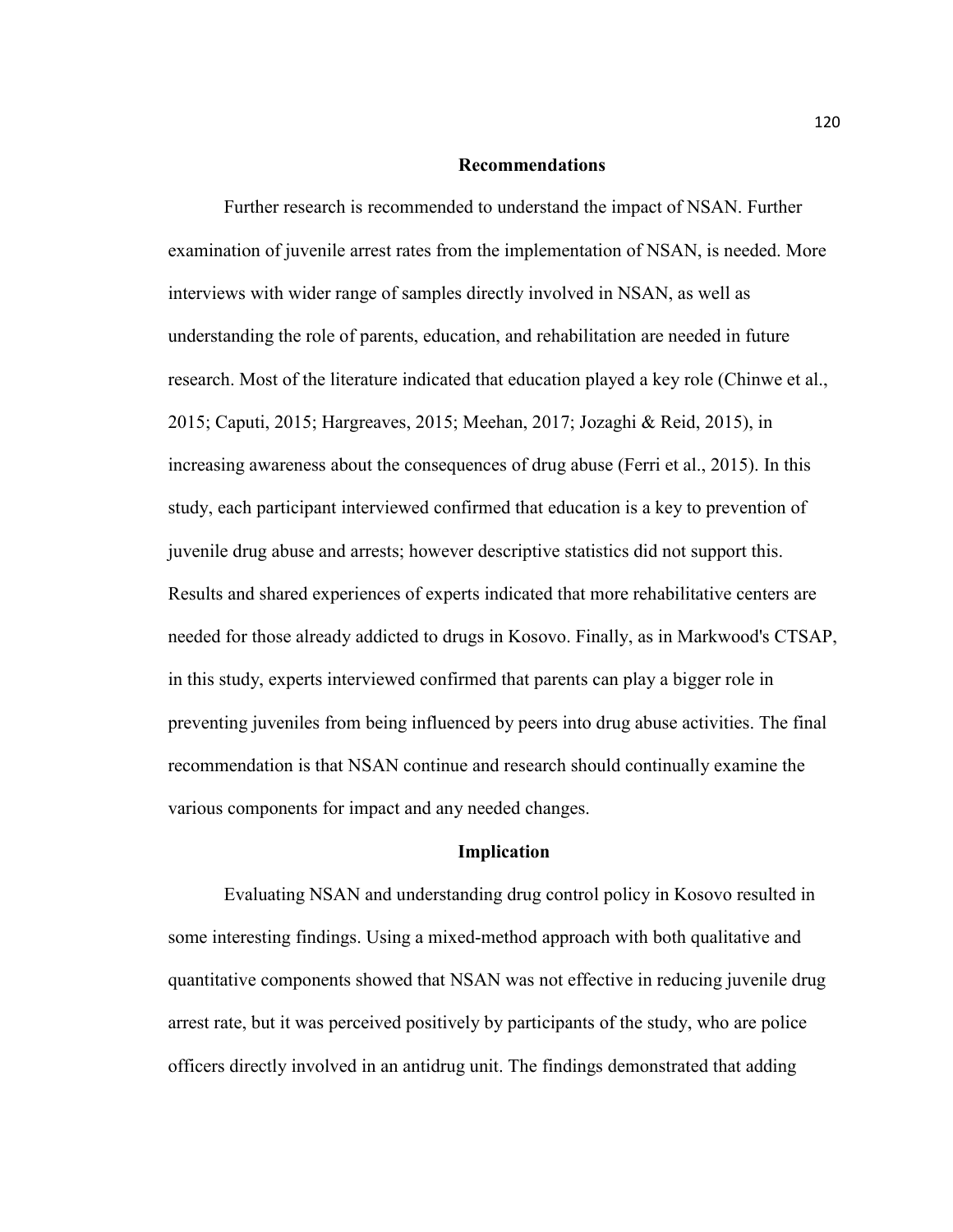some provisions in enriching NSAN in the future could better serve a reduction in juvenile drug arrest rates and abuse in Kosovo. Adding rehabilitative programs, and implementing them, could significantly make positive social changes in society. This study brought attention to juvenile drug issues in Kosovo, and addressing this phenomenon is crucial and important for positive social change. It is encouraging that Kosovo is interested in this issue and initiated the NSAN. It is also encouraging that the police officers involved directly in this as part of an antidrug strategy unit viewed the NSAN favorably and believe in it.

Participants of this study confirmed Markwood's CTSAP that to reduce juvenile drug abuse the intervention should occur in the early teen years. As stated by CTSAP by Markwood, social influences can have an impact on the juvenile drug abuse rate, and for this reason more educative programs for juveniles are needed. This could be part of the parental role under NSAN, and schools could also be engaged in this initiative as well.

#### **Conclusion**

Mixed results came out of this study, where the results from interviews with police officers support NSAN as effective, while the deidentified juvenile drug arrest data do not support this. With the implementation of NSAN in Kosovo, the juvenile drug arrest rates increased and participants of the study indicated that this was likely due to better cooperation between organizations involved in this strategy. In the past, similar studies reflect the same results, where with the implementation of a new strategy, drug abuse cases increased (Des Jarlais, 2015; Duenas, 2017; Houborg et al., 2014; Lancaster, 2016). NSAN did not reduce juvenile drug arrests in the three years after implementation,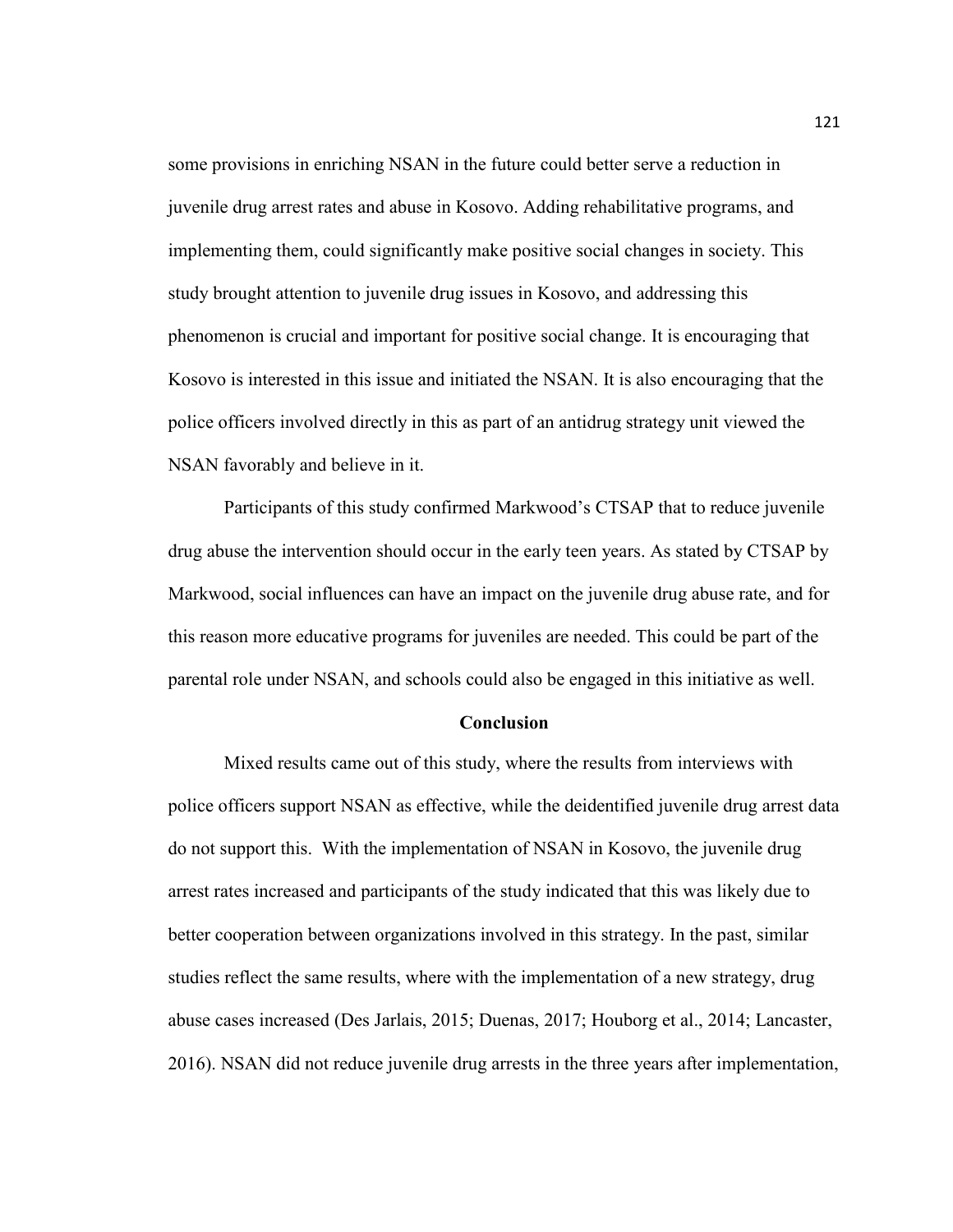but, more research is needed in the future. A short timeline of evaluation may not be enough to determine the impact and potential of this policy. In conclusion, it is encouraging and a step in the right direction for Kosovo to focus on juvenile drug arrest rates with a national strategy. This focus and recommended continued research should help to inform the strategy for the best potential outcomes.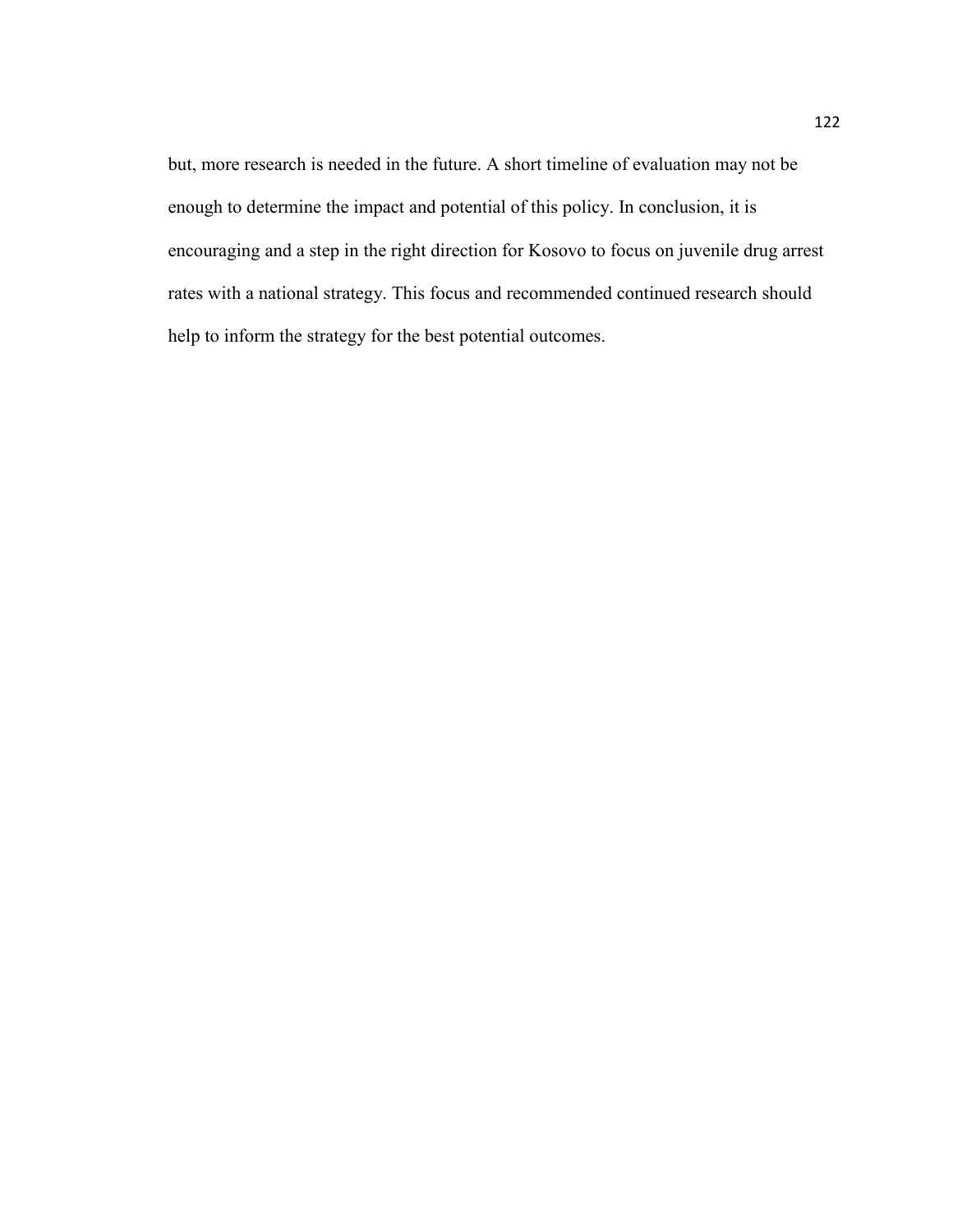#### References

- Adrian, M. (2015). What the history of drugs can teach us about the current cannabis legalization process: Unfinished business. *Substance Use & Misuse, 50*(8-9), 990- 1004. doi:10.3109/10826084.2015.1013725
- Allcock, J., B., Lampe, J., R. & Young, A. (2017). *Kosovo: Self-declared independent country*. Retrieved from: https://www.britannica.com/place/Kosovo
- Alexandris P., K. (2017). Drug law enforcement revisited: The "war" against the war on drugs. *Journal of Drug Issues, 47*(3), 396-404*.*

doi:http://dx.doi.org.ezp.waldenulibrary.org/10.1177/0022042617697017

Annual Report. (2011). Kosovo police. Retrieved from:

http://www.kosovopolice.com/repository/docs/raporit\_i\_pk-se.pdf

Annual Report. (2016). Kosovo police. Retrieved from:

http://www.kosovopolice.com/repository/docs/Raporti\_vjetor\_i\_pun%C3%ABs\_s %C3%AB\_Policis%C3%AB\_s%C3%AB\_Kosov%C3%ABs\_2016\_-ANGLISHT.pdf

- ASHP Statement on the Pharmacist's Role in Substance Abuse Prevention, Education, and Assistance. (2014). *American Journal of Health-System Pharmacy, 71*(3), 243-246. doi:10.2146/sp140002
- Bartilow, H. A. (2014). Drug wars collateral damage. *Latin American Research Review, 49(2),* 24-46. DOI: 10.1353/lar.2014.0021
- Baharudin, D., Hussin, A., Sumari, M., Mohamed, S., Zakaria, M., & Sawai, R. (2014). Family intervention for the treatment and rehabilitation of drug addiction: an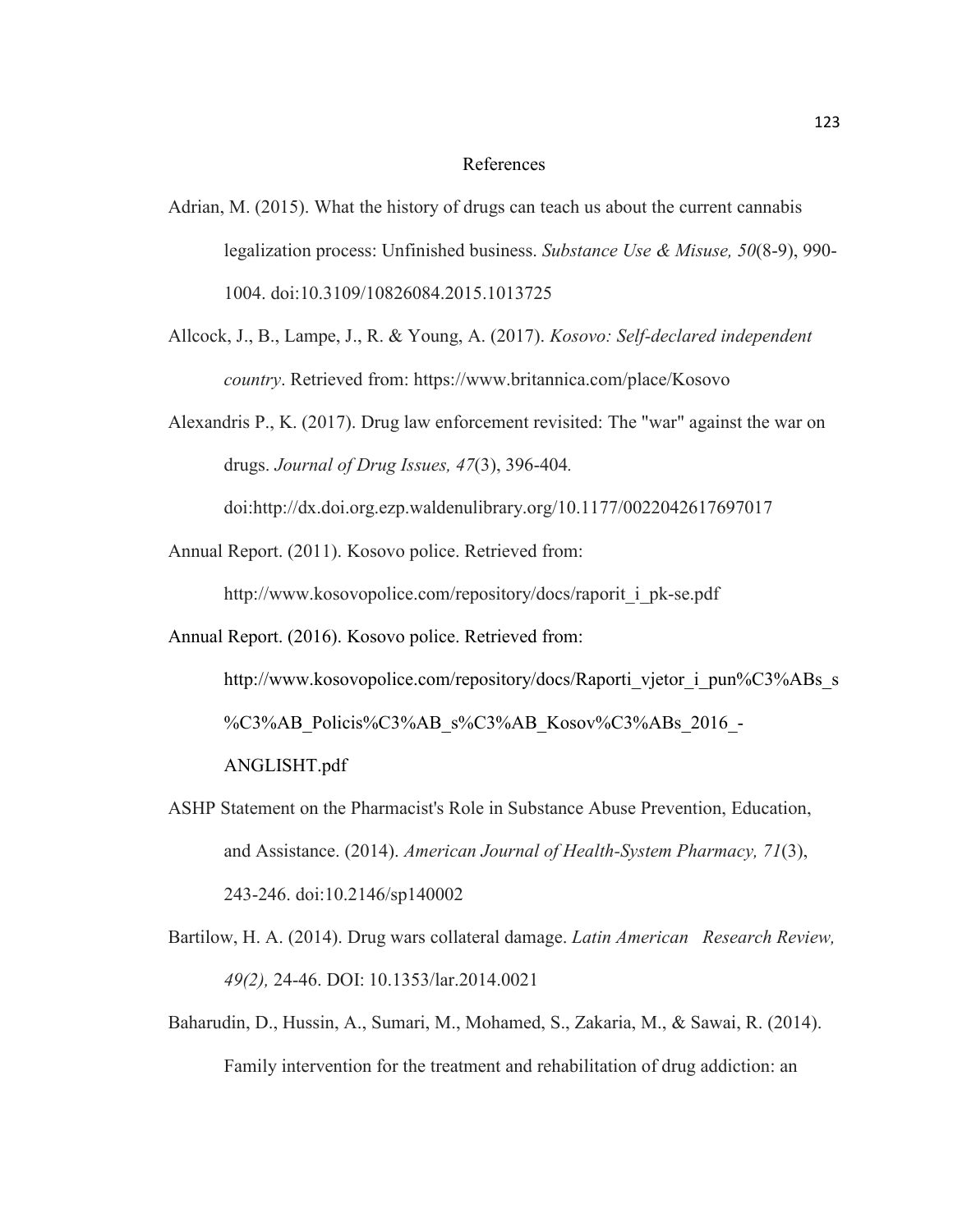exploratory study. *Journal of Substance Use, 19*(4), 301-306*.*DOI: 10.3109/14659891.2013.799239

Bian, H. (n.d). Mixed methods research. Retrieved from: http://core.ecu.edu/ofe/statisticsresearch/mixed%20methods%20new.pdf

Bjerge, B., Houborg, E., & Frank, V. A. (2013). Drug policy research at the Centre for Alcohol and Drug Research. *Drugs: Education, Prevention & Policy, 20*(6)*,* 443- 450*.* doi:10.3109/09687637.2013.840455

Bottia, M. C. (2010). Drug control policies: The cases of Colombia and the United States. Retrieved from: http://libres.uncg.edu/ir/uncc/f/Bottia\_uncc\_0694D\_10085.pdf

Bowen, E. A., & Redmond, H. (2016). Teaching Note—No Peace Without Justice: Addressing the United States' War on Drugs in Social Work Education. *Journal of Social Work Education, 52*(4), 503-508. doi:10.1080/10437797.2016.1198296

Burke-Shyne, N., Csete, J., Wilson, D., Fox, E., Wolfe, D., & Rasanathan, J. K. (2017). How Drug Control Policy and Practice Undermine Access to Controlled Medicines. *Health & Human Rights: An International Journal, 19*(1), 237-252*.* Retrieved from: https://www.hhrjournal.org/2017/05/how-drug-control-policyand-practice-undermine-access-to-controlled-medicines/

Cachanosky, I., Zelaya, V. J., & Block, W. E. (2014). Drug Legalization: Rescuing Central America from the Claws of Crime. *Journal Jurisprudence,* 219-225. Retrieved from:

https://heinonline.org/HOL/LandingPage?handle=hein.journals/jnljur21&div=4&i d=&page=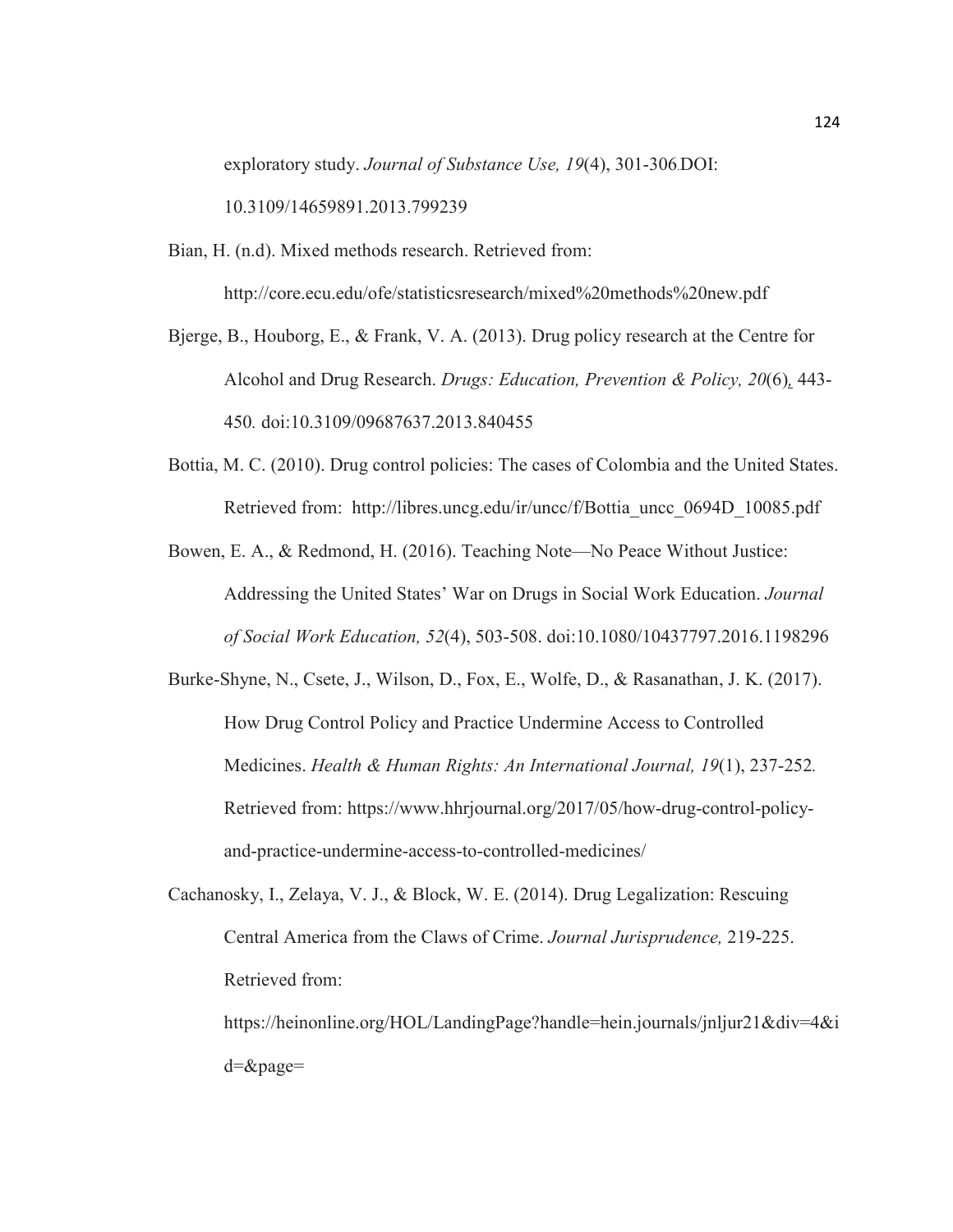- Des Jarlais, D. C. (2015). The fear of drugs used by strangers*. Substance Use & Misuse, 50*(8-9), 987-989. doi:10.3109/10826084.2015.1015354
- Department of Justice. (1994). *Drugs & Data crime*. Retrieved from: https://www.bjs.gov/content/pub/pdf/DRRC.PDF

Chinwe Onyilofor, F. N., & Chinelo, O. C. (2015). Strategies for the Eradication of Drug Abuse among Challenged Students in Higher Education: Counselling Implications. *International Journal of Adult, Community & Professional Learning, 22*(2), 9-18*.* Retrieved from: https://cgnetworks.org/

- Collins, C. S., & Cooper, J. E. (2014). Emotional intelligence and the qualitative researcher. *International Journal of Qualitative Methods, 13,* 88-103. DOI: doi.org/10.1080/18146627.2015.1107978
- Connolly, K., & Granfield, R. (2017). Building recovery capital: The role of faith-based communities in the reintegration of formerly incarcerated drug offenders. *Journal of Drug Issues, 47*(3), 370-382.

doi:http://dx.doi.org.ezp.waldenulibrary.org/10.1177/0022042617696916

- Clark, C. D., & Dufton, E. (2015). Peter Bourne's drug policy and the perils of a public health ethic, 1976-1978. *American Journal of Public Health, 105*(2), 283-292*.* doi:10.2105/AJPH.2014.302233
- Caputi, T., L. (2015). Selling Prevention: Using a Business Framework to Analyze the State of Prevention and Overcome Obstacles to Expanding Substance Abuse Prevention. *Journal of Global Drug Policy & Practice, 9*(1), 1-24. Retrieved from: https://www.dfaf.org/journal/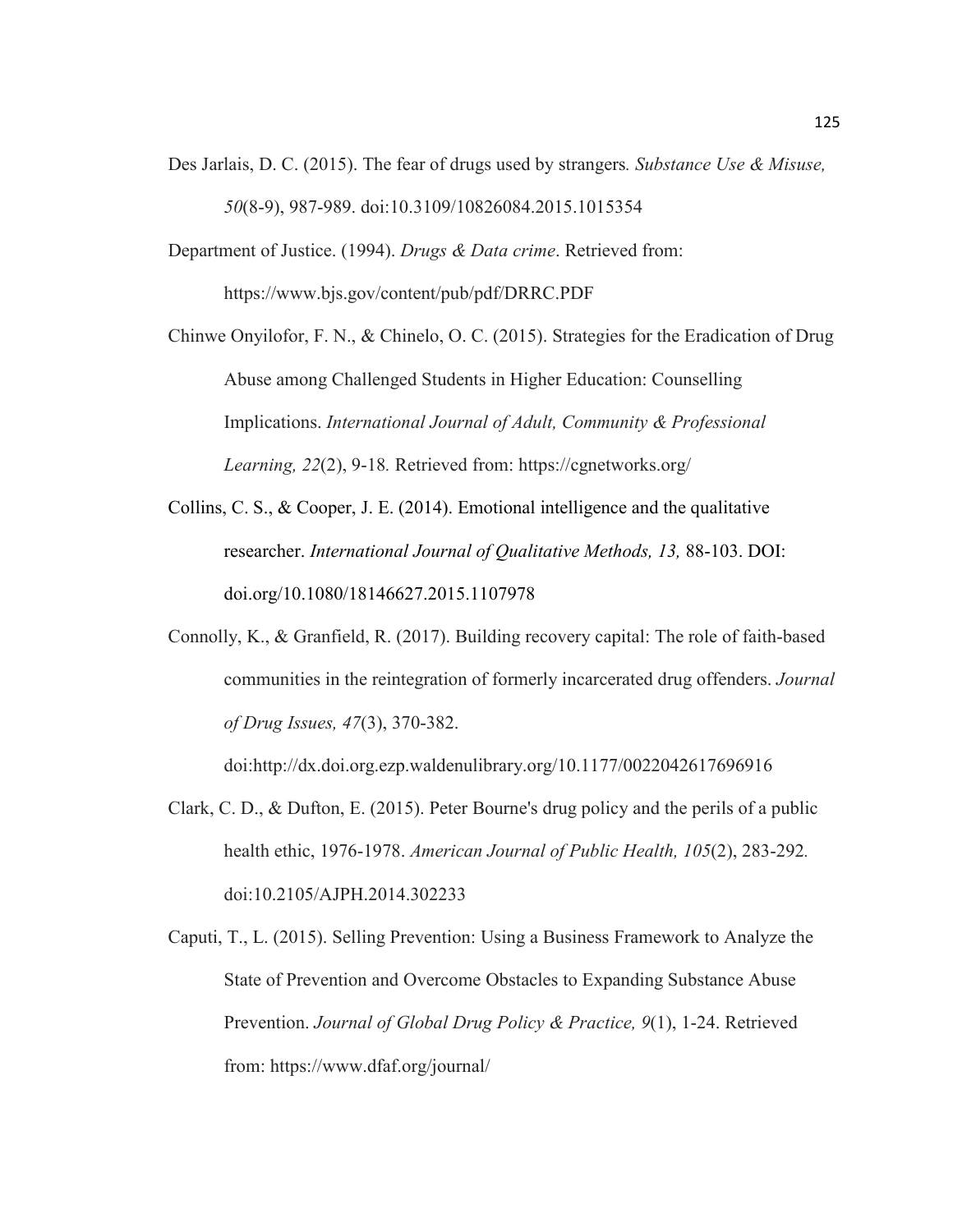- Colquhoun, H. L., Helis, E., Lowe, D., Belanger, D., Hill, S., Mayhew, A.,  $\&$  ... Grimshaw, J. M. (2016). Development of training for medicines-oriented policymakers to apply evidence. *Health Research Policy & Systems,* 141-9*.* doi:10.1186/s12961-016-0130-3
- Deputy attorney general James M. Cole delivers remarks at the office of national drug control policy drug policy reform conference. (2013). *Lanham: Federal Information & News Dispatch, Inc.* Retrieved from https://search-proquestcom.ezp.waldenulibrary.org/docview/1466281893?accountid=14872
- Dimovski, Z., Babanoski, K., & Ilijevski, I. (2013). Republic of Macedonia as a transit country for the illegal trafficking in the "Balkan route". *Varstvoslovje, 15*(2), 203- 217*.* Retrieved from: https://www.fvv.um.si/rv/index-E.html
- Drug use. (2017, June 24). The Economist, 423(9046), 81(US). Retrieved from http://go.galegroup.com.ezp.waldenulibrary.org/ps/i.do?p=EAIM&sw=w&u=min n4020&v=2.1&it=r&id=GALE%7CA496642524&sid=ebsco&asid=bfeda8738f2 9f05400d0934e419301cc
- Ducatti F., L. (2012). The Economic Case for Marijuana Legalization in Canada. *Journal of Alternative Perspectives in The Social Sciences, 5*(1), 96-100.

Dueñas, V. (2017). Recalibrating the U.S. Strategy for the War on Drugs. *Carnegie Ethics Online,* 1-9. Retrieved from:

https://www.carnegiecouncil.org/publications/ethics\_online/recalibrating-the-u-sstrategy-for-the-war-on-drugs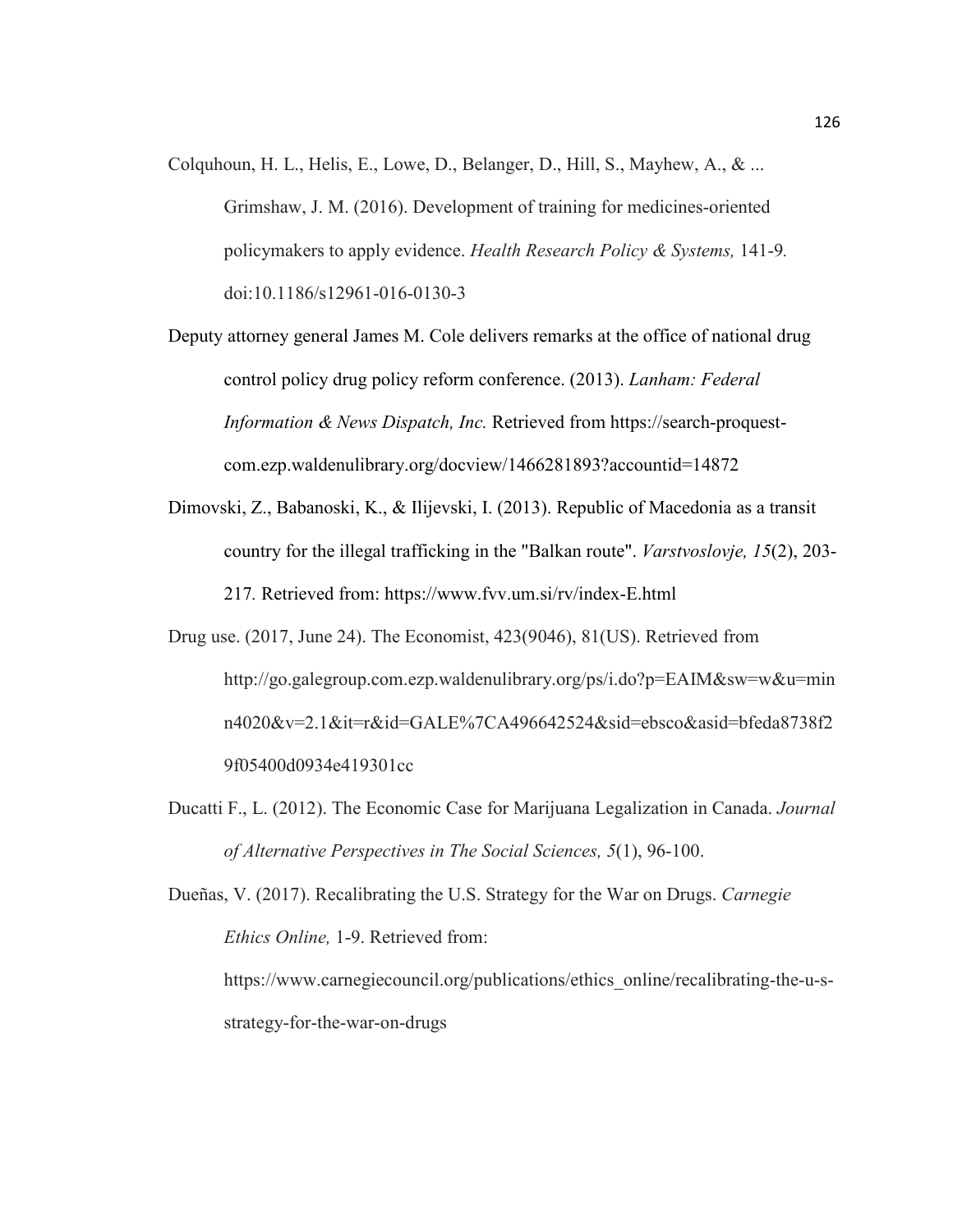- Duraku, A., Begolli, I., Mecinaj, S. H., Buzhala, P., Shala, B., Deva, E., … Gashi, B. (2014). N*ational Report 2014. European Monitoring Center for Drugs and Drug Addiction*, Pristina, Kosovo.
- Easton, V., J. & McColl, J., H. (1992). *Scatterplo*t. Retrieved from: http://www.stat.yale.edu/Courses/1997-98/101/scatter.htm
- Enver, T., Mladen, C., Ljerka, O., Jelena, R., Natasa, Z., Damir, S., & Blaz, L. (2016). Prevalence and Factors Associated with Substance Use and Misuse among Kosovar Adolescents; Cross Sectional Study of Scholastic, Familial-, and Sports-Related Factors of Influence. *International Journal of Environmental Research and Public Health, Vol 13*(5), 1-13. doi:10.3390/ijerph13050502
- Ewing, S. f., Lovejoy, T. I., & Choo, E. K. (2017). How Has Legal Recreational Cannabis Affected Adolescents in Your State? A Window of Opportunity. *American Journal of Public Health, 107*(2), 246-247*.* doi:10.2105/AJPH.2016.303585
- Félix, S., & Portugal, P. (2017). Drug decriminalization and the price of illicit drugs. *International Journal of Drug Policy, 39,* 121-129. doi:10.1016/j.drugpo.2016.10.014

Ferri, M., Ballotta, D., Carrá, G., & Dias, S. (2015). A review of regional drug strategies across the world: How is prevention perceived and addressed*? Drugs: Education, Prevention & Policy, 22*(5), 444-448. doi:10.3109/09687637.2015.1041456

Fish, J. M. (2013). Rethinking Drug Policy Assumptions. *Humanist, 73*(2), 12-15*.*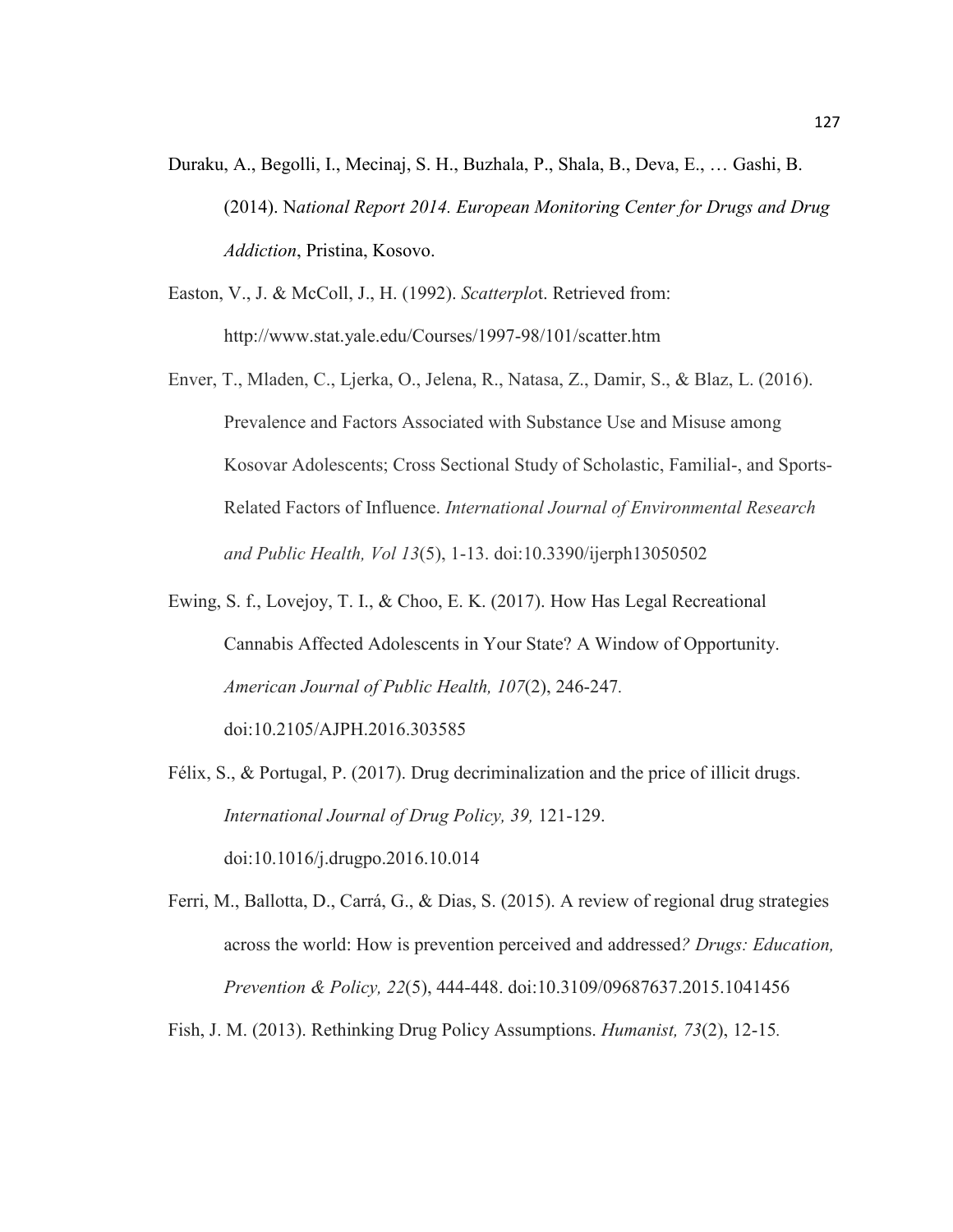- Friend, K., Pettibone, K., Florin, P., Vela, J., & Nargiso, J. (2015). Environmental change strategies targeting drug abuse prevention. *Drugs: Education, Prevention & Policy, 22*(4), 311-315*.* doi:10.3109/09687637.2014.977229
- Farrugia, A. (2014). Assembling the dominant accounts of youth drug use in Australian harm reduction drug education. *International Journal of Drug Policy*, *25*(4), 663- 672. doi:10.1016/j.drugpo.2014.04.019
- Gallo, A. (2015). *A refresher on regression analysis*. Harvard Business Review. Retrieved from: https://hbr.org/2015/11/a-refresher-on-regression-analysis.
- Glick, J. (2014). The Centralized-Use Compromise on Recreational Drug Policy. *Res Publica (13564765), 20*(4), 359-376. doi:10.1007/s11158-014-9248-8

Gilderman, G. (2013). Death by Indifference. *World Affairs, 175*(5), 44-51*.*

- Görgen, T., Evenepoel, A., Kraus, B., & Taefi, A. (2013). Prevention of Juvenile Crime and Deviance: Adolescents' and Experts' Views in an International Perspective. *Varstvoslovje: Journal of Criminal Justice & Security*, *15*(4), 531- 550. Retrieved from: https://www.fvv.um.si/rv/arhiv/2013- 4/07 preventionOfJuvenileCrimeAndDeviance 2013 04 05.pdf
- Green, S., B. & Salkind, N., J. (2014). *Using SPSS for Windows and Macintosh: analyzing and understanding data*. Pearson, Upper Saddle River. NJ
- Hajdari, A. (2015). Juvenile criminality in Kosovo. *Issues in Social Science, Vol 3* (1), 45-61. doi:10.5296/iss.v3i1.7326.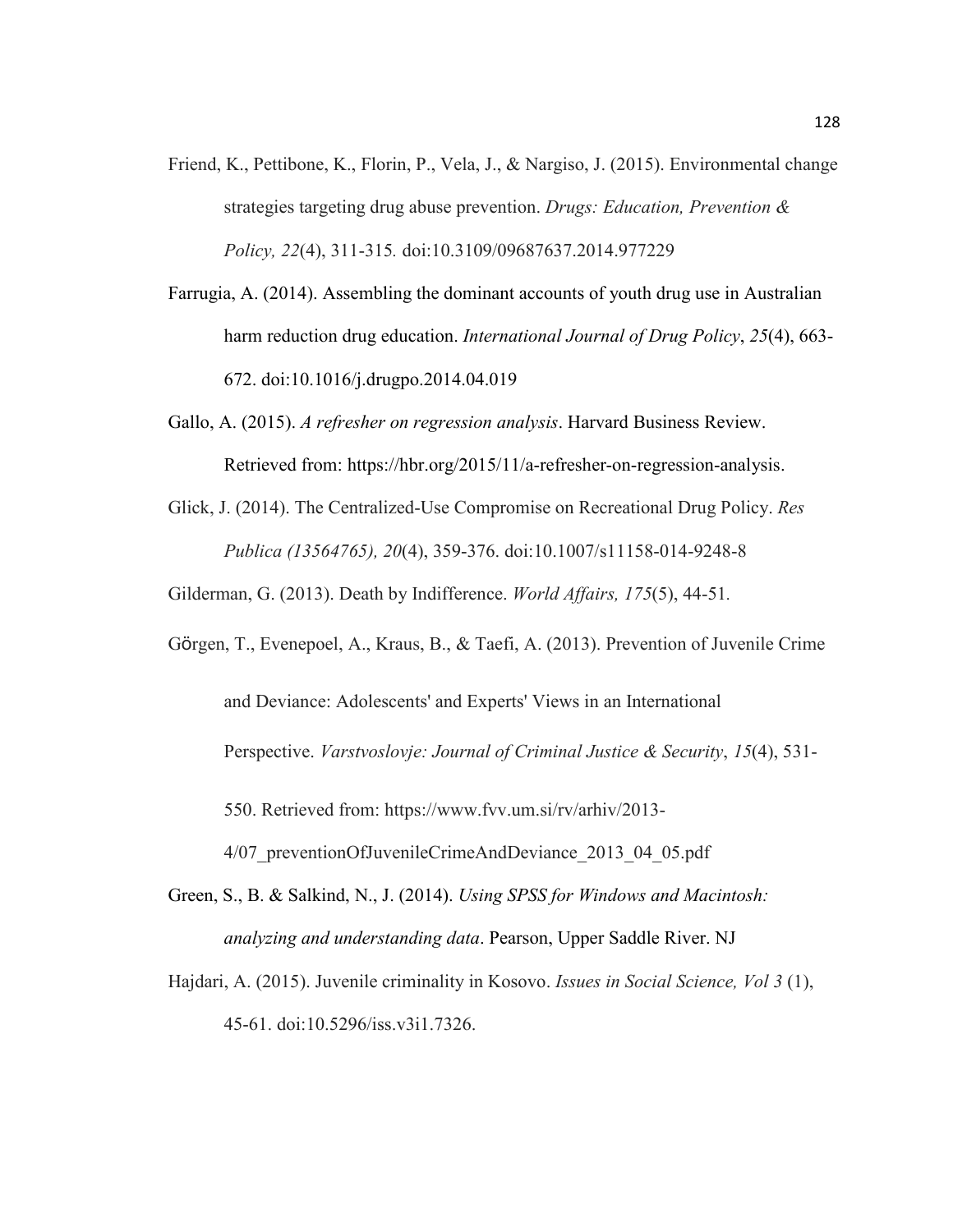- Hajdari, A. (2015). Unauthorized production (cultivation) and processing of narcotic drugs in Kosovo. *Journal of Alternative Perspectives in the Social Sciences*, *6*(4), 439-460. Retrieved from: https://www.japss.org/
- Hargreaves, P. (2016). School-based drug education and prevention: The impact of inspection and curriculum provision. *Drugs and Alcohol Today, 16*(2), 131-141*.* doi.org/10.1108/DAT-05-2015-0021
- Haskuka, M. (2011). ESPAD Kosovo country report 2011: The European School Survey Project on Alcohol and Other Drugs (ESPAD) in Kosovo and the Foundation Together Kosovo, Pristina, Kosovo.
- Herder, M. (2014). Toward a Jurisprudence of Drug Regulation. *Journal of Law, Medicine & Ethics, 42*(2), 244-262*.* doi:10.1111/jlme.12139
- Houborg, E., Asmussen frank, V., & Bjerge, B. (2014). From zero tolerance to nonenforcement: Creating a new space for drug policing in Copenhagen, Denmark. *Contemporary Drug Problems, 41*(2), 261-291. doi.org/10.1177/009145091404100206
- Hyshka, E., Anderson-Baron, J., Karekezi, K., Belle-Isle, L., Elliott, R., Pauly, B., & Wild, T. C. (2017). Harm reduction in name, but not substance: a comparative analysis of current Canadian provincial and territorial policy frameworks. *Harm Reduction Journal,* 141-146*.* doi:10.1186/s12954-017-0177-7
- International narcotics control strategy report, Kosovo. (2016). U.S. Department of State. Retrieved from: https://www.state.gov/j/inl/rls/nrcrpt/2016/vol1/253280.htm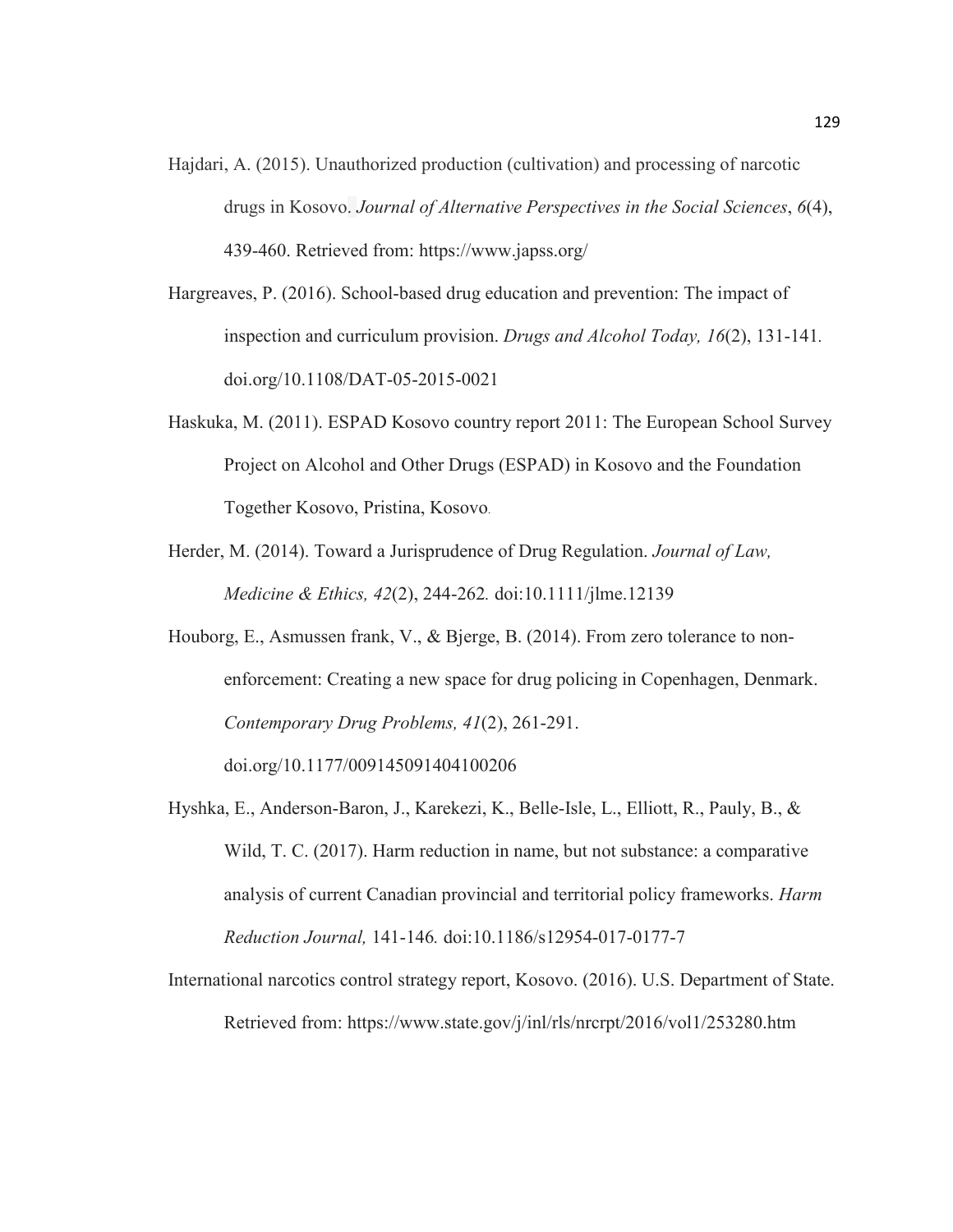Jiloha, R. C. (2017). Prevention, early intervention, and harm reduction of substance use in adolescents. *Indian Journal of Psychiatry*, *59*(1), 111-118. doi:10.4103/0019- 5545.204444

Jozaghi, E., & Reid, A. A. (2014). A Case Study of the Transformative Effect of Peer Injection Drug Users in the Downtown Eastside of Vancouver, Canada1. *Canadian Journal of Criminology & Criminal Justice, 56*(5), 563-594. doi:10.3138/CJCCJ.2013.E30

- Kazatchkine, M. (2014). Foreword: Illicit drugs in Central Asia. *International Journal of Drug Policy, 25*(6), 1153. doi:10.1016/j.drugpo.2014.09.006
- Kellam, S., Wang, W., Mackenzie, A., Brown, C., Ompad, D., Or, F., & ... Windham, A. (2014). The Impact of the Good Behavior Game, a Universal Classroom-Based Preventive Intervention in First and Second Grades, on High-Risk Sexual Behaviors and Drug Abuse and Dependence Disorders into Young Adulthood. *Prevention Science,* 156-18. doi:10.1007/s11121-012-0296-z
- Keck, M., & Correa-Cabrera, G. (2015). U.S. Drug Policy and Supply-Side Strategies: Assessing Effectiveness and Results. *Norteamérica: Revista Académica Del CISAN-UNAM, 10*(2), 47-67*.* doi.org/10.20999/nam.2015.b002

Kreit, A. (2017). Marijuana legalization and nosy neighbor states. *Boston College Law Review, 58*(3), 1059-1084.Retrieved from:

https://lawdigitalcommons.bc.edu/bclr/vol58/iss3/9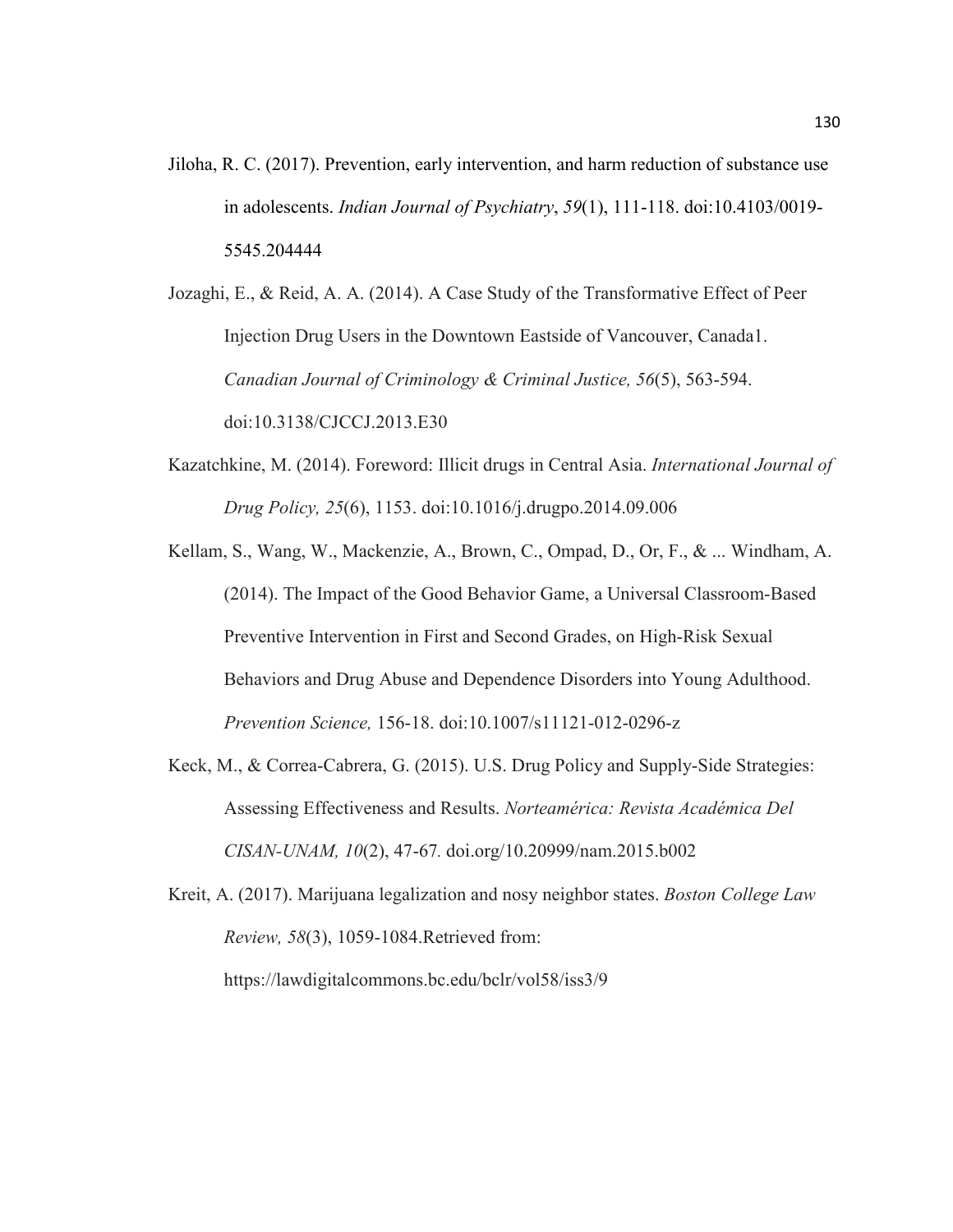- Klisch, Y., Bowling, K. G., Miller, L. M., & Ramos, M. A. (2013). The Impact of Science Education Games on Prescription Drug Abuse Attitudes among Teens: A Case Study. *Journal of Drug Education, 43*(3), 255-275*.* DOI: 10.2190/DE.43.3.d
- Kosovo Police. (2015). Evaluation of serious and organized crime: SOCTA. Retrieved from: http://www.kosovopolice.com/repository/docs/ I\_KËRCËNIMIT

NGA\_KRIMET\_E\_RËNDA\_DHE\_KRIMI\_I\_ORGANIZUAR\_–

\_SOCTA,\_2014-2015.pdf

Kosovo Police (2018). Bajram Nuhiu e-mail communication.

Law No 04/L-129. (2012). On amending and supplementing the Criminal Code of the Republic of Kosovo No.04/L-082. Retrieved from:

http://www.parliament.am/library/Qreakan/kosovo.pdf

- Lancaster, K. (2016). Performing the evidence-based drug policy paradigm. *Contemporary Drug Problems: An Interdisciplinary Quarterly, 43*(2), 142-153*.*  doi:10.1177/0091450916633306
- Lancaster, K., Sutherland, R., & Ritter, A. (2014). Examining the opinions of people who use drugs towards drug policy in Australia. *Drugs: Education, Prevention & Policy, 21*(2), 93-101*.* doi:10.3109/09687637.2013.838211

Lancaster, K., Santana, L., Madden, A., & Ritter, A. (2015). Stigma and subjectivities: Examining the textured relationship between lived experience and opinions about drug policy among people who inject drugs. *Drugs: Education, Prevention & Policy, 22*(3), 224-231. doi:10.3109/09687637.2014.970516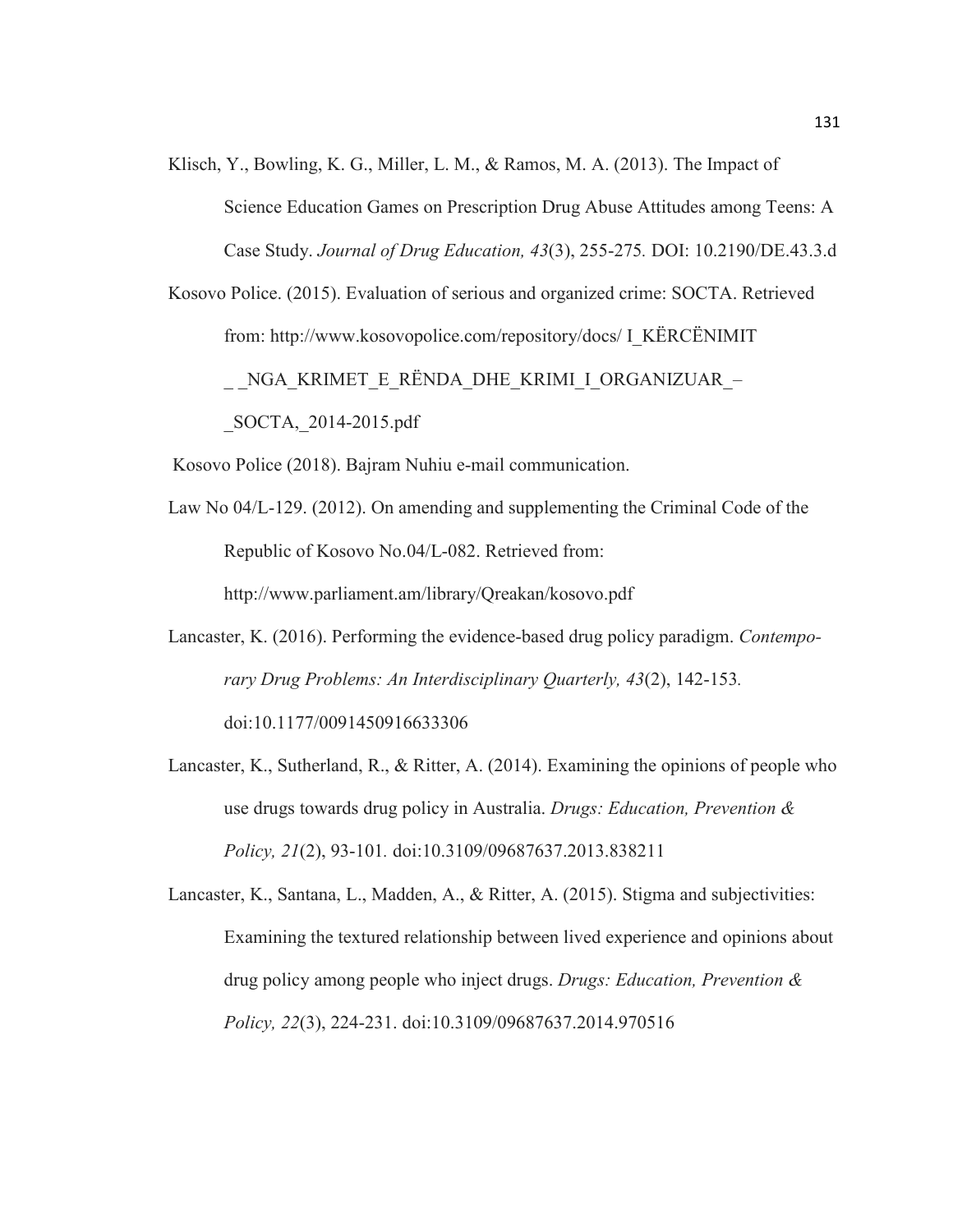- Lloyd, M. H. (2015). The Forgotten Victims of the War on Drugs: An Analysis of U.S. Drug Policy and Reform from a Child Well-Being Perspective. *Journal of Policy Practice, 14*(2), 114-138*.* doi:10.1080/15588742.2015.1004394
- Maier, S. L., Mannes, S., & Koppenhofer, E. L. (2017). The implications of marijuana decriminalization and legalization on crime in the United States. *Contemporary Drug Problems, 44*(2), 125-146*.* doi.org/10.1177/0091450917708790
- Markwood, A. (2011). *Comprehensive theory of substance abuse prevention*. Retrieved from: http://www.jointcommission.org/assets/1/6/comprehensive\_theory\_bhc.pdf
- Marsiglia, F. F., Ayers, S. L., Baldwin-White, A., & Booth, J. (2016). Changing Latino Adolescents' Substance Use Norms and Behaviors: The Effects of Synchronized Youth and Parent Drug Use Prevention Interventions. *Prevention Science: The Official Journal of The Society for Prevention Research*, *17*(1), 1-12. doi:10.1007/s11121-015-0574-7
- Maxwell, J. A. (2013). *Qualitative research design: An interactive approach* (3rd ed.). Thousand Oaks, CA: Sage.
- Mayock, P., Cronly, J., & Clatts, M. C. (2015). The Risk Environment of Heroin Use Initiation: Young Women, Intimate Partners, and 'Drug Relationships'. *Substance Use & Misuse, 50*(6), 771-782*.* doi:10.3109/10826084.2015.978629

McGallagly, J., & McKeganey, N. (2013). Does robust drug enforcement lead to an increase in drug users coming forward for treatment?. *Drugs: Education, Prevention & Policy, 20*(1), 1-4. doi:10.3109/09687637.2012.733980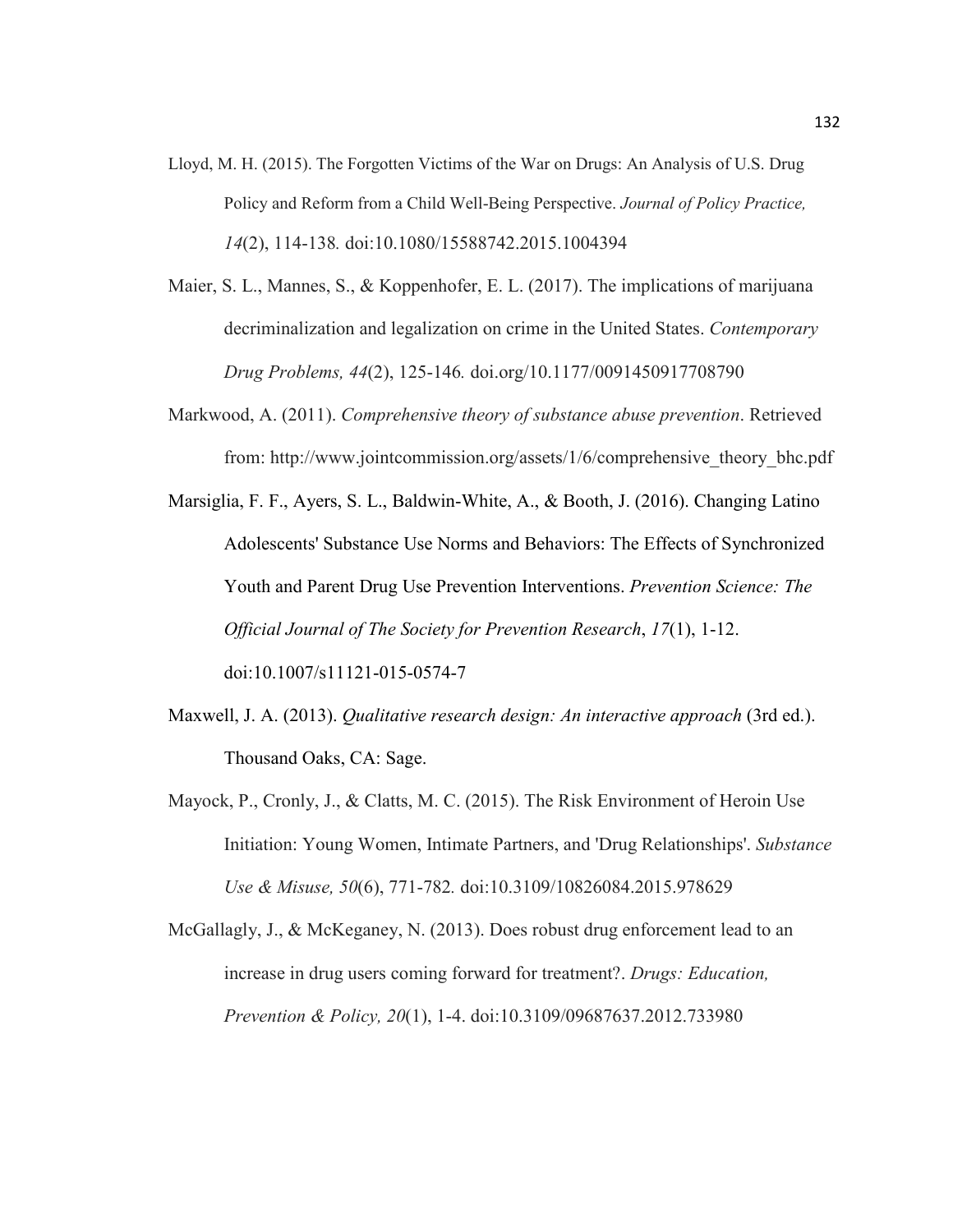- McNabb, D., E. (2010). *Research methods for political sciences*. (2nd ed.). Rutledge, 2 Park Square, Abingdon. NY.
- Meehan, C. (2017). "Junkies, Wasters and Thieves": School-Based Drug Education and the Stigmatization of People Who Use Drugs. *Journal for Critical Education Policy Studies (JCEPS), 15*(1), 85-6. Retrieved from: http://www.jceps.com/archives/3318
- Mengyan, D. (2014). Perceptions about the Police in Drug Control: A survey of drug Users in Kunming, China*. Police Journal, 87*(3), 201-210. doi:10.1350/pojo.2014.87.3.626
- Michael, R., S. (n.d). *Threats to internal & external validity: Strategies for education inquiry*. Retrieved from:

http://www.indiana.edu/~educy520/sec5982/week\_9/520in\_ex\_validity.pdf

Mostyn, B., Gibbon, H., & Cowdery, N. (2012). The criminalization of drugs and the search for alternative approaches. *Current Issues in Criminal Justice, 24*(2), 261- 272*.*Retrieved from: https://search.informit.com.au/documentSummary;dn=004176341576712;res=IE

LHSS

- Nadelmann, E., & LaSalle, L. (2017). Two steps forward, one step back: current harm reduction policy and politics in the United States. *Harm Reduction Journal,* 141- 7*.* doi:10.1186/s12954-017-0157-y
- National Strategy Against Narcotics. (2012). Government. Retrieved from: https://www.mpb-ks.org/repository/docs/Final\_Strategy\_2012-2017\_R.pdf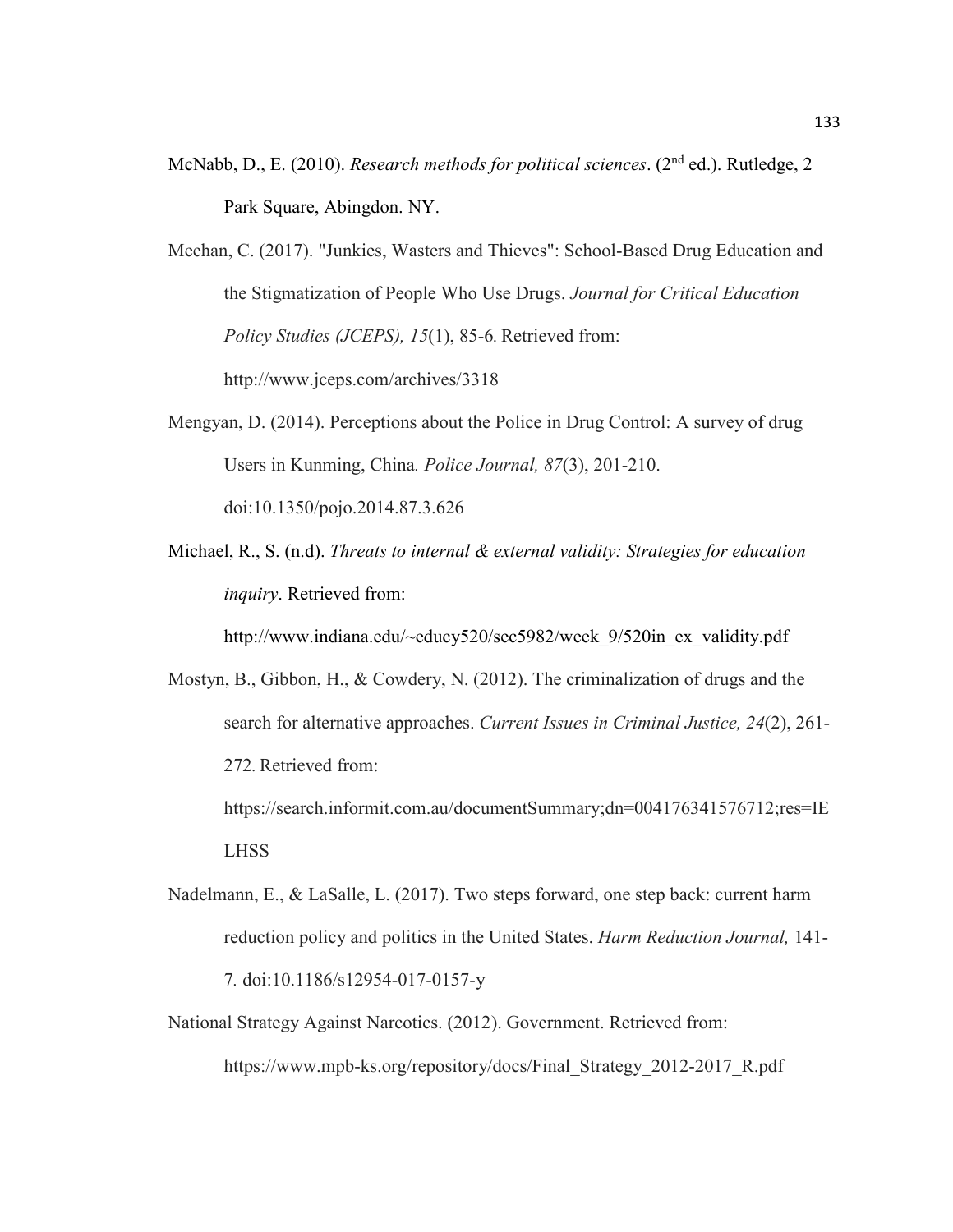- National Kosovo Report. (2014). *European monitoring center for drugs and drug addiction*. Retrieved from: http://www.emcdda.europa.eu/system/files /publications/847/National\_Report\_Kosovo\_2014\_EN\_483865.pdf
- Nedelec, J. L., Richardson, G., & Silver, I. A. (2017). Religiousness, spirituality, and substance use: A genetically sensitive examination and critique. *Journal of Drug Issues, 47*(3), 340-355*.* DOI:10.1177/0022042617693382
- Neill, K. A. (2014). The war on drugs in the American states: Variations in sentencing policies over time (Order No. 3581681). Available from Criminal Justice Database. (1612667715). Retrieved from https://search-proquestcom.ezp.waldenulibrary.org/docview/1612667715?accountid=14872
- Nickerson, J. W., & Attaran, A. (2012). The Inadequate Treatment of Pain: Collateral Damage from the War on Drugs. *Plos Medicine, 9*(1), 1-4*.* doi:10.1371/journal.pmed.1001153
- Okamoto, S. K., PhD., Helm, S., PhD., Pel, S., B.A., McClain, L. L., M.S.W., Hill, A. P., Hayashida, J. K., & P. (2014). Developing empirically based, culturally grounded drug prevention interventions for indigenous youth populations. *The Journal of Behavioral Health Services & Research, 41*(1), 8-19*.*

doi:http://dx.doi.org.ezp.waldenulibrary.org/10.1007/s11414-012-9304-0

- O'Sullivan, E., Rassel, G., R. & Berner, M. (2008). *Research methods for public administrators.* (5<sup>th</sup> Ed.). Pearson, Upper Saddle River. NJ
- Patten, D. (2016). The Mass Incarceration of Nations and the Global War on Drugs: Comparing the United States' Domestic and Foreign Drug Policies*. Social Justice,*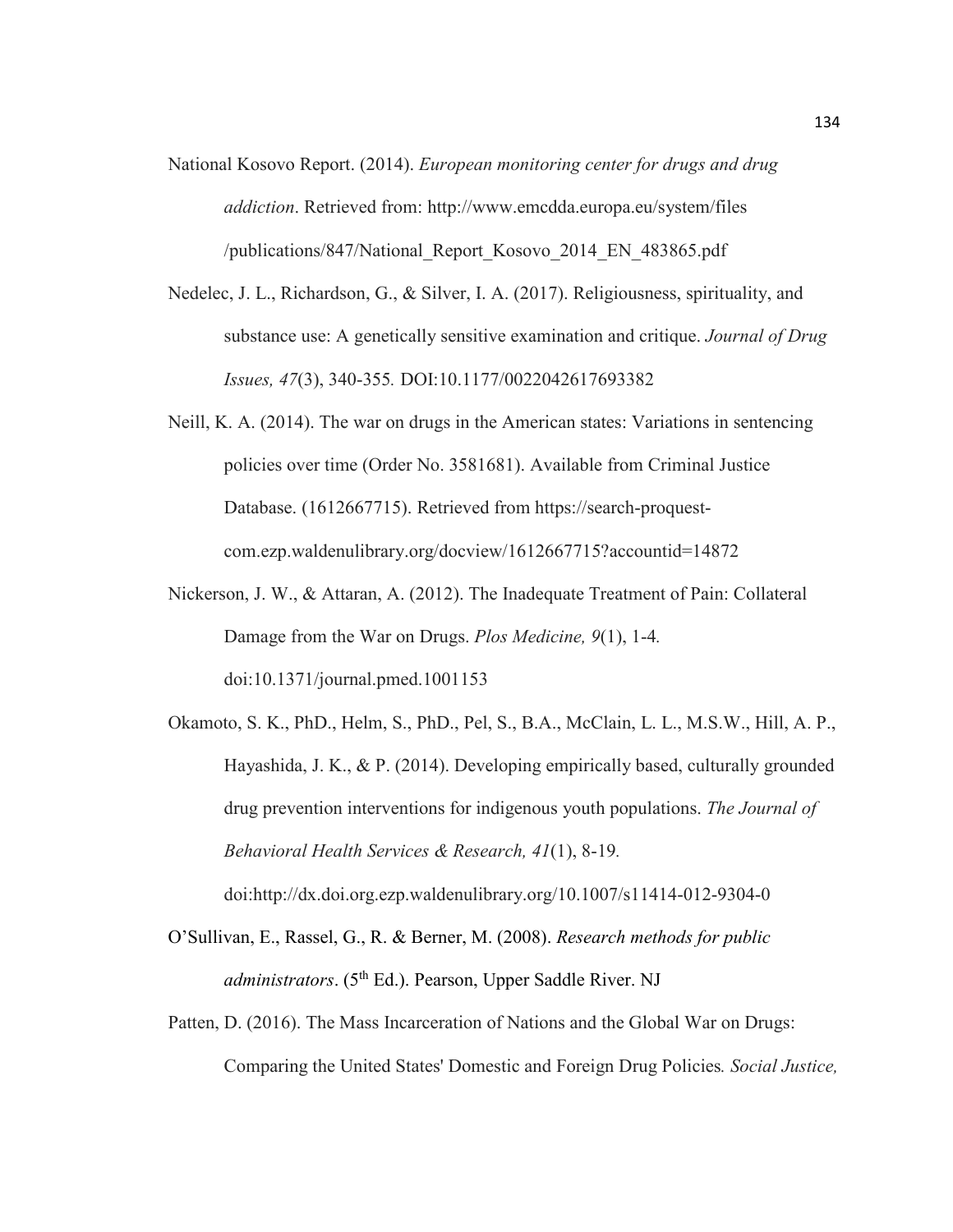*43*(1), 85-105*.*Retrieved from: http://www.socialjusticejournal.org/product/danielpatten/

- Rankin, J. (2017). Use of most drugs by American teens drops. *CMAJ: Canadian Medical Association Journal, 189*(4), E178. doi:10.1503/cmaj.1095379
- Ratvich Sh., M.& Carl, N., M. (2016). *Qualitative research: Bridging the conceptual, theoretical and methodological.* Thousand Oaks, SAGE. CA
- Reuter, P., & Pardo, B. (2017). New psychoactive substances: Are there any good options for regulating new psychoactive substances? *International Journal of Drug Policy,* 40117-122*.* Doi:10.1016/j.drugpo.2016.10.020
- Reitz, K. C. (2015). An environmental argument for a consistent federal policy on marijuana. *Arizona Law Review, 57*(4), 1085-1113. Retrieved from: http://www.law.arizona.edu/Journals/ALR/

Rongione, D. Erford, B., T & Broglie, C. (2011). Alcohol and other drug abuse counseling outcomes for school-aged youth: A meta-analysis of studies from1990 to 2009. *Counseling Outcome Research. 2*(1) 8-24*.* DOI: 10.1177/2150137811400595

Rosengren, D. B., Beadnell, B., Nason, M., Stafford, P. A., & Daugherty, R. (2012). Reports of past alcohol and drug use following participation in a motivation enhancing intervention: Implications for clinical assessment and program evaluation. *Substance Abuse Treatment, Prevention & Policy,* 719-32*.* doi:10.1186/1747-597X-7-19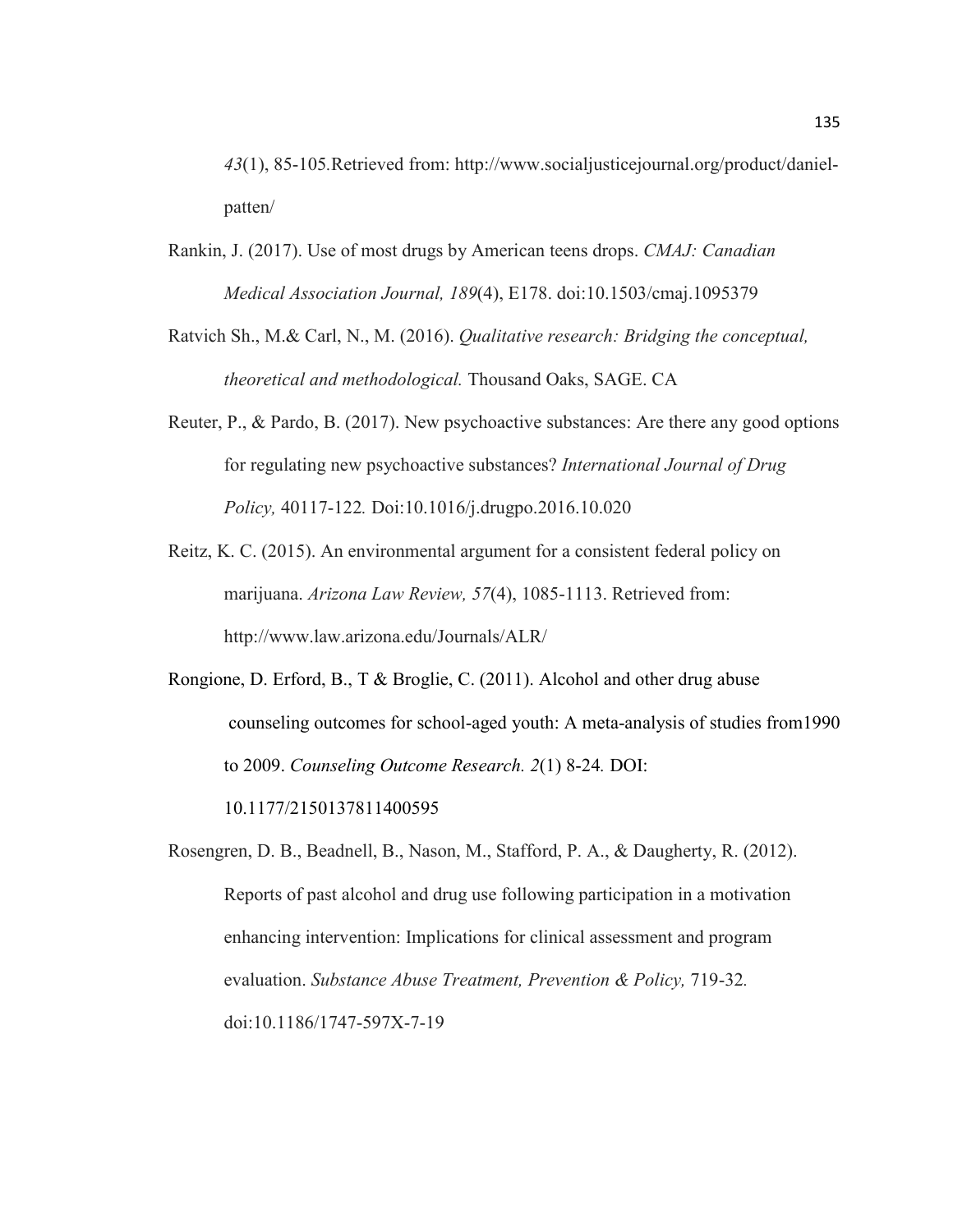- Rotheram-Borus, M. J., Tomlinson, M., Durkin, A., Baird, K., DeCelles, J., & Swendeman, D. (2016). Feasibility of using soccer and job training to prevent drug abuse and HIV. *AIDS and Behavior, 20*(9), 1841-1850*.* doi:10.1007/s10461- 015-1262-0
- Sacco, L. N., & Finklea, K. (2014). Reauthorizing the office of national drug control policy: Issues for consideration. *Journal of Drug Addiction, Education, and Eradication, 10*(4)*,* 443-457. Retrieved from https://fas.org/sgp/crs/misc/R41535.pdf
- Saloner, B. b., McGinty, E. E., & Barry, C. L. (2015). Policy Strategies to Reduce Youth Recreational Marijuana Use. *Pediatrics, 135*(6), 955-957. doi:10.1542/peds.2015- 0436
- Seddon, T. (2016). Inventing Drugs: A Genealogy of a Regulatory Concept. *Journal of Law & Society, 43*(3), 393-415. Doi:10.1111/j.1467-6478.2016.00760.x
- Serious and Organized Crime Threat Assessment (SOCTA). (2016). *Report on drug abuse*. Retrieved from:

http://www.kosovopolice.com/repository/docs/SERIOUS\_AND\_ORGANISED\_ CRIME\_THREAT\_ASSESSMENT - SOCTA, 2014-2015.pdf

Shanahan, M., & Ritter, A. (2014). Cost Benefit Analysis of Two Policy Options for Cannabis: Status Quo and Legalization. *Plos ONE, 9*(4), 1-12. doi:10.1371/journal.pone.0095569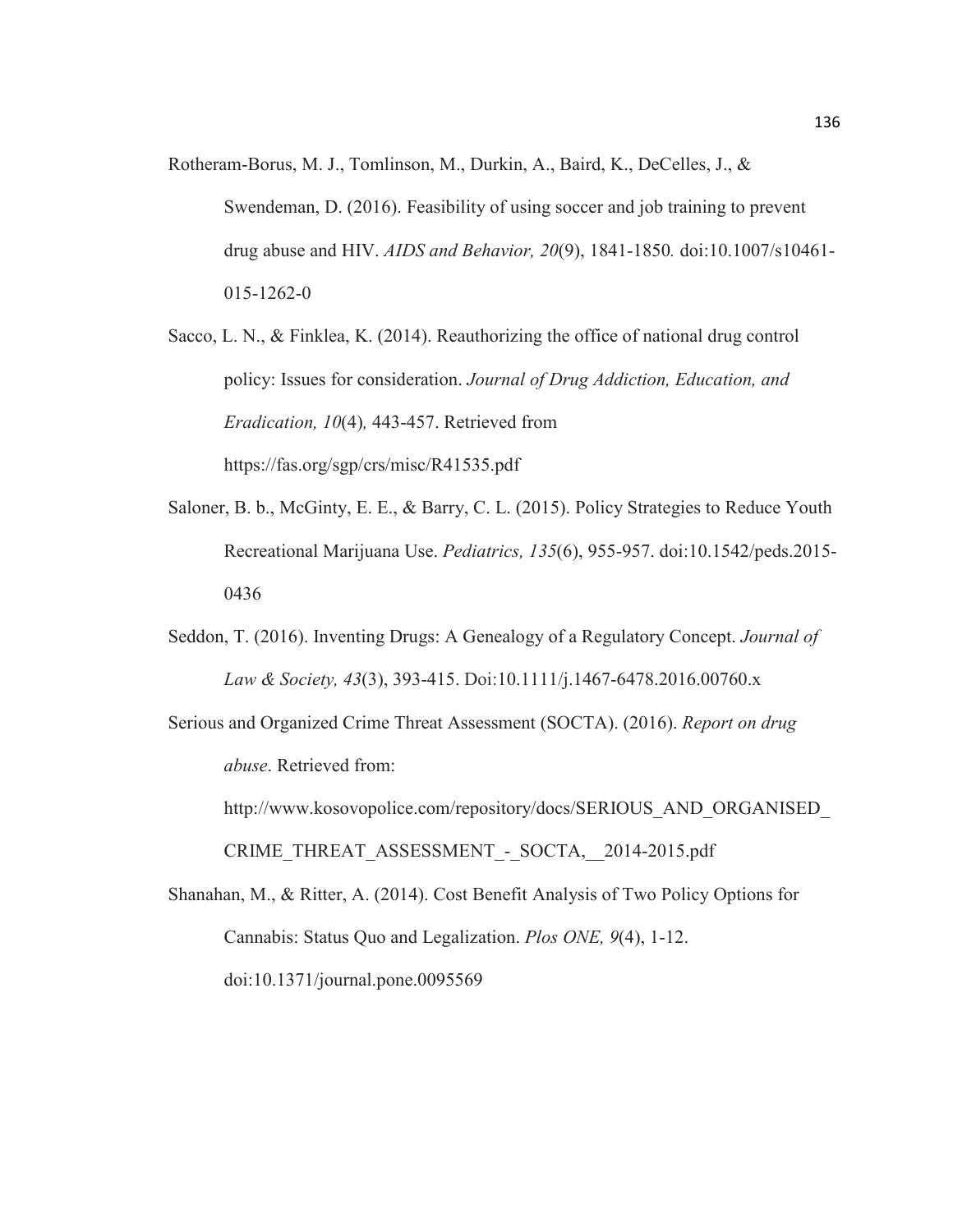- Singleton, M., Stogner, J., & Miller, B. (2014). Awareness of novel drug legality in a young adult population. *American Journal of Criminal Justice, 39*(3), 425-435*.* doi:10.1007/s12103-013-9221-7
- Skinner, M., Fleming, C., Haggerty, K., & Catalano, R. (2014). Sex risk behavior among adolescent and young adult children of opiate addicts: Outcomes from the focus on families prevention trial and an examination of childhood and concurrent predictors of sex risk behavior. *Prevention Science,* 1570-77*.* doi:10.1007/s11121- 012-0327-9
- Taylor, S., Buchanan, J., & Ayres, T. (2016). Prohibition, privilege and the drug apartheid: The failure of drug policy reform to address the underlying fallacies of drug prohibition. Criminology & Criminal Justice. *An International Journal, 16(4),* 452-469*.* doi:10.1177/1748895816633274
- Thurman, B., & Boughelaf, J. (2015). "We don't get taught enough": An assessment of drug education provision in schools in England. *Drugs and Alcohol Today, 15*(3), 127-140*.* doi.org/10.1108/DAT-11-2014-0038
- Traynor, K. (2014). White House summit tackles opioid abuse. *American Journal of Health-System Pharmacy, 71*(15), 1242-1243. doi:10.2146/news140055
- United Nations International Children's Emergency Fund (2009). *Psychoactive substance use in Kosovo*. Retrieved from:

https://www.unicef.org/kosovoprogramme/RAR\_psychoactive\_

substance use eng  $09(1)$ . pdf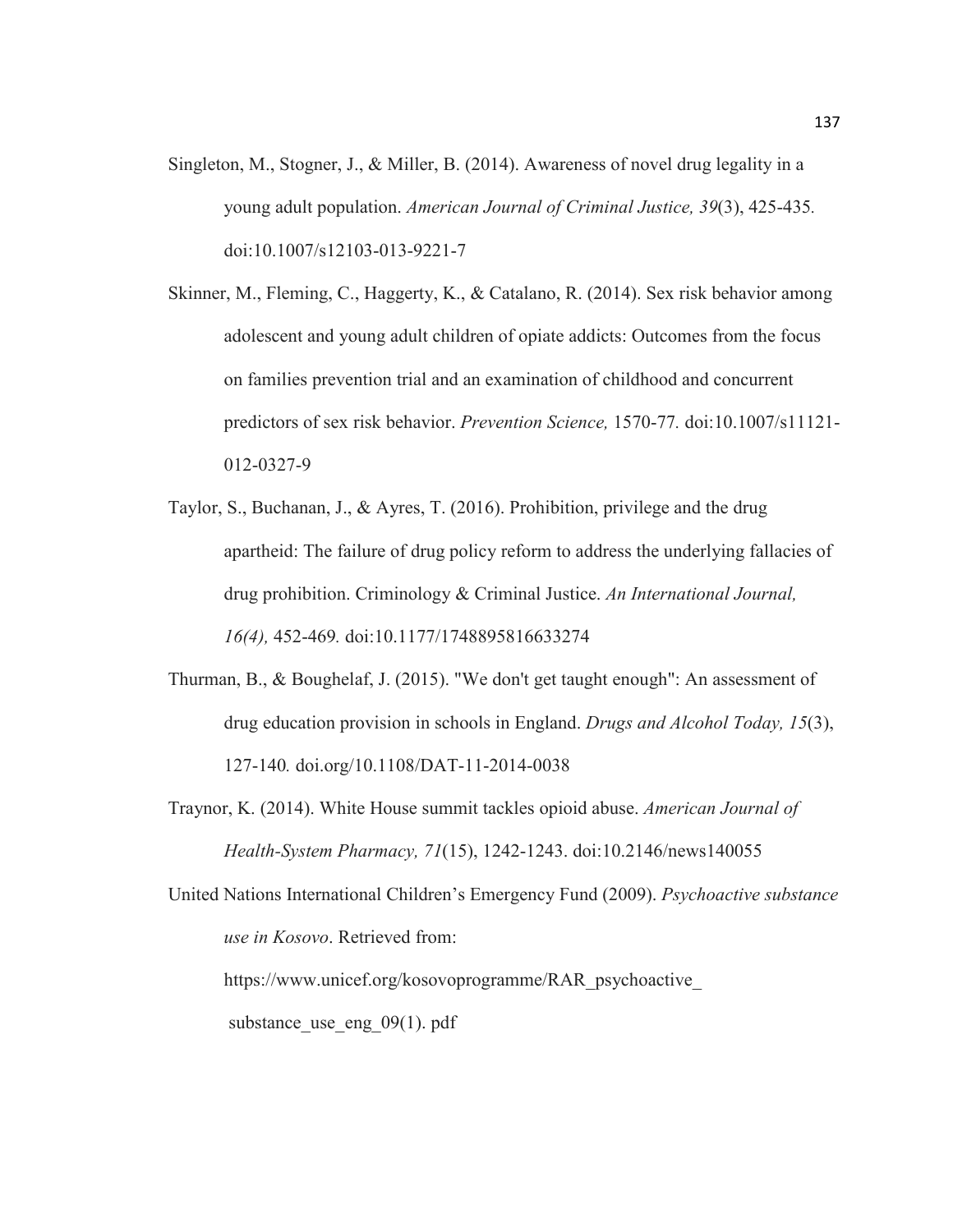- United States Department of State. (2010). *International Narcotics Control Strategy Report (INCSR 2010 Volume 1).* Retrieved from: http://www.state.gov/documents/organization/120054.pdf
- Van Hout, M. C., & Brennan, R. (2012). Curiosity killed M-Cat: A post-legislative study on mephedrone use in Ireland. *Drugs: Education, Prevention & Policy, 19*(2), 156-162*.* doi:10.3109/09687637.2011.617796
- van Wel, J. P., Rosiers, J. F., & Van Hal, G. (2016). Changes in drug use among Belgian higher education students: A comparison between 2005, 2009, and 2013. *Substance Use & Misuse*, *51*(9), 1232-1238. doi:10.3109/10826084.2016.1162811
- Wallace, B. (2012). Controversies in knowledge translation for community-based drug treatment: The need to the end policies of the war on drugs and mass incarceration of drug offenders to achieve health equity. *Journal of Urban Health, 89*(6), 894- 904. doi:10.1007/s11524-012-9697-3
- Walker, S. (2006). *Sense and non-sense about crime and drugs*. (6<sup>th</sup> ed.). Belmont, CA: Wadsworth Publishing.
- Wiessing, L., Ferri, M., Běláčková, V., Carrieri, P., Friedman, S. R., Folch, C., & ... Mitcheson, L. (2017). Monitoring quality and coverage of harm reduction services for people who use drugs: a consensus study. *Harm Reduction Journal,*  141-148*. d*oi:10.1186/s12954-017-0141-6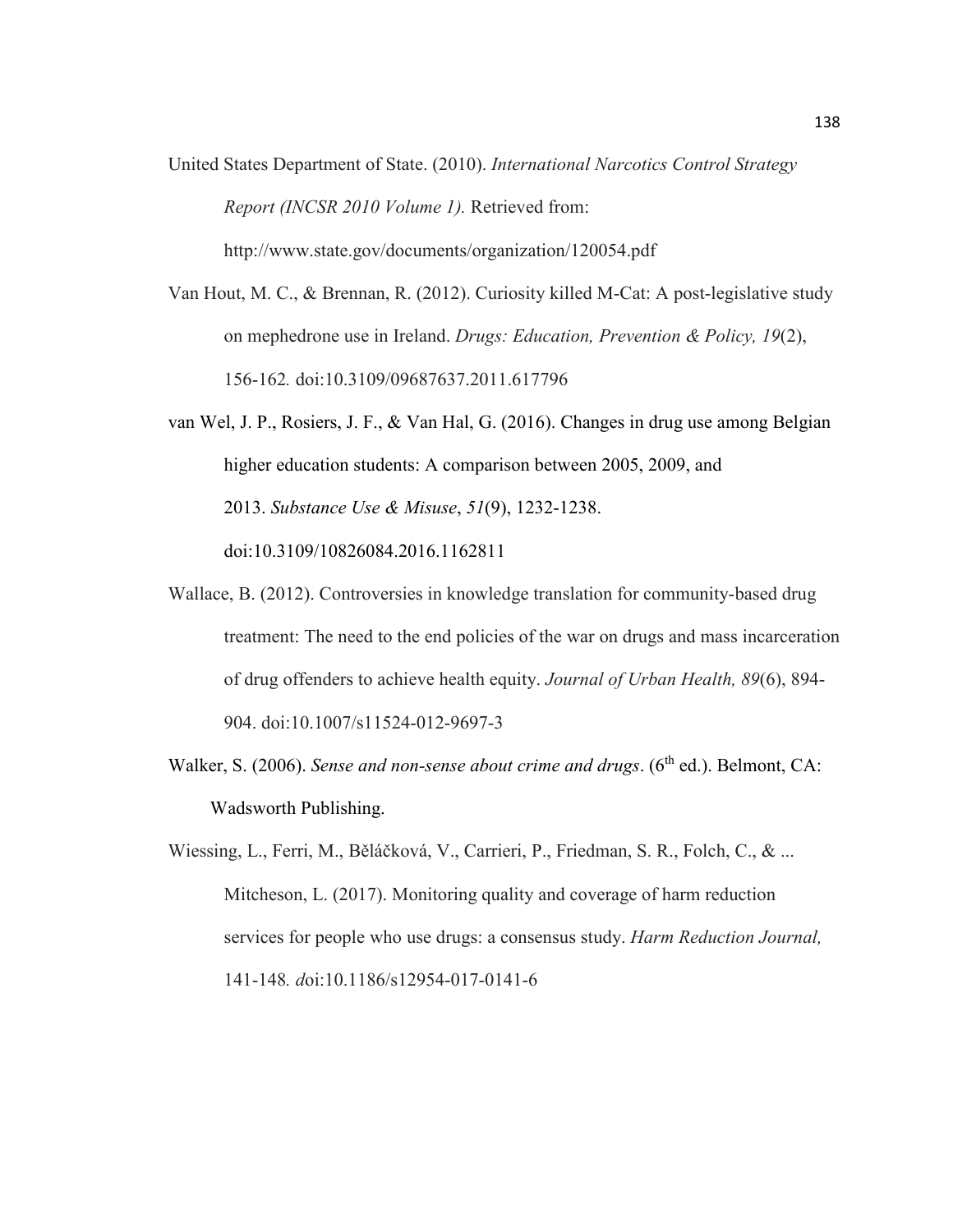Wong, G. T. W., & Manning, M. (2017). Adolescent illicit drug use and policy options in Australia: A multicriteria decision analysis. *Journal of Drug Issues, 47*(4), 638- 664*.* doi:http://dx.doi.org.ezp.waldenulibrary.org/10.1177/002204261771944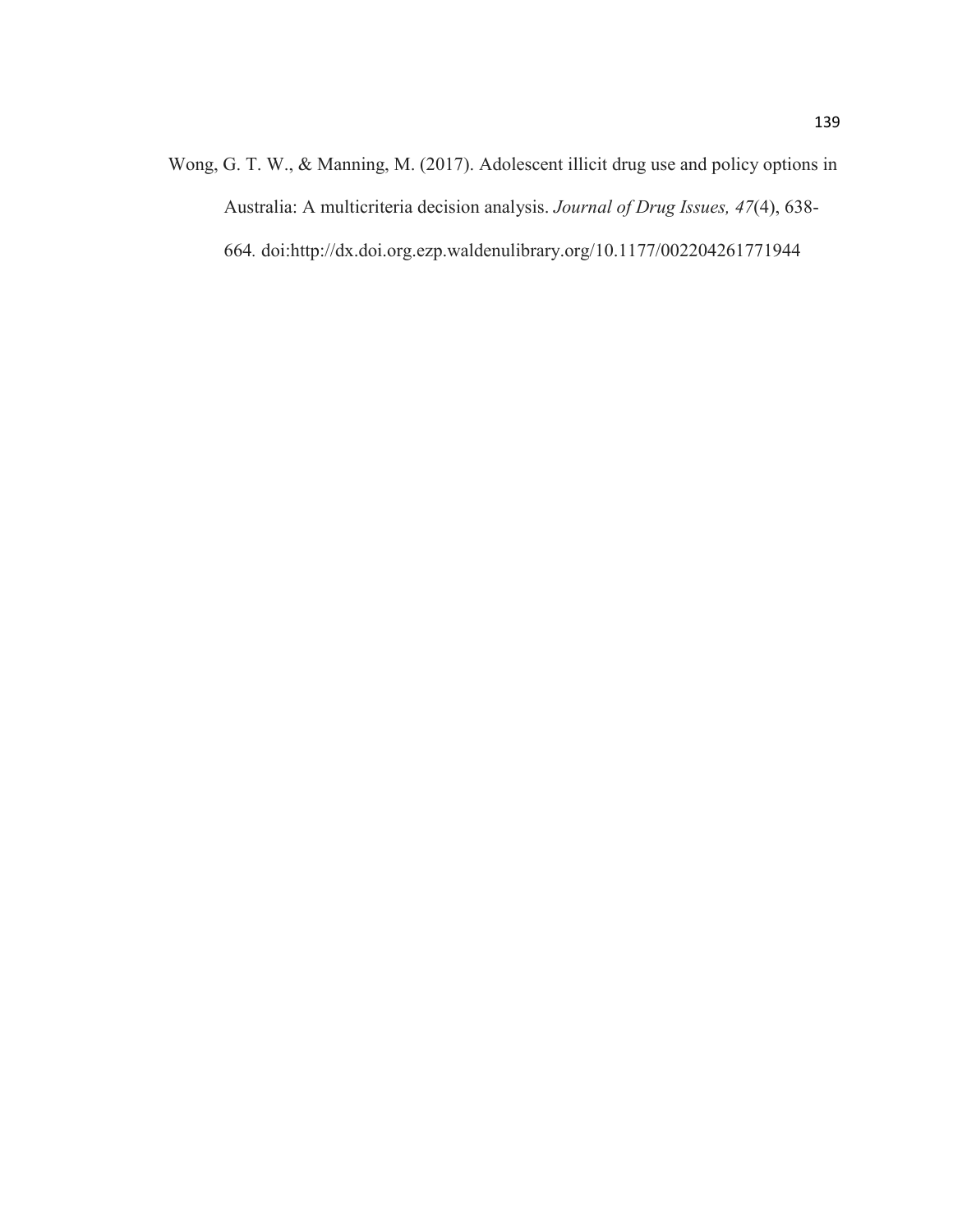#### Appendix A: Letter of Cooperation

Community Research Partner Name: Kosovo Police Contact Information : Bajram Nuhiu

Date : Sept 15, 2018

Dear Ferid Azemi,

Based on my review of your research proposal, I give permission for you to conduct the study entitled National Strategy Against Narcotics, Current Drug Control Policy, and Law Enforcement Experiences in Kosovo, within the Kosovo Police. As part of this study, I authorize you to post flyers at reception point of antidrug unit, for the purpose of recruitment of those who wish to participate in the study, data collection, member checking, and results dissemination activities. Individuals' participation will be voluntary and at their own discretion.

We understand that our organization's responsibilities include: deidentified juvenile drug arrest rates, information and data about strategy, and ensure that participants of the study be given time for interview. We reserve the right to withdraw from the study at any time if our circumstances change.

I understand that the student may be naming our organization in the doctoral project report that is published in ProQuest.

I confirm that I am authorized to approve research in this setting and that this plan complies with the organization's policies.

I understand that the data collected will remain entirely confidential and may not be provided to anyone outside of the student's supervising faculty/staff without permission from the Walden University IRB.

Sincerely,

CPT. Bajram Nuhiu Director of antidrug Unit Kosovo Police Contact Information: STR Luan Haradinaj" p.n. 10000 Prishtinë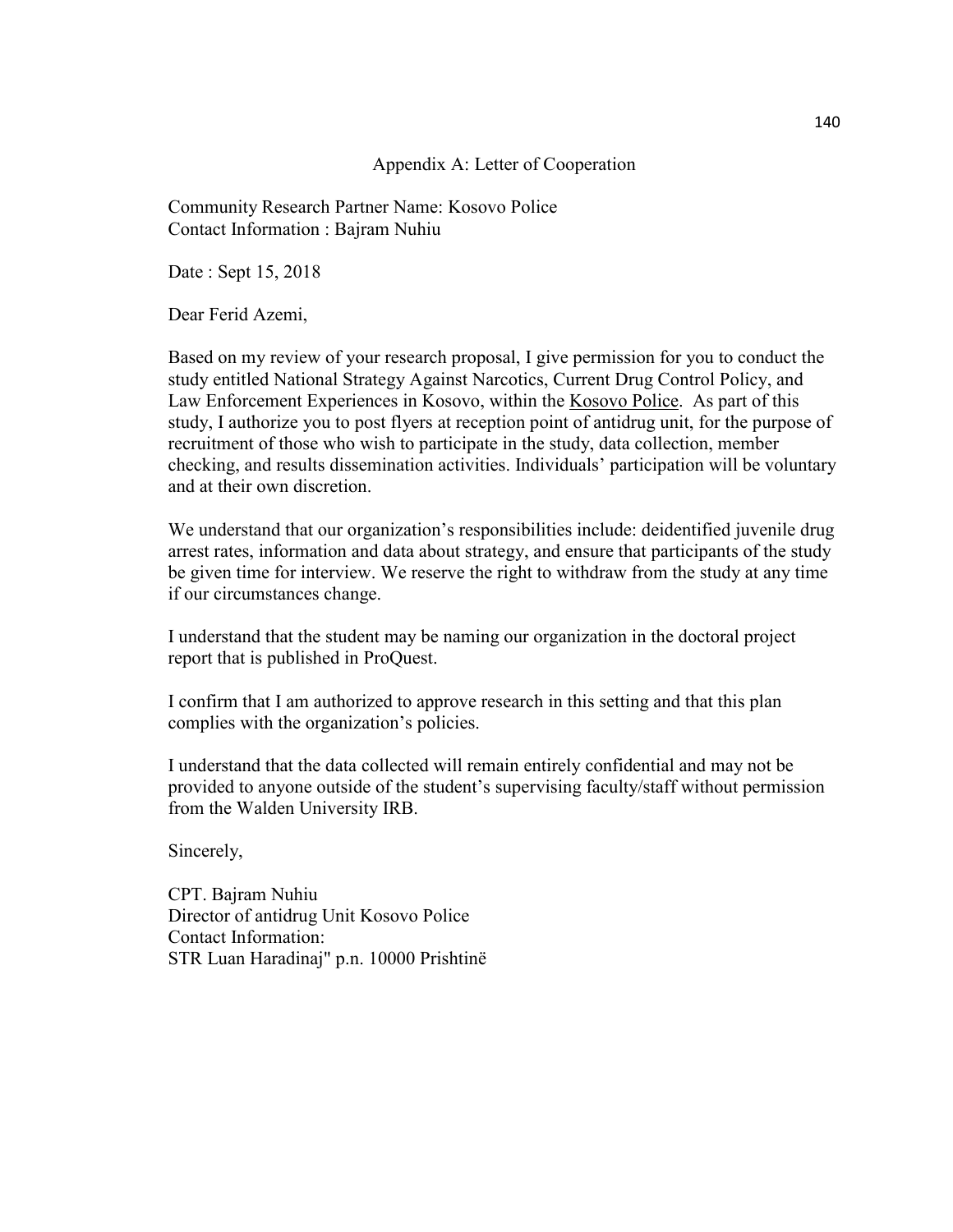## Appendix B: Flyer

## Antidrug Research

Ferid Azemi

National Strategy Against Narcotics, Current Drug Control Policy, and Law Enforcement Experiences in Kosovo

Volunteers Wanted for a Research Study

## **Purpose of the research**

The purpose of this research is to evaluate National Strategy Against Narcotics, and understand effectiveness of current drug control policy.

## **Eligibility and Criteria**

Participants must be working at antidrug units for their past ten years, must have been involved in Strategy implementation/handling juvenile cases, and must voluntarily participate in this research. Participation in this study is completely voluntary. Procedures:

If you agree to be in this study, you will be asked to:

- Complete an Informed Consent Form (10 minutes or less to complete.)
- · If deemed eligible, participate face-to-face interview that will not exceed 40 minutes to answer the questions.
- Note, the participant is under no circumstances required to complete the interview.

#### **Benefits of participation in the study**

 The purpose of this study is to shed light on antidrug strategy impact, and understanding strategy impact through your experiences could lead to future strategy improvements. **Contact Person(s) or Department** 

To learn more about this research, call Ferid Azemi at e-mail address ferid.azemi@waldenu.edu or telephone number +38345365558 or if you want to talk privately about this research, rights as participant, you can contact irb@mail.waldenu.edu. The research is conducted under the direction of College of Behavior Sciences at Walden University, and the dissertation chair of this study is Dr. Gregory Koehle, who can be reached at e-mail gregory.koehle@mail.waldenu.edu

Thank you for your consideration and support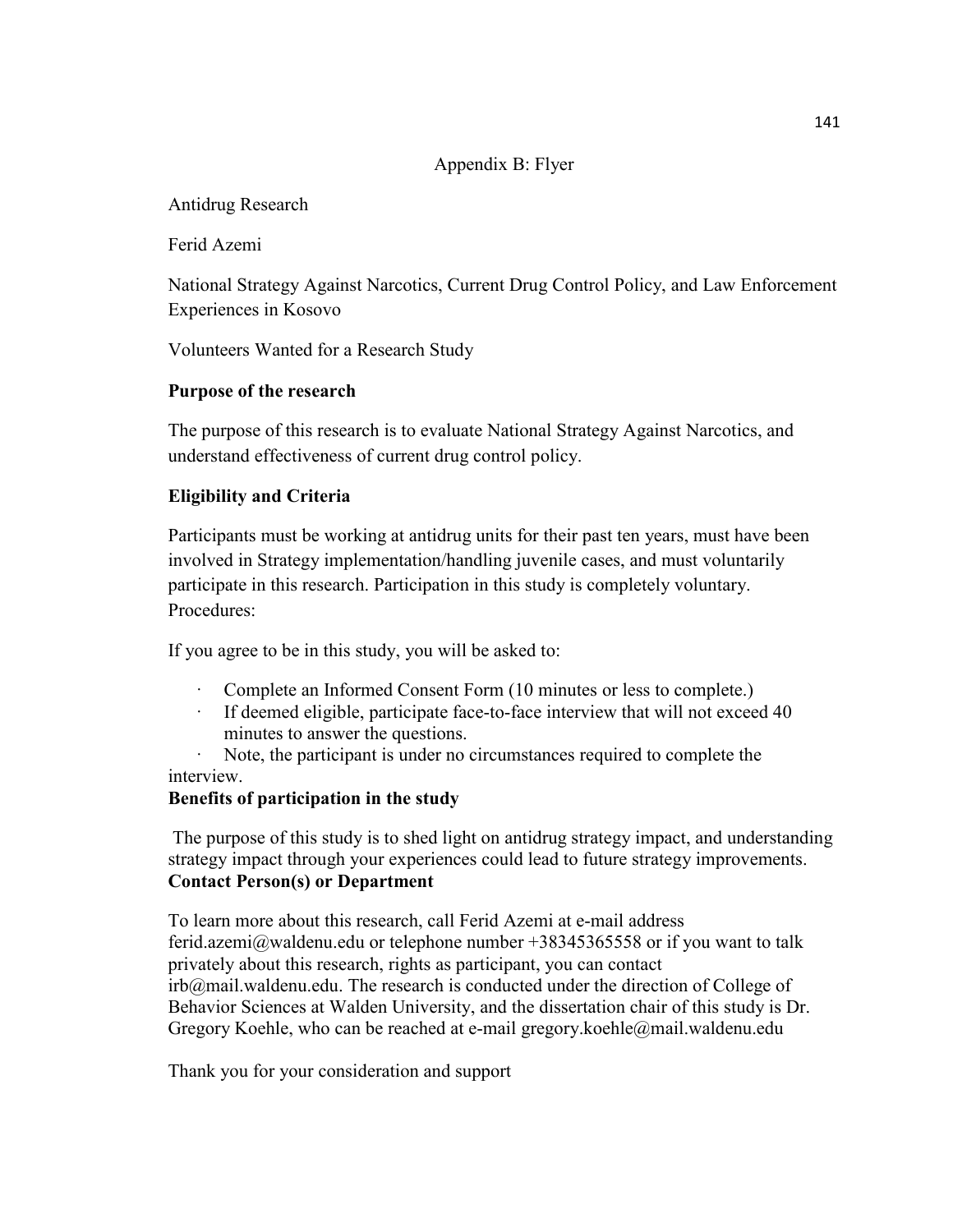#### Appendix C: Ethical Collaboration Memo

My name is Ferid Azemi, and I am conducting a research, as part of my dissertation of my Ph.D. study at Walden University, and I would like to cooperate and collaborate on some issues that may arise during my research. I have selected you Associate Professor Gregory Koehle, Ph.D. (Public Policy and Administration,

gregory.koehle@mail.waldenu.edu) based on criteria of your academic background and field of expertise.

- What kinds of processes and experiences would support challenging myself on my biases and assumptions in this study of policy evaluation of antidrug strategy impact in Kosovo?
- What are some specific techniques and processes I can use for the purpose of the study, and during interviews?
- Are these reflexive questions built into my research design through face-to-face interview approach? If so how?
- Am I asking enough questions to answer my research questions for the given study?
- What is my strategy or approach for dealing with disagreements that may arise, or problems that arise through these collaborative relationships?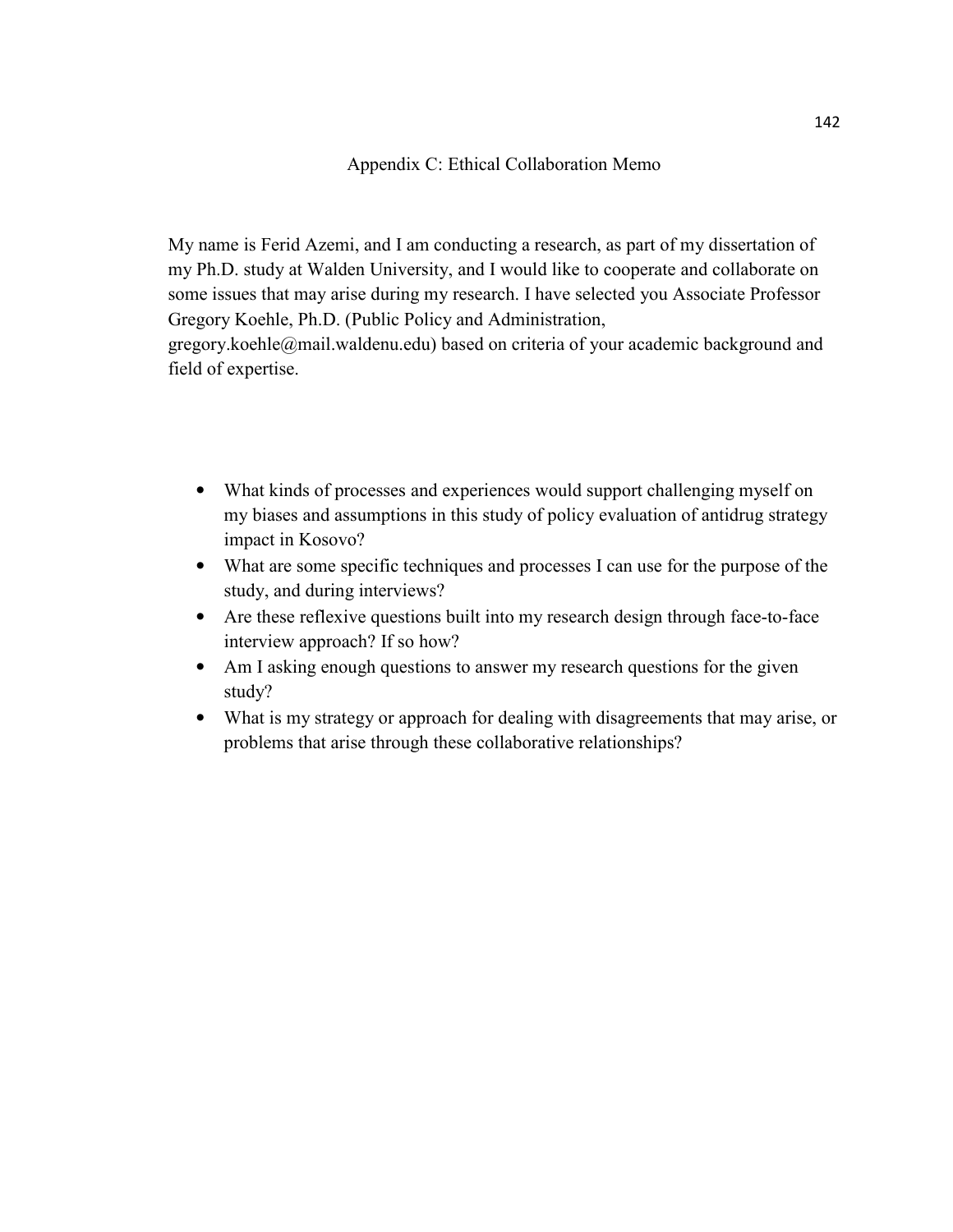## Appendix D: Identity /Positionality Memo

Ferid Azemi

April 01, 2018

## *Positionality (relationship and roles to study topic, setting and goals)*

My interest in this topic is to remain neutral toward the study, setting in neutral area, and goals to complete the study on timely manner. It is in my best interest to truly understand antidrug strategy effects and its impact in Kosovo. Whether it has positive or negative or no impact, it is crucial to understand it and if necessary make necessary changes in future if this strategy is not effective.

## *Social identity/location*

Study will be conducted in Pristina (Capital City), while researcher work is in Vushtrri, a city about 20 miles away from capital city.

## *Interest in the research topic and setting*

Understanding strategy impact and effectiveness for future positive changes.

## *Bias and implicit theories and the potential implications/influences on research*

My intention is to remain neutral during and after data collection. Theoretical framework will not have any implication, except understanding the drug prevention better through educative programs. It is crucial for this research to see if this strategy had impact since its implementation in 2012, and understand which it the most effective way in reducing drug use in Kosovo.

## *What is my strategy or approach for dealing with disagreements that may arise, or problems that arise through these collaborative relationships?*

My main strategy is addressing all research issues based on research methods texts, and engaging with other similar field experts about issues that may arise. My chair and committee member are the main experts of giving and clarifying all issues and problems may arise during collaborative relationships with others engaged indirectly in this study.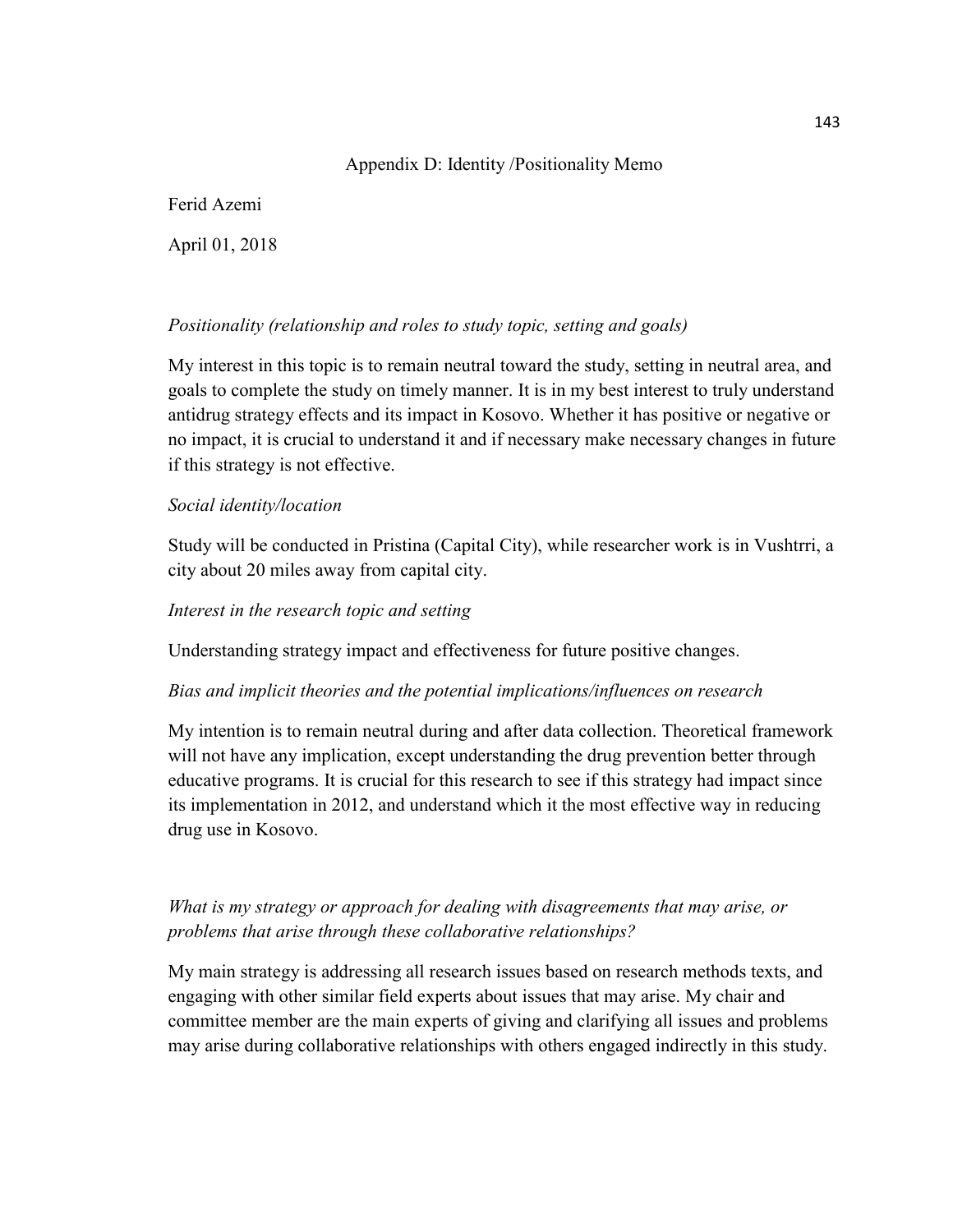## Appendix F: Self-reflection Journaling

National Strategy Against Narcotics, Current Drug Control Policy and Law Enforcement

Experiences in Kosovo

Description: Feelings about the study: Experiences today: Everyday Life and Topic of Study: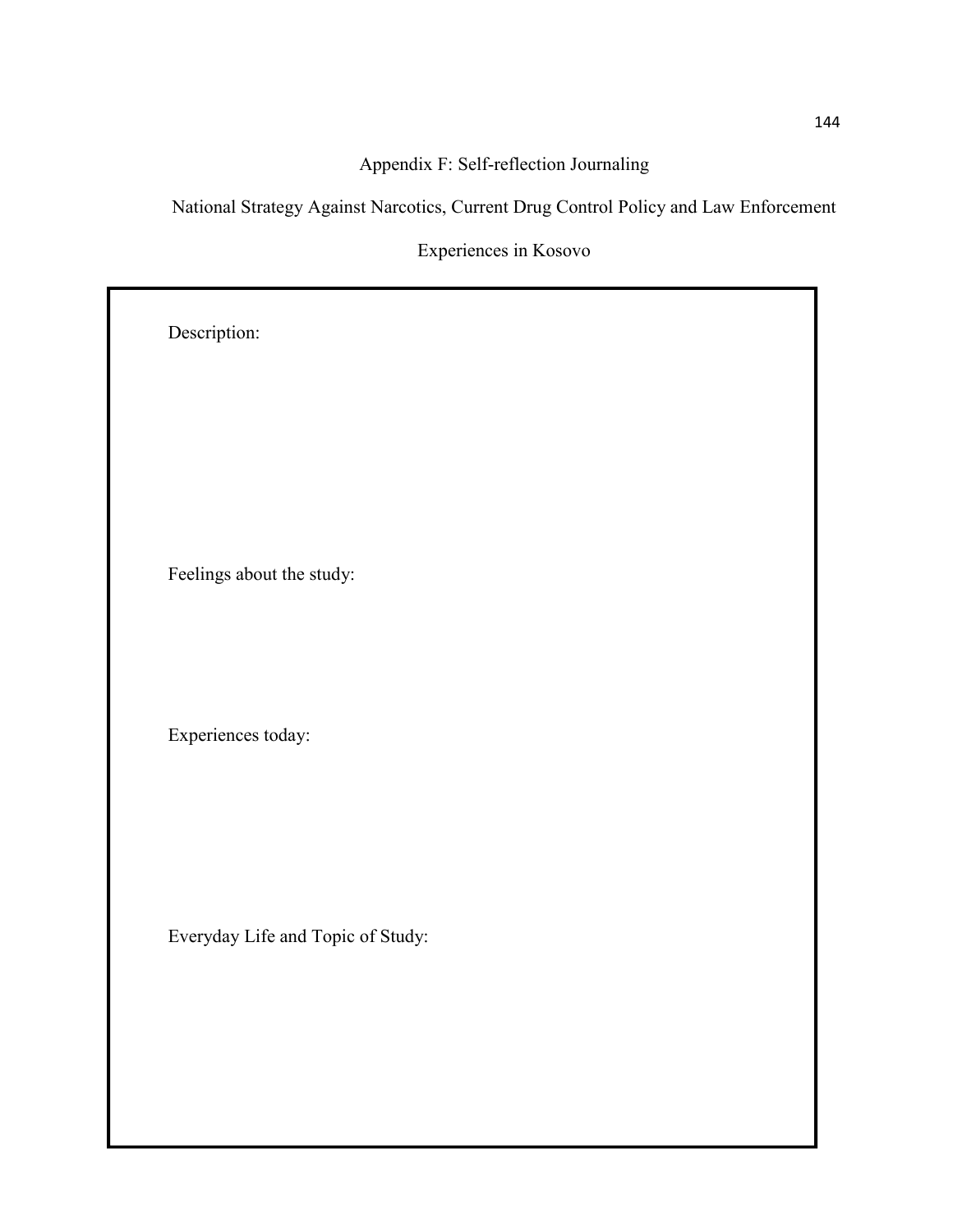## Appendix G: Coding Memo Sample

## Ferid Azemi

Memo: Coding- National Strategy Against Narcotics, Current Drug Control Policy, and Law Enforcement Experiences

April 10, 2018

#### **Research Questions**

What impact has the National Strategy Against Narcotics had on reducing juvenile drug arrests?

- PO Police Officer
- EDU **Education**
- PRGM **Program**
- TRNG **Training**
- INV **Involvement**
- PAR **Parents**

What is your involvement with implementation of antidrug strategy?

• TRNG\_ PRFS PROG **Training in Professional Programs**

Do parents who are interested in pursuing education about drug use prevention for their children seek out network support?

• PROF\_GLS **Professional Goals**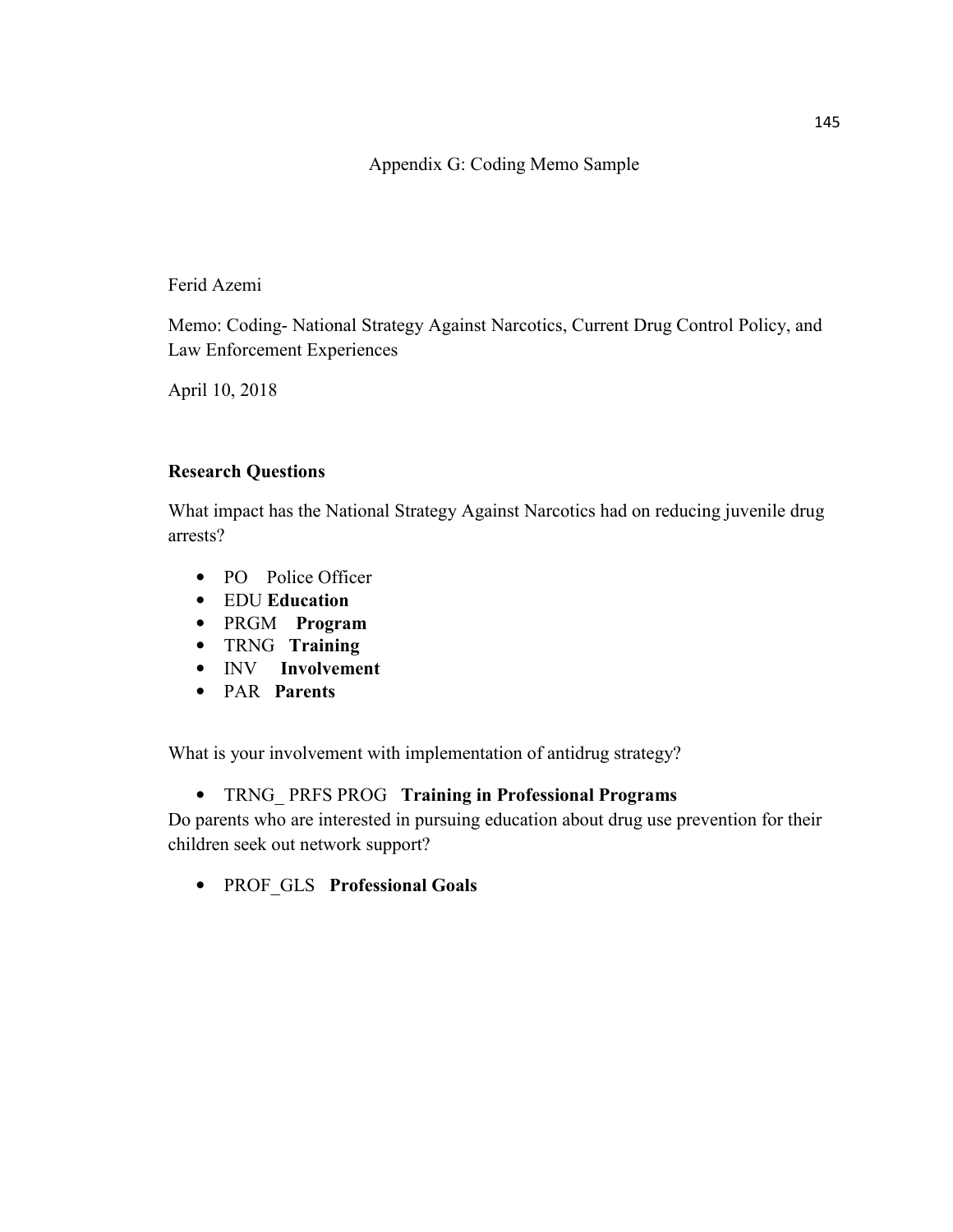Appendix H: Semistructured Questionnaire

# **Semistructured Questioner Information about the participant Code:**  Name of Interviewee: Place of Interview: Date of Interview: Work Location of Participant: Work Experience at Kosovo Police: Work Experience at Antidrug Unit Education: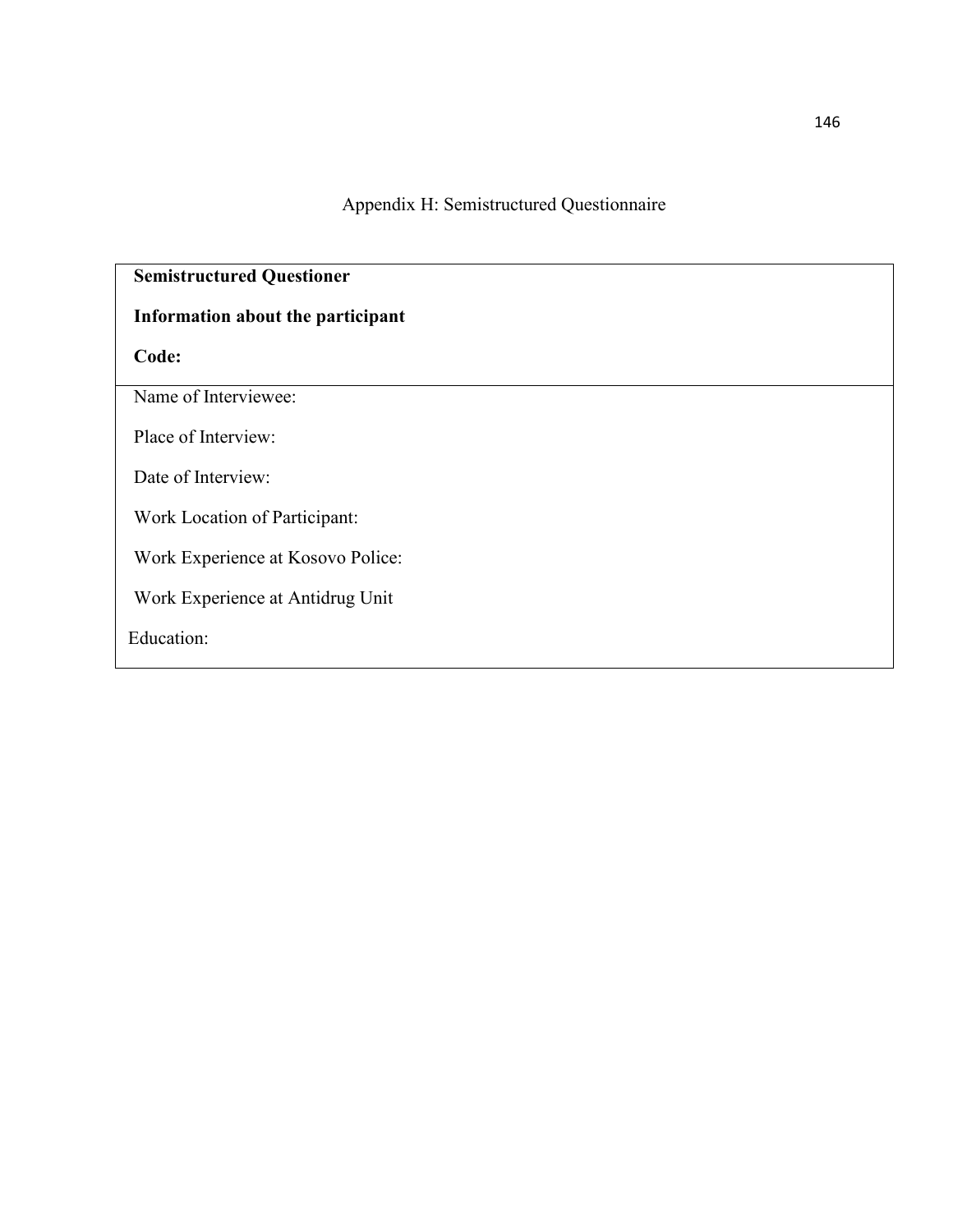## **Part I: Involvement in Implementation of NSAN**

- 1. Describe your experiences with handling juvenile drug related cases? Please explain (notes will be written here)
- 2. How often have you participated in various programs deriving from NSAN?
- 3. What is your opinion about juvenile drug issues and drug arrest rates? Can you explain the impact of NSAN in relation to juvenile arrest rates?
- 4. Educative programs rooted in NSAN to what degree had impact in increasing awareness juveniles to stay away from drugs?
- 5. What is the role of parents in prevention of juvenile drug abuse/arrest rates?

## **Part II: Juvenile Drug Arrest Rates**

- 6. How do you perceive juvenile drug arrest rates of pre NSAN implementation and after the implementation?
- 7. Based on your experiences at antidrug unit handling juvenile cases, do you think that juvenile drug arrest rates increased or decreased after strategy implementation? Please explain
- 8. How much the implementation of NSAN had impact on reducing or increasing juvenile drug arrest rate?
- 9. How do you explain the data from January 2009 to January 2015? Can you explain what is the main reason there were increased or decreased juvenile arrest rates?
- 10. How can you explain the juvenile drug arrest rates from January 2009 to January 2012 where the NSAN was implemented, and how do you explain juvenile drug arrest rates three years after the strategy implementation?